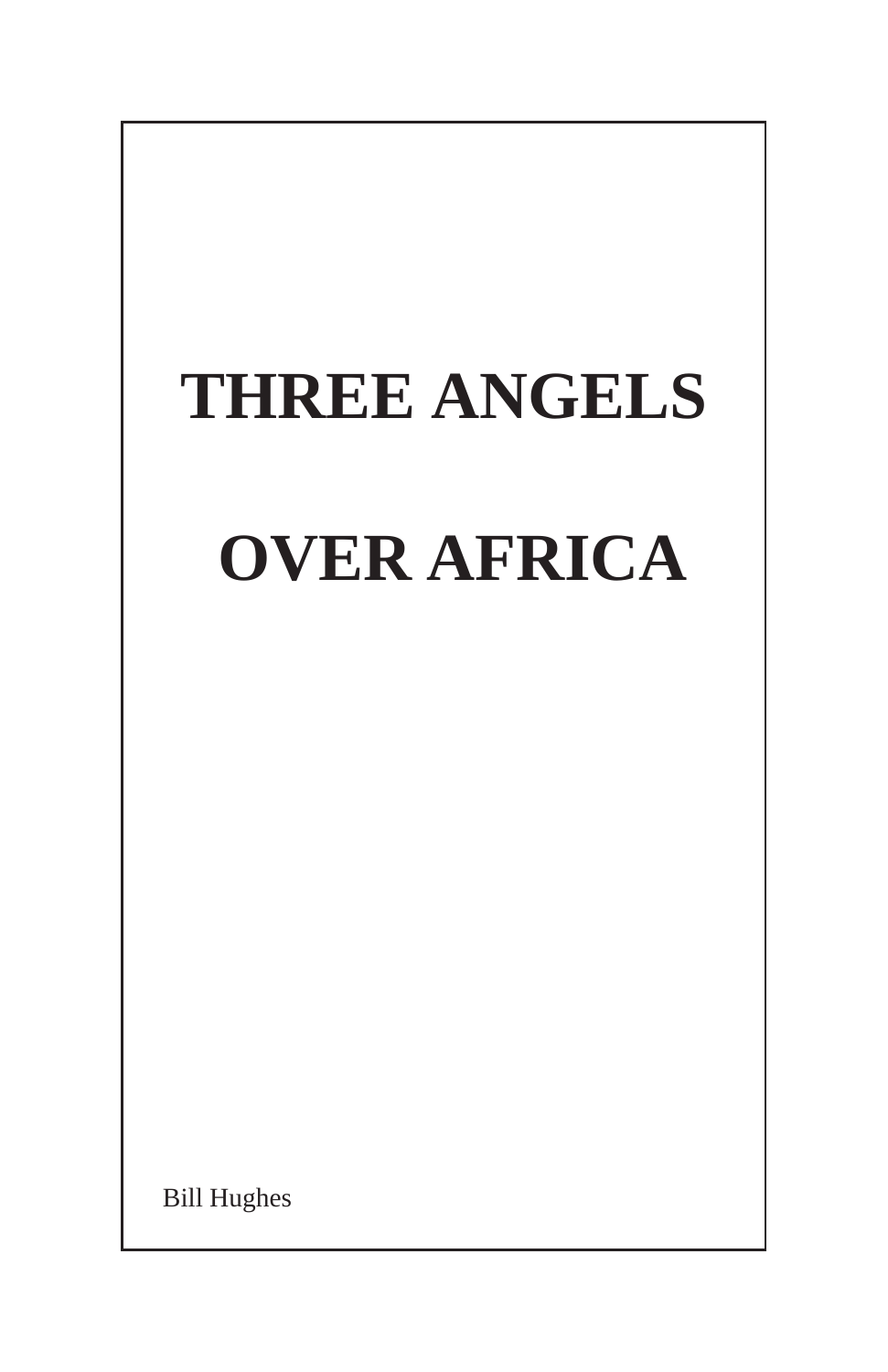# **IF THERE WERE NOTHING IN THE SCRIP-TURES HARD TO BE UNDERSTOOD, MAN, IN SEARCHING ITS PAGES, WOULD BECOME LIFTED UP IN PRIDE AND SELF-SUFFI-CIENCY.**

E. G. White

Truth Triumphant Ministries P. O. Box 1417 Eustis, FL 32727 **USA**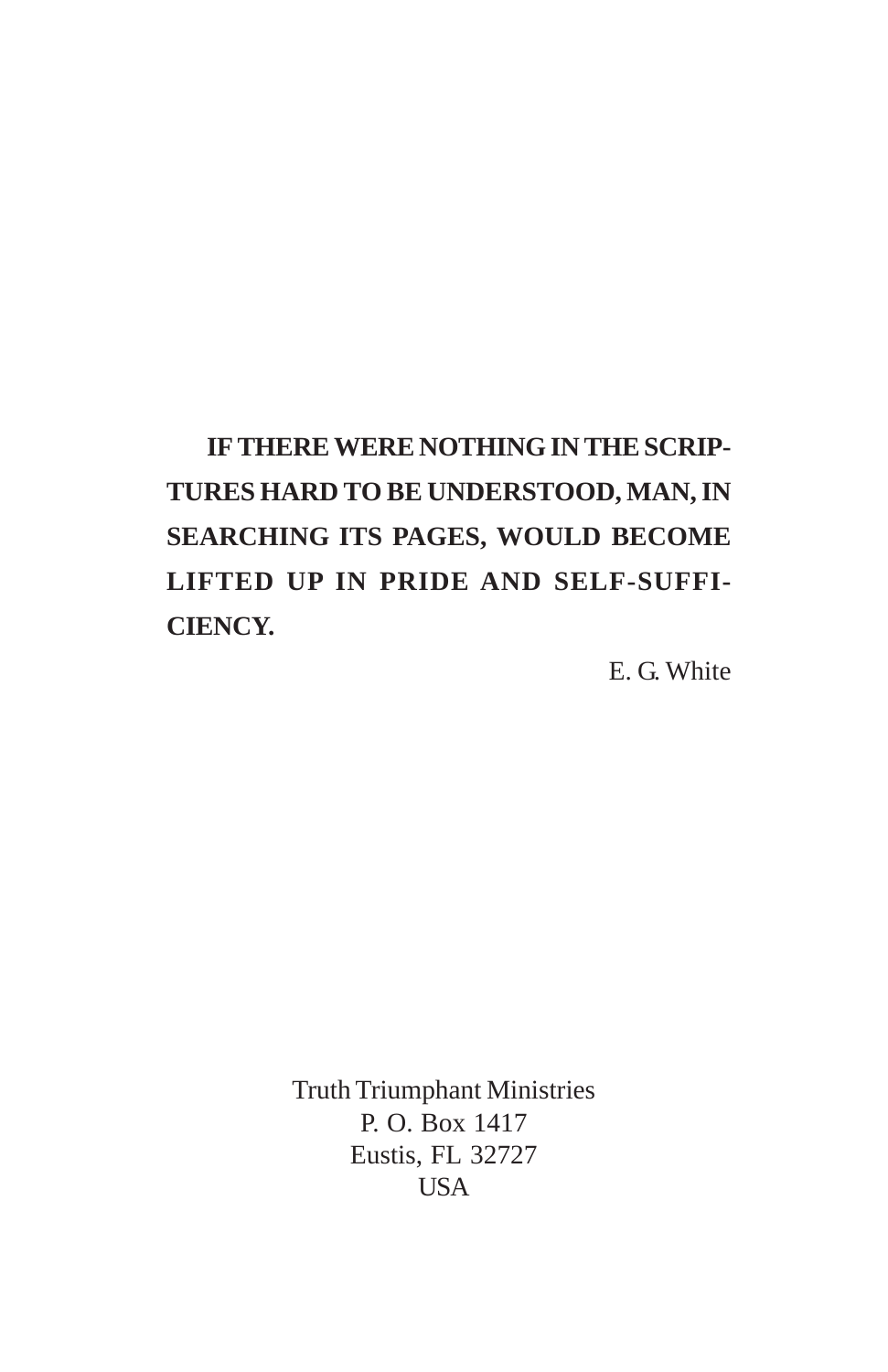# **CONTENTS**

| Chapter 10. Stories from Cape Town, South Africa  51 |  |
|------------------------------------------------------|--|
|                                                      |  |
|                                                      |  |
|                                                      |  |
|                                                      |  |
|                                                      |  |
| Chapter 16. Surprising Conversions in Malawi  99     |  |
|                                                      |  |
|                                                      |  |
|                                                      |  |
|                                                      |  |
| Chapter 21. Burundi's 'Bahia Baha'u'llah' Speak 133  |  |
|                                                      |  |
|                                                      |  |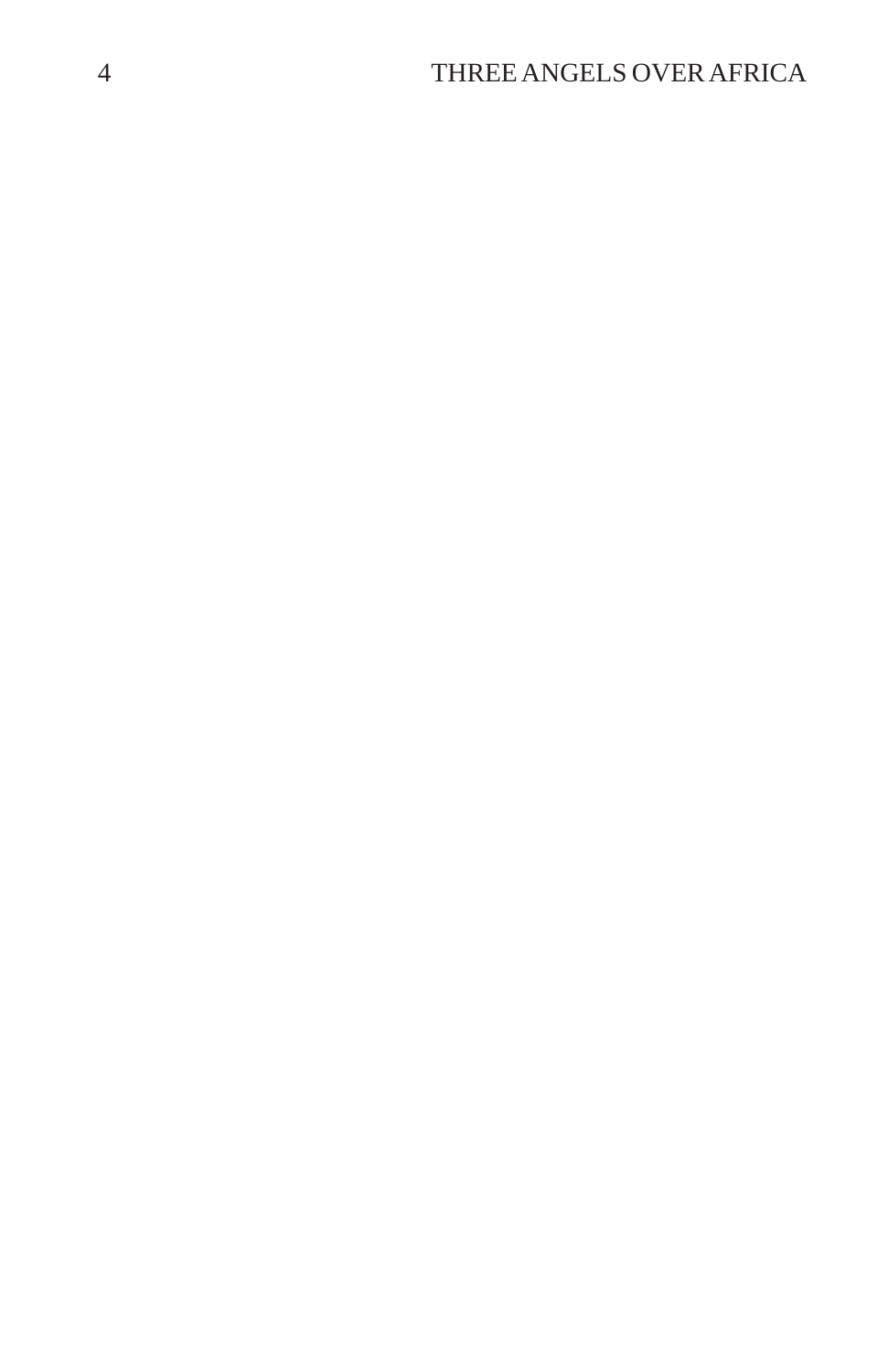# **Edward Katiba: For Such a Time**

Years ago I was doing much missionary work in Africa. Having gone to Kenya with my family in 1997, I was sending large amounts of literature and financial support to various workers there. Around 2004, a pastor in Kenya told me about four pastors who had been fired and asked if I would support them. I started sending financial help to these ministers through this pastor. After a few months, I requested feedback from the four pastors because I had heard nothing from them. I was told that the four pastors had received no money. Rather, the Kenyan pastor had pocketed the money for himself and his family. The relationship between me and the pastor ceased immediately.

I contacted a returning missionary from Zambia, David Wilson, and asked him, "In all your years in Zambia, have you ever met any that are utterly honest and committed to the work of God for this time?" He gave me the names of two men to contact. One of them was Edward Katiba. The other man never responded to my inquiries.

I have been working closely with Edward for the past 14 years. Over the years, Edward has sent me numerous reports, updates, and stories to keep me updated on what is transpiring in the work in Africa. In all the experiences and all the people that I personally have worked with in Africa, no one is like Edward. He gives detailed reports; puts them into the form of stories, and leaves the reader wanting more. These stories of Edward's are the basis for this book.

Over the years, our church group in Central Florida would say, "Pastor Bill, these stories coming from Edward are awesome. You need to put these missionary stories into a book. These will encourage and bless many people all over the world." I hesitated because of time and energy restraints. However, time opened up and so the book has come to fruition. The hope of Edward and me is that these stories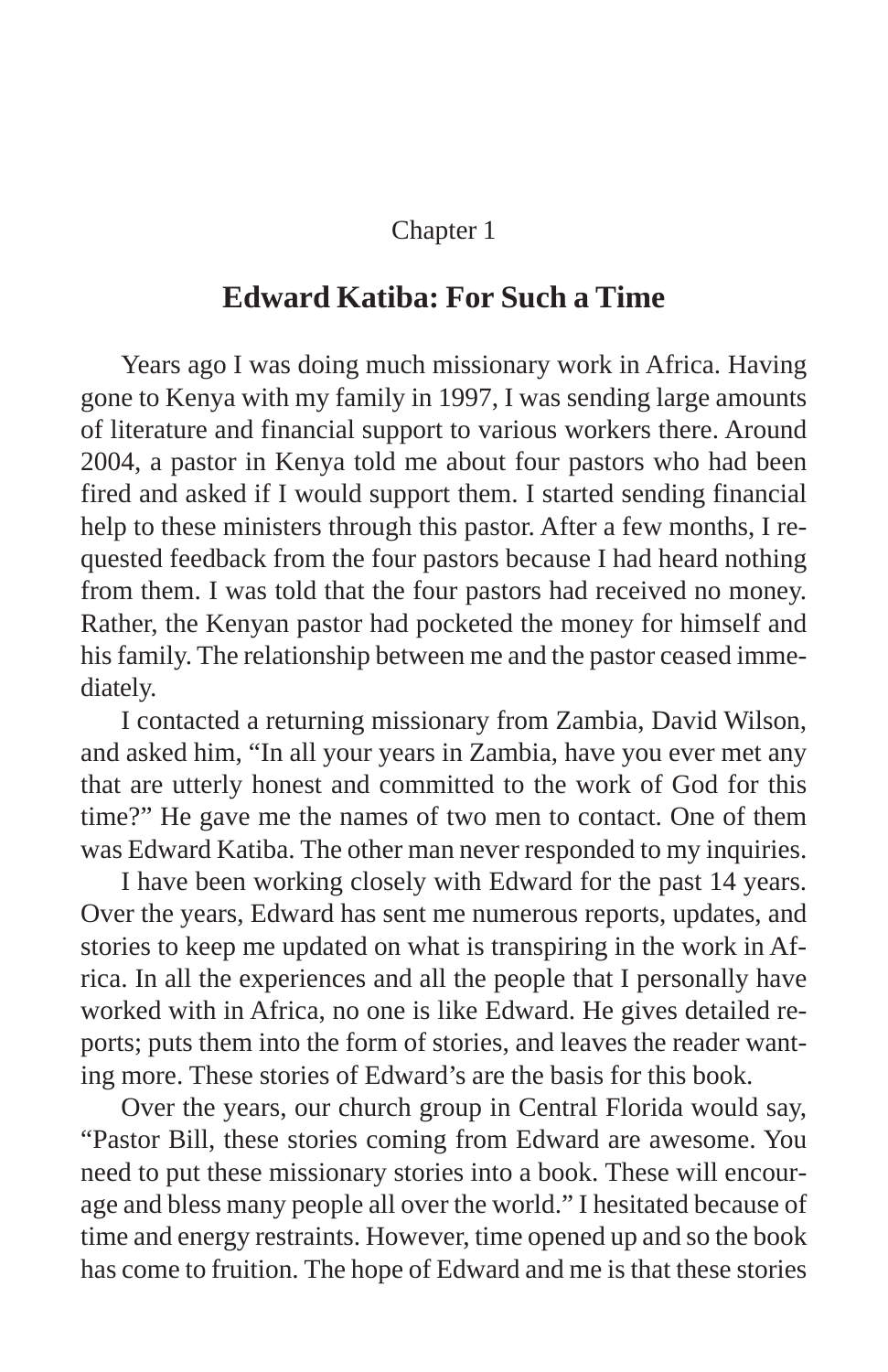will inspire, encourage, and energize you to engage with even greater devotion in the proclamation of the 3 angel's messages of Revelation 14. The Lord is ready to move this work forward with greater and greater power and with lightening speed. May God richly bless you as you read about "Three Angel's Over Africa".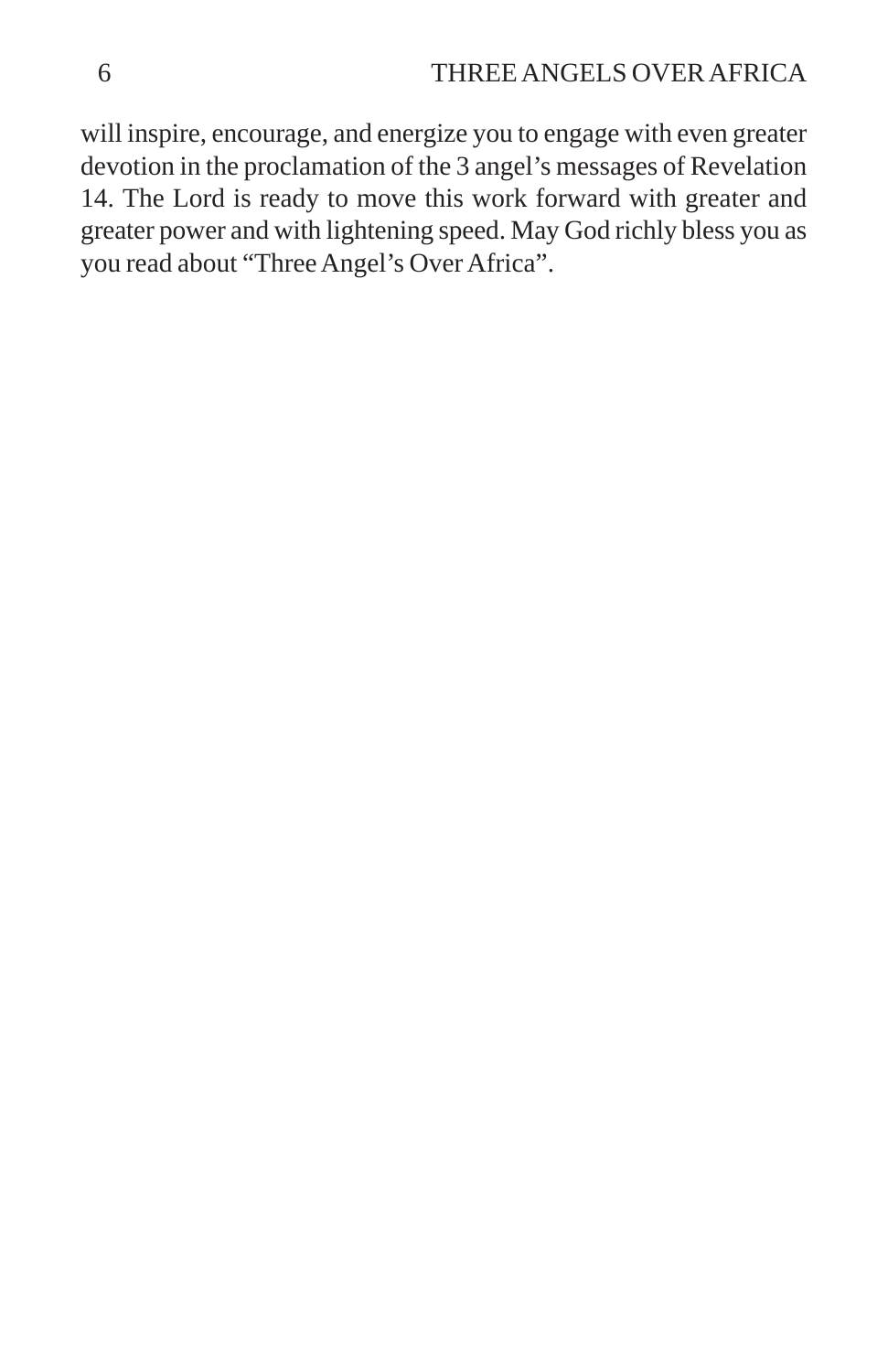## **Mr. Gordon Brown-A Tribute**

If Gordon Brown were here today, he would feel deeply humbled that a chapter in a book is about his experience. He would want all the glory to go to Jesus Christ, his Lord and Savior. Mr. Gordon Brown recognized his own deep unworthiness and the greatness of God. He freely confessed his own frailty and the wonders of God's love to him. He was a humble, lowly child of God who desired nothing more than to see the truth of God triumph in this world. Some of the characteristics of his life may have lain dormant for a time, but when the chips were down, they showed forth with such firmness and determination that he marveled at the power of God in his life. There is a saying that crisis does not develop character; it exposes it. In the case of Gordon Brown, this was truly the case as this chapter will reveal.

Mr. Gordon Brown owned a very powerful radio station in Zambia. His station covered all of Central and Southern Africa, reaching 15 to 20 countries with a total population of about 150 million people. With that kind of facility, Mr. Brown could have been very protective of his interests and not really known words like sacrifice, kindness, or integrity. Sometimes, earthly goods and power can make people unkind, and ready to sacrifice anything to maintain worldly prosperity. Mr. Gordon Brown laid everything on line that the truth of God could go far and wide across Africa and finally, paid the ultimate price for his devotion to the truth of God.

Mr. Brown was a white Anglican from the Republic of South Africa. He was born an Anglican, raised as an Anglican, and figured he would die an Anglican. Sometimes, what we plan for our lives changes according to circumstances and opportunities. He came into our lives around 2010. We contracted with him to begin sharing messages using his station. He had no idea what he was getting himself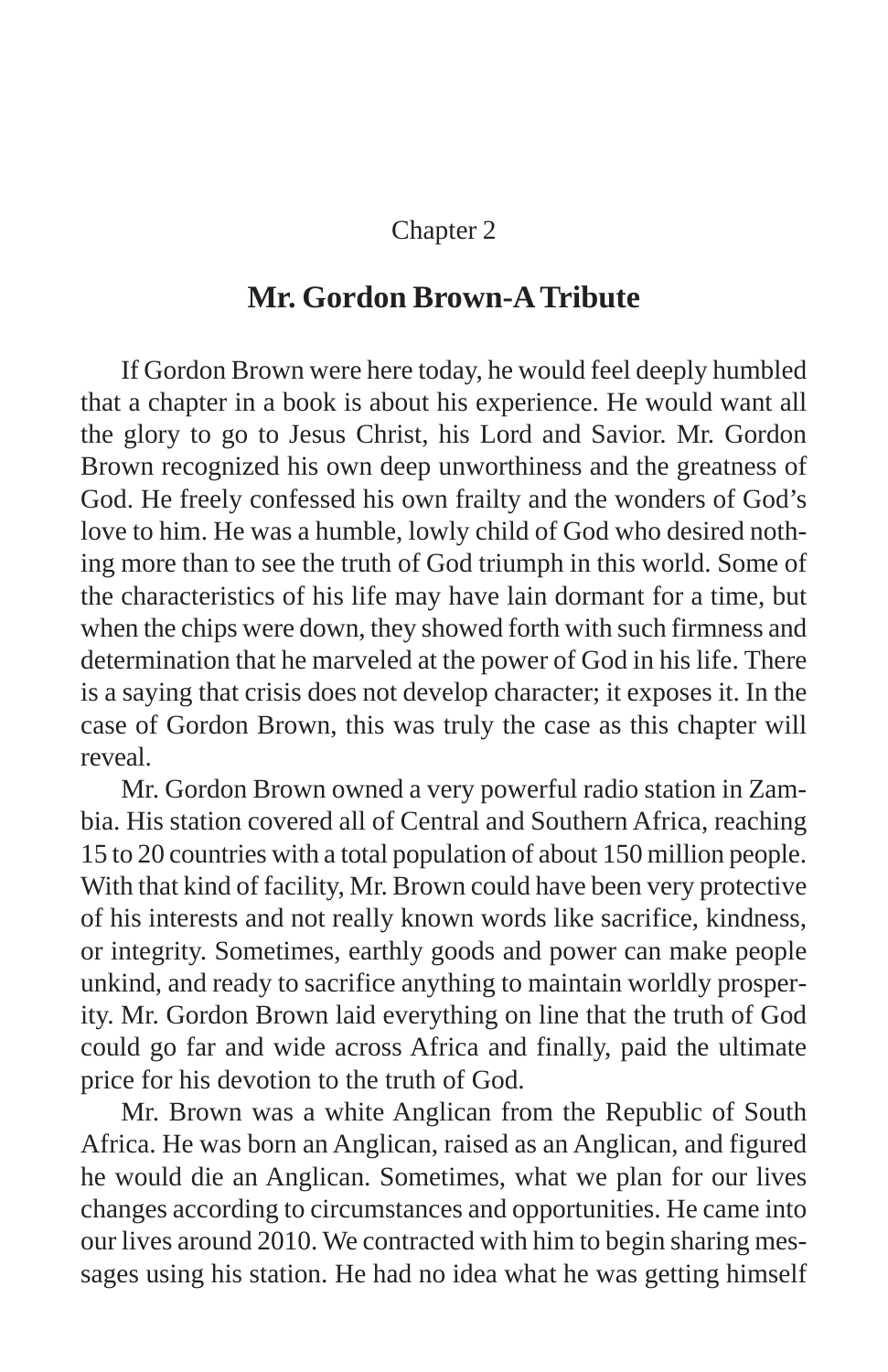into nor did he care. His concern at that time was the prosperity of his station. We made sure that payment was made on time with each passing month. Things began to change though as Mr. Gordon Brown began not only to broadcast the programs, but to listen to them as well.

What struck him with such force was the series on the book of Revelation. All his life, Mr. Brown had been taught that Revelation was a sealed book that no one could understand. There were mysteries in that book that no human being could ever understand or let alone explain. How does one make sense out of beasts, trumpets, horses, 144,000, pure and impure women, and Babylon the great? As the series began, Mr. Brown probably figured this program would be a great big flop. To say the least, Mr. Brown was stunned, and humbled by the amazing revelations that spoke to his heart. Revelation could be understood. What amazed him most was that the entire book of Revelation could be understood by using Old Testament stories to explain the symbols of Revelation. He contacted his family in the Republic of South Africa and gave his friends, family members, and neighbors the exact time when the Revelation series would be on and told them to listen to the truth of the book of Revelation. This started a revival in the hearts of Mr. Gordon Brown and his contacts. They would never be the same again. The Bible was now a new book to them. It was alive.

The listeners heard such things as:

- 1. Revelation chapter 1 reveals pictures of Christ as Savior, Coming King, Lord of the Sabbath, Great High Priest, and Victor over sin and the grave.
- 2. Revelation chapters 2 and 3 look at the history of the church from 31 AD to the close of time, starting with Ephesus in 31 AD untill Laodicea, the church under judgment since 1844.
- 3. Revelation chapters 4 and 5 look at a heavenly court room scene where the Father, Son, and Holy Spirit, are engaged with the angelic hosts in seeking the salvation of humanity. Only Christ can open that Book of Destiny.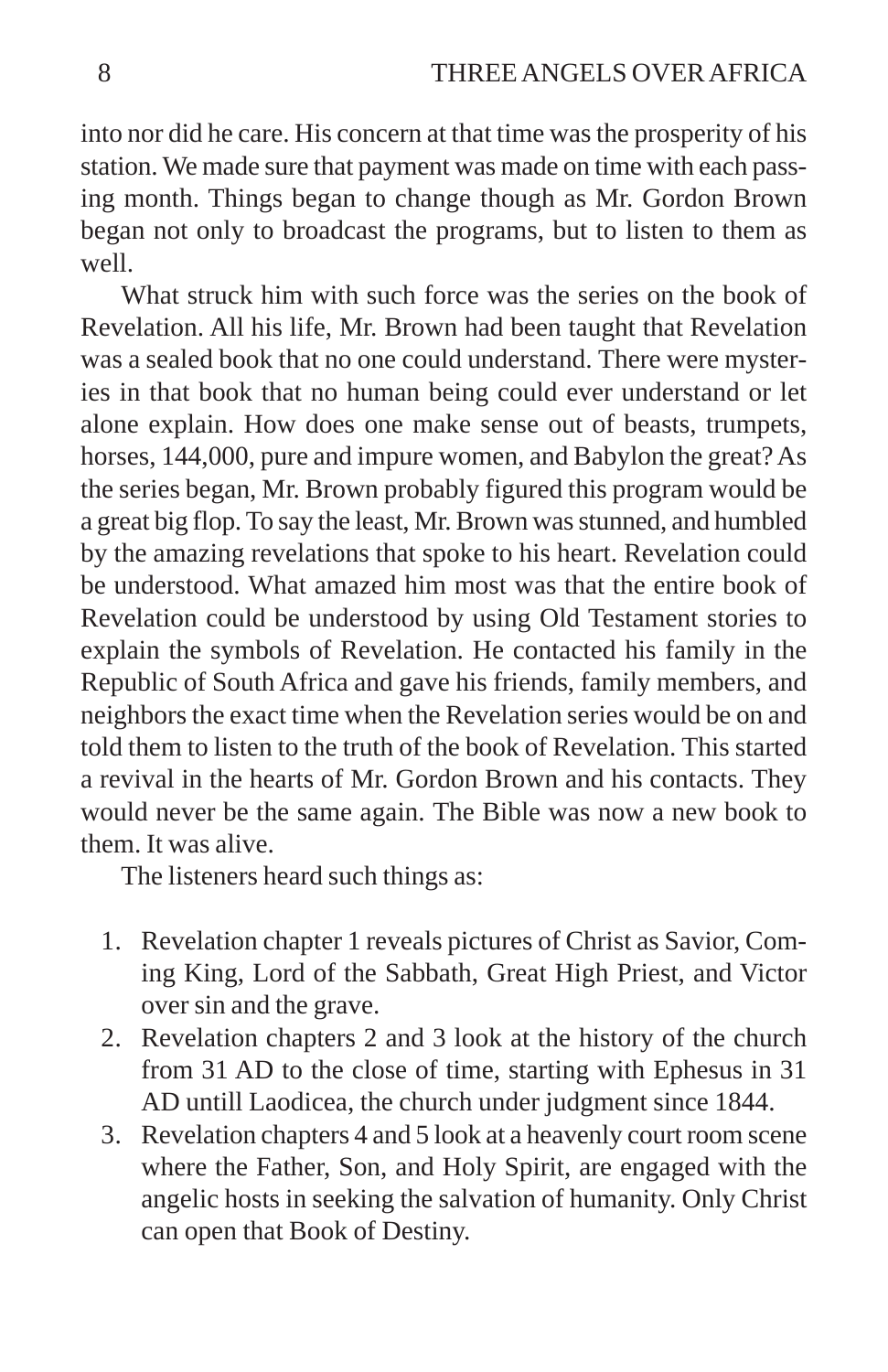## MR. GORDON BROWN-A TRIBUTE

- 4. Revelation chapter 6 looks at the seven seals. These explain the ways God seeks to save fallen humanity through messages, martyrdom, and natural disasters.
- 5. Revelation chapter 7 looks at the 144,000, the group of people who will be translated to heaven without dying at Jesus 2nd Coming.
- 6. Revelation chapters 8 and 9 and the end of chapter 11 look at the seven trumpets which are warnings to apostate groups that have rejected God's amazing grace.
- 7. Revelation chapter 10 discusses the Great Disappointment in the 1840's when people expected Jesus to come. God's judgment had begun in the Heavenly Sanctuary in 1844.
- 8. Revelation chapter 11 looks at the fearful results of rejecting God's word and His law as the world beheld events during the the French Revolution from 1789-1797.
- 9. Revelation chapter 12 looks at the great controversy between Christ and Satan from the war in heaven down to the war against God's remnant people who keep all His commandments and have the *Spirit of Prophecy*.
- 10. Revelation chapter 13 looks at the two mysterious beasts the papacy and the United States of America.
- 11. Revelation chapter 14 discusses the 3 angel's messages and the dreadful mark of the beast. Christ invites our everyone to love and surrender to Him. The papacy enforces Sunday — the mark of her power — with the aid of Apostate Protestant Churches.
- 12. Revelation chapter 15 sees the victorious ones on the sea of glass who rejected Rome's supposed authority and begins to discuss the pouring out of the plagues.
- 13. Revelation chapter 16 describes the terrible plagues that will fall on those who follow the papacy and Sunday worship.
- 14. Revelation chapters 17 and 18 discuss the papacy, babylon the great and her harlot daughters, apostate protestantism, the kings of the earth, and those united against the truth.
- 15. Revelation 19 portrays the glorious coming of Jesus in the clouds of Heaven.
- 16. Revelation 20 describes the millennium in which the righteous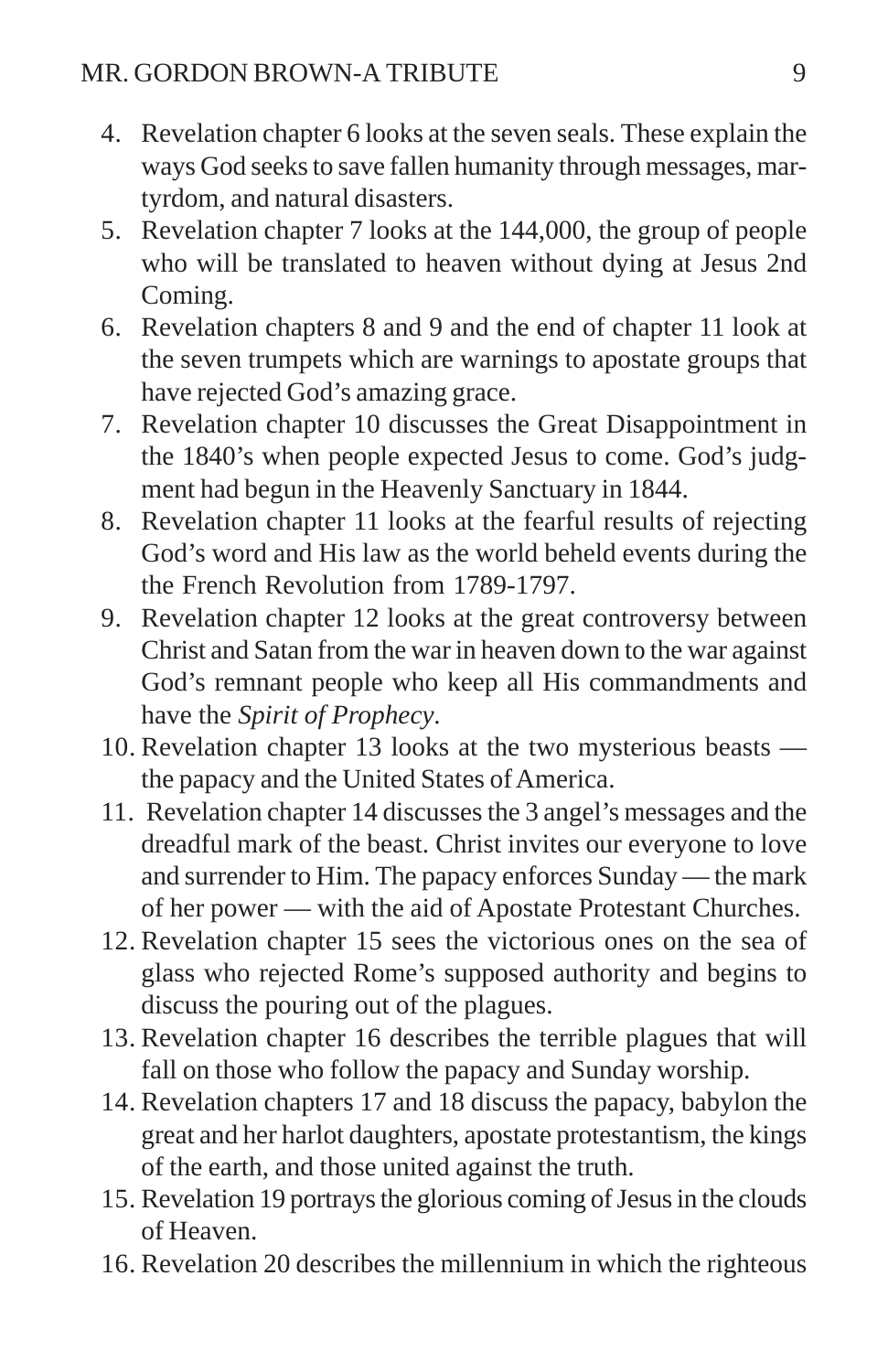see that God has fairly judged the planet. The wicked are resurrected at the end of the 1,000 years, and then perish in the lake of fire.

17. Revelation chapter 21 and 22 look at the new earth when sin and sinners will be no more forever.

Mr. Gordon Brown and his contacts rejoiced in truth they had never seen or ever thought they would ever see in their lifetime. How far reaching the truth has spread through these folks will never be known this side of heaven. Mr. Brown made it clear that his contacts alone were making detailed notes of these studies and were sharing them in their churches in South Africa. However, Mr. Brown was not the only one listening to these programs. The Roman Catholic Church leaders were also listening to these programs and they were not pleased. Catholic leaders began to see priests, nuns, and lay members leaving their churchs in droves. This must be stopped.

To the leaders of the papacy in Lusaka, it seemed like a pretty simple thing. Go and talk to Mr. Gordon Brown, bribe him if necessary, and the American will be off the air. There was one problem they didn't expect; Mr. Gordon Brown had been touched by the Holy Spirit and there was no way he would stop the broadcasting of these programs. He, his family, relatives, and neighbors had been touch by the Lord and they were thrilled with what they were learning. Three Catholic Cardinals visited the radio station and discussed the situation with Mr. Gordon Brown. They diplomatically discussed the need to shut down the American immediately. Mr. Brown responded, "Gentleman, those programs are blessing thousands and thousands of people across Africa and the Lord has given me this station to promote his truth. The programs will continue as long as I am in charge here."

The Catholic Cardinals were furious. They stormed out in a huff, defeated in their efforts to stop the programs. Sometimes, people come to a special moment in life and sense this deep, unstoppable conviction that God has called them to perform a certain task. Mordecai had come to that moment and felt Esther had too and he verbalized it in words that will never be forgotten. "For if thou altogether holdest thy peace at this time, then shall their enlargement and deliverance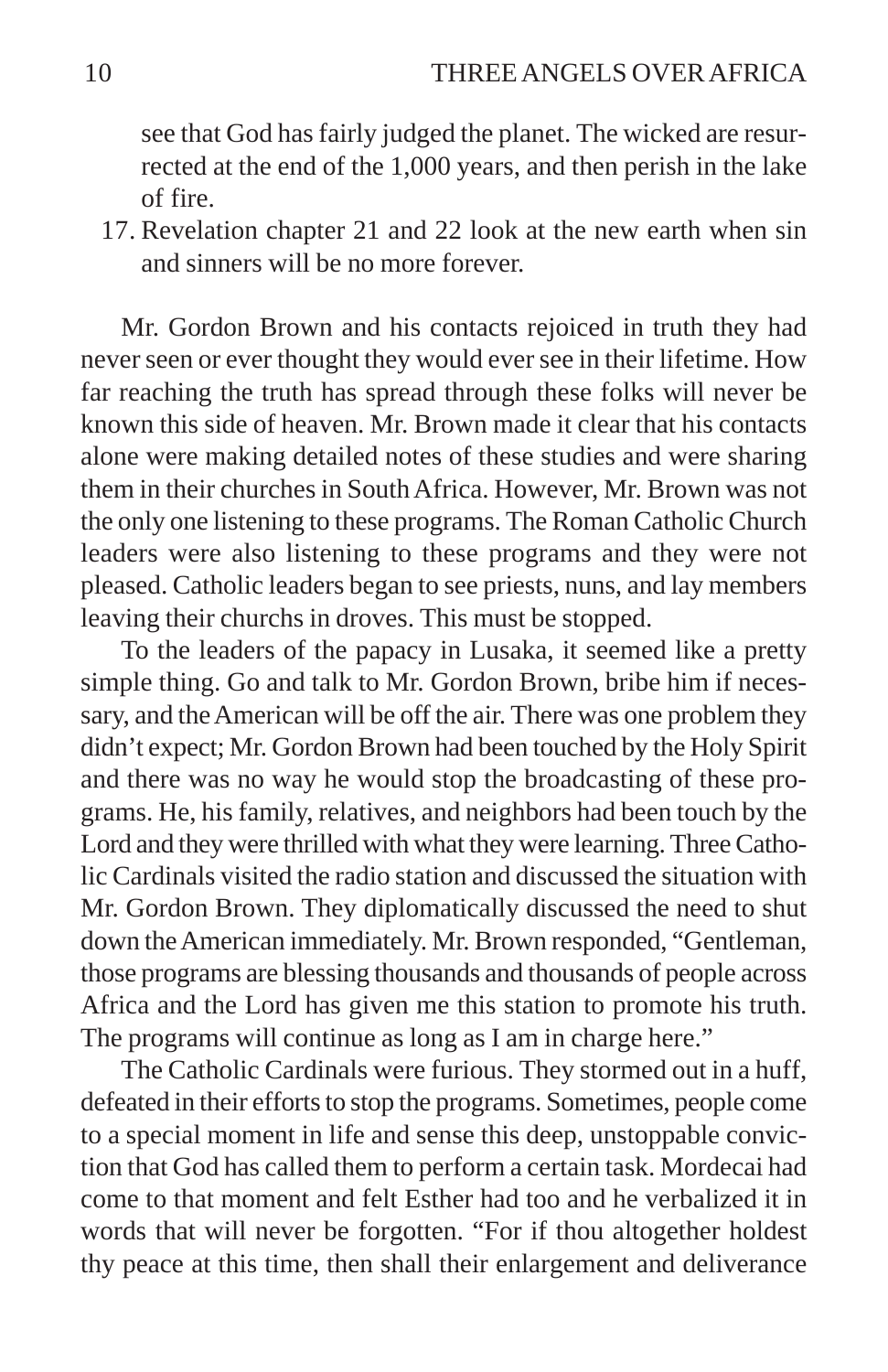arise to the Jews from another place; but thou and thy fathers house shall be destroyed; and *who knoweth whether thou art come to the kingdom for such a time as this*?"—Esther 4:14 Mr. Brown had been called to use his station to broadcast the truth and nothing would turn him from this purpose.

The arrogance of Rome abounds. When rebuffed, they simply step back, look at the situation and plan their next move. They can justify any act as long as their plans will be carried into operation. They will kill, rape, plunder, steal, destroy, and maul anything in their way and justify it because it serves their purposes. "For the greater glory of God," they demonically proclaim. Well, step one was unsuccessful. Step two was to attack the radio station with fire. Several months after their first visit, there was a terrible fire at the radio station. Fortunately, Mr. Gordon Brown escaped and was able to put out the flames with minimal damage.

However, the die had been cast. Mr. Gordon Brown realized that neither he nor his family would be safe around vicious animals like this. He confided in Edward that it was time for him to relocate his radio station in another country because the animals of Rome would stop at nothing to stop the radio station in Zambia. A family trip and fact finding venture was scheduled and Mr. Gordon Brown and his family made their way to family and friends in the Republic of South Africa. After a good visit, the family headed back through Zimbabwe to look at possible sites for a new radio station. Several opportunities presented themselves so the family headed back toward Zambia with the plan to move the station to Zimbabwe with the full intention of broadcasting the studies of the American still.

These plans never reached fruition. On the way home, going through Zimbabwe, the Gordon's were in a car crash and they were killed. The details have remained unknown till this day. Because of what had occurred with the Cardinals and the fire left many people feeling that it was not an accident. This remained a mystery until one day.…

Within a year of the fatal crash, Edward was returning home from a mission trip. He was on a bus and just so happened to be sitting next to a nun. The nun was sitting there reading a small paperback book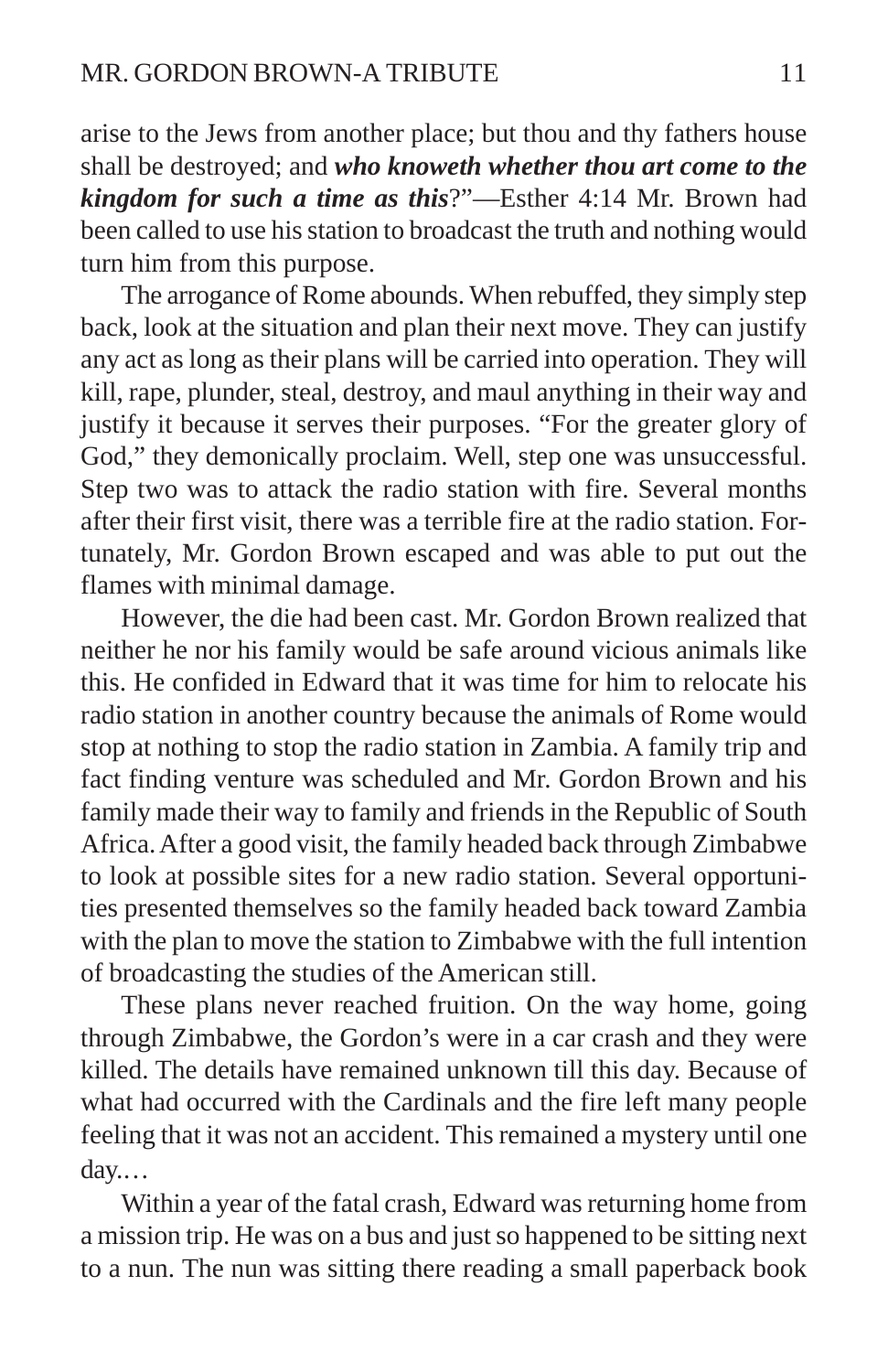entitled 'Secret Terrorists." Edward noticed the book with a little shock that she would be reading it. Edward asked her what she thought of the book. Her response was very, very revealing. "This book sounds so much like the American that used to speak on Mr. Gordon's radio station. It is really sad that Mr. Brown died. Did you know it was not an accident? Our leaders had him killed because he refused to take that American off of the radio."

Edward told her, "The reason the book and the American on the radio sound so much alike is because it is the same person. If you would like more materials from the American, give me your address and I will send them to you." The nun was thrilled to hear this news. She had been a keen listener to the American. She had to listen in secret because otherwise she would be severely punished. To get more materials would not be easy but she gave Edward a discreet place where to send the materials and she got them.

Mr. Gordon Brown died for his faith in Jesus Christ. He was willing to pay the ultimate price that the truth of God's Word might go all over Africa and to the ends of the earth. Because of his heroic stand, Mr. Gordon Brown belongs with those in Hebrews 11:35 of whom it is written, "and others were tortured, not accepting deliverance, that *they might obtain a better resurrection."* Mr. Gordon Brown died a martyr for the cause of Christ and truly he will obtain a better resurrection.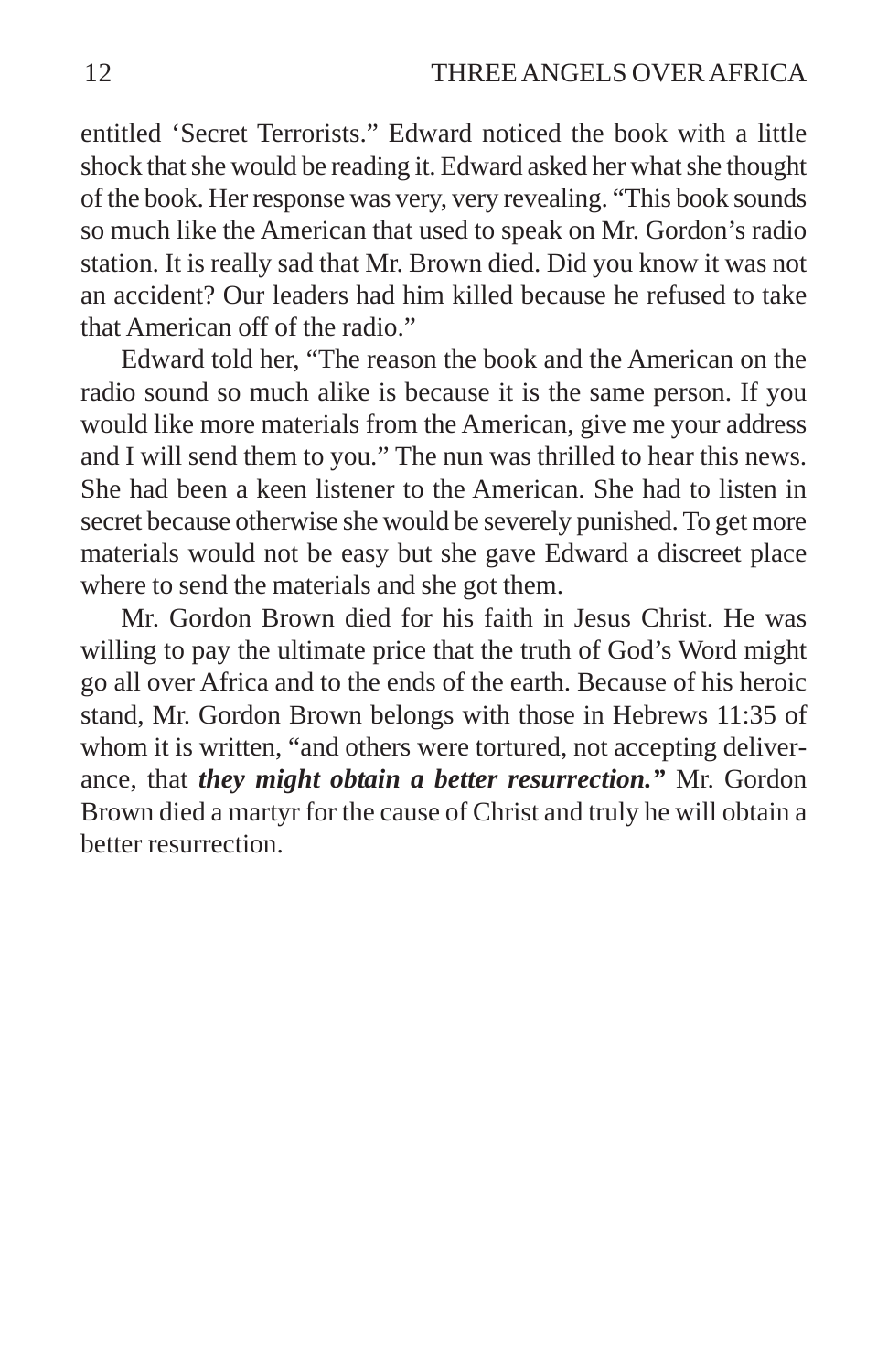# **Priest Joseph Bwalya**

In March of 2014, a stunning news report shook the Catholic world in Zambia. The major newspapers in Zambia; *Times of Zambia*, *Daily Mail*, and *Post Newspaper*, all covered this terrible tragedy. Priest Joseph Bwalya was found dead in his bedroom of an apparent suicide. He was found in a kneeling position with a rope tied to the ceiling of his room. Great sorrow has been expressed over this tragedy. Priest Bwalya had been working in the Charles Lwanga Catholic Seminary School as a professor for many years and was scheduled to retire at the end of the current term. His expertise was in Roman Catholic theology. He was 60 years old. The reason for his passing is not known. The newspapers have emphatically declared that Bwalya committed suicide, but another story has also come forth and will be the subject of this chapter.

This story of Priest Bwalya actually begins several years before this and centers on a radio station in Zambia. This station was owned and operated by a South African by the name of Mr. Gordon Brown.

Bwalya started tuning into the radio programs and was particularly interested in the broadcasts of one American. The American did several series on this station. Those series included studies in Revelation and Daniel: *The Closing Scenes of Jesus' Life, The Jesuit Agenda in History, current events, Bible prophecy, and Amazing Grace*.

The priest developed a keen interest in the radio programs, learning things he had never heard before in all of his 60 years. He listened to the programs privately in his apartment so as not to upset any of his fellow teachers or superiors. Over several years, he evaluated the lessons for himself and found out that what was being said was true and correct. While he was ecstatic over his new found understandings, he did not show nor indicate to anyone that he had found great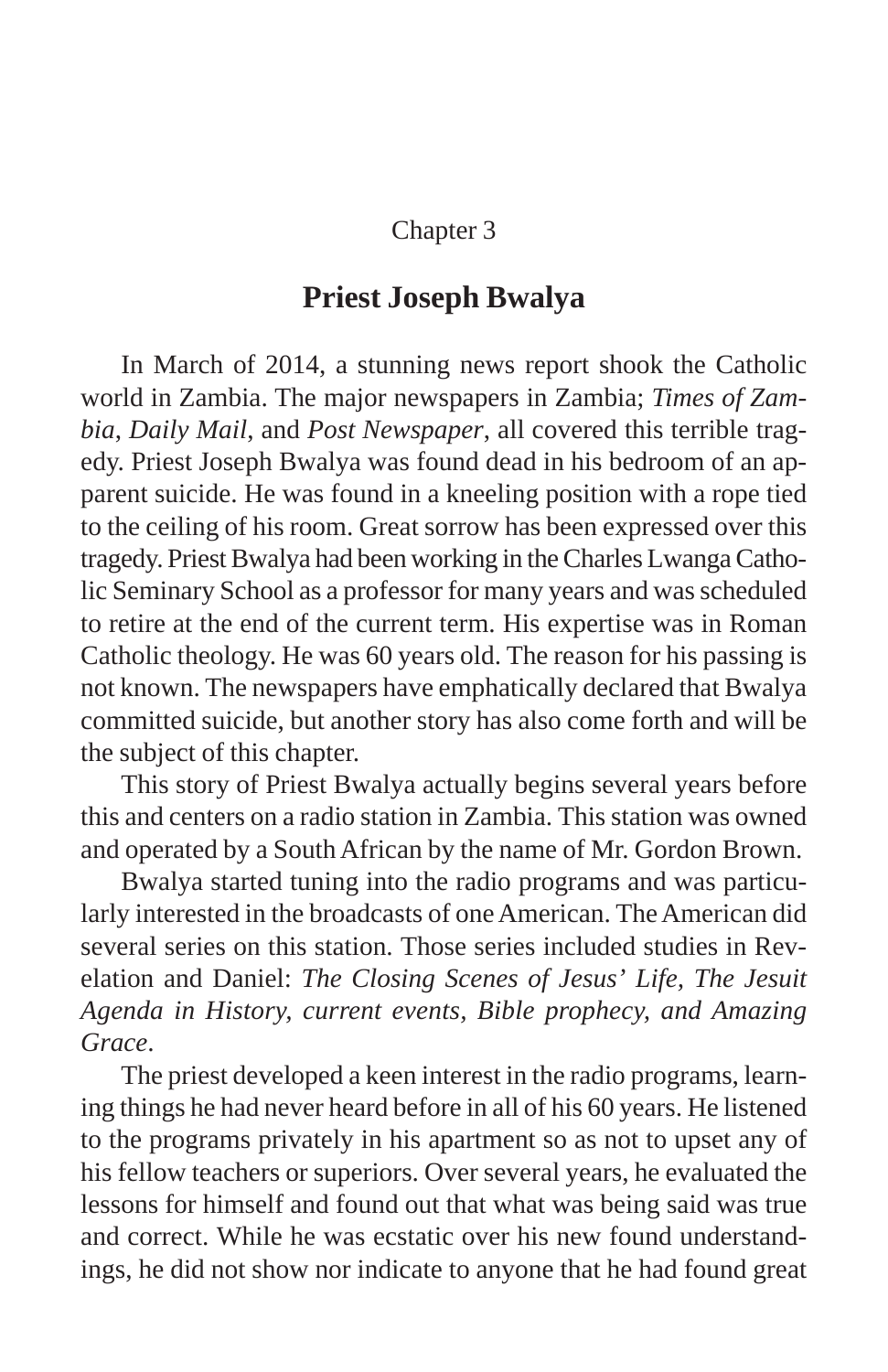truth that had never been spoken or revealed to him in Catholic circles.

Priest Bwalya could not keep this burning light to himself. After quite some time, the priest began quietly sharing with some nuns at the college that their church, Roman Catholicism, was not following the Bible and that the reformers, like Luther, Huss, Wycliffe, and Tyndale had been right along; the papacy was the Antichrist of Bible prophecy. Due to these startling revelations, the nuns asked Bwalya for the radio program so they could hear for themselves. After listening for quite awhile, the nuns were also convinced that the priest was indeed correct.

One day, in March of 2013, there were some young men on the streets of Monze who were passing out tracts and DVDs. One of the tracts was called *Who Changed it?* This tract discussed the little horn symbol in Daniel 7 and all of its characteristics. Some of the characteristics include:

- 1. Claiming to be God on earth and God's vicar
- 2. Claiming power to forgive sins.
- 3. Persecuting people that want to follow the Bible.
- 4. Ruling through the Dark Ages for 1,260 years.
- 5. Seeking to changes the day of worship from Saturday/Sabbath to Sunday.

 While handing out the tracts and DVDs, the young men came upon Priest Bwalya. As the priest looked over the tracts and saw the titles of the DVDs, he became so happy because the tracts and DVDs sounded just like what he was hearing on the radio. He was thrilled to take several tracts and DVDs from the young men for himself and those in the seminary with whom he had spoken and were in agreement with him. Priest Bwalya confided in the young men that he was a Catholic priest and teacher for many years, but had been studying with an American on the radio and found Bible truth for the first time in his life.

Seeing others sharing the truth of God on the streets of Monze seemed to have galvanized Priest Bwalya to see his own responsibility to share the truth with others. Boldly, at the seminary, he began to tell his students that the papacy was not ordained of God. This was too much for the other leaders at the seminary. They immediately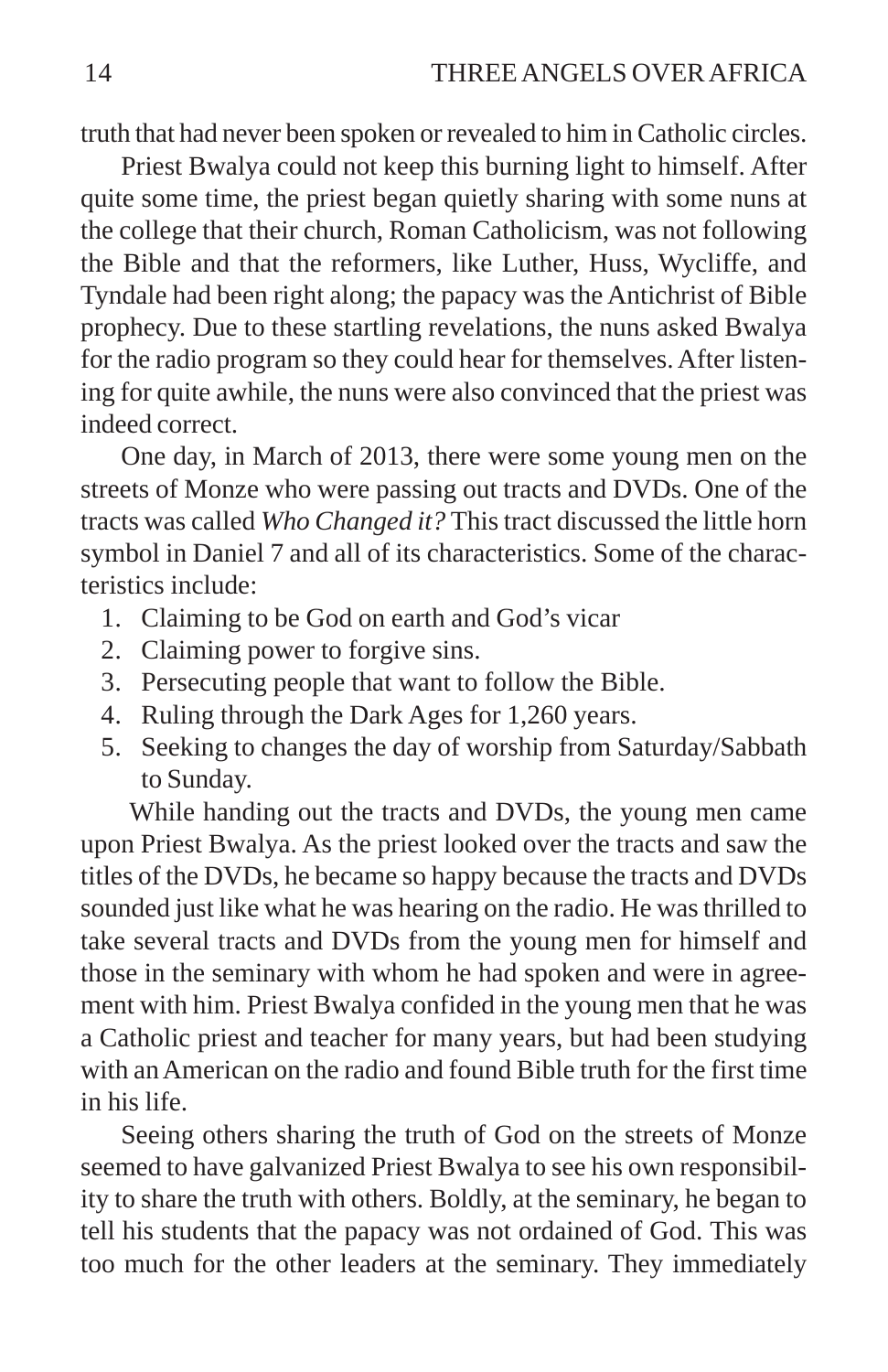contacted the hierarchy of the Catholic Church in Lusaka and a group of men were commissioned to go and speak to Priest Bwalya. They emphatically told the priest, "You must recant your new beliefs that you have gotten from the American."

Priest Bwalya knew that his time had come. He knew these men were powerful and influential and could fire him, or even worse. But, like Luther of old when told to recant at the diet of Worms, Bwalya replied, "There comes a time in life when people have to make right decisions and what I have come to know to be truth is my decision." Here I stand, I can do no other.. Thus stood this man of courage and faith who would not be frightened or coerced by threats or demands, but firmly stood on the truth of the Bible. The warnings and threats of priests and prelates were as nothing beside the truth of the Word of God..

Now, there were no holds barred. The priest started openly telling every one of his new found beliefs. He started telling students, colleagues, and fellow teachers that they should tune in to the radio and listen to the American. Knowing that he would not be at the seminary much longer, Priest Bwalya applied for retirement. Shortly after this, he had yet some more visitors, 4 in number, who came to visit him from the Catholic hierarchy in Lusaka. This time, though, they came for a different reason..

During the daylight hours, they were cordial and friendly in a formal way as fellow Catholic workers, but as the evening approached, three of the visitors left to return to Lusaka. The other visitor remained behind, hiding in Priest Bwalya's room. The next morning, Priest Joseph Bwalya was found in a kneeling position in his apartment with a rope tied around his neck that extended up to the ceiling. There was no blood on the floor; his bedroom door was locked normally and looked clean.

Between the first and second visits of the leaders from Lusaka, Priest Bwalya had seen those young men on the streets of Monze and told them of the visit by those cruel and dangerous people from the Catholic hierarchy. These dangerous leaders were used by the Catholic hierarchy as their informants or enforcers. They had demanded of the priest that he immediately cease and desist from talking to stu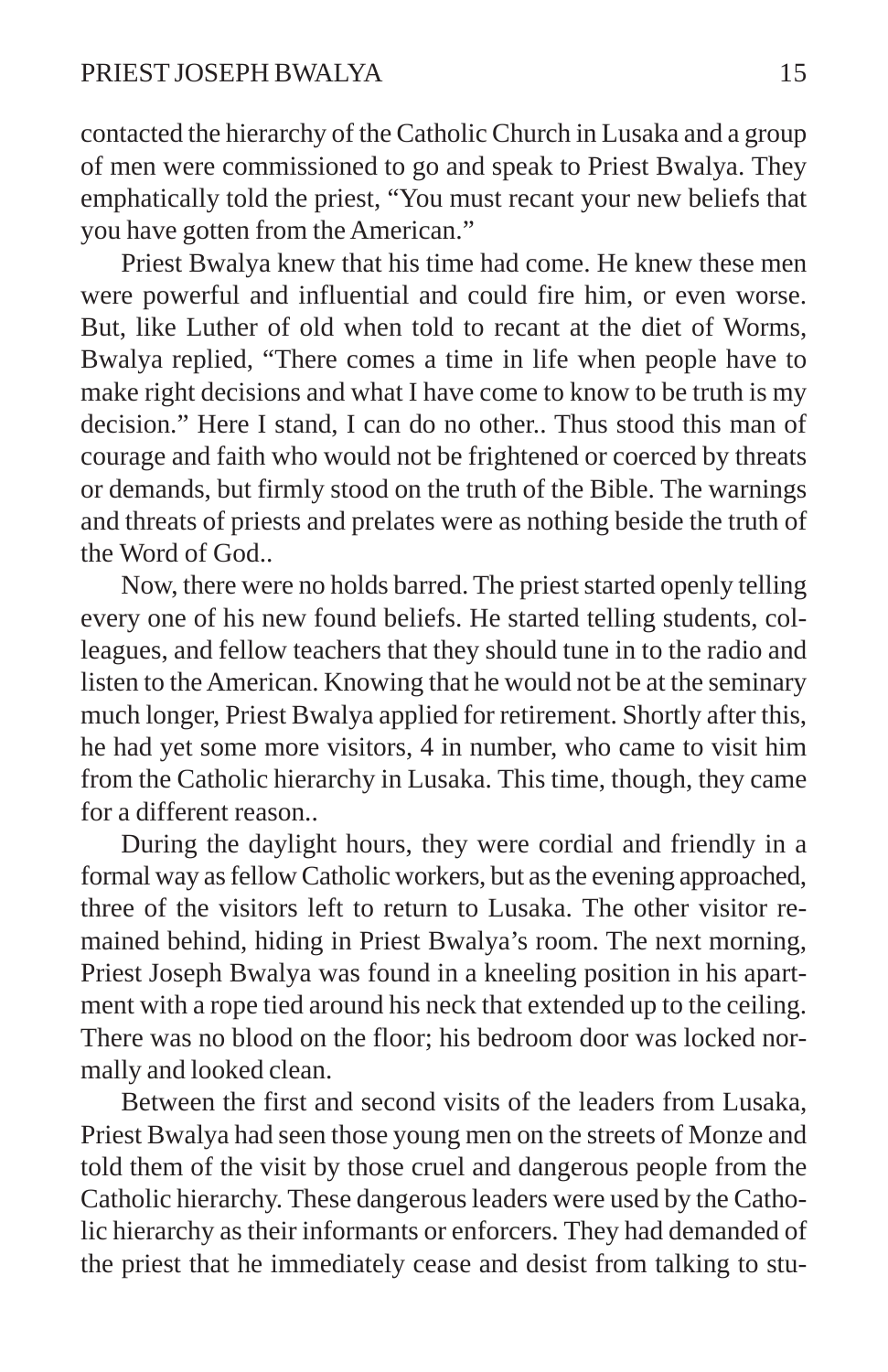dents, nuns, and colleagues. They insisted that he quit encouraging people to listen to the most wanted American on the radio. The Catholic hierarchy hates the American for teaching the great message of all the reformers that the papacy is the Antichrist of the Bible.

Priest Joseph Bwalya died for his faith in the Bible. His love for Jesus and His truth nerved him to defend his faith even to the death. Great will be the priests reward one day very soon in heaven. The apostle Paul walked in similar shoes, suffering for his faith. He left

"For I am now ready to be offered, and the time of my departure is at hand. I have fought a good fight, I have finished my course, I have kept the faith: *Henceforth there is laid up for me a crown of righteousness, which the Lord, the righteous judge, shall give me at that day: and not to me only, but unto all them also that love his appearing.*"— 2 Timothy 4:6-8

"For the grace of God that bringeth salvation hath appeared to all men, Teaching us that, denying ungodliness and worldly lusts, we should live soberly, righteously, and godly, in this present world; *Looking for that blessed hope, and the glorious appearing of the great God and our Saviour Jesus Christ;* Who gave himself for us, that he might redeem us from all iniquity, and purify unto himself a peculiar people, zealous of good works."— Titus 2:11-14

"Behold, I shew you a mystery; We shall not all sleep, but we shall all be changed, In a moment, in the twinkling of an eye, at the last trump: for the trumpet shall sound, and the dead shall be raised incorruptible, and we shall be changed. For this corruptible must put on incorruption, and this mortal must put on immortality. So when this corruptible shall have put on incorruption, and this mortal shall have put on immortality, then shall be brought to pass the saying that is written, Death is swallowed up in victory. O death, where is thy sting? O grave, where is thy victory? The sting of death is sin; and the strength of sin is the law. But thanks be to God, which giveth us the victory through our Lord Jesus Christ."— 1 Corinthians 15:51-57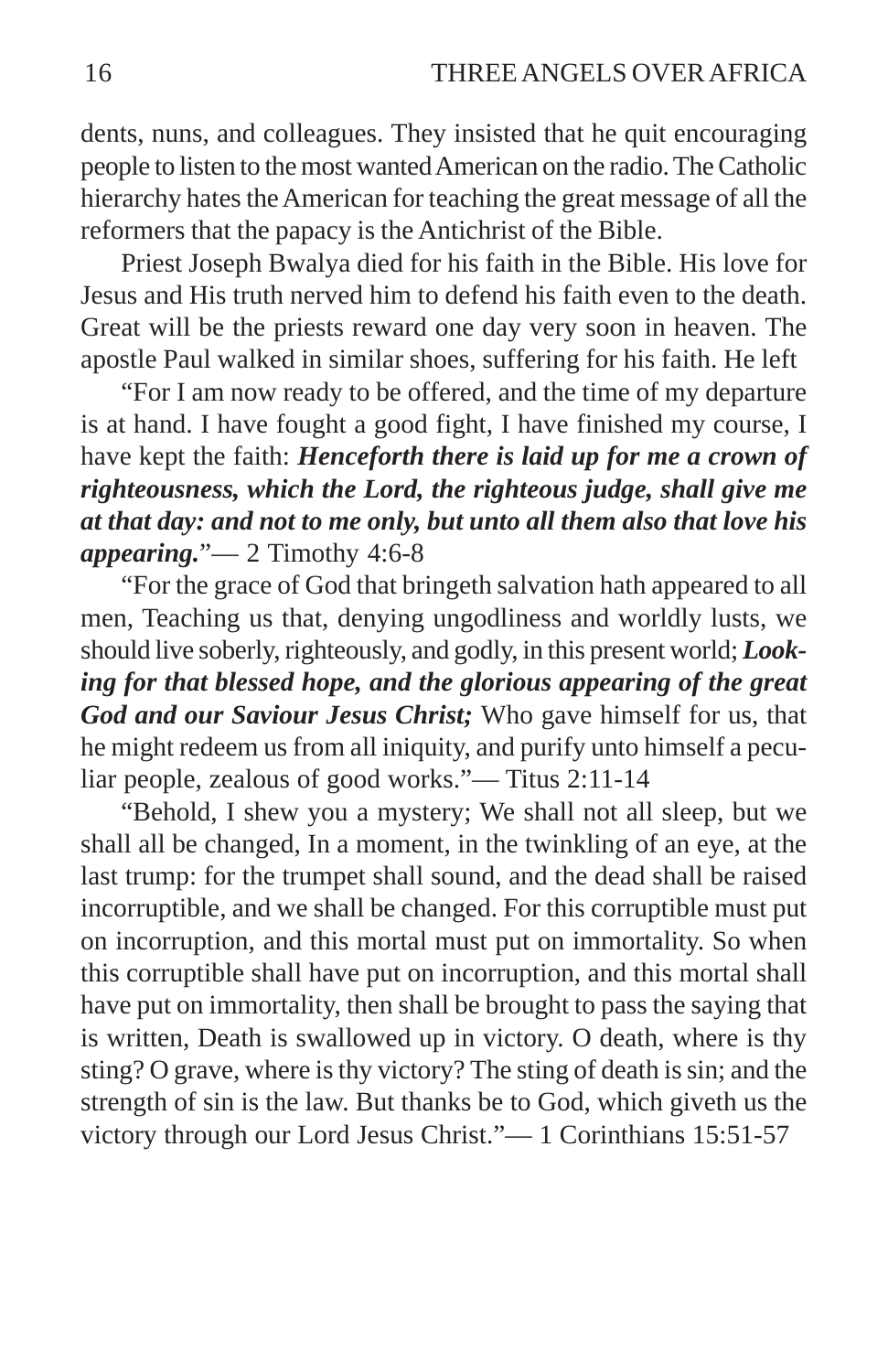### **From Mecca to the Messiah**

For as long as I can remember, Africa has been torn apart by war. Whether it be Rwanda, Somali, Ethiopia, Sudan, Kenya, Uganda, or South Africa, the story is always the same. A powerful warlord wants more control and dominance, so he creates a civil war in his country, and the common people suffer the consequences of his selfish, vicious acts. This story comes from the Eritrean highlands. Eritrea is a small, east African nation that borders with Ethiopia. As late as October of 2017, Eritreans have been brutally slain by Ethiopian soldiers. One such man who has suffered in this conflict is Muhatu Mumad.

Muhatu was on the brink of suicide because of personal losses suffered at the hands of Ethiopian soldiers. In 2016, Muhatu, his wife, and daughter were traveling in the Eritrean highlands on their way to the mosque. They had been Moslems for a long time. On their way, the Ethiopian militia in masks stopped Muhatu's car at gunpoint. They forced the family from the car and made Muhatu watch as they raped and then killed his wife and daughter. Muhatu was taken to a military camp where he was tortured for several weeks until he was finally released into the hands of the Eritrean government.

Taken to a hospital, Muhatu slowly healed from the physical torture he had suffered. He was tormented day and night by the terrible scenes of that final day of his wife's and daughter's death. These memories haunted him until he felt that death would be preferred to life. In his extreme mental suffering and anguish and with nowhere to find relief, Muhatu made plans to avenge the deaths of his loved ones. He decided to become a terrorist. He would get bombs and explosives and would detonate them in the barracks of the Ethiopian soldiers. He felt this would be the only solution for his pain. He would get revenge.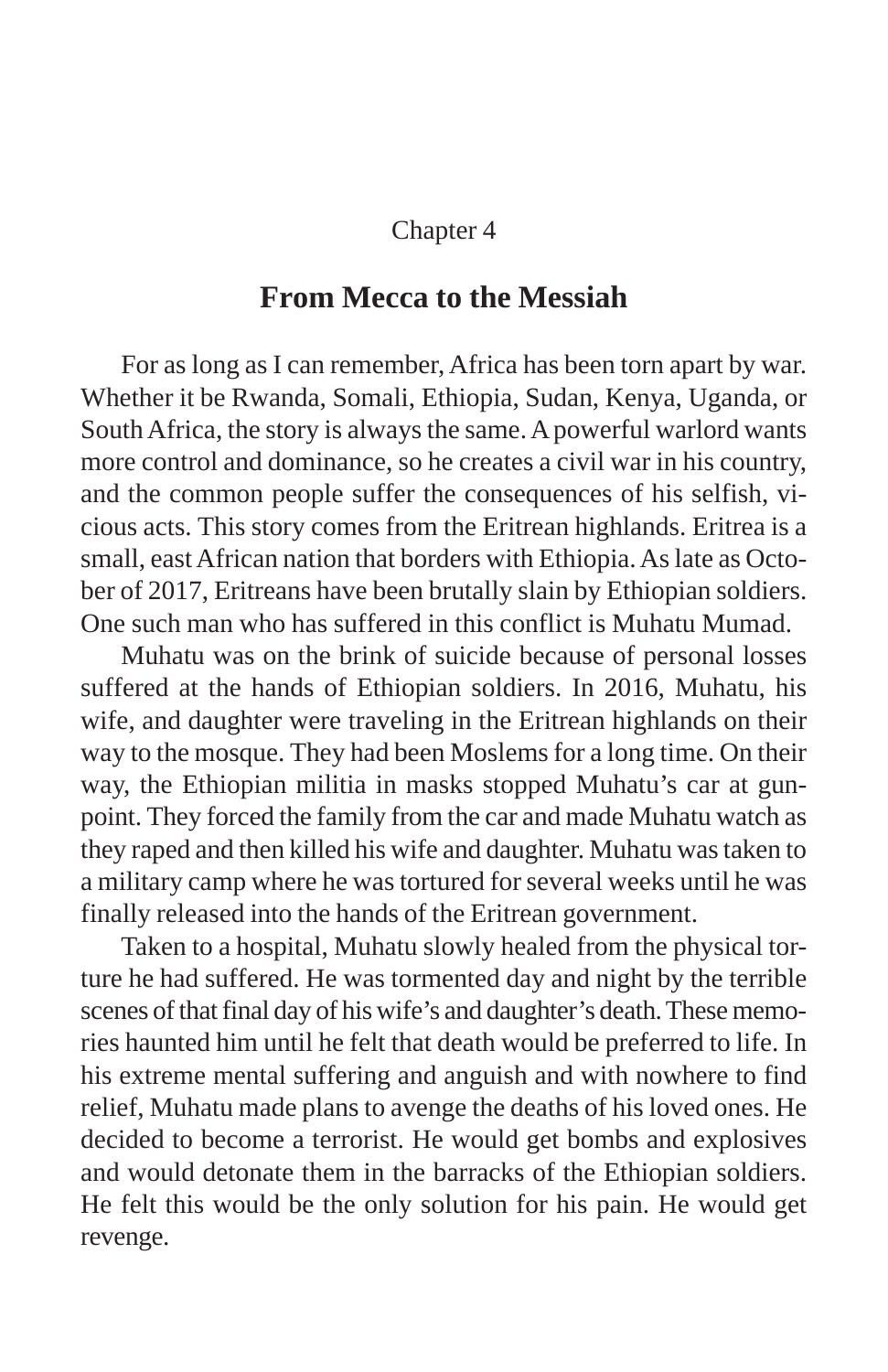He started making contacts with several Muslim men of the same ilk, but was having difficulty acquiring the necessary weapons of destruction. One day, as his heart was breaking over failed plans and lost loved ones, Muhatu thought of taking his life. What was the use? Life no longer seemed worth living for this man from Eritrea.

In this awful state of mind, Muhatu entered a store and asked the clerk if he had any bombs or explosives to sell. The clerk saw the look in his eyes and knew that Muhatu was dead serious. Instead of giving him explosives, the clerk, who was a Seventh-day Adventist Christian, handed him a small radio, tuned to the Zambian radio station Kavu, and told Muhatu to listen to the American each day.

The first program he heard that evening was part of a series called *Amazing Grace*. The series was based on the song written by the famous slave owner, John Newton, who had his own life changed from taking slaves to the New World to bringing people to Jesus Christ. In the series, a number of Bible characters lives are studied. It is seen how people like Aaron, Nebuchadnezzar, Simeon, Rueben, Moses, Saul, Rahab, and Rebecca had only to offer the Lord misery and pain, but the Lord offered them His amazing grace that He purchased for lost humanity at Calvary's cross. Muhatu listened as the American talked about the love of God for guilty, hurting people and His never changing character. Muhatu was riveted to the program.

Day after day, he listened till the series was over. He was becoming attracted to a new Man named Jesus who kept forgiving and who offered another chance to hurting people. He continued to listen to other series like on Daniel and Revelation and his mind was changing. His heart was warmed by the Man from Calvary and for the first time in a long time, Muhatu actually started smiling. In fact, this was the first time he had smiled since the death of his wife and daughter. He was so happy to hear that Jesus died and rose again. He especially loved the studies in revelation, 12, and 21 that discuss the final, everlasting victory of God's people in the heavenly Canaan.

He started telling his friends about the lovely Jesus who lived for them. He invited people to tune into the Kavu radio program and learn from the American. Muhatu learned about the 7<sup>th</sup>-day Sabbath which is Saturday and has been keeping it for several months now.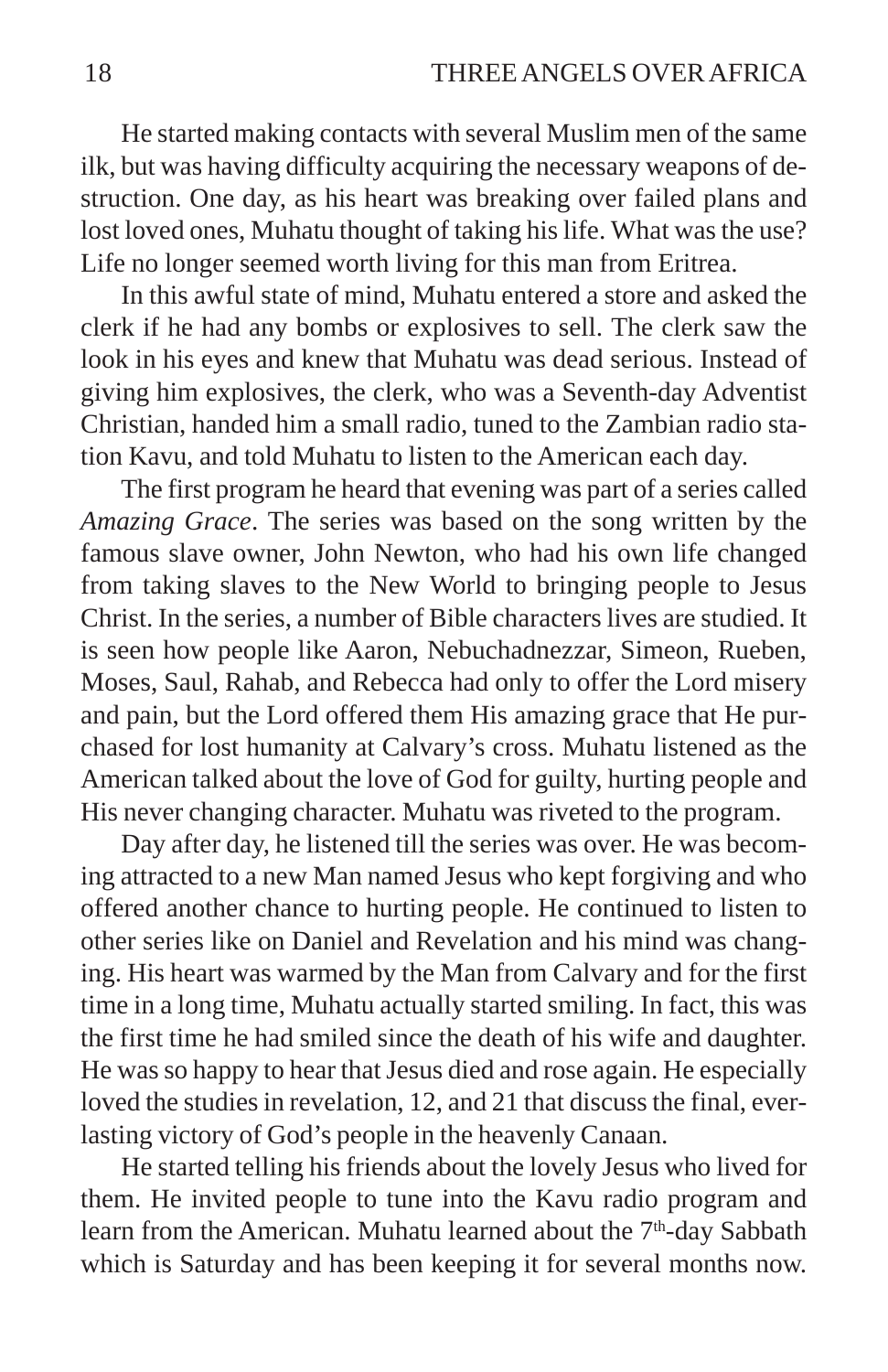#### FROM MECCA TO THE MESSIAH

All that he has learned has saved him from being a terrorist devil.

Currently, Muhatu is in a hospital where he is receiving treatment for a heart condition. He rejoices today in his new found faith and wonderful friend, Jesus. Jesus took a suicide bomber and turned him into a child of the King. He is thankful that God used the lowly American in his life. As a result, Muhatu has learned to forgive. He no longer is full of hate, but has learned to forgive like his wonderful Savior, Jesus. He hopes that the American will never shut his mouth, but will continue to share the great truths of the Bible as long as he can. The radio programs had been to Muhatu as living manna from heaven..

The series that hit Muhatu the hardest focused on the Jesuits in history, current events, and Bible prophecy. It helped him to see that evil people seeming to be religious, dressed in the garb of sanctity, and wearing a cross around their neck does not keep anyone from doing evil things. He knew that only Jesus could keep a person from hatred and wickedness. Muhatu longs to share with his family and friends the great truths he has learned from the American on the Kavu radio program. As long as he lives, Muhatu wants to spread the good news of Jesus amazing grace. Along with John Newton, he will sing:

"Amazing grace. How sweet the sound That saved a wretch like me. I once was lost, but now am found, Was blind, but now I see.

"Twas grace that taught my heart to fear, And grace my fears relieved. How precious did that grace appear The hour I first believed.

"Through many dangers, toils and snares I have already come; Tis grace has brought me safe thus far And grace will lead me home."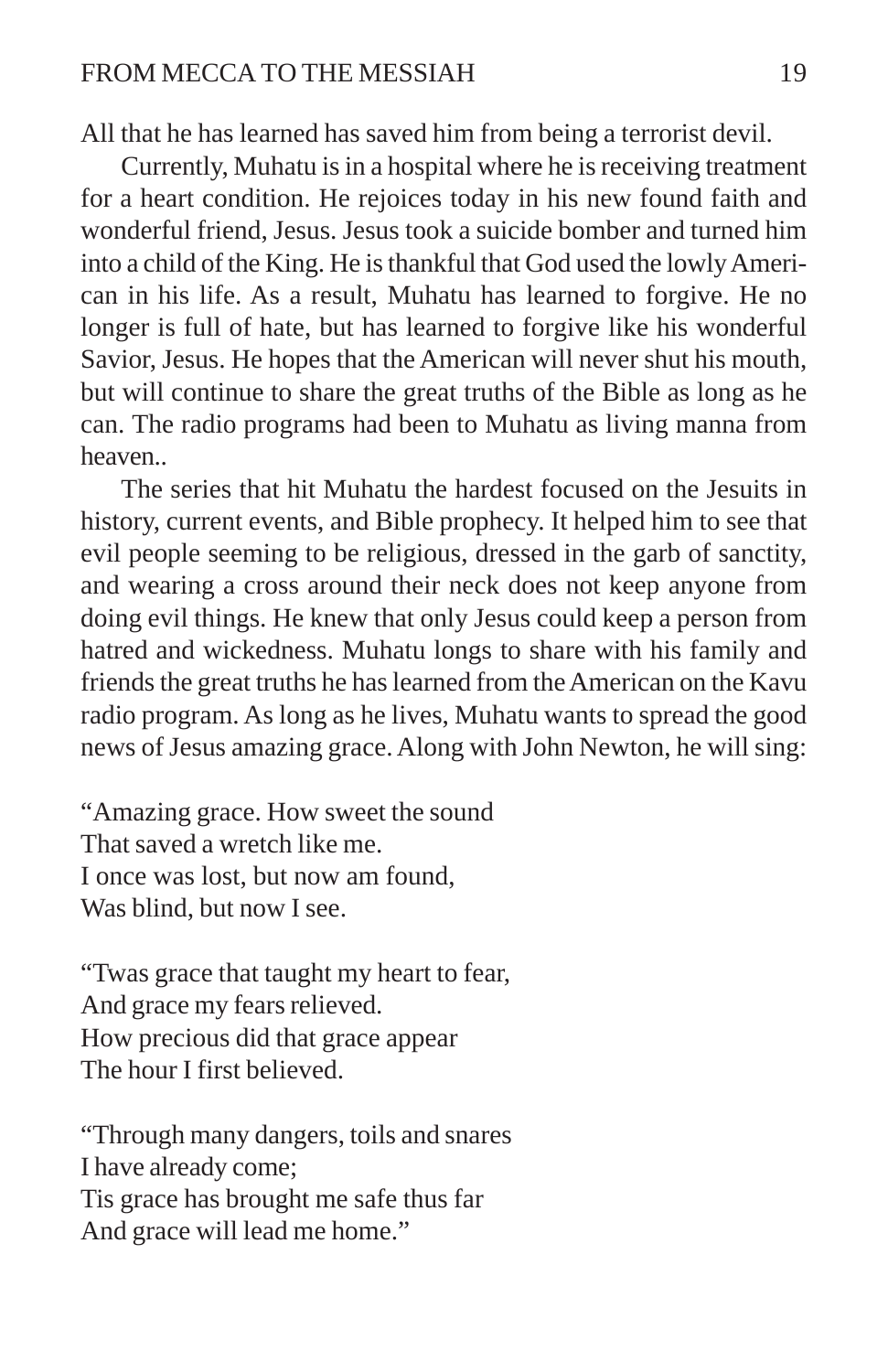Muhatu learned about the amazing grace of God in Jesus Christ and his life was transformed. Today, this man has a new focus because of the manifold grace of God that seeks to restore and not to destroy, that seeks to build and not tear down.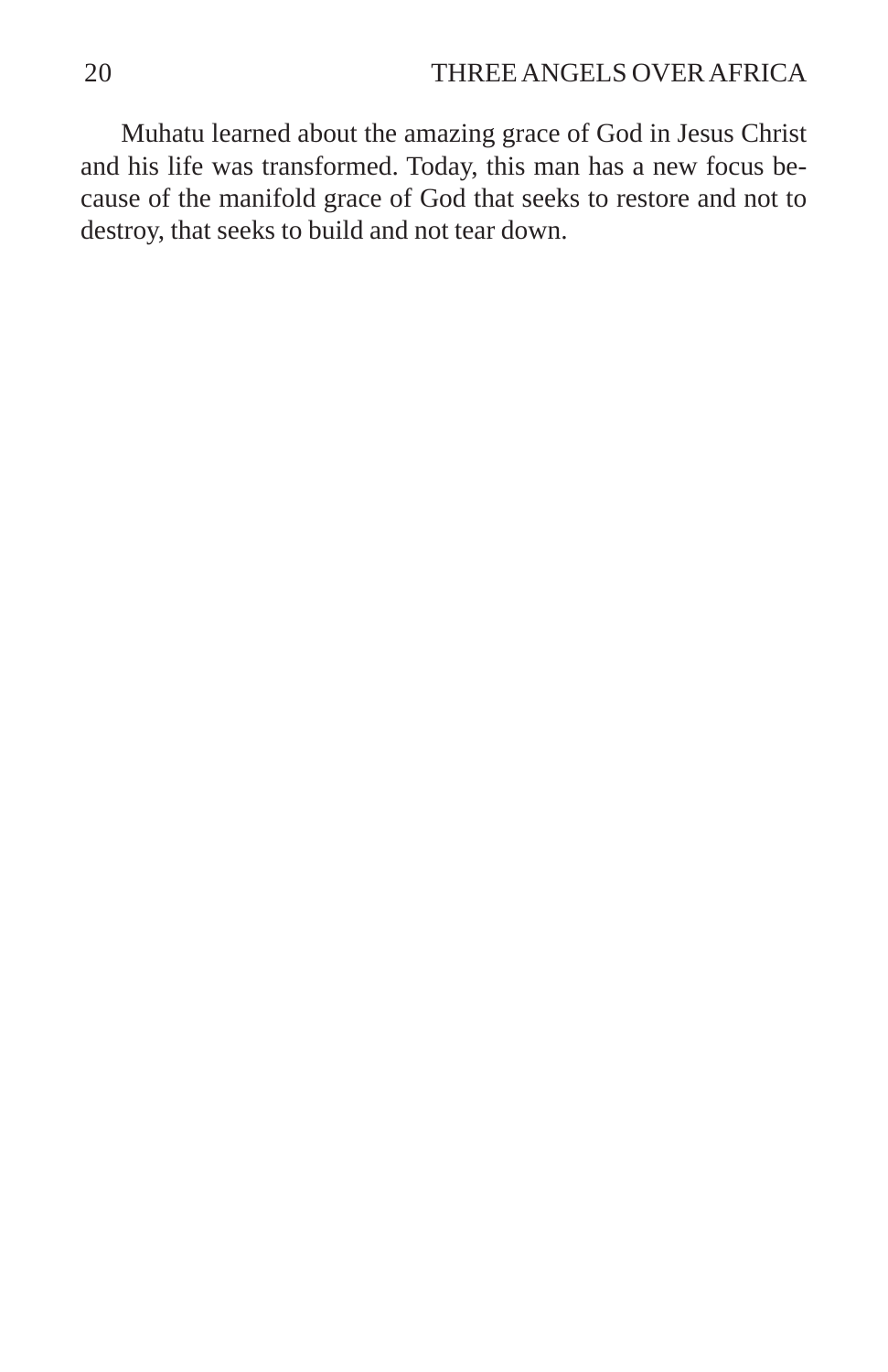# **A Cardinal Addresses the Nation**

Thousands and thousands of Roman Catholics have been blessed by the radio programs from the American. Many have left the Catholic Church and their traditions and have found abundant life in Jesus Christ and His truth. For these reasons, the papacy has had to go to extraordinary measures in order to stop this mass exodus. About four years ago, the bombshell exploded on the national television of Zambia.

On that particular evening, the newscaster announced that the Catholic Church was building a new television station and that it would open sometime in the year of 2014. A Catholic cardinal came on the live program and announced, "We are so happy to tell the Catholics of Zambia that we have received a great blessing from our holy father. He is supplying us with the necessary funding in order to have our own television station here in Zambia. He wants us to be able to explain the true gospel and the true teachings of the Bible. This has become very necessary because there are false men out there who are speaking anything in their head and condemning the church."

The newscaster was surprised to hear such a statement, so he asked the cardinal, "Do you know of people here in Zambia who say such things?" The cardinal was quick to respond, "Oh yes, there is one American we know very well and he is misleading a lot of people. We do not know where he is, but he most assuredly speaks against the church, and we intend to tell the people the real gospel." The newscaster was probing for more information, asking, "Tell us more about this American; what is he saying?"

The declaration about a new television station was now over and the focus of the broadcast was now on a certain American on the radio. The cardinal continued, "We, the Catholics of Zambia, have been listening to the teachings of a certain American who does not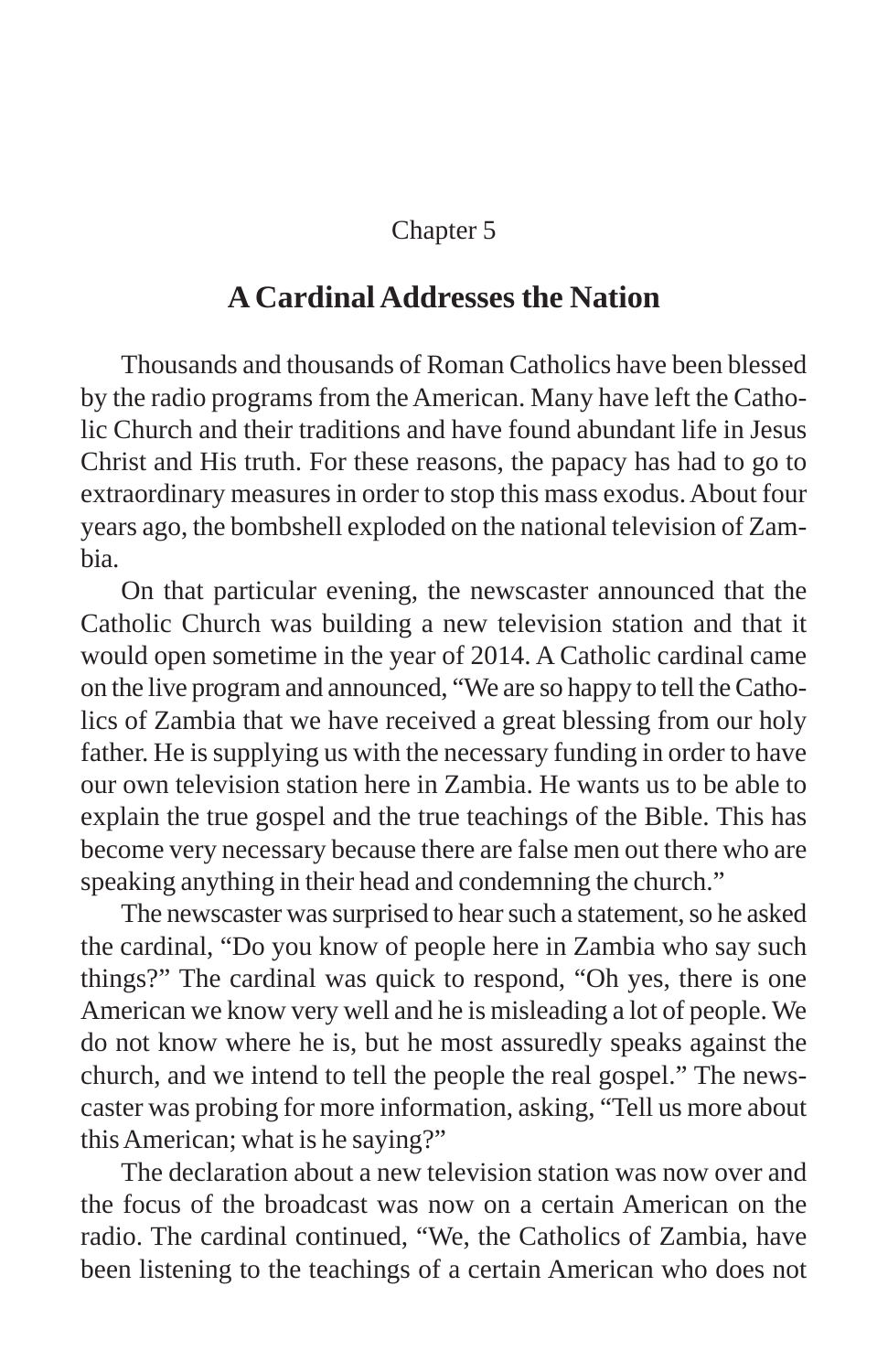show up anywhere and for a long time now, we have not known where he lives. He is causing great confusion within our church. Some of our priests have been disturbed by his false and misleading teachings. Some of our members have even agreed with this American's teachings. We appealed to the government to stop him, but he still speaks on some privately owned radio stations."

For the leadership in the Catholic Church in Zambia to speak to government officials about shutting down the American would indicate that the problems within the church because of priests, nuns, and lay members responding to what they are hearing is rampant and the papacy fears losing many, many members to the truth.

The cardinal continued, "Because of this American, the holy see decided to set up our own television station so that we can speak to the world and correct the situation." The newscaster was not satisfied at all with the cardinal's response, so he asked again, "What does the American teach that is misleading so many in your church and causing such confusion?" Again, the cardinal skirts the question and goes down another tangent. At this juncture, the once happy cardinal is getting very angry. "We know that the American guy is a bad Seventhday Adventist. We know the Seventh-day Adventists to be good people, but that American speaks of hate and secret things about the church to which he knows nothing and we shall put a stop to that once we meet him."

Well, now, there is something we can look at from the mouth of the cardinal. He said there are good and bad Seventh-day Adventists. Clearly, the American is a bad Seventh-day Adventist, but most SDA's are good people. Let us look more closely at this very adroit statement of the cardinal. Within Seventh-day Adventism today, there are clearly two distinct voices. One voice is that of maintaining the truths that have made SDA s a distinct people since their beginnings in the middle of the 19th century. The other voice in Seventh-day Adventism today is watering down the great truths that were given to us. This voice is very ecumenical in nature and purpose, seeking the friendship of the worldly churches and the destruction of the great truths of Scripture.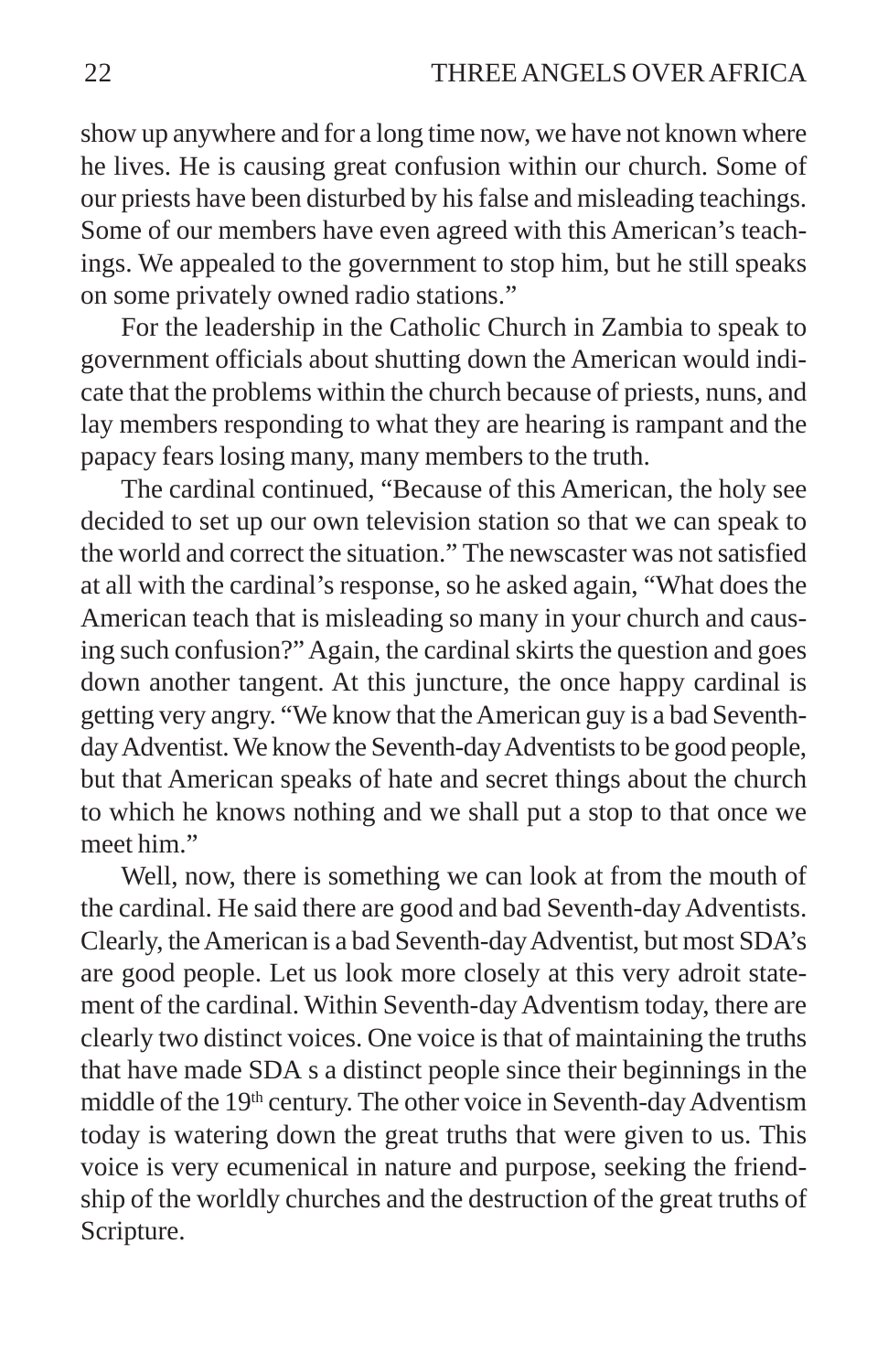Let us look briefly at some of these teachings and show the clear distinctions between good and bad SDAs. The Bible clearly teaches that Christ took upon Himself the carnal nature of man in His incarnation. Romans 8:3, 4 states, "For what the law could not do, in that it was weak through the flesh*, God sending his own Son in the likeness of sinful flesh, and for sin, condemned sin in the flesh: That the righteousness of the law might be fulfilled in us, who walk not after the flesh, but after the Spirit.*"— Hebrews 2:14-18 declares, "Forasmuch then as the children are partakers of flesh and blood, he also himself likewise took part of the same; that through death he might destroy him that had the power of death, that is, the devil; And deliver them who through fear of death were all their lifetime subject to bondage. *For verily he took not on him the nature of angels; but he took on him the seed of Abraham. Wherefore in all things it behooved him to be made like unto his brethren, that he might be a merciful and faithful high priest in things pertaining to God, to make reconciliation for the sins of the people.* For in that he himself hath suffered being tempted, he is able to succour them that are tempted." In so doing, Christ overcame sin in our flesh so that through faith in His power, His children may overcome too. Within Adventism today, there are those who believe that Christ took the unfallen nature of Adam before his fall. Since the American believes that Christ took fallen sinful nature, without once sinning, then it becomes clear that , according to the cardinal, good Adventists believe that Christ took the perfect nature of Adam before his fall and cannot overcome sin through faith in Christ.

Seventh-day Adventists have always believed that the atonement was not complete at the cross. As great and wonderful as was the sacrifice of Christ on the cross, the Bible clearly teaches that there is more to atonement than just sacrifice. In Leviticus 4:27-31, we read, "And if any one of the common people sin through ignorance, while he doeth somewhat against any of the commandments of the LORD concerning things which ought not to be done, and be guilty; Or if his sin, which he hath sinned, come to his knowledge: then he shall bring his offering, a kid of the goats, a female without blemish, for his sin which he hath sinned. *And he shall lay his hand upon the head of*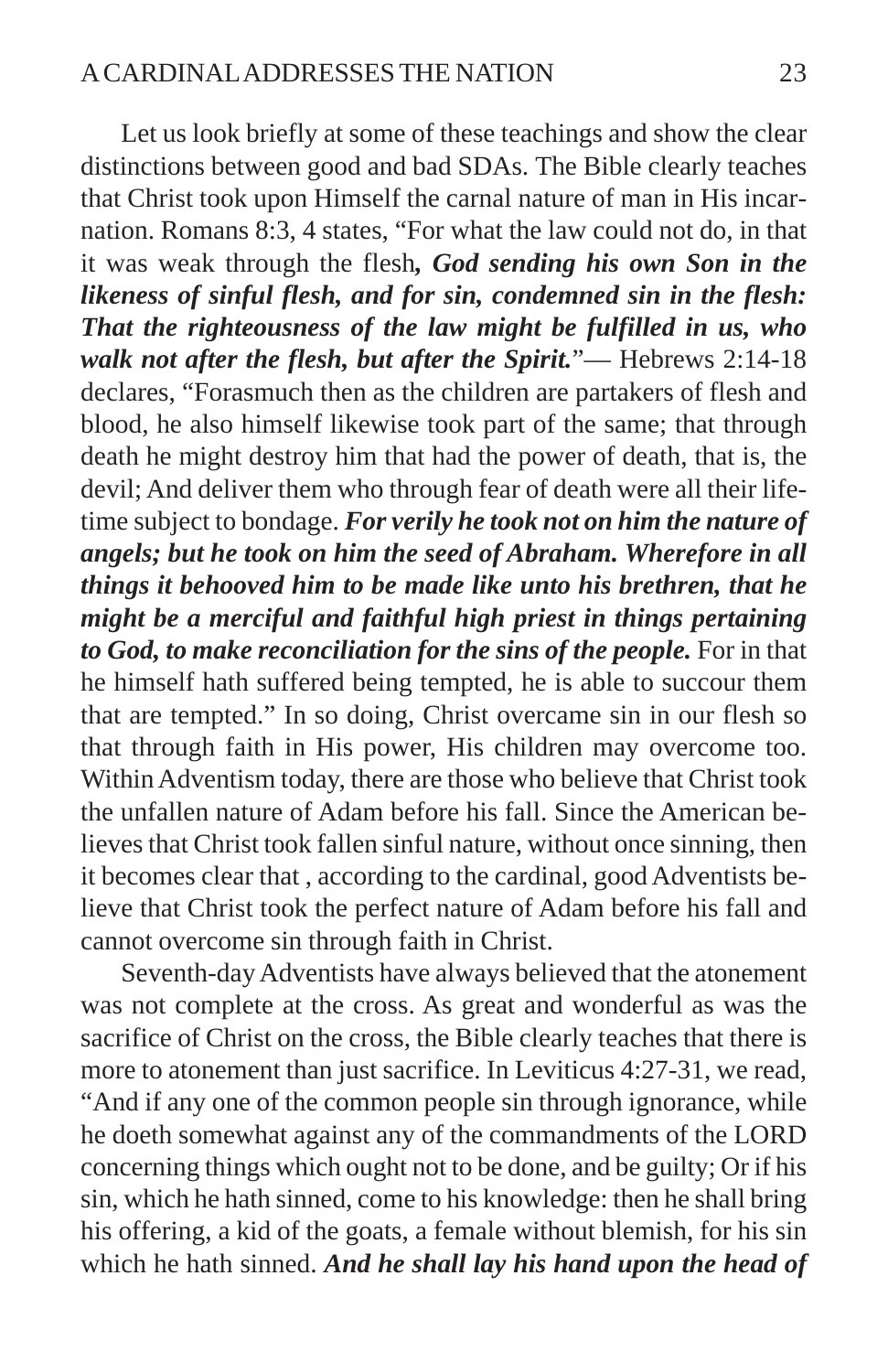*the sin offering, and slay the sin offering in the place of the burnt offering. And the priest shall take of the blood thereof with his finger, and put it upon the horns of the altar of burnt offering, and shall pour out all the blood thereof at the bottom of the altar. And he shall take away all the fat thereof, as the fat is taken away from off the sacrifice of peace offerings; and the priest shall burn it upon the altar for a sweet savour unto the LORD; and the priest shall make an atonement for him, and it shall be forgiven him*." Clearly, when the animal, typifying Christ was slain, atonement was not made. It was only made after the priest mediated the blood. Thus, anything that is part of taking care of the sin problem is atonement. Christ's work in the sanctuary above is just as important as His death upon the cross. As long as there is sin and a priest, atonement is possible. There is still sin today, and there is still a priest; therefore, atonement continues on.. Numbers 25:11-13 looks at this, "Phinehas, the son of Eleazar, the son of Aaron the priest, hath turned my wrath away from the children of Israel, while he was zealous for my sake among them, that I consumed not the children of Israel in my jealousy. Wherefore say, Behold, I give unto him my covenant of peace: And he shall have it, and his seed after him, even the covenant of an everlasting priesthood; *because he was zealous for his God, and made an atonement for the children of Israel.*" Phinehas killed an Israelite who was fornicating in the camp and by so doing, he dealt with the sin problem in the camp. The Bible says he made atonement. There was no altar, no sacrifice, no sprinkling of blood, BUT there was a taking care of sin in the camp. Atonement is way more than sacrifice. Since the American believes in the Biblical teaching of a continued atonement, then, according to the cardinal, a good Adventist believes that atonement was finished at the cross, but the American believes in the Biblical teaching that atonement is taking care of the sin problem.

Since the time of the Reformers in the  $16<sup>th</sup>$  century, those who have studied the Bible are convinced that the papacy is the antichrist of the Bible. Martin Luther, William Tyndale, Ulrich Zwingli, Menno Simons, John Knox, and many others from all over Europe preached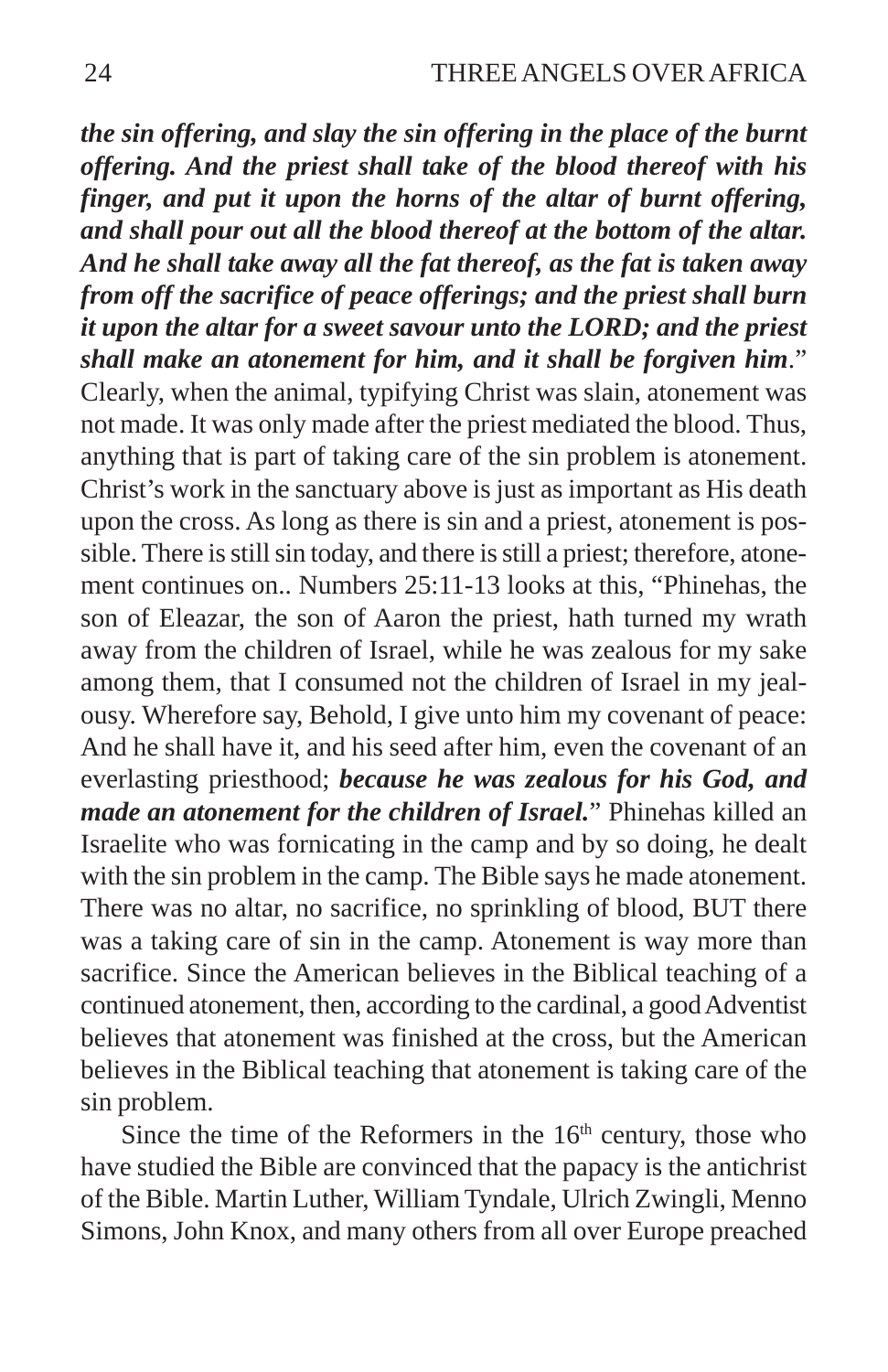this truth. The Catholic Church system is clearly laid out as the little horn of Daniel 7, the final king of the north of Daniel 11, the Jezebel that plagues the church of Thyatira in Revelation 2:20, the first beast of Revelation 13, and the great whore of Revelation 17. Since these truths are extremely unpopular today, the papal hierarchy brands anyone who proclaims these truths as full of hate and cruelty. They are desperately seeking to hide these truths from the world and when someone, like the American declares these things, he is branded as evil and hateful.

Having declared the papacy as antichrist, does this somehow confine to hell all the followers of Rome? Heaven forbid. There are many lovely, and precious Roman Catholics who are living up to all the light they know. In His infinite love for them, the Lord Jesus will cause rays of eternal truth and light to shine across their paths and many Roman Catholics will yet take their stand with the Lord and His people.

The truth of the matter is that Romanism is the most cruel and hateful entity on the face of the earth. It is she that has persecuted people for centuries who simply wanted to follow Jesus and the Bible. It is she that has burned millions at a stake for refusing an arrogant man's usurped demand for worship. The system of Romanism is full of hate for all who oppose her pompous claims for worship. Hatred and cruelty lay at Rome's door and not at the feet of humble Christians who want to follow the lowly and majestic Jesus.

For many decades within Seventh-day Adventism, voices have arisen to squelch this belief among us. Books of a new order have been written to paint the papacy as a 'Christian' church and one worthy of our admiration. For decades, Adventism has sought to placate Romanism in joining up totally with her in the drive for an ecumenical, world, church. Those doing this are classed as 'good' SDA's. Shame on them. God will have a people who will continue to declare the evils of alliance with Rome and who will declare the age old truth that Rome is still the antichrist power of Scripture. Anyone, like the American, who declares this truth, will continue to be branded as hateful, but that will only be used to carry the truth further.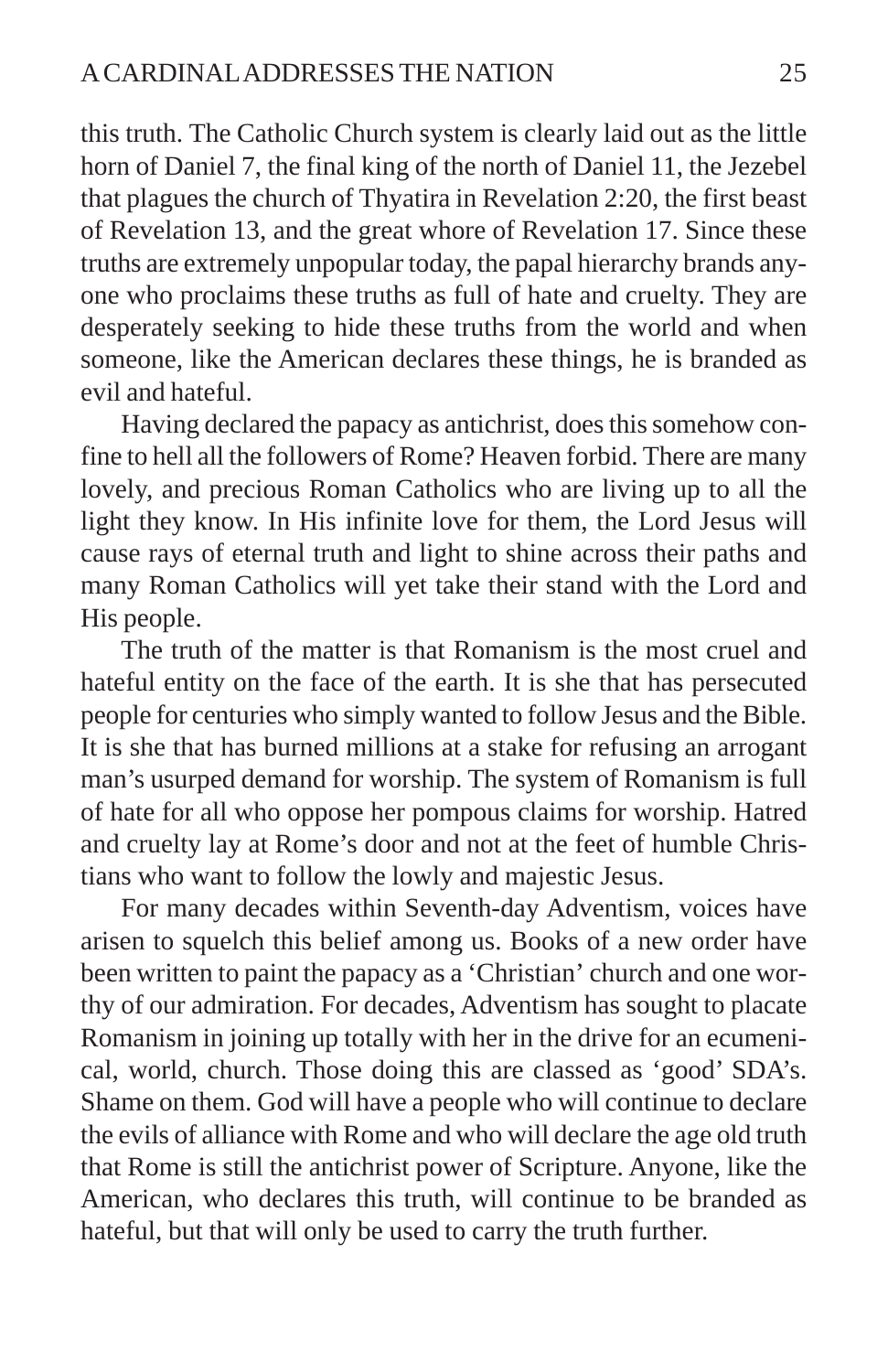Seventh-day Adventists have always held dear the  $7<sup>th</sup>$ -day of the week which is Saturday. Good Adventists, in the eyes of the cardinal, are those Adventists who will toss aside the Sabbath for the sake of ecumenical unity. Those in Adventism who continue to lessen the importance of this day and finding more and more excuses to set the day aside are setting themselves up to bow to Rome. Since the Sabbath is a sign of dependence on Jesus for victory over sin, all Adventists who do not believe overcoming is possible anymore are already paving the way to fall into Rome's arms. The Sabbath, or Saturday, remains as the seal of God, as found in Exodus 20:8-11 and as the sign of God's power to save us from our sins. Ezekiel 20:12

Finally, "good" Adventists today are rewriting the books of Ellen White. Instead of the *Great Controversy*, it is the *Great Hoax*, I mean, the *Great Hope*. All is being done to water down what she said and to deposit her somewhere back in the corner of Adventist book centers and put ecumenical, evangelicals to the forefront. A "good" Adventist gives lip service to Ellen White's books, whereas a "bad" Adventist, according to the cardinal, still holds her works dear, seeking to uphold the principles in those books and to share them with others by the grace of God.

The cardinal's assessment of Adventism was very true. He reads what is going on in Adventism and says it like it is. So, what are you; a good Adventist or a bad one?

The cardinal was not finished on the broadcast on national, Zambia television. "Let the American leave the church alone and never speak against the holy see again. His sin is that he is causing confusion in our members. He is bringing secrets from the past that only apply to Nero and not to now." The secrets of Rome's involvement and perpetration of war and terror; the secrets of Rome's responsibility and culpability in the homosexual wickedness that is destroying millions must and will be exposed. The cardinal seeks to sweep everything under the rug and keep the world locked in papal darkness and deception.

The interview was not over. The newscaster was not satisfied by the cardinal's responses. He then asked a very pointed question. "What has the American said that is false? Why would people be convinced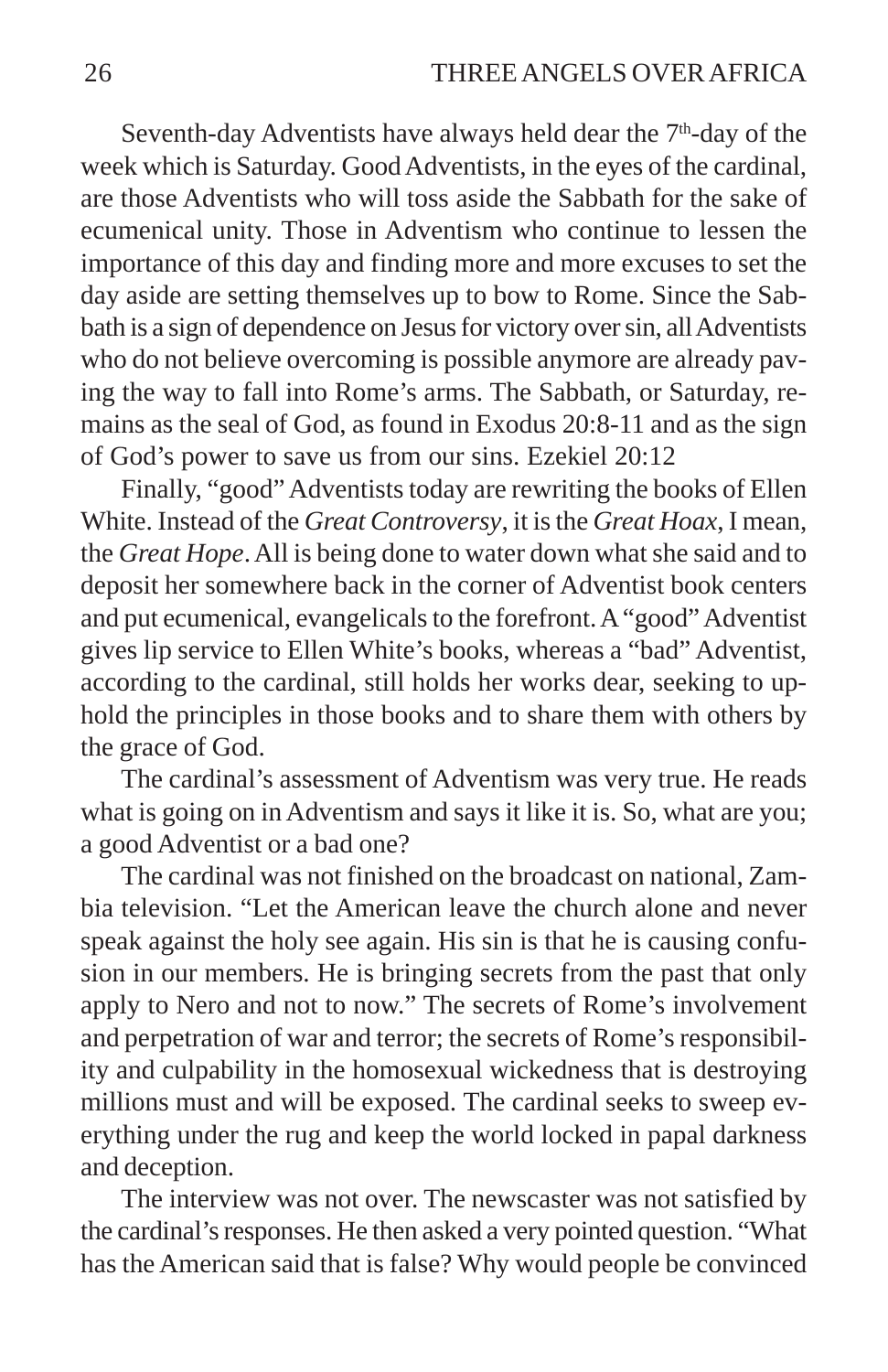to accept what he says?" This was too much for the cardinal. Now, he turned on the newscaster and demanded, "Are you one of the populace that has also been confused by the American's falsehood?" The newscaster was not to be denied and he retorted, "I have listened to the American on many occasions and all he has said has been true. It is well documented and supported from solid sources. His grasp of the Bible is clear and simple, showing from the fountain of truth what it says. The dark secrets of the Jesuits that he has exposed are also well documented. You say the American is misleading people in your church and many of us believe he is opening the eyes of the people to what has been hidden for a long time."

The cardinal was not to be outdone. He cut off the newscaster with "I came on this national television station to announce to the nation about our soon coming new station and not to be embarrassed by you. Clearly, you are one of his followers. Beware.."

That segment in the news broad cast that evening did not go as planned. What was to be a time of rejoicing for Rome turned into an argument over the radio programs of one American. The Lord Jesus used this interview to seek to reach lost and blinded souls with new light. Because of programs like these and the radio programs, tens of thousands of slumbering Catholics are waking up to the dawn of a new day into the truth of Jesus Christ.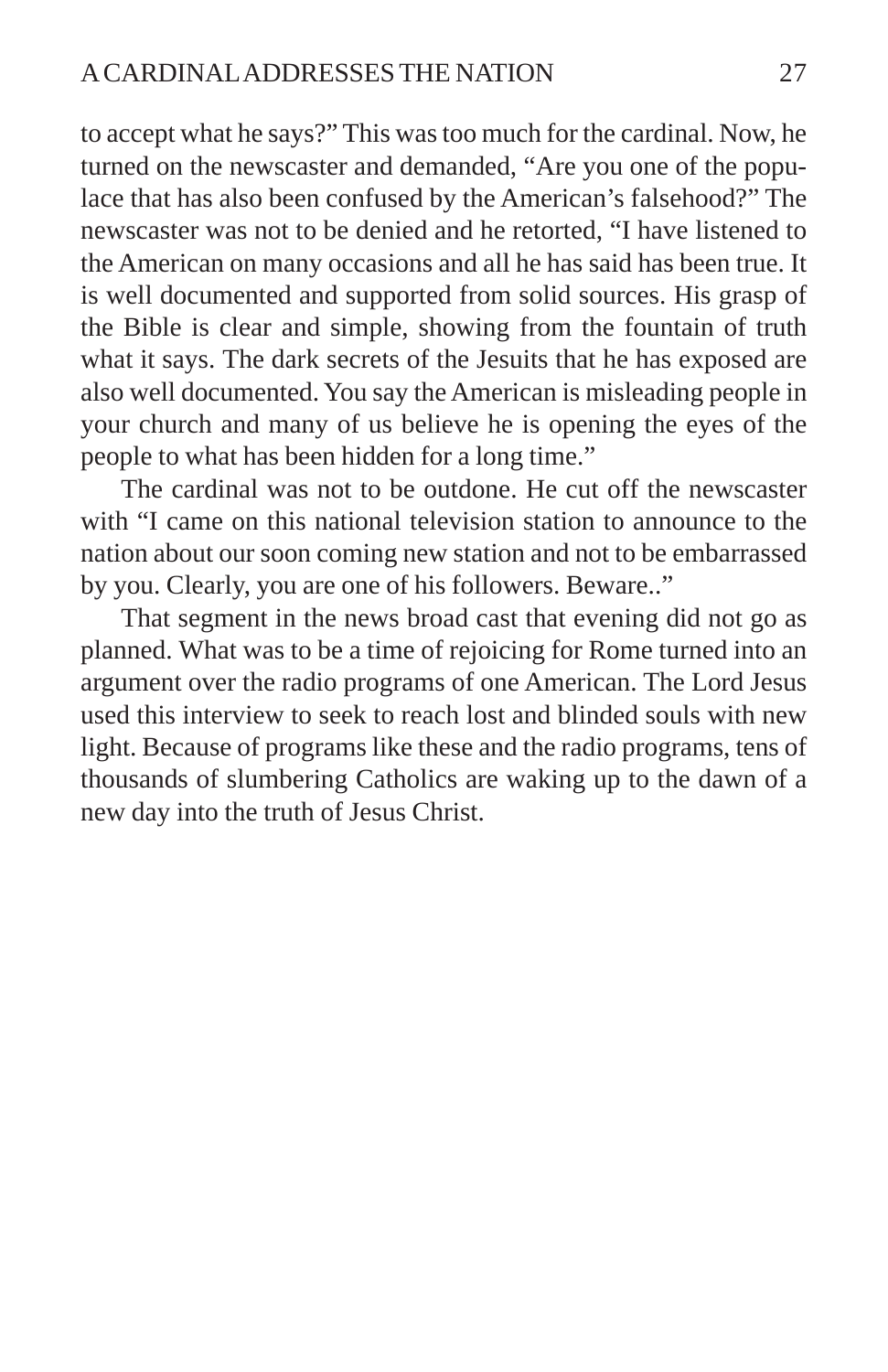# **Bully in Angola**

His name is Peritoz Kozhi. He lives in Luena, Angola. His profession was Roman Catholic, but that was soon to change. He had given himself a nickname called "Seven Spirits." He was going around Angola teaching the prophecies in the book of Revelation. Anyone who didn't agree with him would go straight to hell and "Seven Spirits" would help them on their way there. He got his nickname from Revelation 1:4 where the Bible says there are Seven Spirits before the throne of God. Of course, the passage was talking about the perfect work of the Holy Spirit in a person's life, taking them from sin and selfishness to humility and surrender to Jesus. But Peritoz, under the influence of marijuana and alcohol, had come to a false understanding and was forcing people to follow him, or else.

A meeting was convened in Luena with about 40 people coming to study the book of Revelation through the DVD series done by the American. Word had gone out about these meetings and a nice crowd assembled. "Seven Spirits" had gotten word of such a meeting too and no one would teach the book of Revelation on his turf. He organized a group of 16 young men to go and disrupt the meeting. Everyone in attendance would be beaten for listening to someone giving something other than his interpretation of the book of Revelation. "Seven Spirits" arrived with his entourage ready for combat and a down home bloodbath.

Tense moments ensued as "Seven Spirits" confronted Brother Edward Katiba and demanded, "Who are you, and what are you doing playing these DVDs on Revelation? This is my turf and no one teaches anything but what I say." The people in the room were very afraid because everyone knew "Seven Spirits" was about to unleash his young men on the meeting. Edward, who had prayed for the Lord's protection responded, "The great God of heaven has brought me here to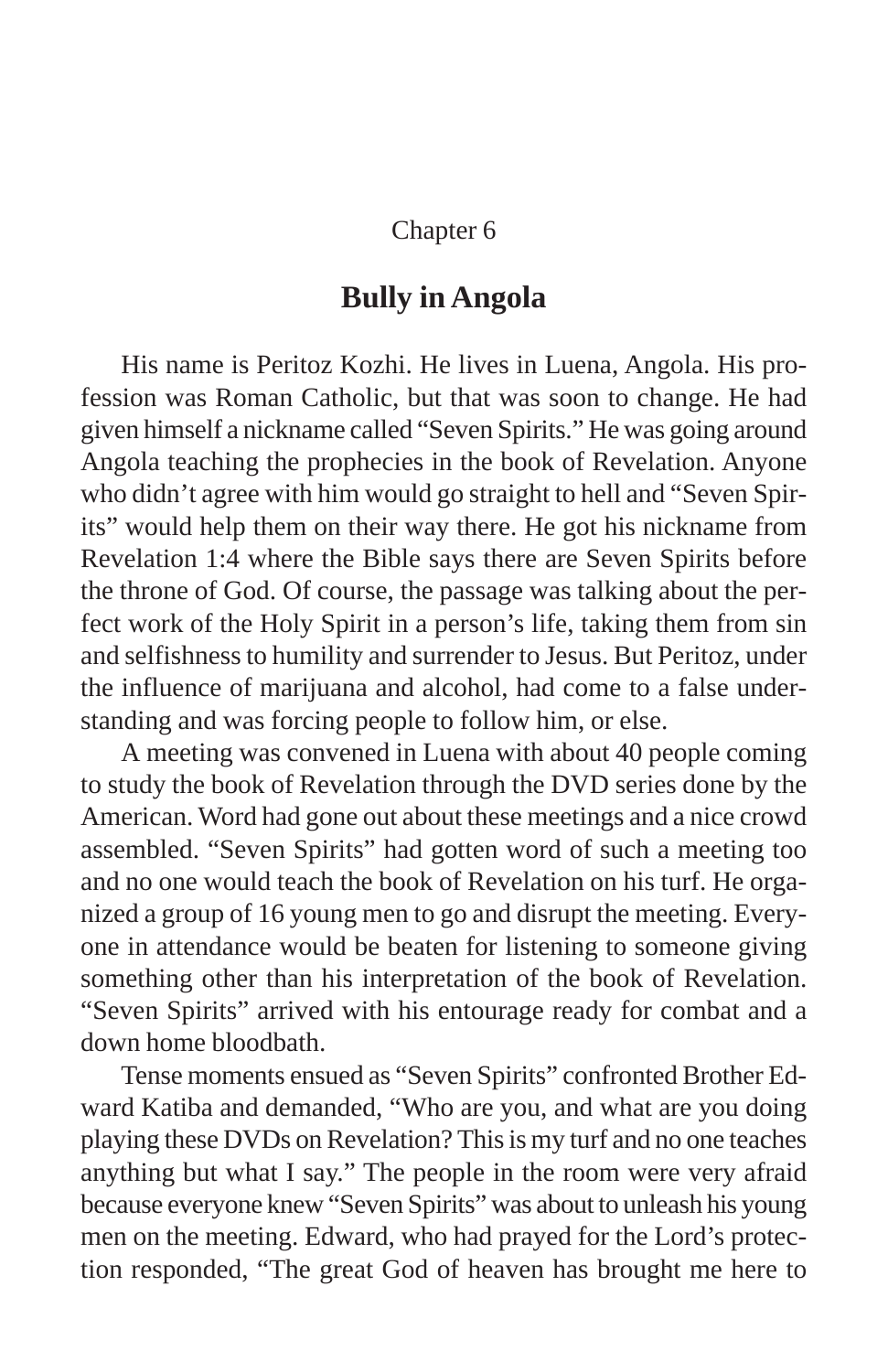share these DVDs on Revelation through our pastor in America. The mysteries in this book will be made plain."

"Seven Spirits" had never in his life heard anyone explain the glorious truths of Revelation. He was touched when Edward mentioned the Holy Spirit speaking to the seven churches. "Seven Spirits" was very interested to hear about another Spirit speaking to someone other than himself. This pricked his mind and he started to back down. He wanted to know more. Edward asked them to all sit down and listen. To the amazement and joy of everyone, "Seven Spirits" told his men to sit down and listen. Since they did not understand English, Edward would translate what was being said into the Mbundu language of Luena, Angola.

After a short break the meeting continued with Revelation, chapter 13. This chapter describes two beasts that have enormous control over the whole world. A beast in Bible prophecy, according to Daniel 7:17, 23, represents a political entity such as a world power. The first beast of Revelation 13 has these characteristics:

- 1. It claims to be God on earth.
- 2. It claims power to forgive sins.
- 3. It changed the day of worship from Sabbath, Saturday, to Sunday.
- 4. It ruled the Dark Ages for 1,260 years.
- 5. It persecutes those who do not agree with her.
- 6. It seeks to turn people from Jesus as our great High Priest.
- 7. It gets its power from the dragon, the devil.

Clearly, the first beast of Revelation 13 is the papal system, the Roman Catholic Church.

The 2nd beast of Revelation 13 begins its meteoric rise to power around 1798. It starts off with representative government where the power rests with the people. It also guarantees civil and religious liberty to its inhabitants. Locked into its founding documents is the separation of the church and the state. Tragically, this world power eventually removes these freedoms from its people and power rests more and more with the leaders. Finally, this power sets up a pseudo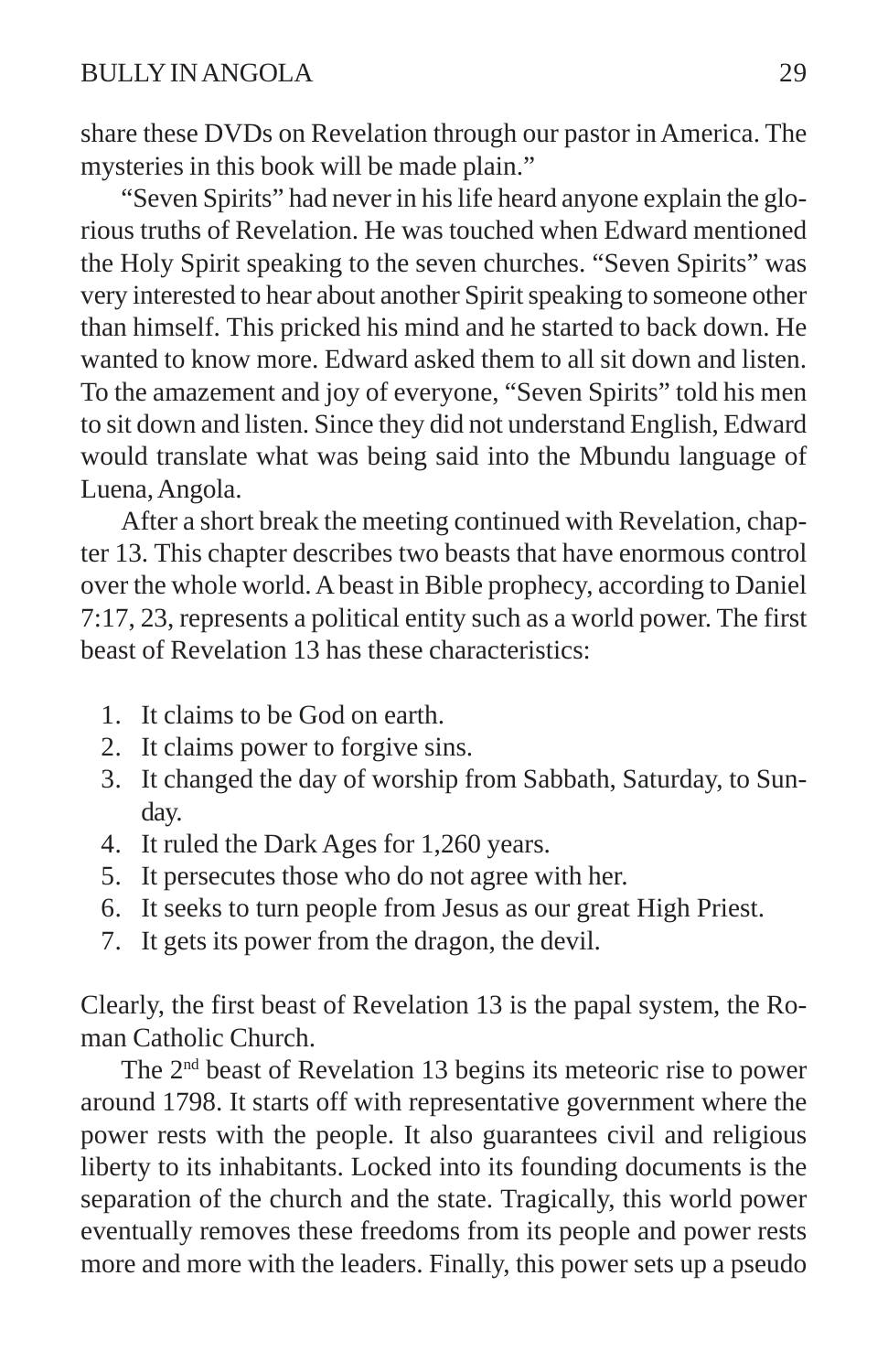religious power (apostate Protestantism) and in conjunction with the first beast (the papacy) sets up Sunday laws requiring it's citizens to keep and observe Sunday as the Sabbath and attend church on Sunday. The second beast of Revelation 13 can only be the United States of America.

As "Seven Spirits" watched and listened, the Holy Spirit humbled him in the dust. He was visibly moved and shaken by the presentation. No one ever, had made so clear to his mind the true meaning of this chapter. 'Seven Spirits" believed that he was the greatest of all spirits, but as the mighty agency of the Third Person of the Godhead spoke to his heart, he was visibly humbled. A mightier Spirit than he was in that room.. For nearly 2 hours, the onlookers were spellbound.

As the group broke up for a meal, "Seven Spirits" and his entourage remained. They were starving for the truth so Edward played for them the DVD on the 7 Churches of Revelation chapters 2 and 3. "Seven Spirits" and his group were amazed to find out what they had never known and were speechless. The Lord loved him and was there to point him Heavenward.

When the evening meeting commenced, the room was now packed to overflowing. 80 people jammed themselves into the hall of meeting. From Revelation 13 to Revelation 17, the people sat and listened. By the end of the meetings, "Seven Spirits," along with his young men, was converted into the truth of God, having surrendered themselves to Jesus Christ as the only King of Kings and Lord of Lords. The Holy Spirit had touched their lives and they were ready to witness for Him of His power in their lives. They would now begin worshipping every Sabbath day with the group there in Luena, Angola.

Peritoz Kozhi, humbled by the Lord Jesus and at peace with his Maker for the first time in 35 years of life, was not satisfied with this. He wanted to know more. He requested the full sets of the Daniel and Revelation DVDs so that he might learn them for himself and teach them to others. He also wanted every series of DVDs that Edward offered from the Jesuit Agenda in world affairs to the final scenes of Jesus life. This was the beginning of a new life for Peritoz Kozhi. He has since been used by the Lord in the building up of the work of God in Angola and especially in Luena.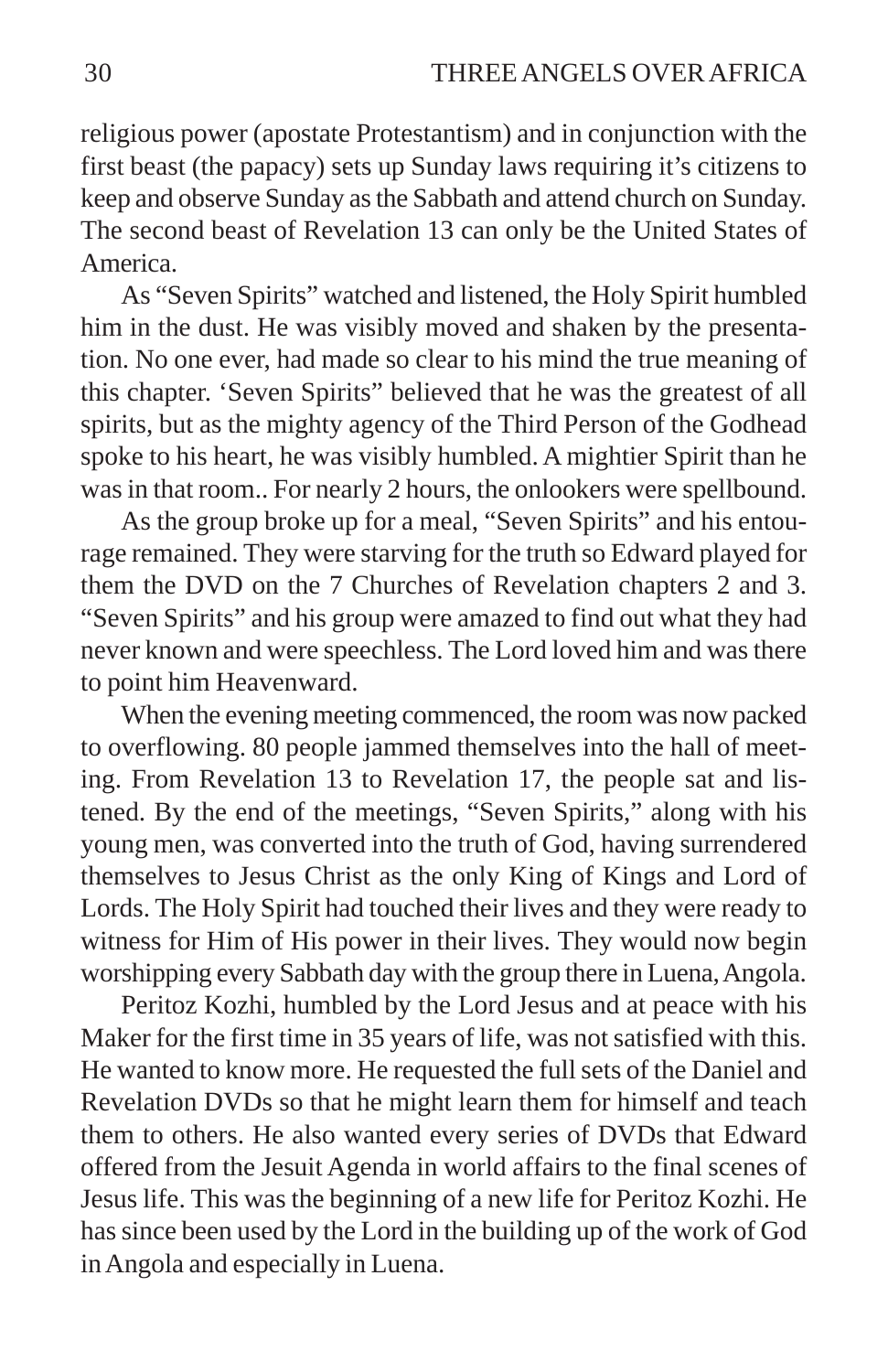Mr. Ndumba lives in the region of Luena, Angola. He met Peritoz handing out tracts and DVDs in this area. Mr. Ndumba was so happy to receive the tracts from Peritoz because this confirmed him in the faith that he had been learning on the radio from the American. As a result of their meeting, Mr. Ndumba is now worshipping with Peritoz and the Luena brethren every Sabbath.

This was not always the case with Mr. Ndumba. He and his family of six had been Jehovah's Witnesses for many years. He began listening to the radio programs of the American and learned some wonderful things from the Bible about Daniel and the Revelation, the final scenes of Jesus life, and the Amazing Grace series. He was convinced of the truth as presented on the radio. He told his family that the Lord has been speaking to him in very direct ways and that changes were forthcoming in their home.

The first thing Mr. Ndumba discovered was that his World Translation Bible left out many words that should be in the Bible. He realized that the King James Bible is the most authentic Bible translation available. He bought a King James Version and has used it ever since. He realized that the American was teaching him Bible truth that he was not hearing in the Jehovah Witness Church.

Mr. Ndumba found a fellow leader in his church and told his friend that there were things Jehovahs Witnesses were not being taught in their church. He told his friend and fellow leader that their church was keeping hidden the great truths of the Bible; things like righteousness, or obedience to God's commandments comes through faith in Jesus Christ alone. "For by grace are ye saved through faith; and that not of yourselves: it is the gift of God: Not of works, lest any man should boast. For we are his workmanship, created in Christ Jesus unto good works, which God hath before ordained that we should walk in them." Ephesians 2:8-10 They saw that the commandments of God, all ten of them, are still binding upon the human race and that through Christ, the commandments were to be obeyed. "And hereby we do know that we know him, if we keep his commandments. He that saith, I know him, and keepeth not his commandments, is a liar, and the truth is not in him. But whoso keepeth his word, in him verily is the love of God perfected: hereby know we that we are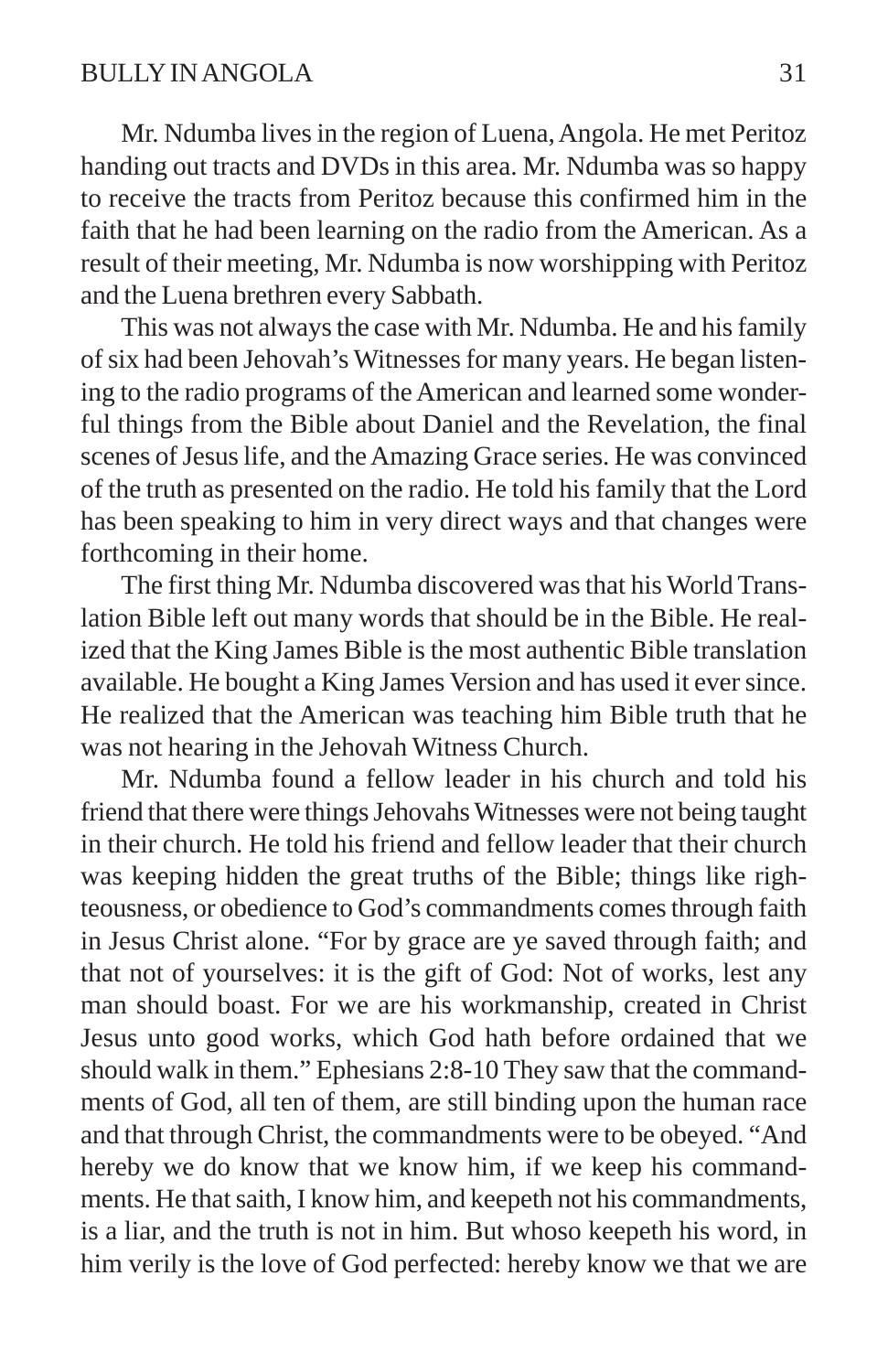in him. He that saith he abideth in him ought himself also so to walk, even as he walked."— 1 John 2:3-6 They both listened to these words from 1 John 5:2-4 "By this we know that we love the children of God, when we love God, and keep his commandments. For this is the love of God, that we keep his commandments: and his commandments are not grievous. For whatsoever is born of God overcometh the world: and this is the victory that overcometh the world, even our faith." As the evidence mounted, both men and their families began keeping the Sabbath of the 4<sup>th</sup> commandment and worshipped quietly at home together.

After a few weeks, Mr. Ndumba and his friend were together listening to the radio programs when a knock at the door revealed their pastor. He questioned them as to who they were listening to on the radio. Mr. Ndumba told the pastor that they were listening to an American explain the grand, yet simple truth of Scripture that NO ONE in the Jehovahs Witnesses church had ever proclaimed. As one can imagine, that was the beginning of trouble for Mr. Ndumba and his friend.

Two weeks later, the men were summoned to appear before their church board. The pastor demanded that they make a decision; either stay in the Jehovah's Witness church and submit to their teachings or relinquish their positions and go follow the teachings of the American. Ndumba asked the board members to show him where the American was wrong in his clear, crisp teaching of the Bible. He further declared that the Bible had become a new book to him and that Jesus was truly "the chiefest among ten thousand…he is altogether lovely. This is my beloved, and this is my friend,"— Song of Solomon 5:10, 16

This interrogation went on for two hours. In the end, Mr. Ndumba and his friend were disfellowshipped from their church and were happy to openly continue worshipping in their home, listening to sermons on the radio and recordings. "Beloved, think it not strange concerning the fiery trial which is to try you, as though some strange thing happened unto you: But rejoice, inasmuch as ye are partakers of Christ's sufferings; that, when his glory shall be revealed, ye may be glad also with exceeding joy. If ye be reproached for the name of Christ, happy are ye; for the spirit of glory and of God resteth upon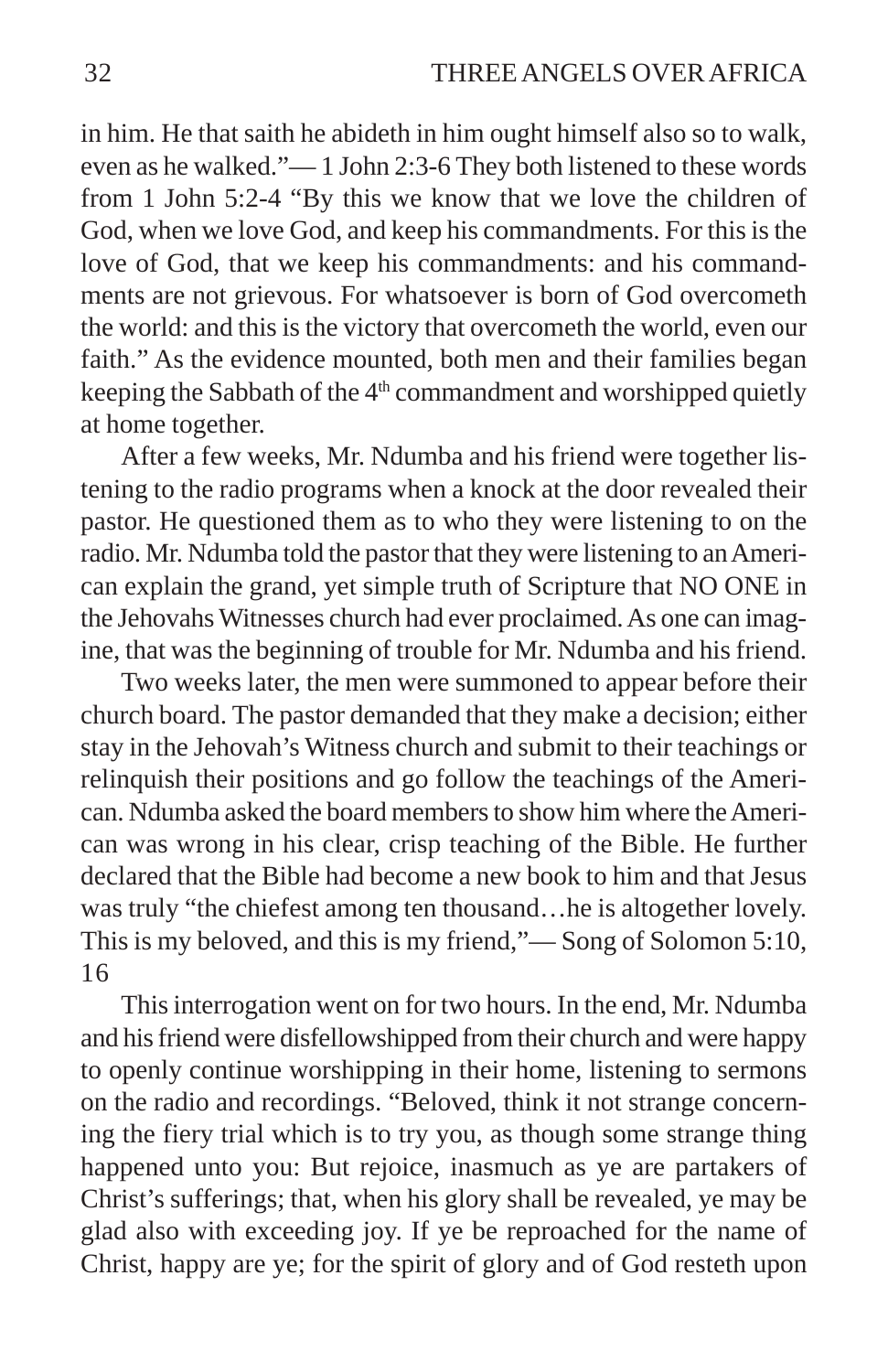you: on their part he is evil spoken of, but on your part he is glorified."— 1 Peter 4:12-14

It was shortly after being disfellowshipped that Mr. Ndumba met Peritoz Kozhi and realized that they had a whole lot in common. After their meeting, Peritoz introduced Mr. Ndumba and his family, along with his friend and their family and invited them to join the Luena group in learning the truth straight from God's word every Sabbath. "My brethren, count it all joy when ye fall into divers temptations; Knowing this, that the trying of your faith worketh patience. But let patience have her perfect work, that ye may be perfect and entire, wanting nothing."— James 1:2-4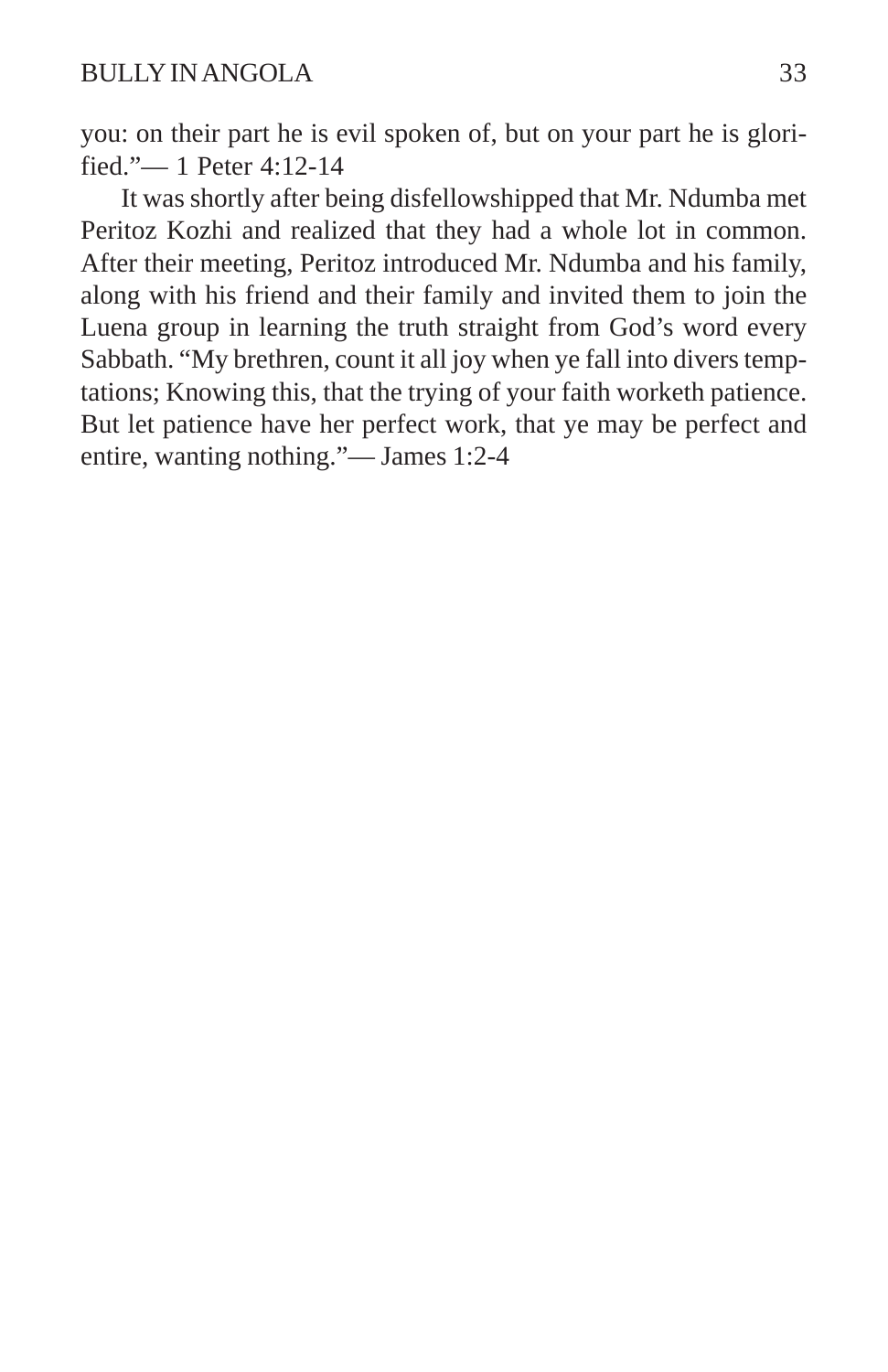# **Calling the Congolese.**

This story comes from the war torn region of the Democratic Republic of the Congo. A Mr. Bundu moved to Kisangani, Congo in 1996 because of clashes in Rwanda between the Hutus and the Tutsi's. His prized possession was his little radio with which he listened to news about his war torn homeland and other things. One day as he flipped through the various stations, he came across a talk on the closing scenes of Jesus life.

He was so happy to realize that Jesus suffered on his behalf and was willing to walk with him through his very difficult life on earth. Thereafter, he tuned into the same program every day and was abundantly satisfied as he listened to simple, straight, clear messages from an American speaking foreigner. He studied with the American through the book of Revelation and he was thrilled with what he learned. He was especially touched by the series called *Amazing Grace* in which he saw the greatness of God in helping frail humanity to find hope again after failure and heartache.

He would use many of the lessons learned in his radio listening with his family in their worship at home. Mr. Bundu and his wife had one little girl named Mutasa who was just 6 months old. He would often speak to his fellow Rwandan refugees of Jesus and His power to save them and aid them in their time of difficulty in their foreign home of Congo. He also encouraged them to tune into the programs on the radio which was precious water to a thirsty soul. Many refugees were wonderfully enriched by tuning into the broadcasts of the American.

Tragedy soon struck the refugee camp. A false report was circulated that the Rwandan refugees were actually training Congolese men to fight against the government of Congo. So, the president of the Congo, Kabila, ordered his soldiers to wipe out the Rwandese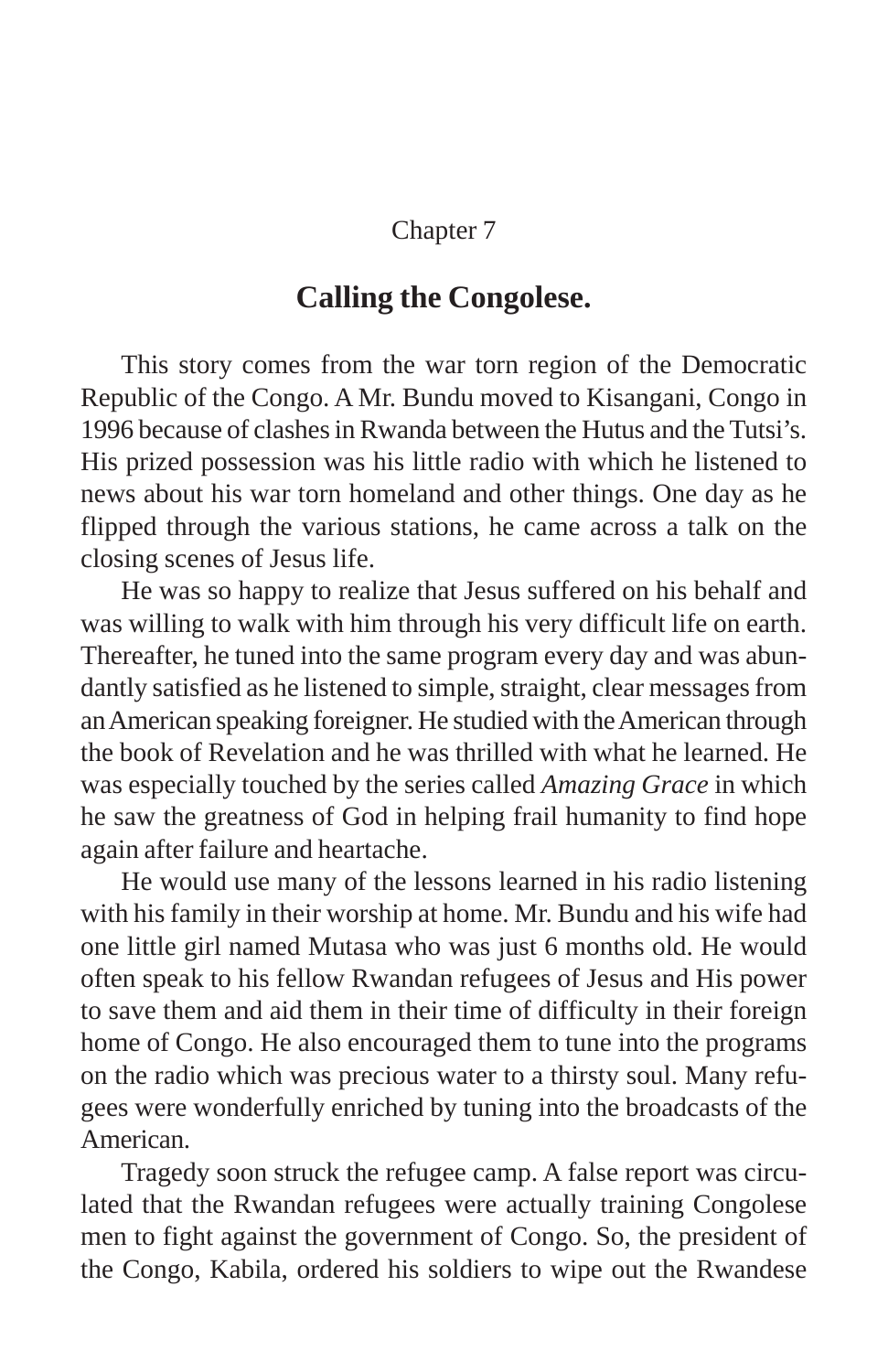who were in the camp. What a terrible tragedy occurred. Mr. Bundu, his wife, and 200 Rwandan refugees were slaughtered by the soldiers of the Congo. However, miracle of miracles, one person survived the youngest of them all.

Mutasa was thought to be dead by the soldiers, but she was not. In the morning, long after the soldiers had gone, the baby began to cry. A couple, who had fled when the soldiers had approached, and had escaped, returned and heard the babe's cries. Since they had no child of their own, they decided to adopt little Mutasa and raise her as their own. The couple had been close to Mr. Bundu and had worshipped with him and wife in their home.

The Rwandese couple could not return home to war torn Rwanda nor could they remain in the Congo. They hoped to reach Zambia where there was no war. After several months of a hand to mouth existence, getting odd jobs here and there for survival, they made it to Lubumbashi. Here, they worked for a wealthy Congolese man and the tide seemed to be turning in their favor. But, alas, tragedy struck again. This time the husband of the young couple contracted malaria and died, leaving the young adopted mother and little Mutasa to fend on their own.

After getting through this awful time in losing her husband, this brave, determined, and faithful woman, trusting in the power of Jesus to see her through, finally arrived in Chililabombwe in Zambia. She made her way with Mutasa to a relief organization that takes care of orphans and misplaced peoples. This orphanage is run by the Roman Catholic Church.

The woman and Mutasa were treated well and were happy to finally be in a stable place after so long a time of being on the run. The woman often thought of her deceased husband and the good times they shared. She was thankful for the blessed hope that Mr. Bundu often talked about in their meetings. Jesus was coming again, graves would be opened, and the dead in Christ would rise again. She rejoiced in this truth.

"For this we say unto you by the word of the Lord, that we which are alive and remain unto the coming of the Lord shall not prevent them which are asleep. For the Lord himself shall descend from heaven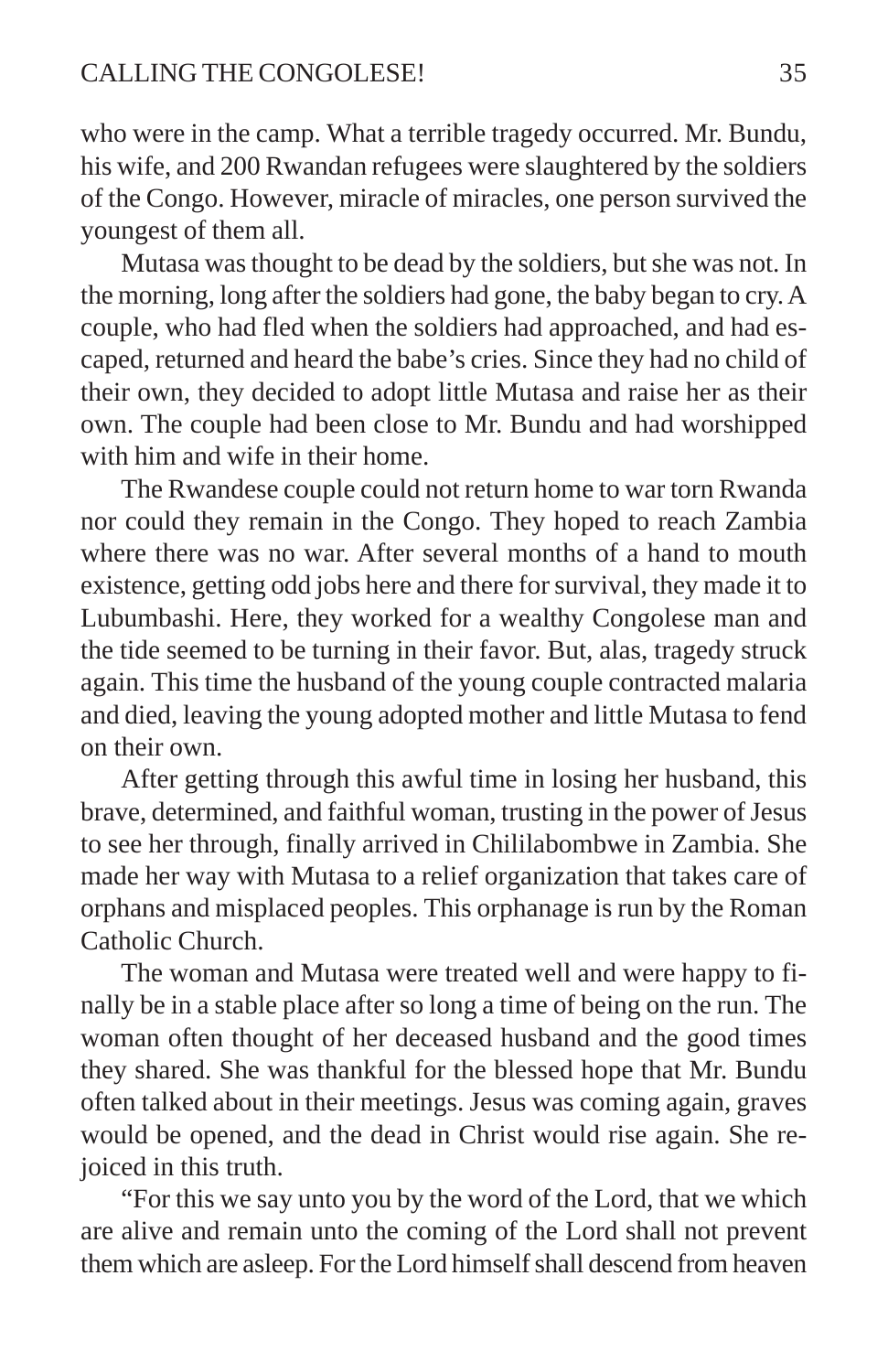with a shout, with the voice of the archangel, and with the trump of God: and the dead in Christ shall rise first: Then we which are alive and remain shall be caught up together with them in the clouds, to meet the Lord in the air: and so shall we ever be with the Lord. Wherefore comfort one another with these words."— 1 Thess. 4:15-18 "For I know that my redeemer liveth, and that he shall stand at the latter day upon the earth: And though after my skin worms destroy this body, yet in my flesh shall I see God: Whom I shall see for myself, and mine eyes shall behold, and not another; though my reins be consumed within me."- Job 19:25-27

She remembered the lessons she had learned from the radio programs too. She often thought on the final scenes of Jesus life and was so thankful for the comfort knowing that He understood her sorrows and carried her grief's. She was not alone. One day, she decided to buy a small radio so that she might hear the welcomed voice of the American again. Se tried many frequencies to locate him, but was unsuccessful. As she came up empty on several attempts, she decided to ask the nuns if they knew the American speaker. They knew of him but knew nothing about him..

The nuns were stunned to find such a one in their orphanage who knew the American radio man. The nuns thought she was mistaken so they warned her to be aware of an American who teaches on the mysterious book of Revelation and who hates the Holy Father and the entire Catholic Church. The woman said, "No, no, if you would only hear the American speak about the wonderful love of Jesus and His suffering and death in our behalf, you would know of His love and compassion for you.'

The nuns saw the woman before them speak with such earnestness and sincerity that they decided to give it a try. They had never actually listened to the American; they were simply parroting what their mother superior and priests had said about the American. The nuns tuned in and listened as the American talked about the amazing grace of God that can change a sinner into a saint; how the goodness of God can take a broken life and make it new again. The nuns were shocked to hear such wonderful news about the great God of Heaven.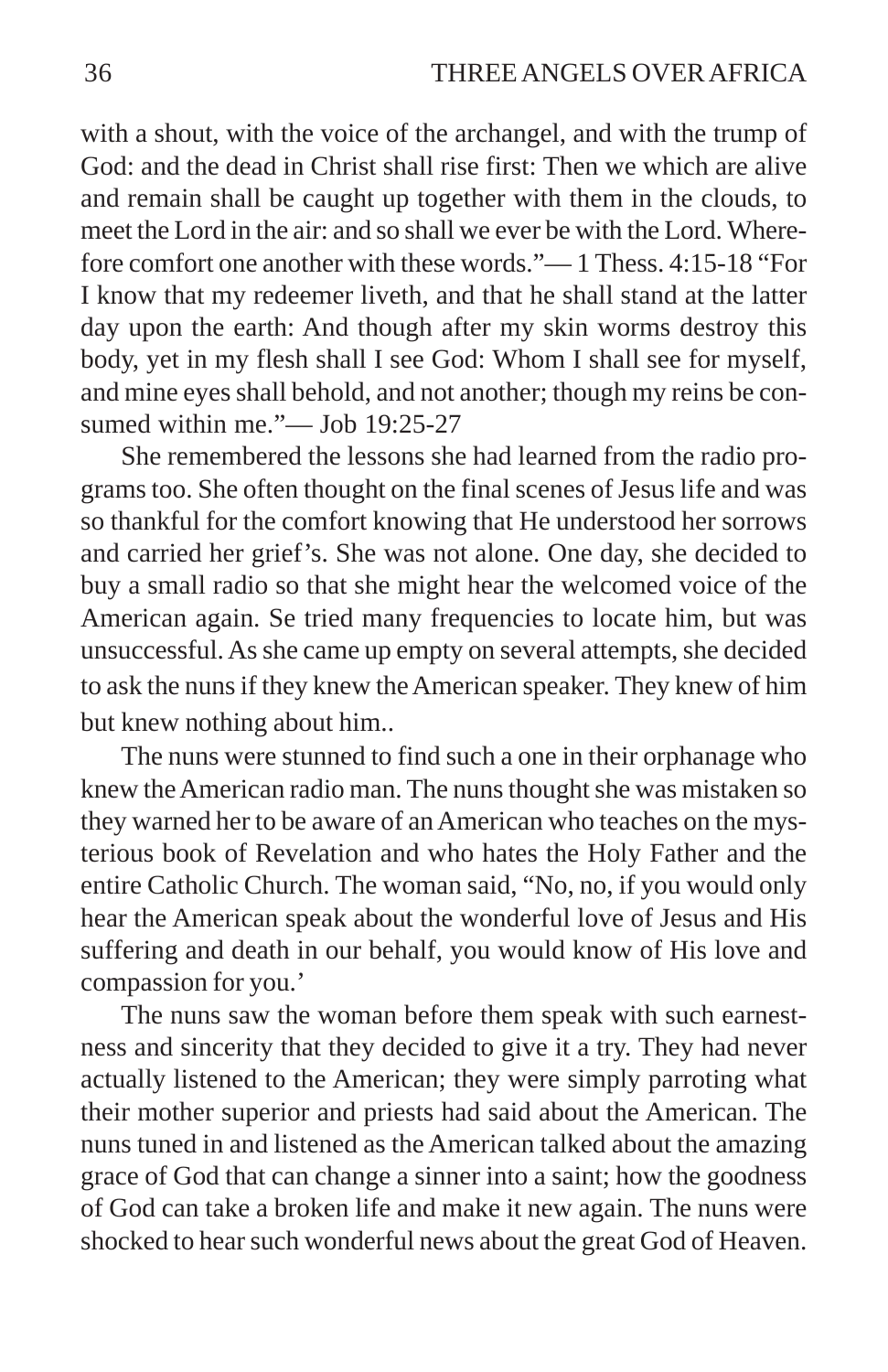Having heard with their own ears, they now were fully distrustful of their superiors who had obviously lied to them..

The woman was so excited to hear the American again. After a time, she began to cry because a tide of memories came back to her of the time in the Congolese refugee camp and the fellowship with Mr. Bundu and his wife. This was the beginning of something very special.

The nuns were astir. The priests and mother superior had flat out lied to them. They were furious and defiant. They continued to listen to the American and learned some wonderful things about God's love for them. A new life was opening up to them that they never knew existed because no one had ever opened the Bible to them. After many days, a priest came to the orphanage and discovered in horror that the nuns were listening to the American on the radio. The nuns were reported to the mother superior and while one of them confessed to her "wrong", other nuns did not. They demanded to hear from the mother wherein the American was wrong in his teaching.

For defying the authority of the mother superior, the nuns were dismissed from their job. The nuns and the woman from the refugee camp decided to move to a neighboring town on the Copper belt called Chingola. Th women and little Mutasa are very happy in their new, little home where they can worship God in peace and learn of His goodness and power in their lives. The nuns and the Congolese-Rwandan refugee woman want to study and learn all they can. They contacted Edward and requested tracts of DVDS so they can learn of Jesus and His truth. Edward sent them a large packet of materials from which they can learn.

The women want to return to the refugee camp in the Congo. The nuns are familiar with that relief station and want to take materials with them to bring hope, light, and truth to those encamped there. The nuns know various routes to get there that are the safest and have friends along the way with whom they can stay. "All power is given unto Me in heaven and in earth. Go ye therefore and teach all nations, baptizing them in the name of the Father, the Son, and the Holy ghost; Teaching them to observe all things whatsoever I have commanded you, And lo, I am with you always even to the end of the world."—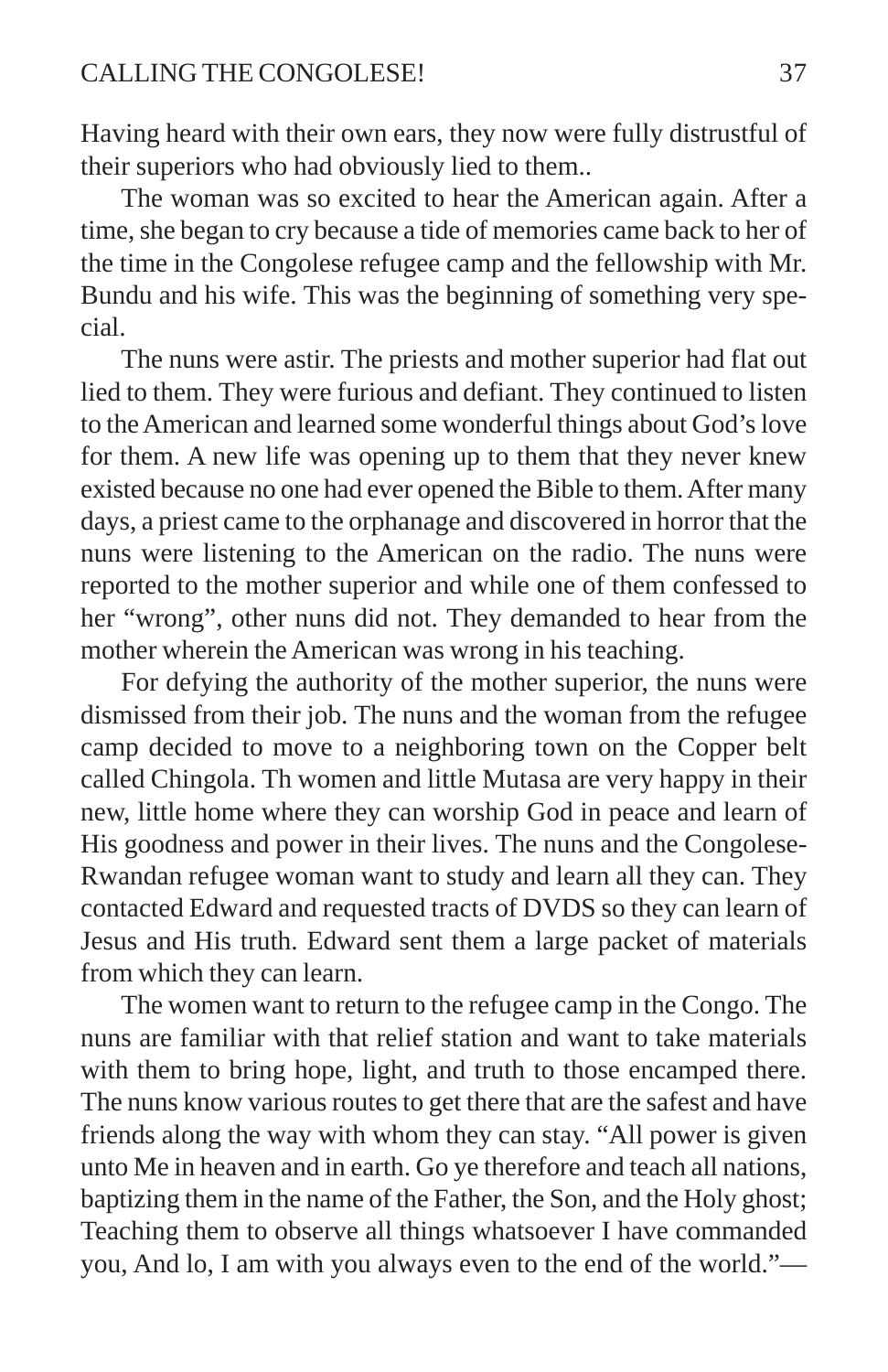Matthew 28:18-20 The Lord has given to these women a commission and by His grace, they will fulfill that command..

"Among earth's inhabitants, scattered in every land, there are those who have not bowed the knee to Baal. Like the stars of heaven, which appear only at night, these faithful ones will shine forth when darkness covers the earth and gross darkness the people. In heathen Africa, in the Catholic lands of Europe and of South America, in China, in India, in the islands of the sea, and in all the dark corners of the earth, God has in reserve a firmament of chosen ones that will yet shine forth amidst the darkness, revealing clearly to an apostate world the transforming power of obedience to His law. Even now they are appearing in every nation, among every tongue and people; and in the hour of deepest apostasy, when Satan's supreme effort is made to cause "all, both small and great, rich and poor, free and bond," to receive, under penalty of death, the sign of allegiance to a false rest day. These faithful ones, "blameless and harmless, the sons of God, without rebuke," will "shine as lights in the world."— Revelation 13:16; Philippians 2:15. The darker the night, the more brilliantly will they shine."— *Prophets and Kings*, pp. 188, 189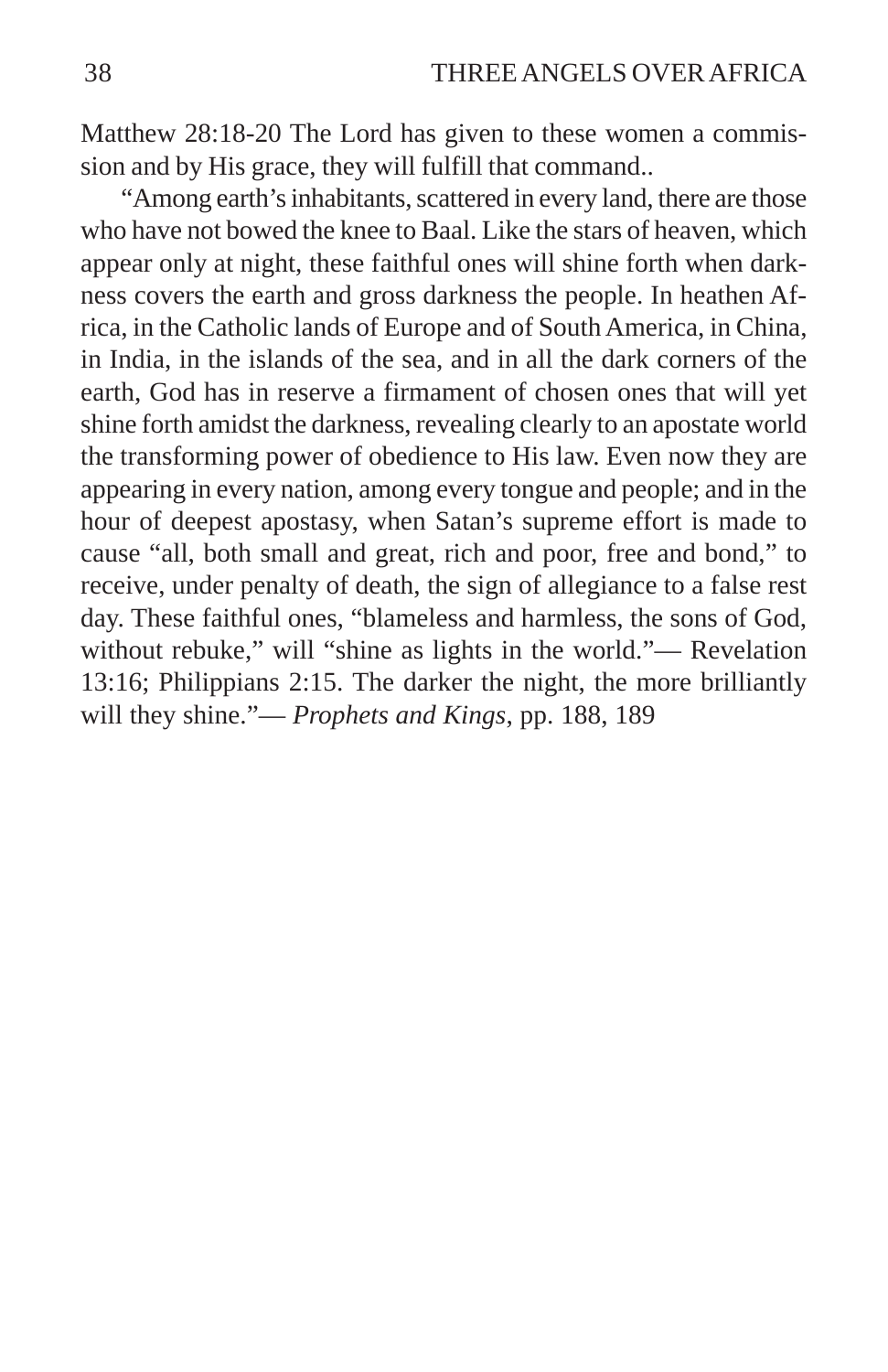## Chapter 8

# **Lights Shining in Namibia**

David Kamulyatoh and his family live near the western border of Namibia. They have been Jehovah's witnesses for many years. At school their 14-year-old son heard about an American on the radio who spoke on the beasts of Daniel 7. That evening David's son listened and was deeply impressed by hearing the study on Daniel 7 for himself. He thought it was very strange to have a chapter in the Bible that talked about animals, some with strange appearances. He heard that:

- 1. The beasts actually represented world powers—nations. (Daniel 7:17,23)
- 2. The lion represented Babylon which ruled from 605 to 539 B.C. (Daniel 7:4) (Jeremiah 4:6,7, and 13)
- 3. The bear represented the united kingdom of Media and Persia which ruled from 539-331 B.C. (Daniel 7:5) (Daniel 5: 28,29)
- 4. The leopard represented Greece which ruled from 331-168 B.C. (Daniel 7:6) (Daniel 8:20,21)
- 5. The beast without description represented Pagan Rome which ruled the world from 168 B.C. to 476 A.D. (Daniel 7:7)
- 6. The little horn that follows Pagan Rome is the Roman Catholic Church which ruled the world from 538-1798. (Daniel 7:8, 24,25)
- 7. The investigative judgment began sometime after 1798 in the heavenly sanctuary. (Daniel 7:9,10)

David's son was amazed at how beautiful this mysterious chapter had become. Each evening, David's son would listen by himself as the American unfolded the beauty of the book of Daniel. In all the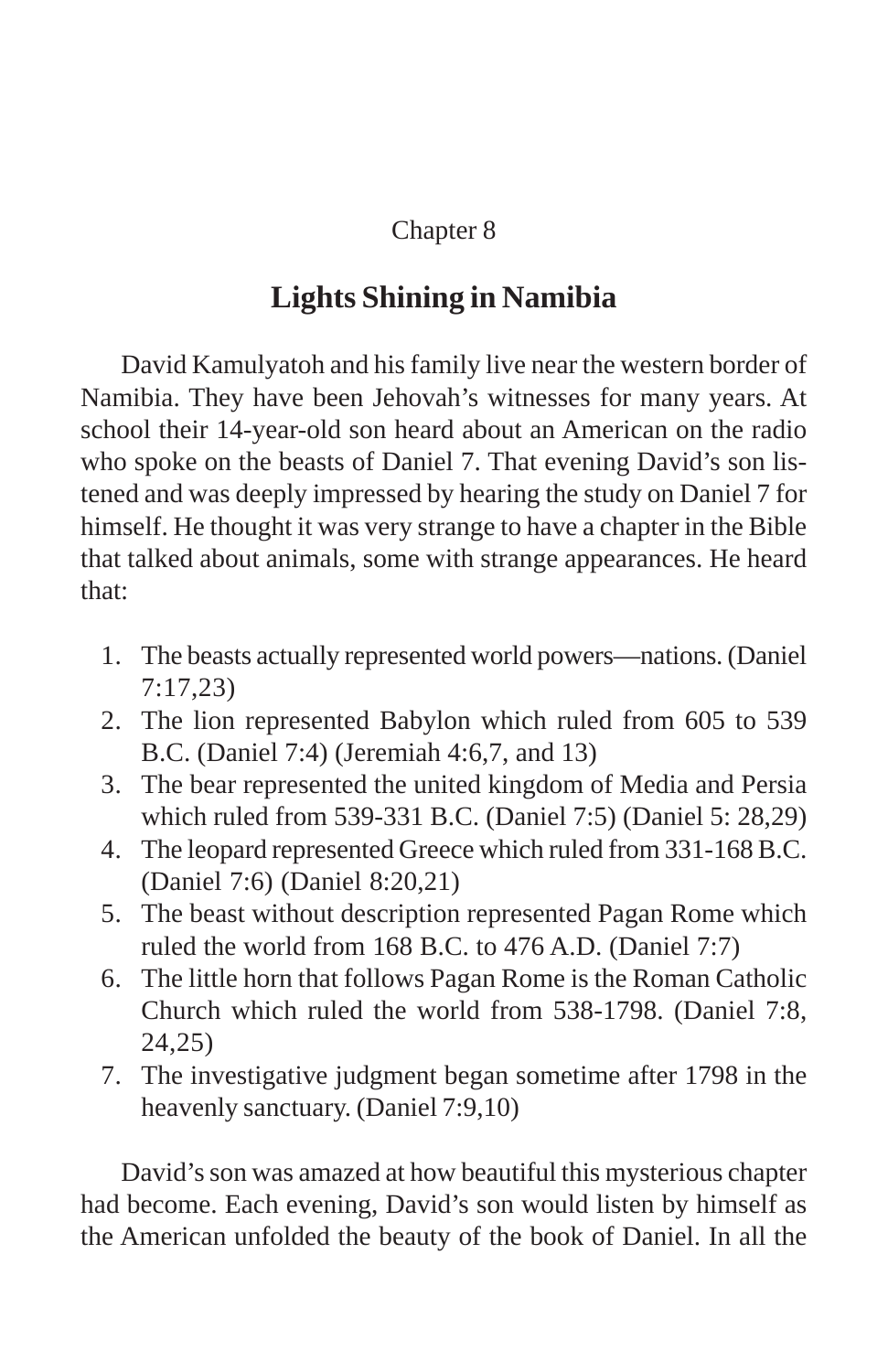years as a Jehovah's Witness, he had never heard anything from the book of Daniel.

David wondered what his son was listening to with such delight and earnestness. He was very happy to hear his son listening to a Bible study on Daniel 11. A few nights later, he was surprised to hear the American discussing the book of Revelation. David had been taught that Revelation was a sealed book, and nobody could understand it. But the American was explaining it quite clearly. David was thrilled.

David and his son were enthralled to hear and see the beautiful pictures of Jesus in Chapter 1. In chapters 2 and 3, they saw how Jesus tried to help His people through time from the 1<sup>st</sup> century church of Ephesus all the way to last church of Laodicea representing the church today at the end of time. This was so new and wonderful. They could understand this secret book. Not everyone, though, was pleased. David's wife was upset. She said that they should not learn anything outside of their church. They should only follow what their pastor was telling them. David disagreed. He said that it was necessary to accept light from wherever it was coming. God used a donkey to try to save Balaam from his perversity. He had used shepherds and heathen, Gentile wise men to proclaim the birth of His son. The Lord bypassed the church leadership and used the willing to proclaim the truth; might He be doing the same with this American?

Tragically, David's wife did not listen to her husband's wise advice. Instead, she reported David and her son to the local leaders of the Jehovah's witnesses. She told the leadership that her husband and son had apostatized from the truth and were following the teaching of a strange American on the radio. David was brought before the church board and told to stop listening to the American. David refused because he had found nothing wrong with what the American was teaching. "The American has been used by God to bless me and my son. Until you can show me from the Bible where I am wrong or where the American is wrong, then I will continue to listen to him."

David stood for the truth. At the diet of Worms in 1521, Martin Luther made a similar stand on a wider scale. Luther was told to forsake his studying of the Bible and to submit his mind and con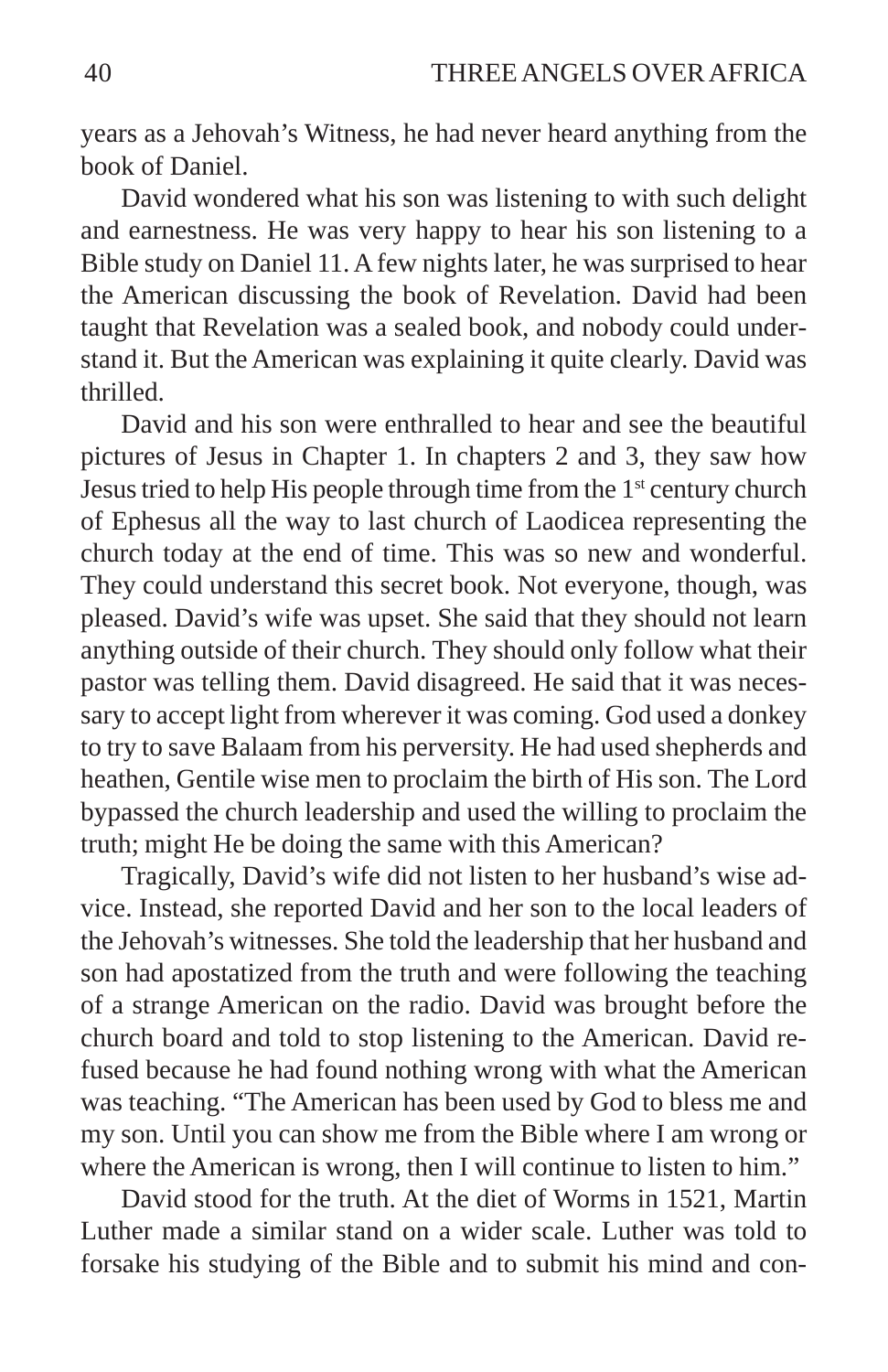science to the leadership of the church. Like David, Luther refused, declaring, "I cannot submit my faith either to the pope or to the councils, because it is as clear as day that they have frequently erred and contradicted each other. Unless therefore I am convinced by the testimony of Scripture or by the clearest reasoning, unless I am persuaded by means of the passages I have quoted, and unless they thus render my conscience bound by the word of God, I cannot and I will not retract, for it is unsafe for a Christian to speak against his conscience. Here I stand, I can do no other; may God help me. Amen."— *Great Controversy*, pg. 160

 Three weeks later, David and his son were disfellowshipped from the church. This did not stop them from continuing to listen to the radio and learning from the American. They started telling their friends and neighbors to tune into the programs. For those who didn't have a radio, David and his son would set their large radio in their open window and turn it up as loud as it would go so that all the neighbors could hear the American. David's wife was still not reconciled to her husband and son listening to the radio.

On this particular evening, David's son was playing the radio for all the neighbors. David was on a business trip. As David's wife approached home, her blood began to boil. She would halt the American once and for all. As she came through the door, her frustration led her to pick up a metal object and strike her son on the forehead. Tragically, the young man fell to the floor in a pool of blood.

Realizing what she had done, she screamed for the neighbors to come and help. Her son was rushed to a nearby clinic and upon examination, the doctor in charge declared the young man dead. The woman was utterly devastated to think that her blind rage and anger had led to such a tragic end. News quickly got to David that his beloved son was dead. David rushed home quickly and when he learned that it was his wife who had killed his son, he was uncontrollably disturbed. The only thing brought him any form of courage was the promises of God that he remembered from the Daniel and Revelation series. Precious promises flooded his mind. "He answered and said, Lo, I see four men loose, walking in the midst of the fire, and they have no hurt; and the form of the fourth is like the Son of God."—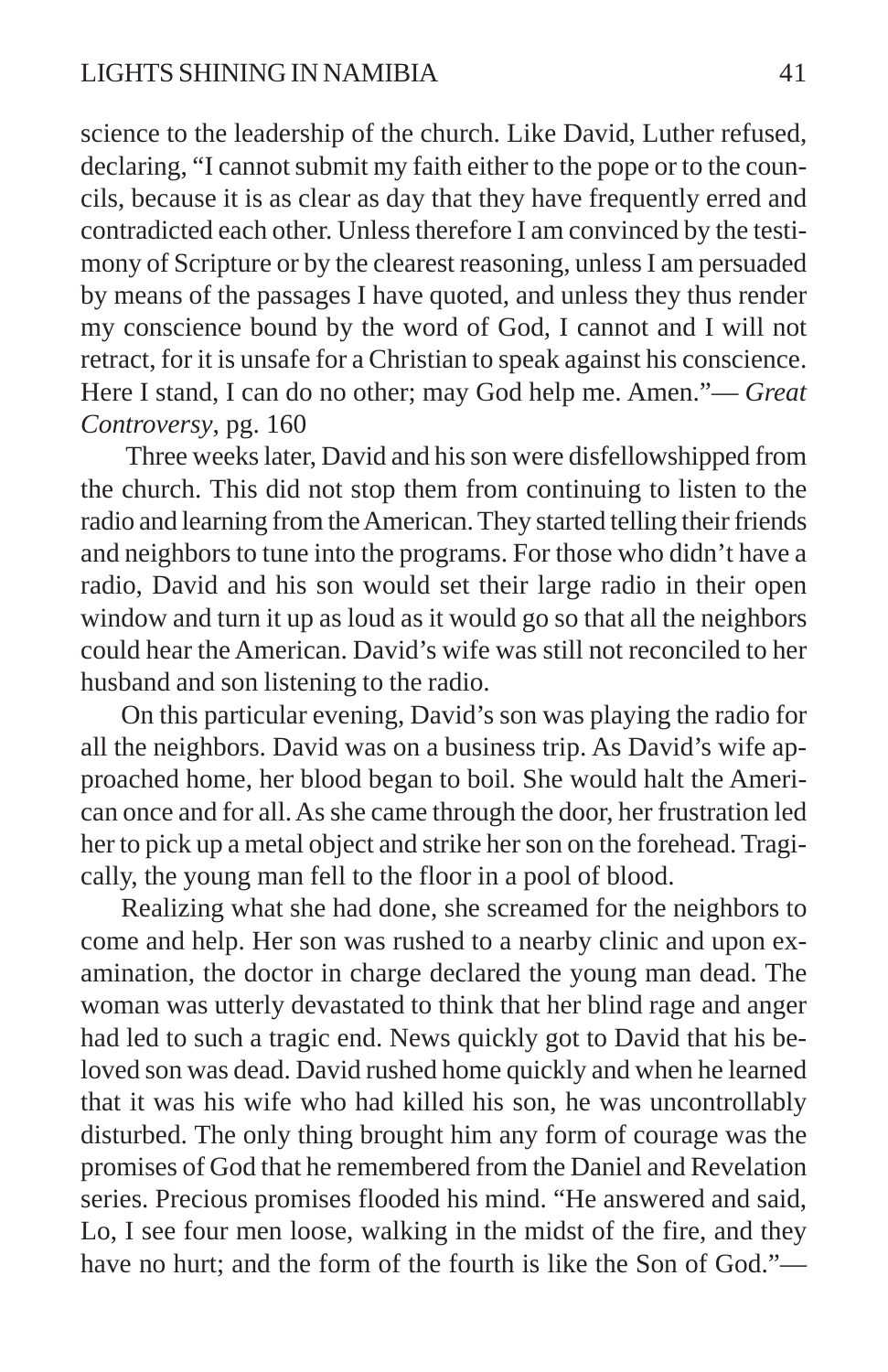Daniel 3:25 "Fear not; I am the first and the last: I am he that liveth, and was dead; and, behold, I am alive for evermore, Amen; and have the keys of hell and of death."— Revelation 1:17,18 "My God hath sent his angel, and hath shut the lions' mouths, that they have not hurt me: forasmuch as before him innocency was found in me; and also before thee, O king, have I done no hurt."— Daniel 6:22

The police arrived the same day to arrest David's wife. David pleaded with the officers not to do so. What a terrible situation. He had just lost his son and now his wife. He was at the breaking point. He offered to give the officers anything they would ask on his wife's behalf. David went to the police station after his son's burial on his wife's behalf. David told the officials that the devil had taken the life of his son, but God had allowed his son to sleep and that he would rise again when He comes again. David told the officers that his whole perspective on life had changed and that he had been taught to forgive from one certain American. David gave the frequency of the radio programs to the officers.

The officers listened for themselves and became regular listeners of the programs. Their lives are changing. David's wife was allowed to go free. When she saw the tender forgiveness of her husband, she went to the Jehovah's Witness leaders and told them she would be not be coming to church anymore, but would be worshipping every Sabbath at home with her husband. She openly confessed that all former behavior on her part was utterly false and wrong and now she would be following the Lord Jesus.

David and his wife, along with neighbors and friends, have a very strong home church in Namibia. They have requested for every DVD that we have ever aired on the radio. They are so willing to help their neighborhood, friends, and relatives to know the blessing of living in submission to Christ and His commandments.

..................................................................................

From another corner of Namibia comes the story of a Seventhday Adventist minister. This minister is always looking for evangelistic materials to share with people far and near. Recently, he came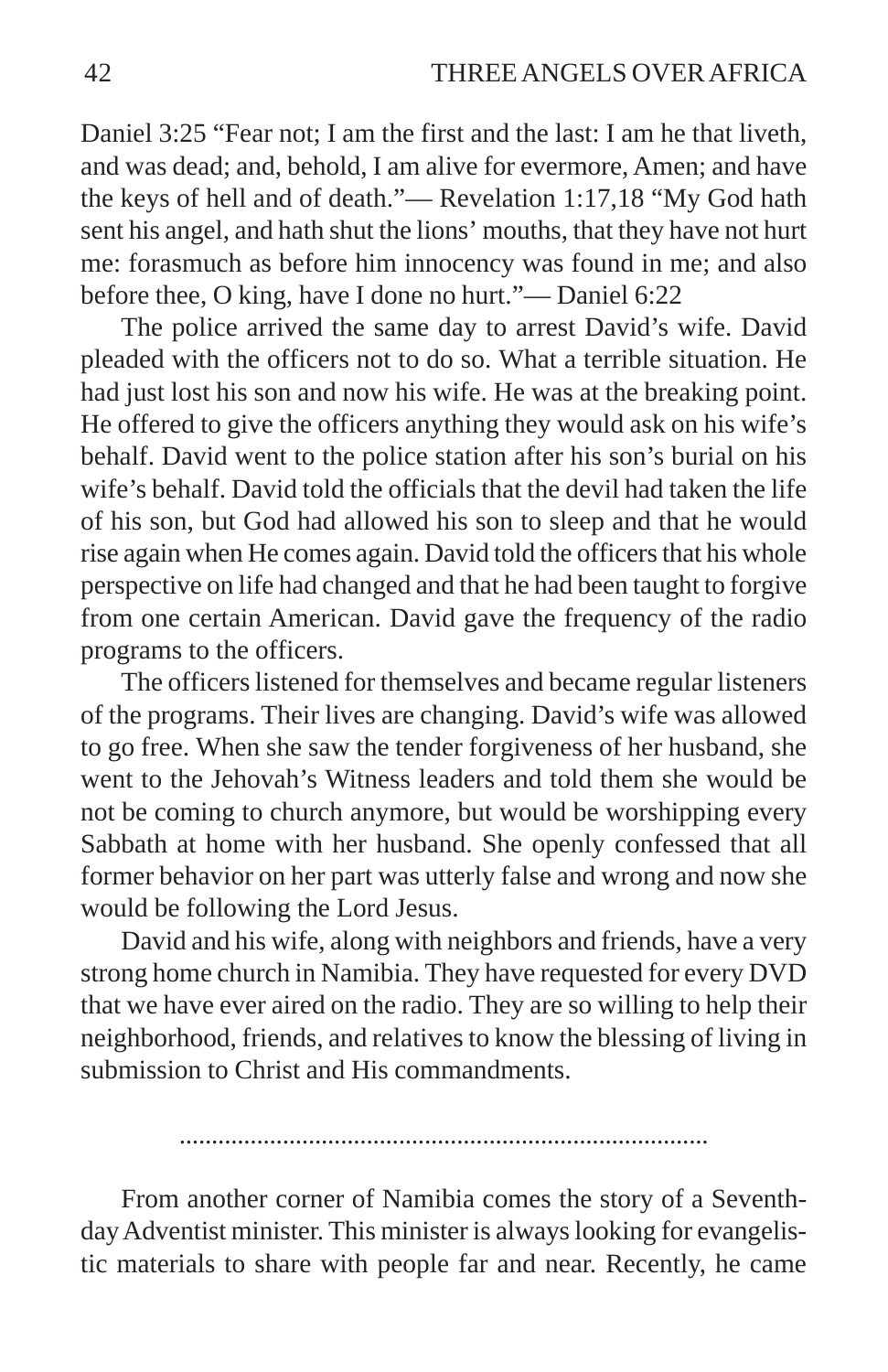across two tracts; one was entitled *Who Changed it?* and another one called *Connecting Islam, ISIS, and Ishmael.* The pamphlet *Who Changed it?* analyzes the Roman Catholic Church and their attempt to change the day of worship from Sabbath to Sunday. They readily admit to that fact.

"Prove to me from the Bible alone that I am bound to keep Sunday holy. There is no such law in the Bible. It is a law of the holy Catholic Church alone. The Bible says 'Remember the Sabbath day to keep it holy.' The Catholic Church says, 'No. By my divine power I abolish the Sabbath day and command you to keep holy the first day of the week.' And lo. The entire civilized world bows down in reverent obedience to the command of the Catholic Church." — Thomas Enright, *CSSR*, President, Redemptorist College (Roman Catholic), Kansas City, MO., February 18, 1884.

"The observance of Sunday by the Protestants is an homage they pay, in spite of themselves, to the authority of the [Catholic] church." — Monsignor Louis Segur, *Plain Talk About the Protestantism of Today* (1868), p. 213.

If Protestants would follow the Bible, they should worship God on the Sabbath Day [Saturday]. In keeping the Sunday they are following a law of the Catholic church. — Albert Smith, Chancellor of the Archdiocese of Baltimore, replying for the Cardinal in a letter of February 10, 1920.

"The State, in passing laws for the due sanctification of Sunday, is unwittingly acknowledging the authority of the Catholic Church, and carrying out more or less faithfully its prescriptions." — http:// www.geocities.com/thesecretterrorists/book/ch12.html (7 of 10)2.12.2005 16:37:09, *The Secret Terrorists*, chapter 12, Religious Terrorism in America.

"The Sunday, as a day of the week set apart for the obligatory public worship of Almighty God, to be sanctified by a suspension of all servile labor, trade, and worldly avocations and by exercises of devotion, is purely a creation of the Catholic Church." — *The American Catholic Quarterly Review,* January, 1883, pp. 152, 139.

"Protestants... accept Sunday rather than Saturday as the day for public worship after the Catholic Church made the change.... But the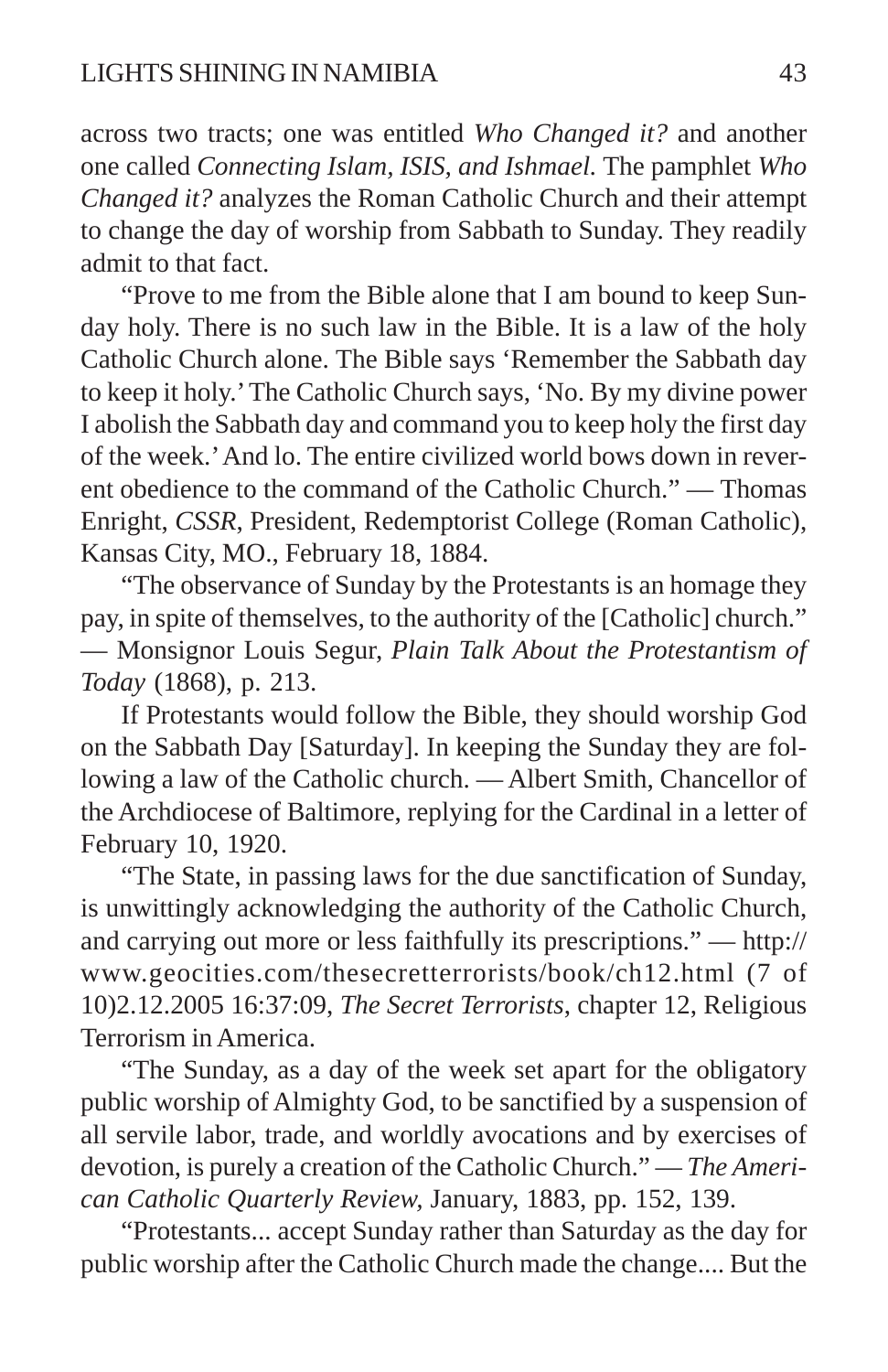Protestant mind does not seem to realize that...in observing the Sunday, they are accepting the authority of the spokesman for the church, the Pope." — *Our Sunday Visitor*, February 5, 1950.

"It is well to remind the Presbyterians, Baptists, Methodists, and all other Christians, that the Bible does not support them anywhere in their observance of Sunday. Sunday is an institution of the Roman Catholic Church, and those who observe the day observe a commandment of the Catholic Church." — Priest Brady, in an address, reported in the Elizabeth, N.J. "News," March 18, 1903.

From the tract about Islam, ISIS, and Ishmael, the pastor realized many things.

- 1. Ishmael was Abraham's first son. Forced from home as a young man, Ishmael nevertheless came back to his father and his father's God later on in life.
- 2. The true children of Ishmael, the modern Arab world, will follow in his footsteps and follow Abraham's God, exercise faith in Christ as Ishmael did, and keep the 7<sup>th</sup>-day Sabbath as he did.
- 3. Islam was created by the papacy to unite the Arab world in an attempt to regain control of Jerusalem for the papacy. Mohammed was set up by Rome, under Khadijah's control, to unite the Arab world.
- 4. When the Arab world took control of Jerusalem, they reneged on their agreement with the papacy and told Rome 'no deal'.
- 5. Thus, the Crusades were fought on behalf of the papacy to gain control of Jerusalem from Islamic control.
- 6. ISIS is derived from Al Qaeda. Al Qaeda is a group created, funded, and armed by the CIA in order to drive Communism out of the Middle East. ISIS was also created and funded by the CIA for the same purposes.
- 7. The CIA was created by Roman Catholics in America. Bill Donovan was knighted by Pope Pius XII in the 1940's for that purpose.

The SDA pastor was very impressed with these tracts. He contacted Edward through other contacts, requesting 500-1000 tracts on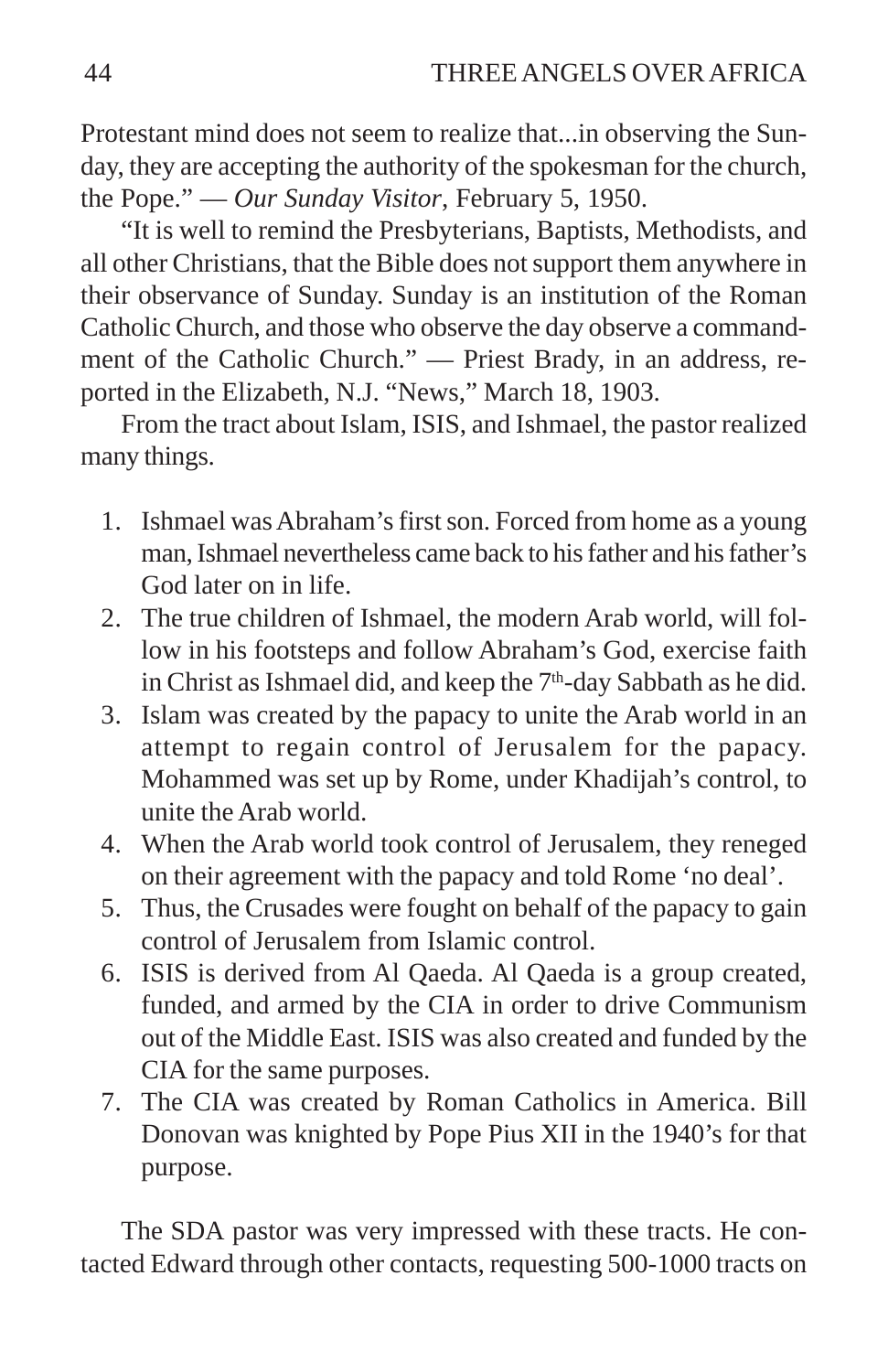a monthly basis for distribution all over Namibia. Unfortunately, one elder in this local SDA church was very upset to be receiving materials from an offshoot group and not from the mainstream church. The elder had no problem with the truthfulness of the tracts or their effect in the community, but just that they were not officially put out by the SDA headquarters. He contacted the headquarters, relayed the situation, and the headquarters sent a man to the church to find out for themselves what was happening.

The pastor explained to the representative that the tracts were Biblically based and historically sound with solid documentation. He explained that the tracts were not from Catholicism or from a bad place, but rather from a 7<sup>th</sup>-day Adventist believer who was wrongly disfellowshipped from the mainstream church. Regardless of the truthfulness of the local pastor, he was dismissed from his job. The pastor is undaunted by this turn of events. He is committed to the promulgation of the truth in his community and throughout Namibia.

The church has been split over the pastor's dismissal. He is a beloved man who has been teaching for the truth and standing for what he knows is right. Several members have decided to leave the mainstream church and join with their maligned pastor so that they can continue to listen to his solid sermons and work with him in evangeling Namibia. The pastor also wants to get full sets of DVD sermons that are played on the radio. The pastor is not interested in fluff or foolishness. He wants to learn, know, and proclaim only the truth of God for this time as found in the 3 Angel's messages of Revelation 14:6-12.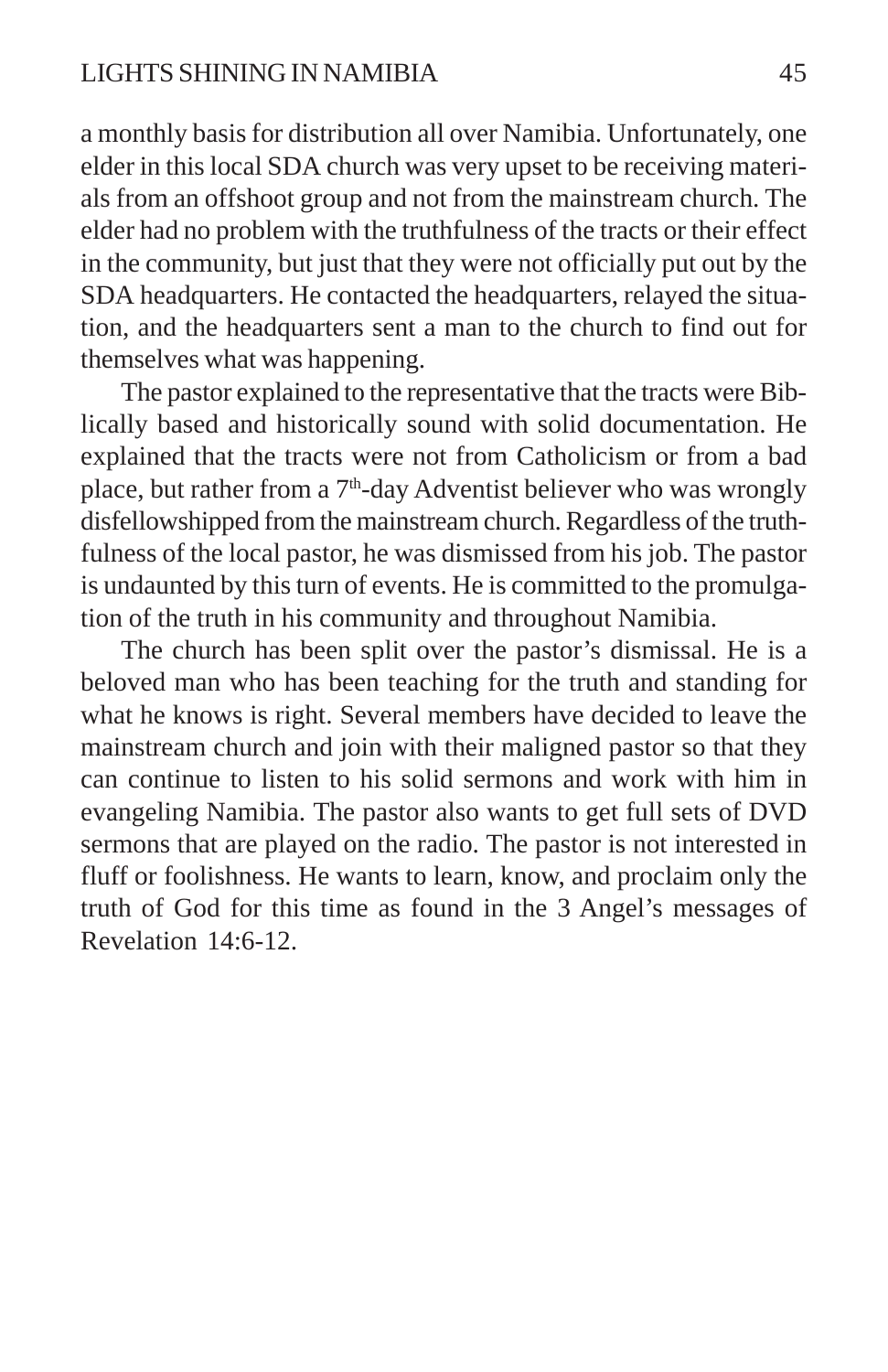#### Chapter 9

## **Prisoner with New Purpose**

"For he hath looked down from the height of his sanctuary; from heaven did the LORD behold the earth; To hear the groaning of the prisoner; to loose those that are appointed to death;"— Ps. 102: 19,20

"The Spirit of the Lord GOD is upon me; because the LORD hath anointed me to preach good tidings unto the meek; he hath sent me to bind up the brokenhearted, *to proclaim liberty to the captives, and the opening of the prison to them that are bound:* To proclaim the acceptable year of the LORD, and the day of vengeance of our God; to comfort all that mourn; To appoint unto them that mourn in Zion, to give unto them beauty for ashes, the oil of joy for mourning, the garment of praise for the spirit of heaviness; that they might be called trees of righteousness, the planting of the LORD, that he might be glorified."— Isaiah 61:1-3

Kamfinsa State Prison has prisoners of all kinds. Some are there for a short time for less serious crimes and some are there for long periods of time for more serious offenses. John had been there for the past 18 years doing hard labor and would one day soon be executed by hanging. He was there because he had been caught strangling a visiting family from Canada and throwing them into an acid pit.

In a condition like this, John had no hope for anything. He had done wrong, was convicted of his crimes, and awaited execution. He passed his miserable life doing hard labor with no hope for anything in this life, and surely no hope in the life to come. If only, John thought, I could somehow have peace of mind? It was not so much the work that was hard, but it was the agonizing anguish of mind that tormented him day and night. Shut out from humanity with no hope, John was truly a pathetic human being.

On several occasions, Edward had taken tracts and DVDs to the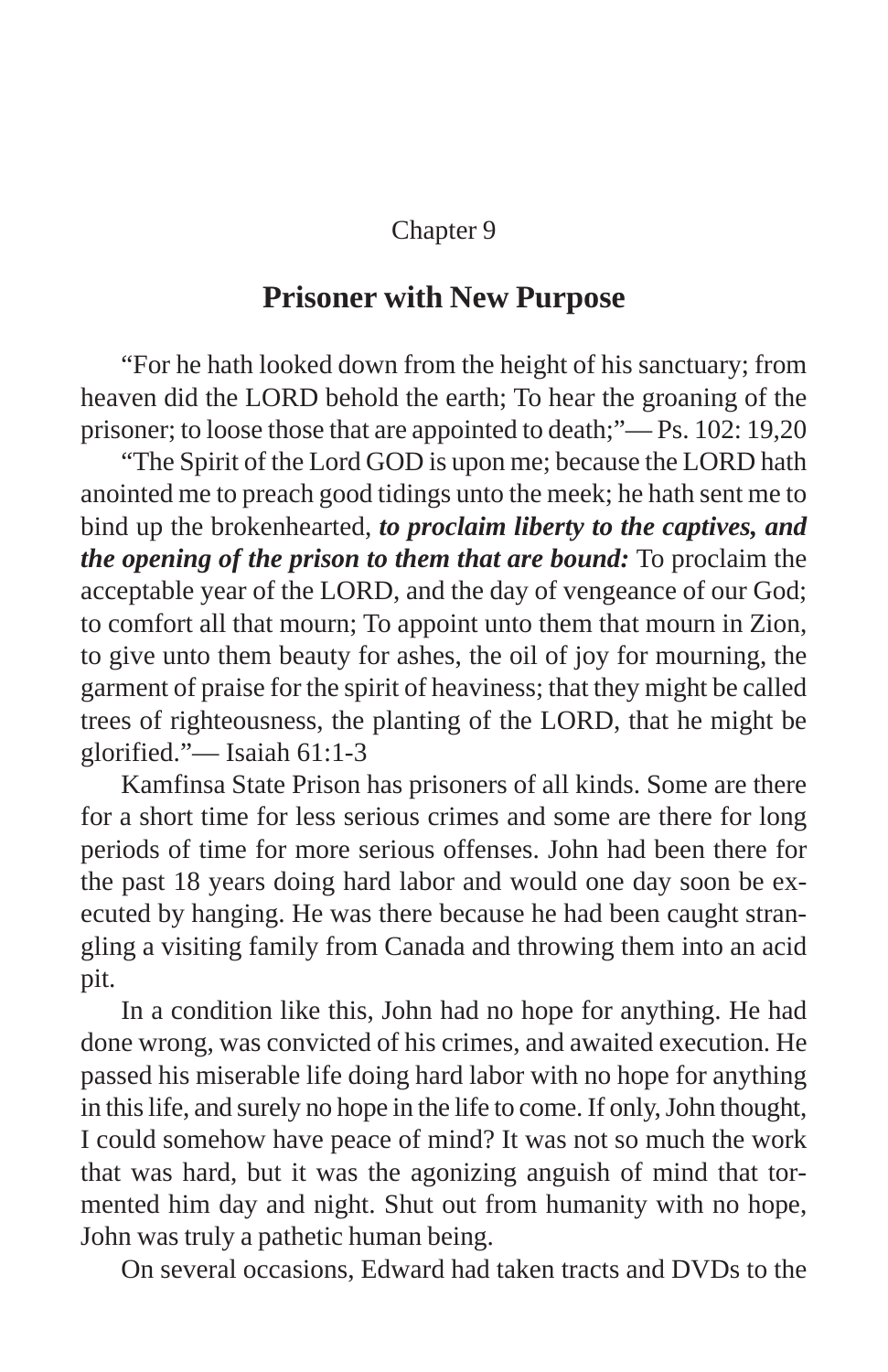prison to try and give hope to the hardened inmates. He had never met John. Due to John's crimes, he was not allowed visitors from the outside. About the only thing that John was allowed to have was a small radio to help pass the miserable hours. At first, John listened to the loudest, fastest music he could to try to drown out the voices that terrorized his mind. This brought no lasting peace or contentment. Finally, one of the prisoners suggested to him that he listen to the American on the radio.

Reluctantly, John tuned in, but wasn't impressed by what he heard. He did not know why, but he continued to listen. For 2 years, he listened and slowly, imperceptibly, John started having a few good days here and there. He had days when the demons did not torment his mind and heart. Then, he heard it. "Jesus died for us. If we could understand and accept the truth that the pain and the anguish He went through in the Garden of Gethsemane and upon the cross were because of our sins, we could know forgiveness. Jesus is so willing to forgive and accept all who shall by faith repent of all their known sins and let Him come into their life."

John listened as the American read Bible passages that fell like water to a thirsty soul. "He is despised and rejected of men; a man of sorrows, and acquainted with grief: and we hid as it were our faces from him; he was despised, and we esteemed him not. Surely he hath borne our griefs, and carried our sorrows: yet we did esteem him stricken, smitten of God, and afflicted. But he was wounded for our transgressions; he was bruised for our iniquities: the chastisement of our peace was upon him; and with his stripes we are healed. All we like sheep have gone astray; we have turned everyone to his own way; and the LORD hath laid on him the iniquity of us all."— Isaiah 53:3- 6 "If we confess our sins, he is faithful and just to forgive us our sins, and to cleanse us from all unrighteousness."— 1 John 1:9 "My little children, these things write I unto you, that ye sin not. And if any man sin, we have an advocate with the Father, Jesus Christ the righteous: And he is the propitiation for our sins: and not for ours only, but also for the sins of the whole world. And hereby we do know that we know him, if we keep his commandments. He that saith, I know him,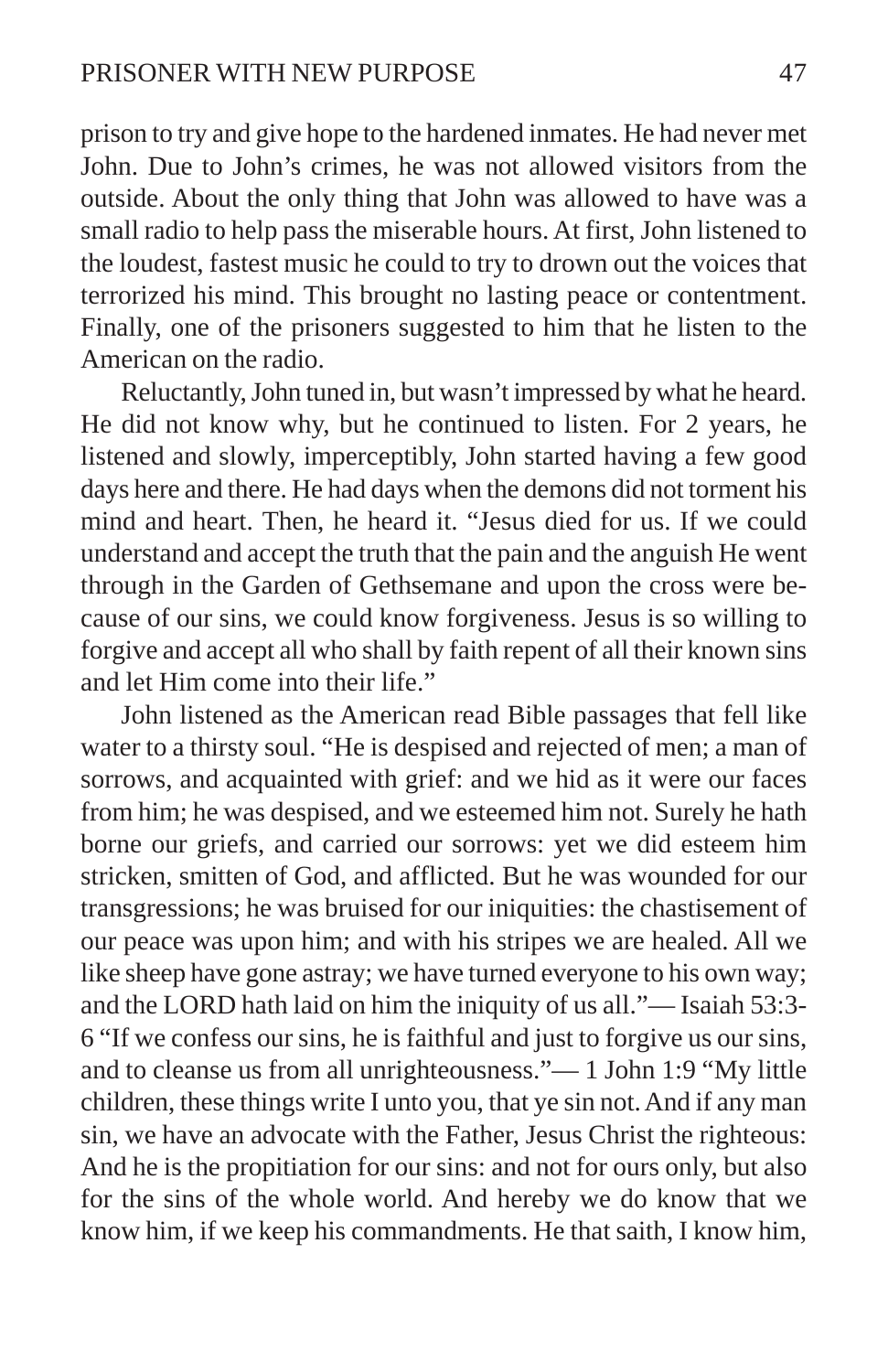and keepeth not his commandments, is a liar, and the truth is not in him."-1 John 2:1-4

He listened to the words: "Turning away, Jesus sought again His retreat, and fell prostrate, overcome by the horror of a great darkness. The humanity of the Son of God trembled in that trying hour. He prayed not now for His disciples that their faith might not fail, but for His own tempted, agonized soul. The awful moment had come—that moment which was to decide the destiny of the world. The fate of humanity trembled in the balance. Christ might even now refuse to drink the cup apportioned to guilty man. It was not yet too late. He might wipe the bloody sweat from His brow, and leave man to perish in his iniquity. He might say, Let the transgressor receive the penalty of his sin, and I will go back to My Father. Will the Son of God drink the bitter cup of humiliation and agony? Will the innocent suffer the consequences of the curse of sin, to save the guilty? The words fall tremblingly from the pale lips of Jesus, "O My Father, if this cup may not pass away from Me, except I drink it, Thy will be done." Three times has He uttered that prayer. Three times has humanity shrunk from the last, crowning sacrifice. But now the history of the human race comes up before the world's Redeemer. He sees that the transgressors of the law, if left to themselves, must perish. He sees the helplessness of man. He sees the power of sin. The woes and lamentations of a doomed world rise before Him. He beholds its impending fate, and His decision is made. *He will save man at any cost to Himself. He accepts His baptism of blood that through Him perishing millions may gain everlasting life. He has left the courts of heaven, where all is purity, happiness, and glory, to save the one lost sheep, the one world that has fallen by transgression. And He will not turn from His mission. He will become the propitiation of a race that has willed to sin.* His prayer now breathes only submission: "If this cup may not pass away from Me, except I drink it, Thy will be done."— *Desire of Ages*, pgs. 692, 693

The Holy Spirit was in John's cell. He was impressing John that even he could find forgiveness and peace with God. The Holy Spirit was allowed in, and John cried like a baby. Even I, John was so happy, happier than he had been in a long time. He asked God to forgive him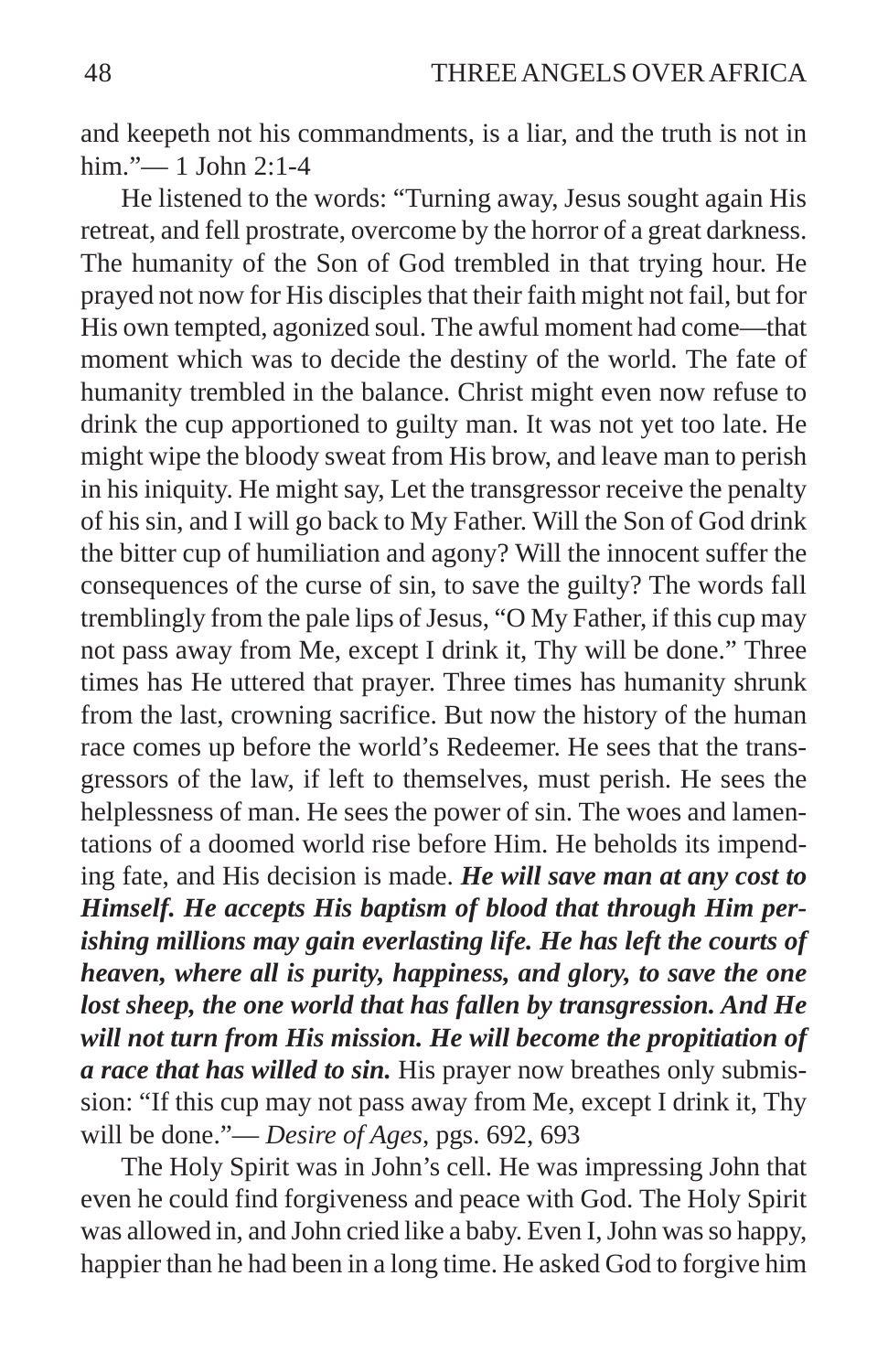for the heinous acts he had committed nearly 20 years before this moment. John heard the voice of God speaking, "Behold, I stand at the door, and knock: if any man hear my voice, and open the door, I will come in to him, and will sup with him, and he with me. To him that overcometh will I grant to sit with me in my throne, even as I also overcame, and am set down with my Father in his throne."— Revelation 3:20, 21 John humbled himself before the Lord and asked Jesus to be the Master of his life. For the first time in many years, John had peace with God and with himself.

Edward visited John in the Kamfinsa Prison and assured him of the wonderful grace of God that forgives and gives new life to fallen humanity. John was openly weeping as they visited together. John said, "I heard God speak to me through the radio. Jesus loves me, even me. I want to serve Him. I have never known of God's love to me until I heard it for myself on the radio from the American." This was the beginning of a new life for John. Yes, he was still a prisoner on death row; he was still confined within four walls of isolation, but his spirit was free. He who had been enslaved by shackles of guilt and fear was now a free man in Christ Jesus. Ps. 102, Ps 119, 2 Cor. 3:17

John made an open and public apology to the state and asked that the state would make an apology to the surviving members of the Canadian family that he had killed. Things began to change dramatically for the man on death row. He had peace and a cheerful countenance. He was kind to others and showed genuine compassion to all. He was loved, so now he could love. To all in the prison, the change was obvious. John was a new man. John requested of the prison officials if he could see Edward.

Edward came to the prison and brought with him his DVD player and a small TV, hoping he could show John the DVD that God used to reach him. The request was granted and John was ushered into a room with maximum security. With several of the top officials in the prison looking on, Edward played the DVD on the closing scenes of Jesus life in Gethsemane. With John looking on with such peace, the top officials in the prison were deeply touched as well. They made a very surprising decision. They decided to postpone John's execution.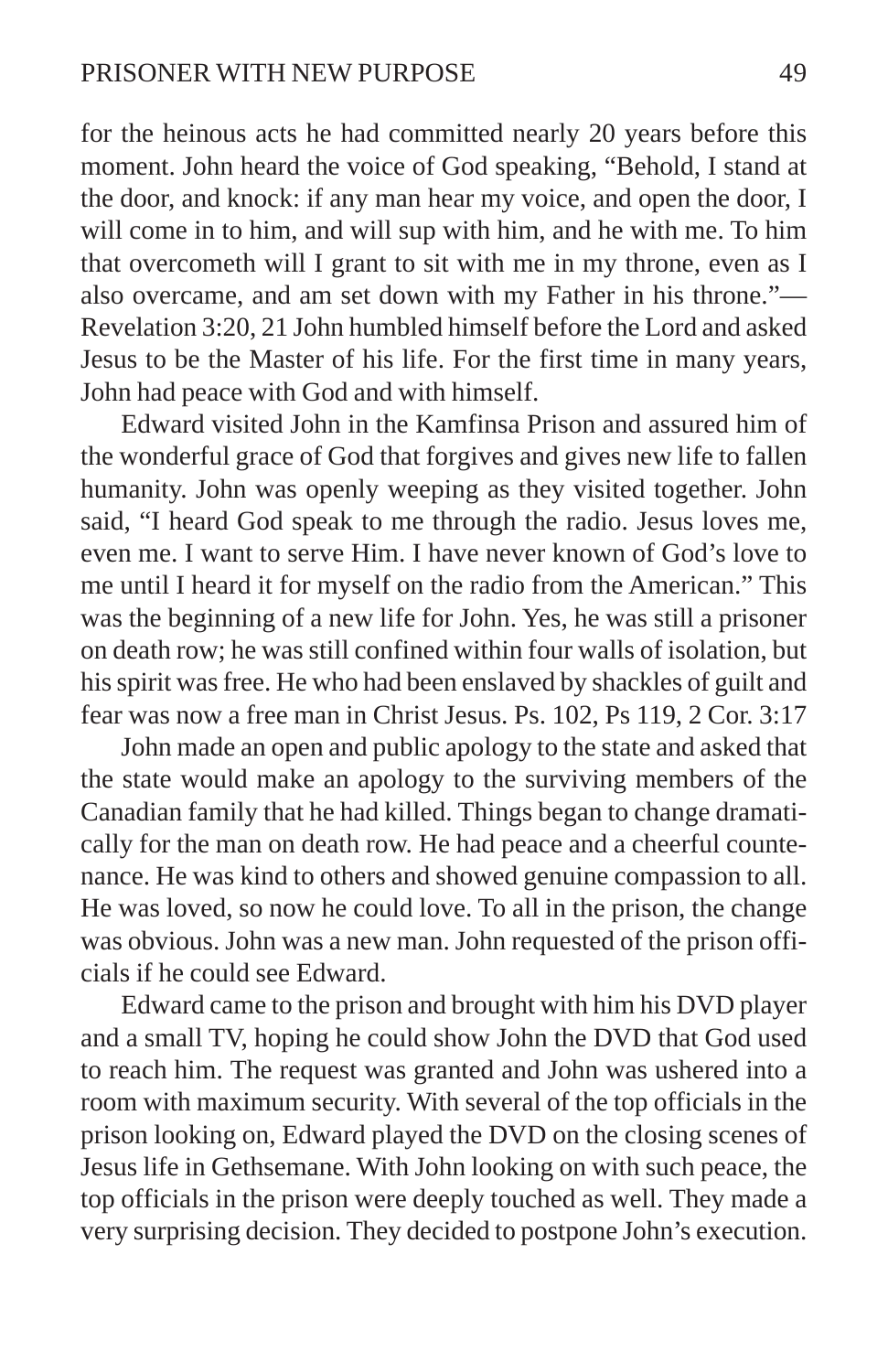John's behavior had so dramatically changed that they felt impressed to make this decision.

Since the prison officials were so impressed with the program, Edward shared with them several other DVDs and tracts that he had brought and promised to send them the whole series on the closing scenes of Jesus' life. They were also very happy to learn they could tune in and hear Bible messages every morning at 10:30 am.

Currently, John is still on death row, but the prison officials are petitioning the state of Zambia to pardon John for his crimes. Whatever happens to John, in life or in death, he is content with God's will for his life. He now has peace with God and is free in his spirit. He knows that in life or in death, he is with Jesus and that is all that matters. In closing this chapter, John would like to share this paragraph with you about the Man who changed his life and can change yours too. "The spotless Son of God hung upon the cross, His flesh lacerated with stripes; those hands so often reached out in blessing, nailed to the wooden bars; those feet so tireless on ministries of love, spiked to the tree; that royal head pierced by the crown of thorns; those quivering lips shaped to the cry of woe. And all that He endured—the blood drops that flowed from His head, His hands, His feet, the agony that racked His frame, and the unutterable anguish that filled His soul at the hiding of His Father's face—speaks to each child of humanity, declaring, It is for thee that the Son of God consents to bear this burden of guilt; for thee He spoils the domain of death, and opens the gates of Paradise. He who stilled the angry waves and walked the foam-capped billows, who made devils tremble and disease flee, who opened blind eyes and called forth the dead to life, —offers Himself upon the cross as a sacrifice, and this from love to thee."— *Desire of Ages*, pg. 755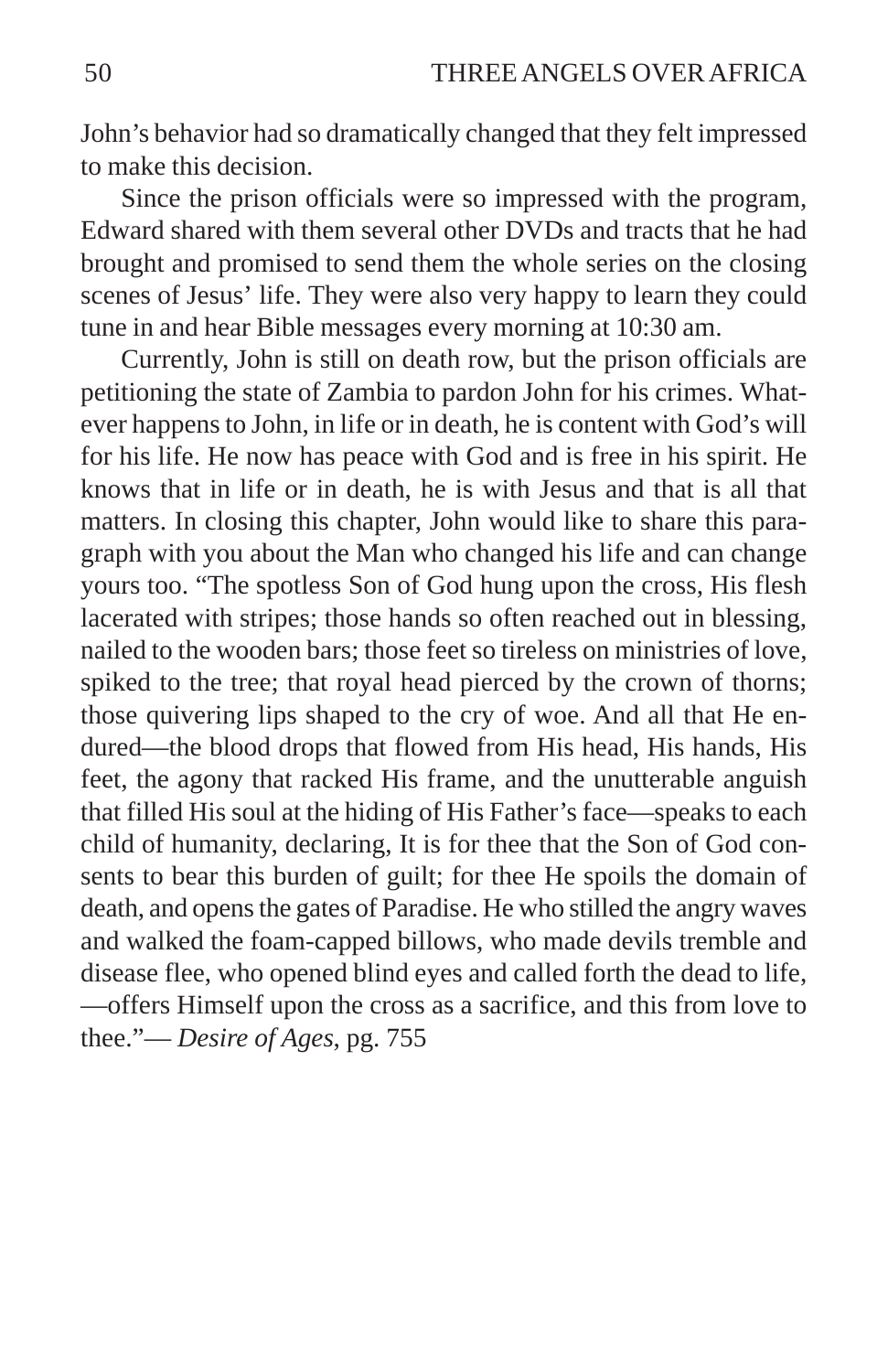### Chapter 10

## **Stories from Cape Town, South Africa**

Edward has a co-worker in Keimoes, South Africa and his name is Bezil Maclob. The following two stories come from his outreach efforts.

This is the first story: He gave out the dvd series on the book of Hebrews by the American to a white couple travelling to Cape Town to visit family. They are Baptists and were very blessed by the studies. Their church rarely speaks on this book anymore. Since they were so blessed by the DVDs, they decided to take them to Cape Town to share with their relatives.

Their relatives in Cape Town were Catholic. They told them they had brought with them some wonderful studies on the book of Hebrews and would love to share them. They were all very happy to watch these potent messages on subjects rarely discussed. They were learning such things as:

- 1. Christ took upon Himself our fallen nature so that He might reach us where we are and empower us with the same power He had while here on earth. (Hebrews 2:14-18)
- 2. Christ is our great High Priest in the Heavenly sanctuary, waiting to provide us with strength to resist sin and mercy to receive forgiveness if we fall. (Hebrews 4:14-16)
- 3. The mysterious Melchizedek is looked at in Hebrews 5-7 and His identity is clearly revealed. He most surely is a Member of the Godhead. (Hebrews 7:1-3)
- 4. Christ's High Priestly ministry in the heavenly sanctuary consists of two parts just as the Old Testament priests carried on dual ministries. From 31 AD, Christ worked in the first com-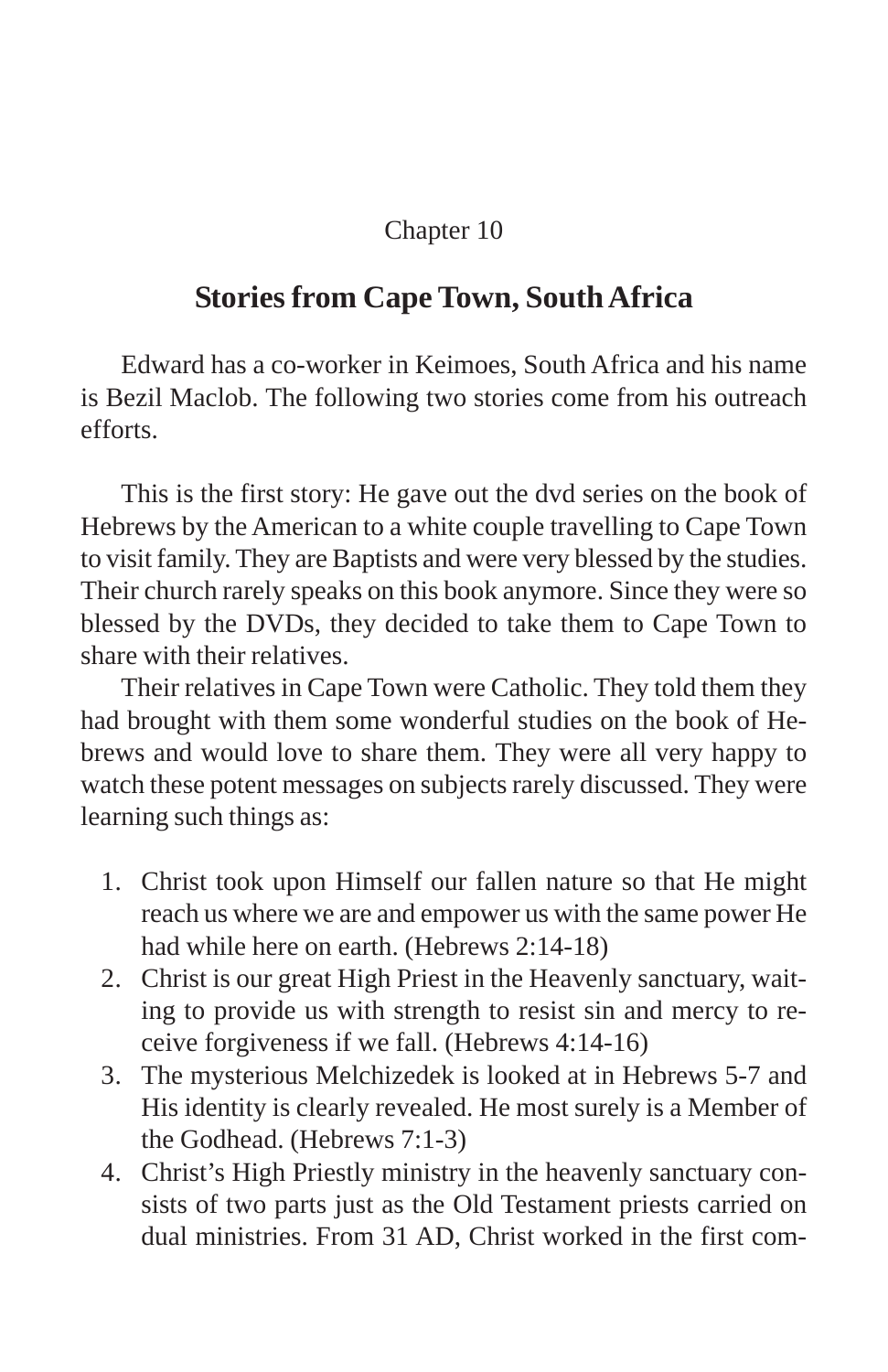partment, the Holy Place, and since 1844 has been working in second compartment, the Most Holy place. (Hebrews 8:1-5) (Hebrews 9:22-25)

5. The great Hall of Faith of Hebrews 11 looks at frail men who laid hold on the power of Jesus and were conquerors through faith in Him. (Hebrews 11)

Finally, Paul concludes this great book with these words of hope, "Wherefore seeing we also are compassed about with so great a cloud of witnesses, let us lay aside every weight, and the sin which doth so easily beset us, and let us run with patience the race that is set before us*, Looking unto Jesus the author and finisher of our faith; who for the joy that was set before him endured the cross, despising the shame, and is set down at the right hand of the throne of God. For consider him that endured such contradiction of sinners against himself, lest ye be wearied and faint in your minds.* Ye have not yet resisted unto blood, striving against sin."— Hebrews 12:1-4

While everyone was being richly blessed, one person was stirring and getting very upset. The owner of the house was a devout Catholic. He heard the American before and was angry and unwilling to listen to anymore. When questioned why he would not watch the wonderful studies, the owner went to his bedroom and brought out a series of DVDs of the American on the book of Revelation. He played the specific DVD on Revelation 13 and 17. After playing it, he demanded of the listeners, "Judge me now, do you really believe the American is being fair?" The people all declared, "The American is being fair and has ample support for everything that he says." The owner was furious. At this juncture, everyone requested to listen to the entire Revelation series. As they did, they were amazed and very much appreciated the truths they were learning. They told the Catholic owner, "Even though most of us are Baptists and some Catholics, the truth presented has so much clear support from the Bible and history that it is irrefutable."

This was more than the Catholic owner could handle. He demanded that all the visitors leave his house and that the DVDs be turned off. He even threatened to harm them if they continued to talk to him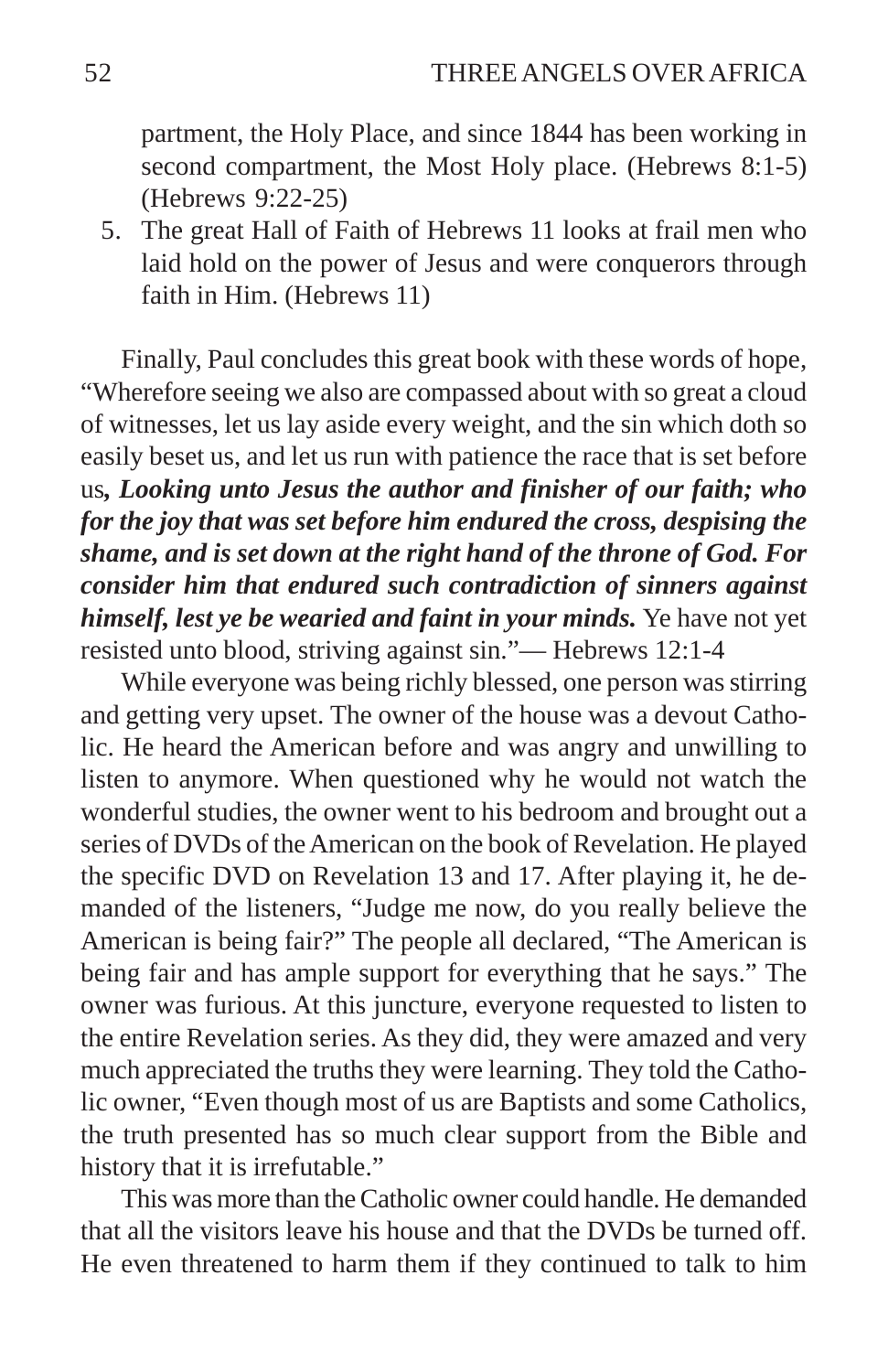about what the American had said against the Catholics and the entire leadership of the Catholic church. The relatives were shocked by this man's attitude. He even threatened to shoot them if they talked like the American. The visiting white couple left immediately as the scene escalated.

The wife of the Catholic owner of the house was very upset by the blind hatred of her husband. Later in the day, the two quarreled, and as a result, the Catholic man grabbed a pistol and shot his wife in the arm. The neighbors close by heard the quarrel and the shot and immediately called the police. The man was arrested and his wife was taken to the hospital. The man remained in prison until his case could be brought before the judge.

When his case was presented before the judge of Cape Town, he was convicted and sentenced to five years in prison. While in prison, he was asked by the inmates why he was there. He told them it was because of the hatred he had for the American who dared to speak against his church. The inmates were surprised to hear that a man would get so upset and shoot his wife from hearing some DVD programs. The Catholic man promised to ask one of his relatives to bring the DVDs of the hated American so that the inmates could hear them for themselves.

The Revelation DVDs were brought and the prison guards set up the programs for the inmates to watch. Amazingly, the Catholic man, several inmates, and even some of the prison guards were convicted by the truth presented. What the inmates primarily watched centered on the first beast of Revelation 13. In these verses, it is clear that:

- 1. A beast represents a world power. (Rev. 13:1) (Daniel 7:17,23)
- 2. This religious, political, world power commits blasphemy. (Revelation 13:2)
- a. Blasphemy is a man claiming power to forgive sins. (Mark 2:5- 7)
- b. Blasphemy is also a man claiming to be God. (John 10:30-33)
- 3. This religious-political world power rules the Dark Ages for a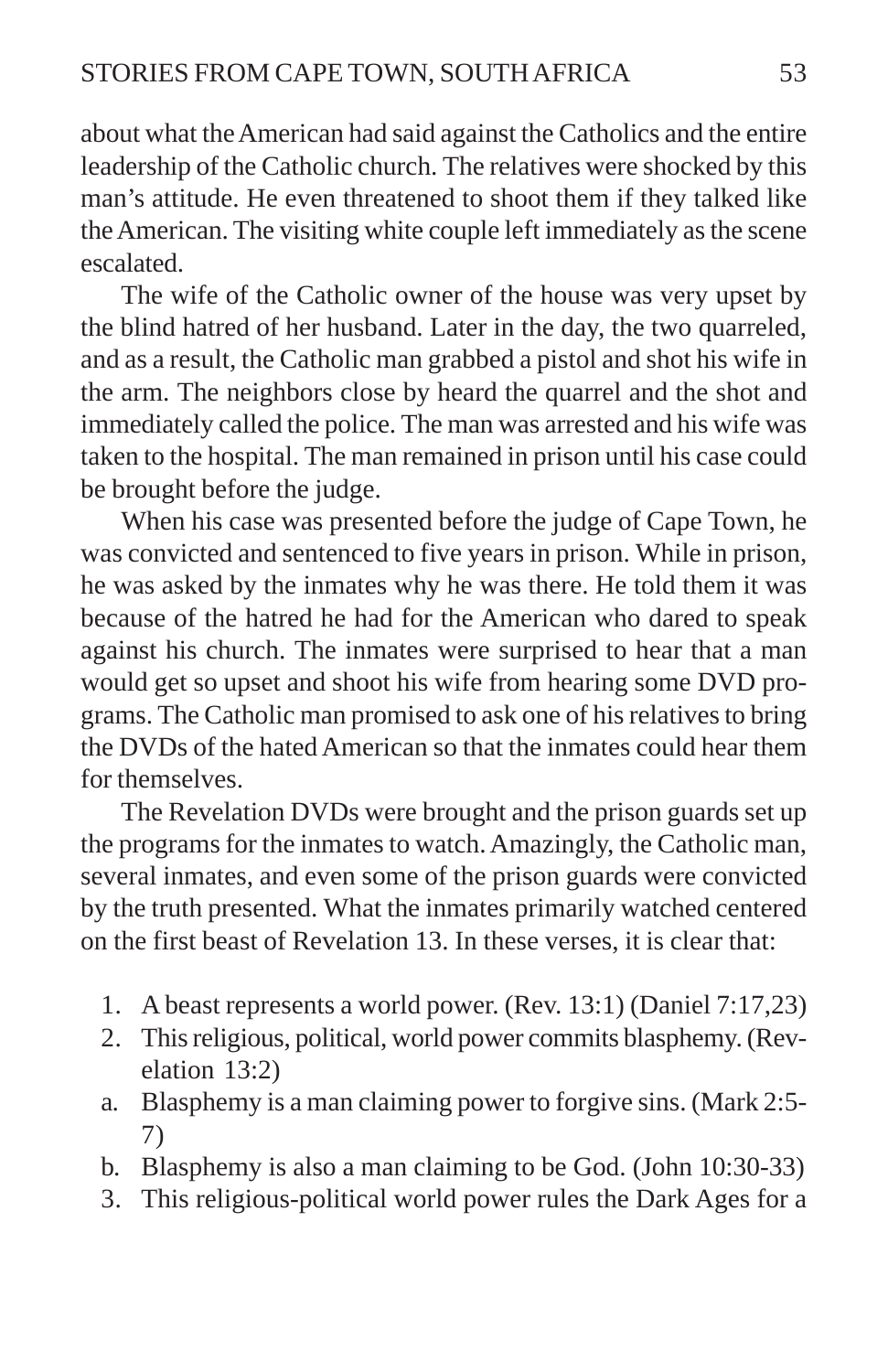period of 1,260 years. (Revelation 13:5)

- 4. This religious-political world power sets up a false worship system, telling the world to follow their Sunday tradition rather than the  $7<sup>th</sup>$ -day Sabbath in the Bible, which is Saturday. (Revelation 13:4)
- 5. The devil gives this religious, political, world power their authority. (Revelation 13:2)
- 6. This religious, political, world power tries to turn people from Jesus Christ as man's only intercessor and to turn everyone to earthly priests.
- 7. This power receives a deadly wound in 1798 and appears about to collapse, but it recovers.

As the onlookers watched, it became obvious to almost everyone that this religious-political, world power is the Roman Catholic Church. Even the Catholic man that shot his wife saw it. The high tempered Catholic man was so sorry for his actions. He saw his mistakes and asked God for forgiveness and his wife too. He sent a word of apology to the Baptist couple who brought the DVDs on the book of Hebrews. He has promised that when he leaves the prison that he will scatter the DVDs all over Cape Town.

As for the Baptist couple, they want to receive DVDs from all the series done by the American. They have learned so much already and want to learn more things that no one is talking about today. Not only do they want to learn, but they want to share the messages with their fellow church members and their relatives. For the Lord God works in mysterious ways; His wonders to perform.

.......................................................................................................

In the second story Bezel met a Canadian couple who were on holiday in South Africa. Their names were Mark and Jane. Mark was driving their car and they began to have engine problems, the last thing you want to have when travelling. They had no choice but to pull over and park the car. Where they pulled over was not very far from Bezel's residence. While Mark and Jane were having troubles with their car, Bezel was on his way to visit a friend who was having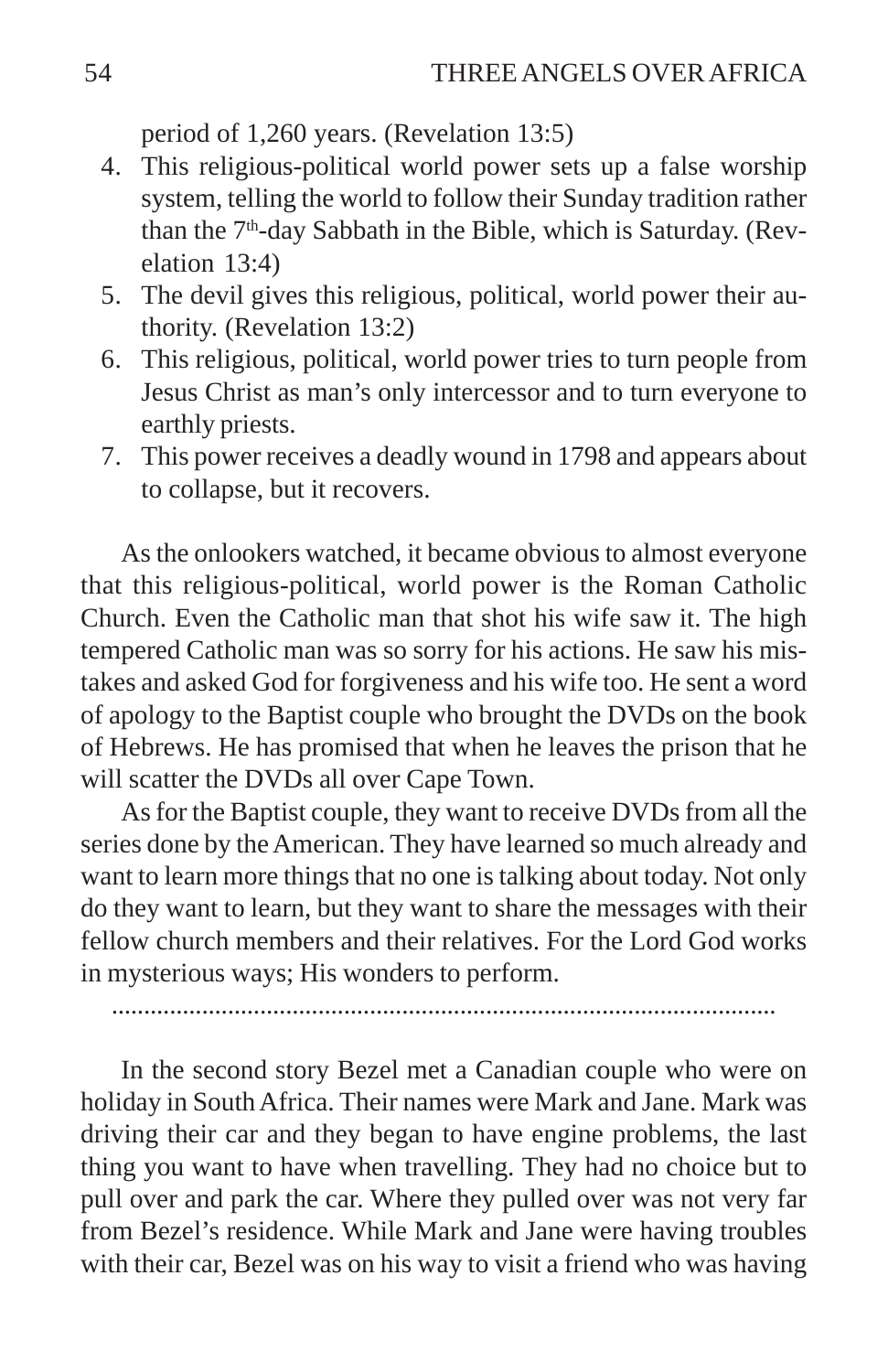a hard time understanding Daniel chapter 11. Bezel took DVDs from the Daniel series done by the American, along with DVDs on Revelation, Hebrews, and Elijah.

As Bezel was walking to his friend's house, he noticed an elderly couple pulled over to the side of the road. He stopped to see if he could give any assistance. Bezel noticed, upon inspection, that the radiator had a hole in it and that all the water had leaked out. Therefore, the engine had stopped and would not start again. Mark realized that the problem had begun when they travelled through a forest and a stick punctured a hole in the radiator.

Bezel is the kind of guy you want to run into when travelling and you get car problems. He offered to help Mark and Jane repair their car in two days without any cost to them. Bezel's kindness triggered some strange thoughts in Mark, but he said nothing. They appreciated Bezel's gracious offer. Bezel contacted his mechanic friend who took the car to his shop for the repairs on the radiator. The next day, Mark visited the mechanic shop and found him and Bezel working on the car. Mark asked Bezel, "Who are you and what do you do for a living?" Bezel replied, "I am a gospel worker who shares good news to people straight from the Bible."

Mark wondered what this good news might be for he was a Roman Catholic. Bezel gave Mark a complete set of the Revelation series on DVDs. No one had ever given Mark so many free DVDs before. Mark hastened back to his motel room to tell his wife all that happened. They immediately began watching the Revelation series and this is what they learned. They had been told that the book of Revelation could not be understood, that it was a sealed book, but Mark and Jane saw right away that the Revelation could be readily understood just by deciphering a few of the symbols. They were amazed to see that the central focus of the book was Jesus. In chapter 1, they saw:

- 1. Jesus is the Savior of the world, freely offering forgiveness to all who come to Him. (Revelation 1:4,5)
- 2. Jesus is coming again and when He does, it will be visible to all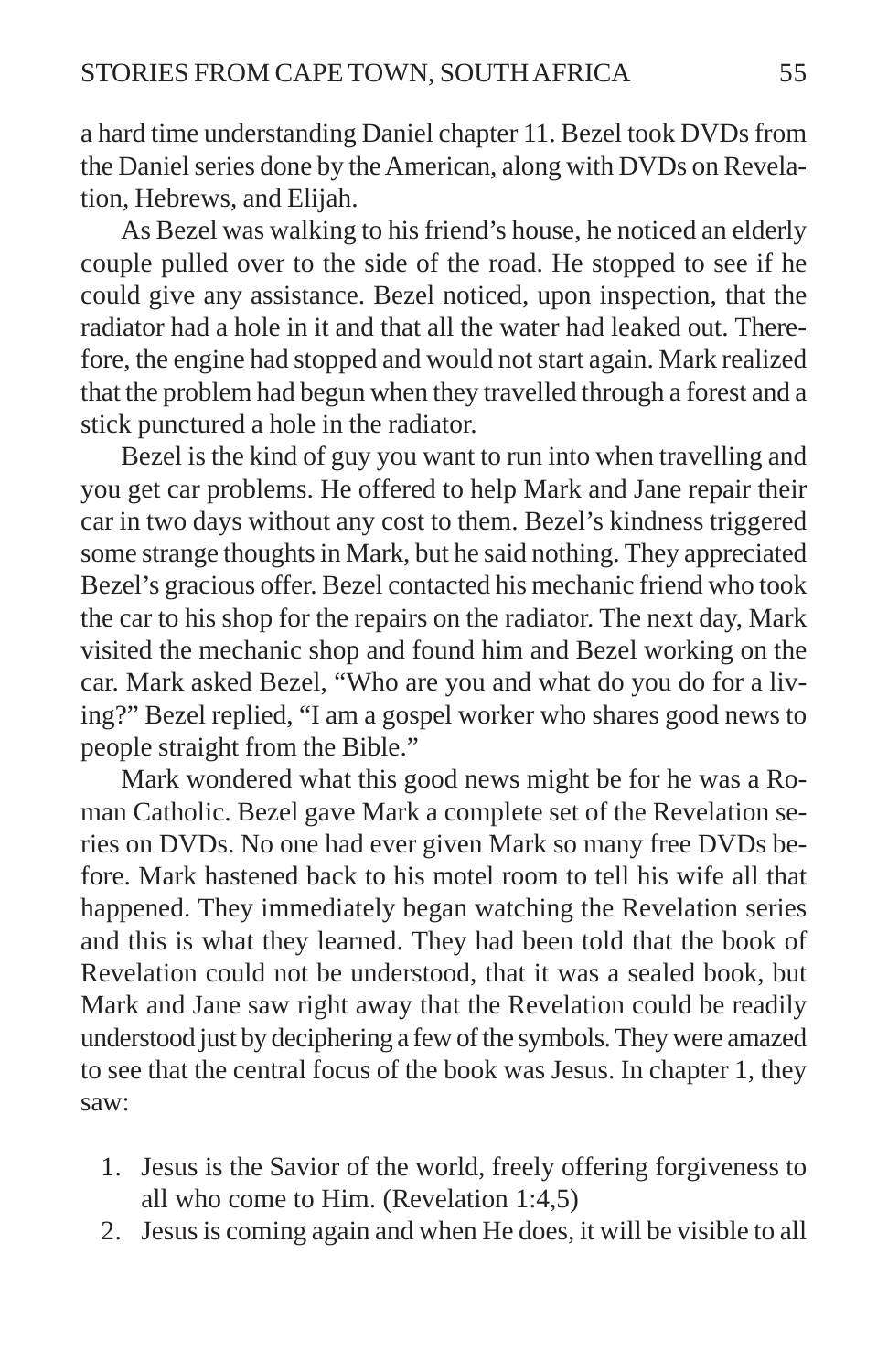and not in secret. (Revelation 1:7)

- 3. Jesus is the Lord of the Sabbath day, which is Saturday, the seventh day of the week. (Revelation 1:10)
- 4. Jesus is our great High Priest, ministering in the Holy Place in the sanctuary in heaven. In Revelation 1:12, 13, they saw Jesus in the Holy Place of the heavenly sanctuary.
- 5. Jesus was victorious over the grave. We have nothing to fear. (Revelation 1:18-20)

Mark and Jane were amazed as they continued watching the DVDs. They are serious Roman Catholics who want to know the truth. They are living up to all they know, and the Lord graciously granted them new light. They called Bezel and told him how much they appreciated the good news in the DVDs. They finished the first several chapters that first day. That night, Mark dreamed that someone with great light and understanding was telling him to keep the Sabbath, Saturday.

In the morning, Mark told his wife about his dream and they did not know what to do. They asked Bezel about the dream. Bezel declared, "The Lord is calling you to keep His day of rest which is Saturday, the Sabbath of the Lord and to honor His 4<sup>th</sup> commandment and not Sunday." That was the first time in nearly 70 years that Mark and Jane had heard about this. They had always been devout Sunday worshippers. They pondered on this during the day while they continued to watch the DVDs.

Finally, Mark and his wife came to Revelation 13 and that was the turning point. They clearly saw that the papacy was the world power of Revelation and they saw that Roman Catholic pontiffs have tried to change the day of worship for their aggrandizement and not for the glory of God. They saw that the great battle at the end will be between the commandments of God and the traditions of men. They saw that the Sabbath, Saturday, and Sunday would be the final point of contention in the world and that the Lord was calling them to keep His day holy.

The Canadian couple knew that this whole meeting with Bezel had been orchestrated by the Lord. Their car was fixed and, in appreciation, gave Bezel and his mechanic friend some funds. They told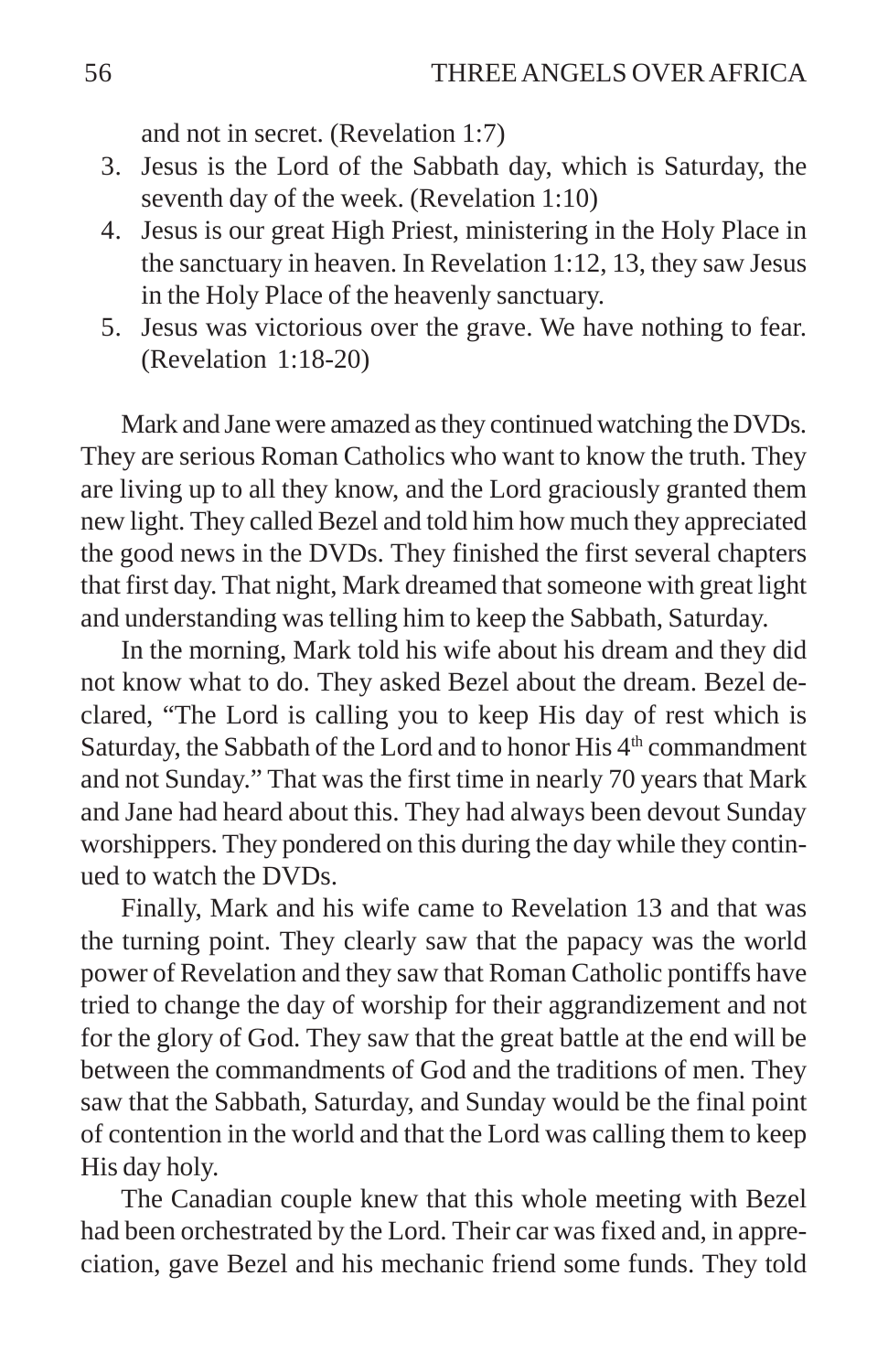Bezel they were on their way to Cape Town to see their daughter who is a medical doctor, and then they will return home to Ontario, Canada. They asked Bezel to send as many DVDs as he could to their daughter in Cape Town so that she could learn the truth as well.

The couple praised the Lord for the clarity and truth they learned in the DVDs. They were so happy to take with them many DVDs that they can share with friends, family, and church members back home in Canada. For the Lord God works in mysterious ways; His wonders to perform.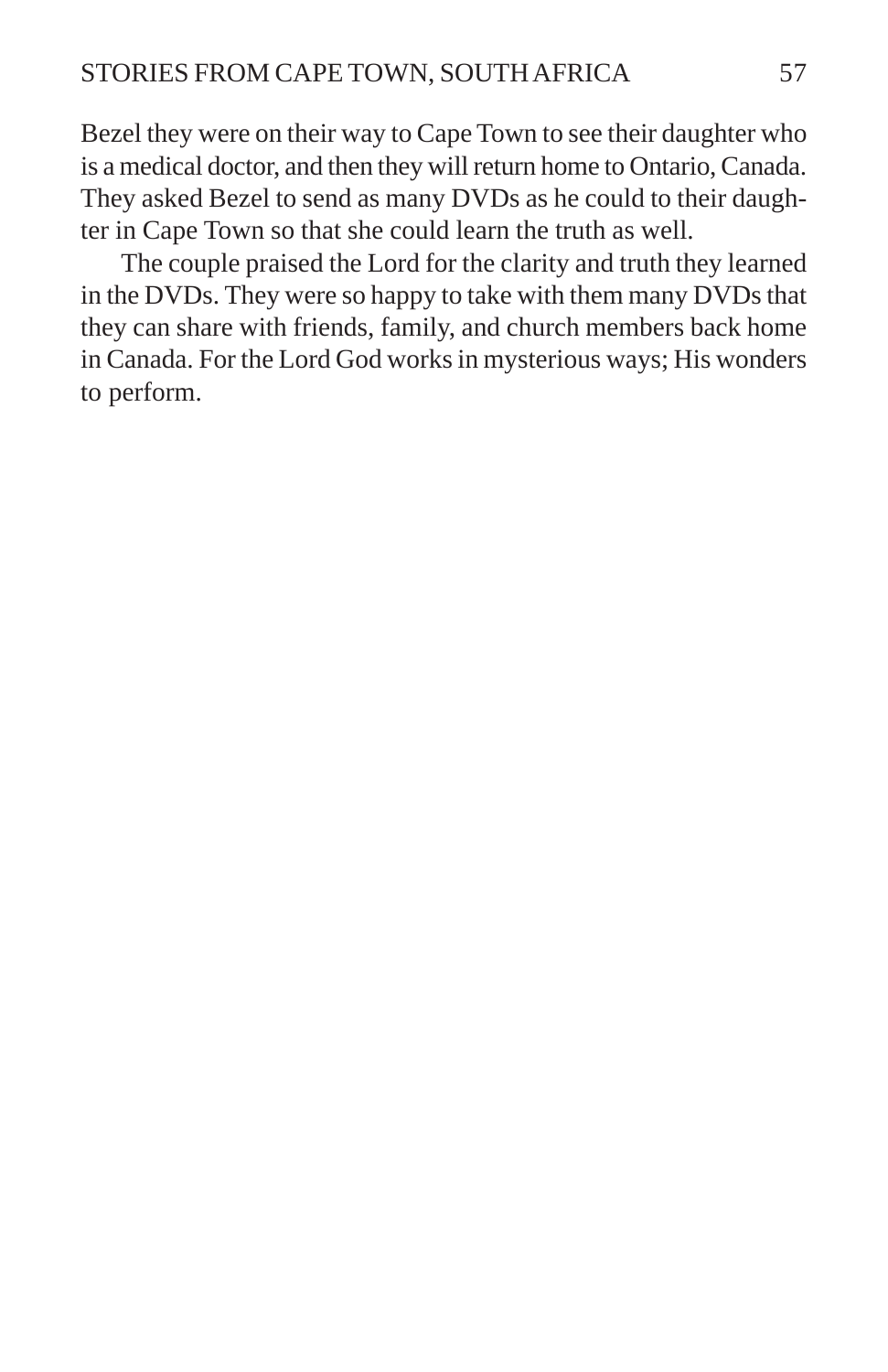### Chapter 11

## **Highlands of Ethiopia**

Two of the many stories that have come to us from the lands of Ethiopia will be the focus of this chapter. To think that the work of the gospel in Africa actually began with the Ethiopian eunuch is remarkable. Acts 8:27,28; 38,39: "And he arose and went: and, behold, a man of *Ethiopia, a eunuch of great authority under Candace queen of the Ethiopians,* who had the charge of all her treasure, and had come to Jerusalem for to worship, Was returning, and sitting in his chariot read Esaias the prophet…. And he commanded the chariot to stand still: and they went down both into the water, both Philip and the eunuch; and he baptized him. And when they were come up out of the water, the Spirit of the Lord caught away Philip, that the eunuch saw him no more: and he went on his way rejoicing." The work he started is still going forward some 20 centuries later.

There is a Seventh-day Adventist evangelist in the highlands of Ethiopia that has received many tracts, books, and DVDs from Edward Katiba. Now, this evangelist has been trained to preach ecumenical unity, love, and that everybody gets along and nobody stands for anything. The materials stunned the evangelist. It took him several weeks to ponder, digest, and realize his responsibility to humanity in the light of the material. He learned that the papacy was working behind the scenes to gain control of every aspect of life and of every human being. He saw that the Catholic Church was using terrorism and war, politicians and people with money, to lead all the churches and inhabitants of the earth into a one-world dominion.

Mike, the evangelist, read *The Secret Terrorists*, *When the US Passes the National Sunday Law*, and *The Enemy Unmasked*. He listened to DVDs on Daniel and Revelation, and his mind was made up. He needed to tell people what he learned and demand decisions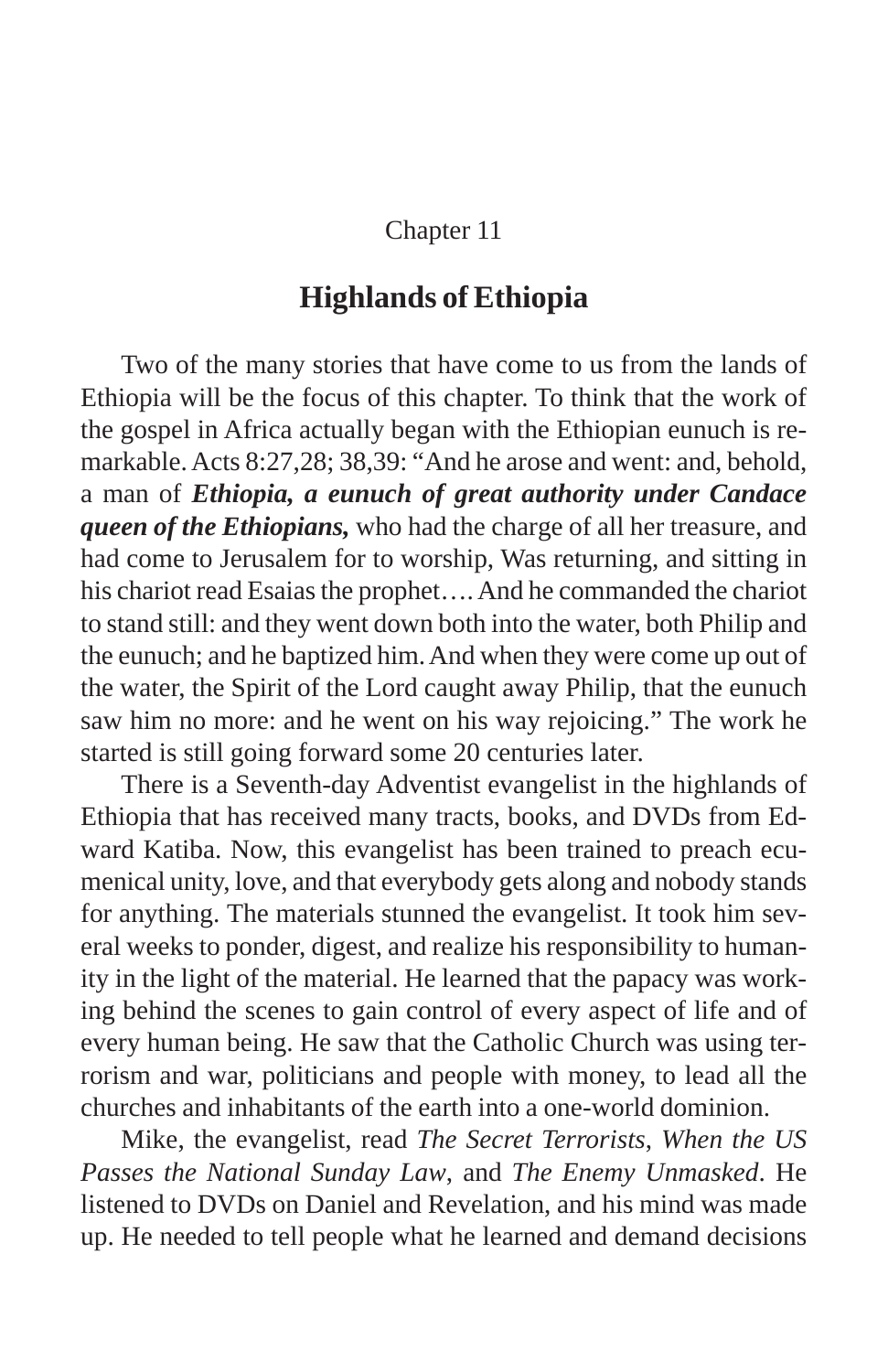from them. He asked God to give him great wisdom to share what he learned to as many people as possible.

Two months later, Mike began having studies with the village people of his area. The people were enthralled with the studies. The news spread throughout the villages in the area and to a nearby college where the students wanted to know more. Mike's meetings enraptured the students. They learned of the Catholic Church and how Rome tried to change the day of worship from Saturday to Sunday. They learned of Christ and His power to save them from their sins.

The material from these books and DVDs was unknown to these people in the highlands of Ethiopia as it is to people all over the world. You see, after the Reformation and Luther's protest, many Protestants rose up to rebuke Rome for her apostasy.

Unable to stop it, the Jesuits were created to undue all Protestantism had done and to bring the papacy back to power. "The first triumphs of the Reformation past, Rome summoned new forces, hoping to accomplish its destruction. At this time the order of the Jesuits was created, the most cruel, unscrupulous, and powerful of all the champions of popery. Cut off from earthly ties and human interests, dead to the claims of natural affection, reason and conscience wholly silenced, they knew no rule, no tie, but that of their order, and no duty but to extend its power. The gospel of Christ had enabled its adherents to meet danger and endure suffering, undismayed by cold, hunger, toil, and poverty, to uphold the banner of truth in face of the rack, the dungeon, and the stake. To combat these forces, Jesuitism inspired its followers with a fanaticism that enabled them to endure like dangers, and to oppose to the power of truth all the weapons of deception. There was no crime too great for them to commit, no deception too base for them to practice, no disguise too difficult for them to assume. Vowed to perpetual poverty and humility, it was their studied aim to secure wealth and power, to be devoted to the overthrow of Protestantism, and the re-establishment of papal supremacy."— Great Controversy, pg. 234

Two Jesuit priests, Alcazar and Ribera, created two diametrically opposing views of prophecy. The intent was to get people to stop looking at Rome as the antichrist. Alcazar created the preterist view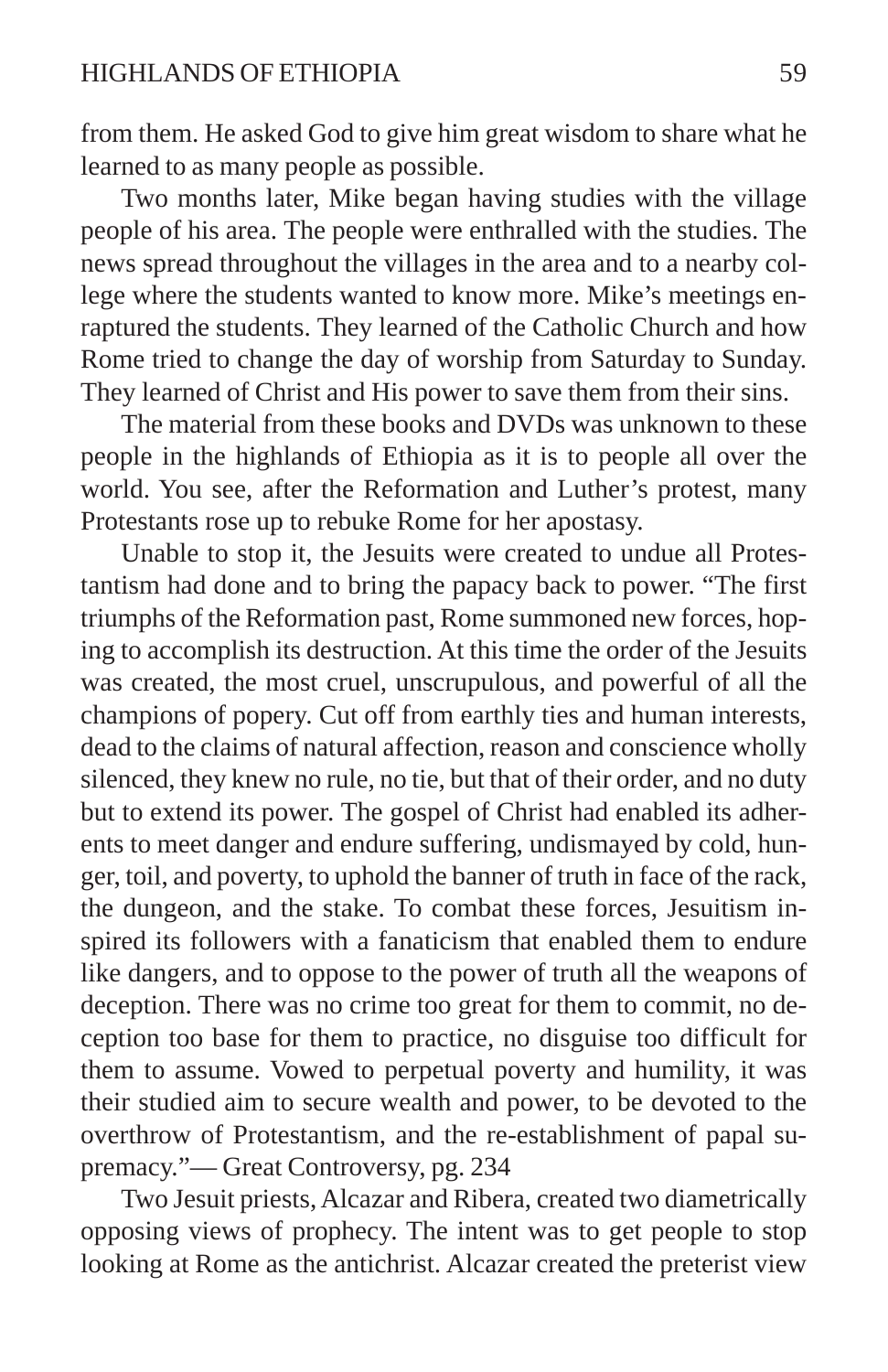of prophecy, taking all the passages in Daniel and Revelation that talk of the papacy as antichrist and saying they were all fulfilled in the first century. Ribera came along and said that view was wrong because all those passages point to an antichrist in the future and thus, futurism was born.

These two views fit almost all classes and churches today. Mike was tearing the mask away from the Biblical antichrist power, showing clearly that the papacy is:

- 1. The little horn of Daniel 7:8,24,25
- 2. The little horn of Daniel 8:9-12,23-25
- 3. The final king of the north in Daniel 11:40-45
- 4. The man of sin of 2 Thessalonians 2:2-4
- 5. The Jezebel of Revelation 2:20
- 6. The power that attacked God's true church for 1260 years in the Dark Ages. (Revelation 11:2, 3; Rev. 12:6, 14)
- 7. The first beast of Revelation 13:1-10
- 8. The whore of Babylon in Revelation 17

Many people, students and village folk alike, started attending the local Seventh-day Adventist Church because they were convinced God wanted them to rest upon the Sabbath, Saturday, according to the fourth commandment in God's law. (Exodus 20:8-11) When they attended the SDA Church, they were disgusted because the pastor and the members were not teaching or practicing the truth. They had gone the way of ecumenism, and the salvation in the sin gospel of today. Very frustrated by the apostasy in Adventism, the people asked evangelist Mike to form a church where they could worship.

This nice sized group of villagers and students evangelized the highlands of Ethiopia and many more people were added to the congregation. Not everyone was happy seeing all these on-fire people for God and His truth. The local Catholic priest was watching in utter shock as half of his membership had left and joined with Mike and his group. One day, disguised as a common lay member, the priest came into the meeting hall and sat in a secluded corner. He was shocked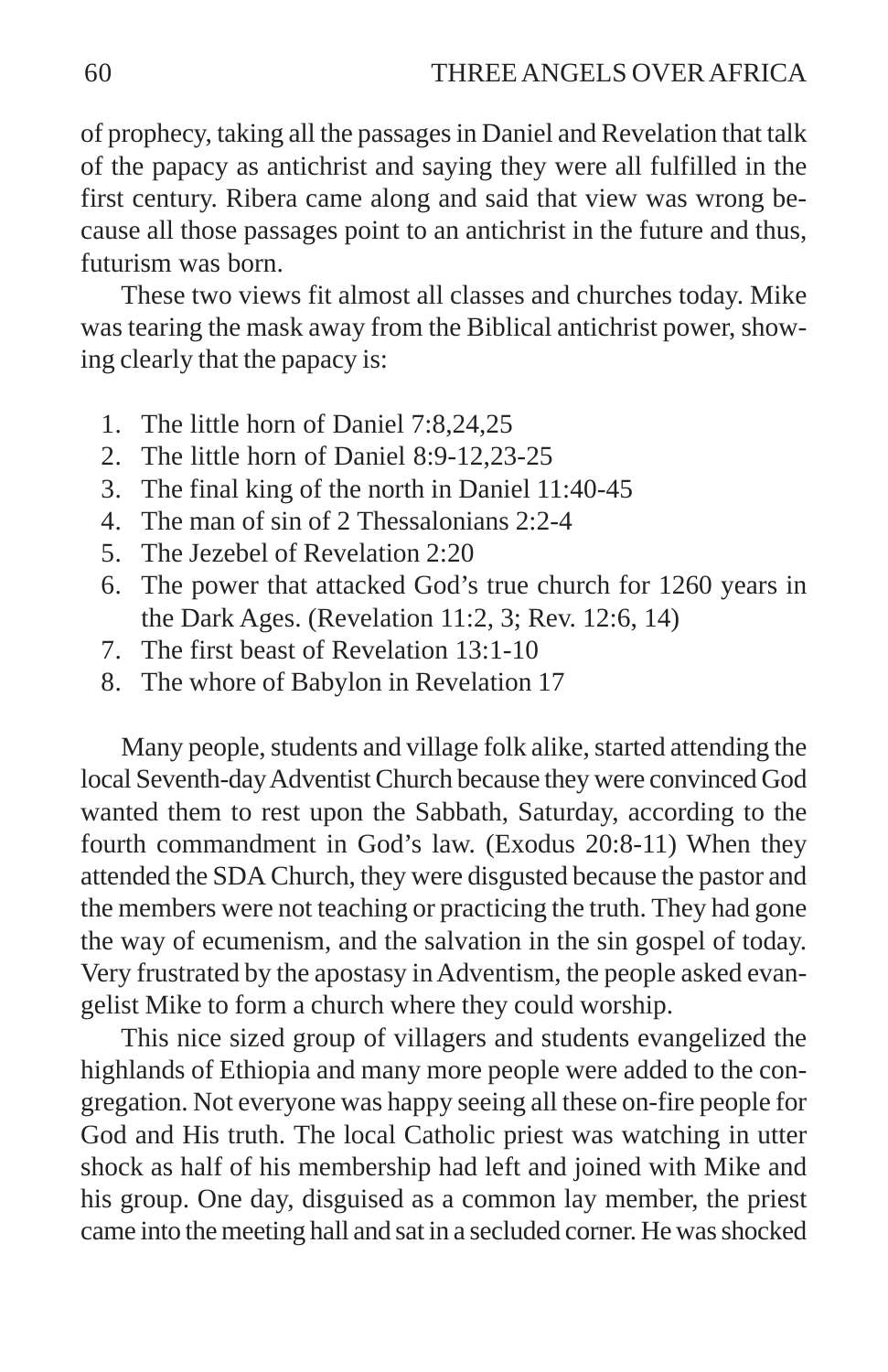#### HIGHLANDS OF ETHIOPIA

to see Mike quoting from the books, and DVDs of the hated American.

Something had to be done. The priest's congregation continued to dwindle until nearly all were gone. The work was progressing in a mighty way. The priest visited Mike one day and demanded that he stop the work he was doing. The priest wanted the entire village to unite and listen to his traditions, silly stories, and deceptions; Mike rebuked the priest, telling him he was just jealous because he was losing all of his membership. The priest was furious because Mike was revealing the truth about God's holy law and the Sabbath. The priest was beside himself as his perfidious, and evil ways were being exposed. Mike's evidence from the books and DVDs was overwhelming. Another method had to be used.

The priest got some drunken thugs to go to evangelist Mike's home and stone him to death. Mike was alone at his home when this occurred. When the attack came, Mike screamed and three neighbors heard his cries. They came to his aid and found Mike to be seriously injured. They took him to the hospital. For ten days Mike struggled through pain and sleepless nights as he recalled the nightmare of the attack. Finally after ten days Mike was able to leave the hospital.

Because of the menacing stance of the priest against Mike, many were suspicious of him [the priest] after the attack. They even plotted to harm the priest, but Mike told them to leave the priest alone. Mike encouraged them to pray for that cruel man. Mike and his group continued to study and even one of the thugs involved in Mike's being hurt started attending. This thug became a child of God, accepting Christ, repenting of his evil ways, and seeking to bless others. This born again thug eventually told the police of the priest's role in the attempted murder plot. The priest was furious with the thugs for not killing Mike and in spite of his best efforts was finally arrested, but then discharged and finally moved out of the area.

Some may say, "Why, this sounds like the Dark Ages. Things like that do not happen anymore. The Catholic Church has changed. We are all brothers in Christ." Let me read to you the following from the Great Controversy. "The Roman Church now presents a fair front to the world, covering with apologies her record of horrible cruelties.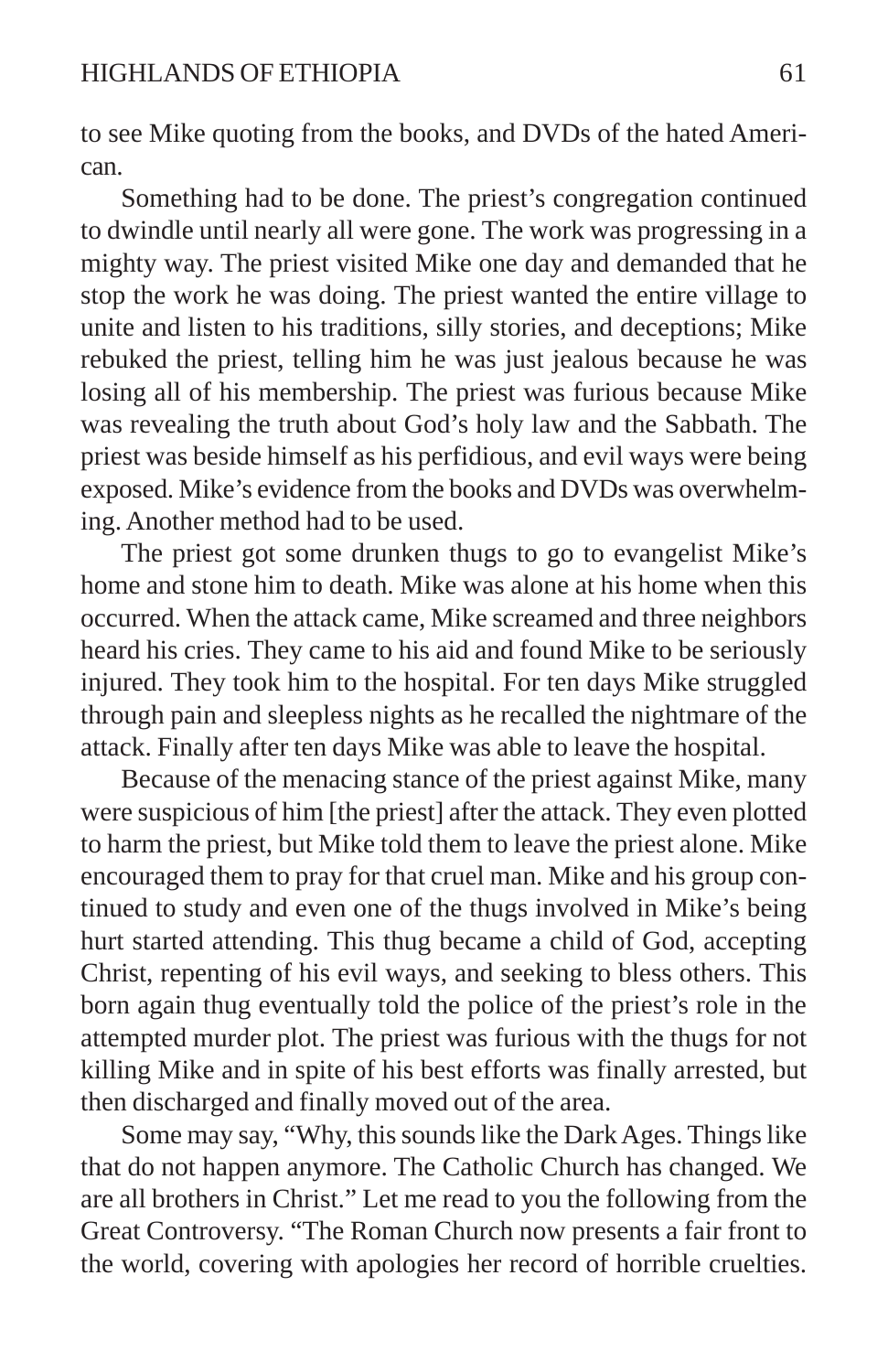She has clothed herself in Christ-like garments; but she is unchanged. Every principle of the papacy that existed in past ages exists today. The doctrines devised in the darkest ages are still held. Let none deceive themselves. The papacy that Protestants are now so ready to honor is the same that ruled the world in the days of the Reformation, when men of God stood up, at the peril of their lives, to expose her iniquity. She possesses the same pride and arrogant assumption that lorded it over kings and princes, and claimed the prerogatives of God. Her spirit is no less cruel and despotic now than when she crushed out human liberty and slew the saints of the Most High."— *Great Controversy*, pg. 571

The papists in town, who still opposed Mike, were utterly alarmed by his continued influence and they sought to silence Mike permanently. Again, the Lord intervened and Mike's life was preserved.

Just like the men of God of old, the Lord stopped the power of darkness and His children were delivered again and again. "Meanwhile, notwithstanding the efforts of the priests, there was for a season opportunity for the circulation of the word of God. Again the papal leaders plotted to silence the Reformer's voice. Before three tribunals he was successively summoned for trial, but without avail. First a synod of bishops declared his writings heretical, and, winning the young king of Germany, Richard II, to their side, they obtained a royal decree consigning to prison all who should hold the condemned doctrines. Wycliffe appealed from the synod to Parliament; he fearlessly arraigned the hierarchy before the national council and demanded a reform of the enormous abuses sanctioned by the church. With convincing power, he portrayed the usurpation and corruptions of the papal see. His enemies were brought to confusion. The friends and supporters of Wycliffe had been forced to yield, and it had been confidently expected that the Reformer himself, in his old age, alone and friendless, would bow to the combined authority of the crown and the Catholic church. But instead of this the papists saw themselves defeated. Parliament, roused by the stirring appeals of Wycliffe, repealed the persecuting edict, and the Reformer was again at liberty. A third time he was brought to trial, this time before the highest ecclesiastical tribunal in the kingdom. Here no favor would be shown to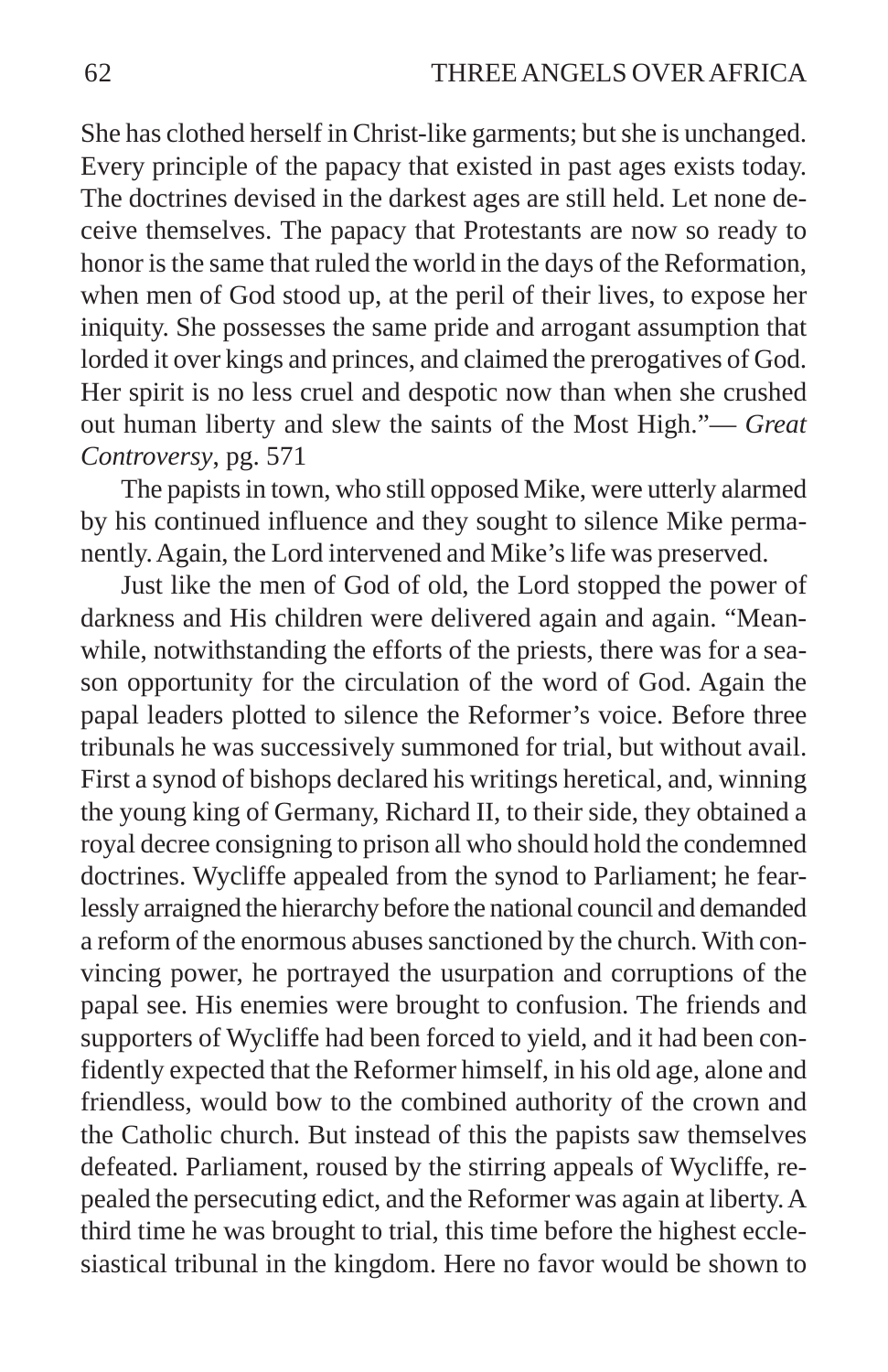heresy. Here at last Rome would triumph, and the Reformer's work would be stopped. So thought the papists. If they could but accomplish their purpose, Wycliffe would be forced to abjure his doctrines, or would leave the court only for the flames. But Wycliffe did not retract; he would not dissemble. He fearlessly maintained his teachings and repelled the accusations of his persecutors. Losing sight of himself, of his position, of the occasion, he summoned his hearers before the divine tribunal, and weighed their sophistries and deceptions in the balances of eternal truth. The power of the Holy Spirit was felt in the council room. A spell from God was upon the hearers. They seemed to have no power to leave the place. As arrows from the Lord's quiver, the Reformer's words pierced their hearts. The charge of heresy, which they had brought against him, he, with convincing power, threw back upon themselves. Why, he demanded, did they dare to spread their errors? For the sake of gain, to make merchandise of the grace of God? "With whom, think you," he finally said, "are ye contending? with an old man on the brink of the grave? No. with Truth—Truth which is stronger than you, and will overcome you." — Wylie, b. 2, Ch. 13. So saying, he withdrew from the assembly, and not one of his adversaries attempted to prevent him."— *Great Controversy*, pp. 89, 90

Mike has continued to preach the truth, the great truths of Scripture, in spite of the continual plottings of the papacy to destroy him. The Word of truth, armed with mighty power, is going forward in the highlands of Ethiopia and many slumbering souls are being awakened to the great truths in the Bible. As a result of this mighty outreach, Edward has been very busy making 2,000 DVDs and copying many, many tracts to send to Mike in Ethiopia. Praise God.

..............................................................

Here is the other story from the land of Ethiopia. Jalo was a Muslim by faith. He was an educated man who taught science in an educational institution. He was married to a woman professing to be a Christian. They are in their fifties today, and they raised two children. One day, on the way home from teaching, Jalo stopped in a store to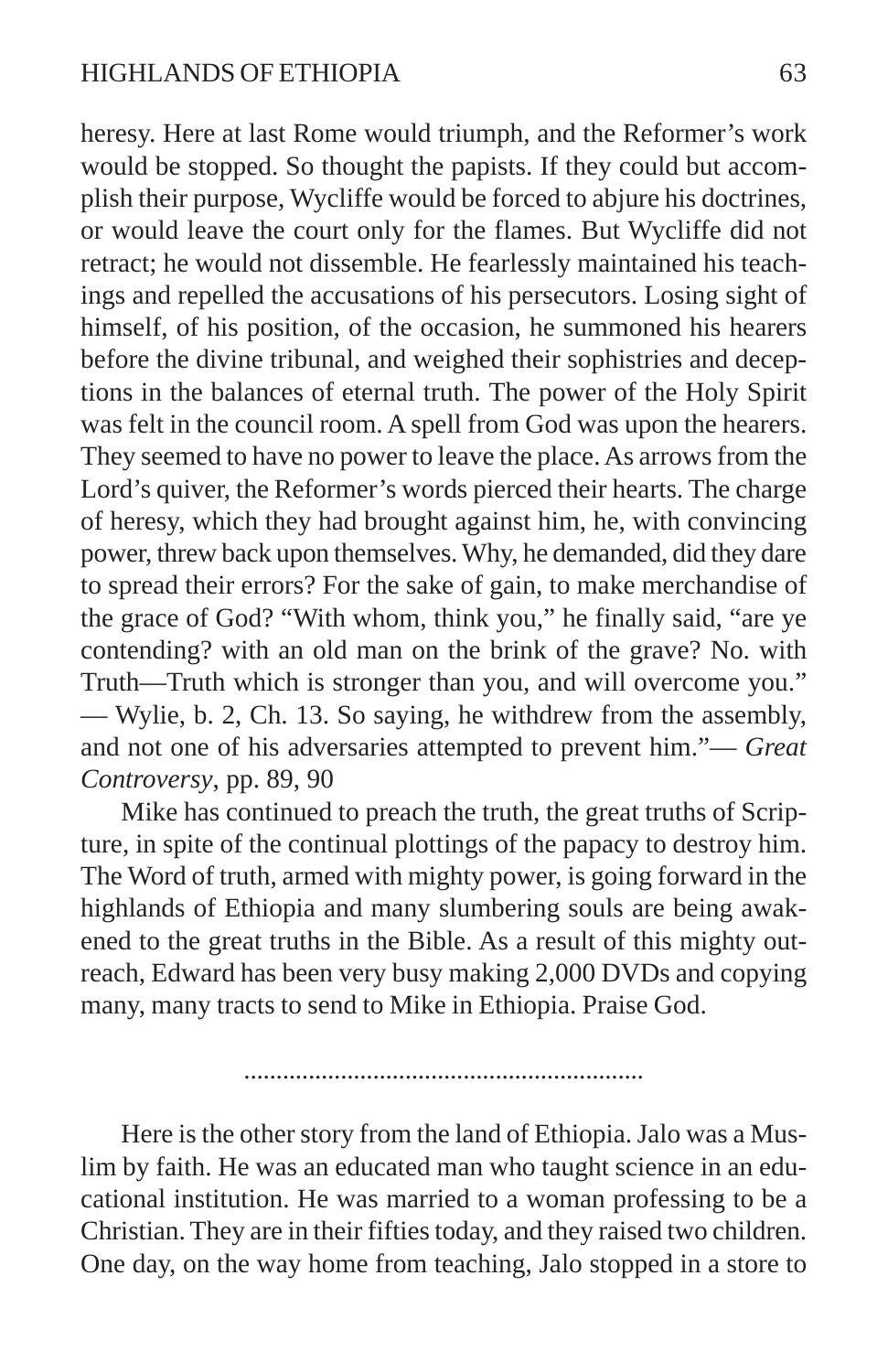pick up a few items. A stranger walked up to him and handed him a tract and walked away without a word. The tract was entitled, "Islam, ISIS, and Ishmael." He quickly glanced at it, and then put it into his pocket.

When he got home he read the tract. He was amazed by what he read. The tract challenged him to the very core of his being. Ishmael, the father of the Arab world, became a follower of the God of the Bible and was an observer of the Sabbath like his father Abraham. Jalo was none of these. He had never read a Christian Bible. He had no idea what the Sabbath was. His idol, Mohammed, was actually raised by the Catholic Church to unite the Arab world and to oppose the Jews and Christians and drive them out of Jerusalem for the papacy. This tract astonished him. He could not refute it, but it created many questions in his mind for which he had no answers.

The tract and its claims haunted Jalo for several days before he decided to go back to the shop in town and look for the stranger who had given the tract to him. The stranger was in the store, waiting for Jalo. Jalo pumped the man with questions. The stranger smiled, handed Jalo a DVD, told him to watch it, and said all your questions would be answered. He hurried home in keen anticipation expecting that all his questions would be answered, and he would be at peace.

Jalo's wife sat with him as they watched the DVD. She had been praying for her husband that light would come to him. In the tract and DVD, she knew the Lord was answering her prayers. The title of the DVD was *The Islamic Connection* by Professor Walter Veith. All of Jalo's questions disappeared as one by one they were discussed in the DVD. His wife was so happy because she wanted Jalo to find peace, become a follower of Jesus, and join a solid, Bible based church.

The DVD answered all his questions, but it also left a huge void in Jalo's life. If Islam is wrong, then what is right? Where could he find the true answers for life and upon what could he base his faith? Where could he go for such information? After pondering this for a few days, his wife suggested he go back to the store in town and look for the stranger, which is what he did. As before, the stranger was ready for him. "Jalo, I have contacted a friend of mine and he is sending me some DVDs that will help you learn more."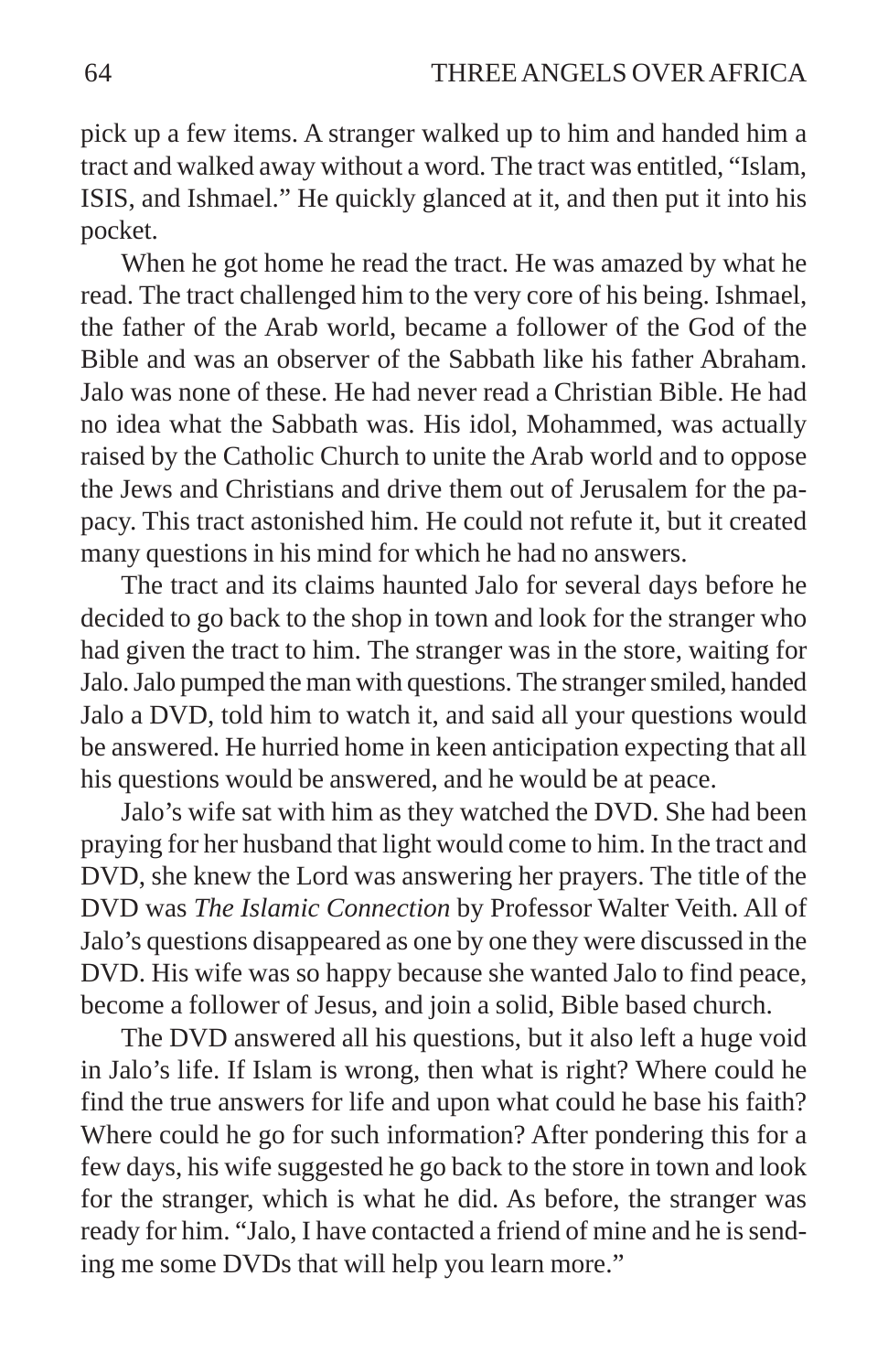#### HIGHLANDS OF ETHIOPIA

A few weeks later Jalo and his wife had a packet of DVDs that had come from Zambia via the stranger, now his friend. The DVDs were a series on the Bible books of Daniel and Revelation. An American did them. The series was like nothing Jalo and his wife had ever seen in their lives. Everything started coming into focus. They learned in Daniel 1 the importance of following sound health principles in their lives; they saw the Lord answer prayer, and they saw an outline of history from Babylon in 605 BC all the way down to the 2nd Coming of Jesus in chapter 2. They watched the Lord protect His children in the fiery furnace in Daniel 3, and humble Nebuchadnezzar in Daniel 4. They could not get enough.

The turning point came in Daniel 7. The mysterious beasts were discussed, explained, and unfolded to the watching couple. Jalo realized the Bible contained truth like no other book. For the first time in over 50 years, Jalo went out and purchased his own Bible. His wife was amazed to see her prayers answered. Her husband now had a focus; the great God of heaven had touched her husband and she was thrilled. She told him that the Lord Jesus loved him and wanted him to be a Christian.

Jalo and his wife continued to study the DVD series. Jalo told his wife that the Lord has a special day that He wants kept, and it is called the Sabbath. This day falls on Saturday, the seventh day of the week. Jalo and his wife began observing the  $7<sup>th</sup>$ -day Sabbath right there in their home. They knew of no one else who kept that day. They were sent another series of DVD programs entitled *Behind the Door*. This series looked at the history of the papacy and the Jesuits. It also thoroughly covered Bible prophecy and history. They were thrilled to see the hand of God portray in Scripture this great apostate power through time.

The couple's children were so happy to see the positive changes in their parents. They too appreciated the messages in the DVDs. All of them agreed that Islam was a misplaced religion and would not bring peace to the soul like Jesus and Bible truth. The realized there was a church that kept the  $7<sup>th</sup>$ -day Sabbath called the Seventh-day Adventist church, and they started attending there.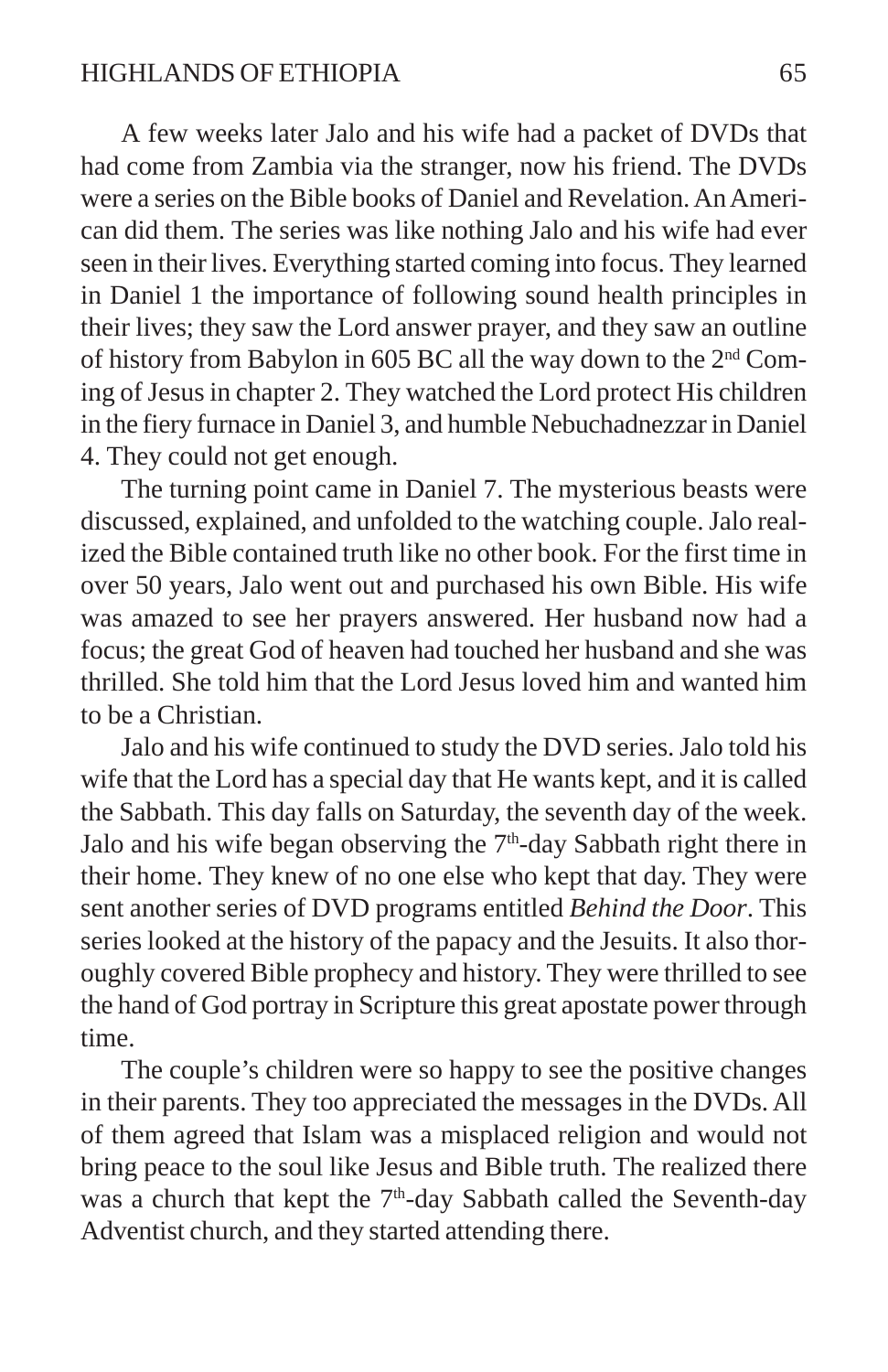But, Jalo perceived there was something wrong. The people at the church were not serious about their faith; they were careless and not focused on the mission. Jalo realized exactly what they needed. They needed to be refocused on the special truths of Daniel and Revelation.

Jalo perceived that the prophecies of Daniel and Revelation reveal the rising up of a special people in the 1840s. This was clearly laid out in Daniel 7, 8, and Revelation 10. This people were called to give special messages, which are found in Revelation 14, called the three angels messages. This group was raised up to restore everything the papacy sought to destroy for over 1,000 years during the Dark Ages. This special people, with a special message, at a special time were Seventh-day Adventists, and God was calling them to call the entire world back to Jesus and to obedience to Him. Jalo felt this church had lost all of this, but that the Daniel and Revelation series would bring the focus back.

Jalo asked the pastor if he could show the DVD series to the whole church. The leader agreed and the next Sabbath Jalo brought in his DVD player and television. The people were thrilled to see things they had never heard. These truths had been lost sight of, but the DVDs have brought the focus back. For several months, the church watched the series on Daniel and Revelation. Revival came back to this church in Ethiopia. Jalo and his wife were thrilled. They wanted to be baptized and were baptized shortly thereafter by the pastor.

As a result, Edward has been asked to duplicate 430 Daniel and Revelation DVD packets to send to this church in Ethiopia. Jalo and the church family want to spread these DVDs far and near through the area and into foreign lands. This church family is on fire for God and His truth. Jalo and his wife have been and are being used by the Lord in a mighty way. Bit. it appears that their work there is done. Persecution has come to this faithful couple. Jalo's Moslem relatives have disowned him for him renouncing Islam and have threatened to kill him and his wife for their newfound faith in Christ and His truth. The relatives are furious with Jalo's wife for her Christian influence upon her husband. Soon the couple will be leaving Ethiopia for a place of safety in another country.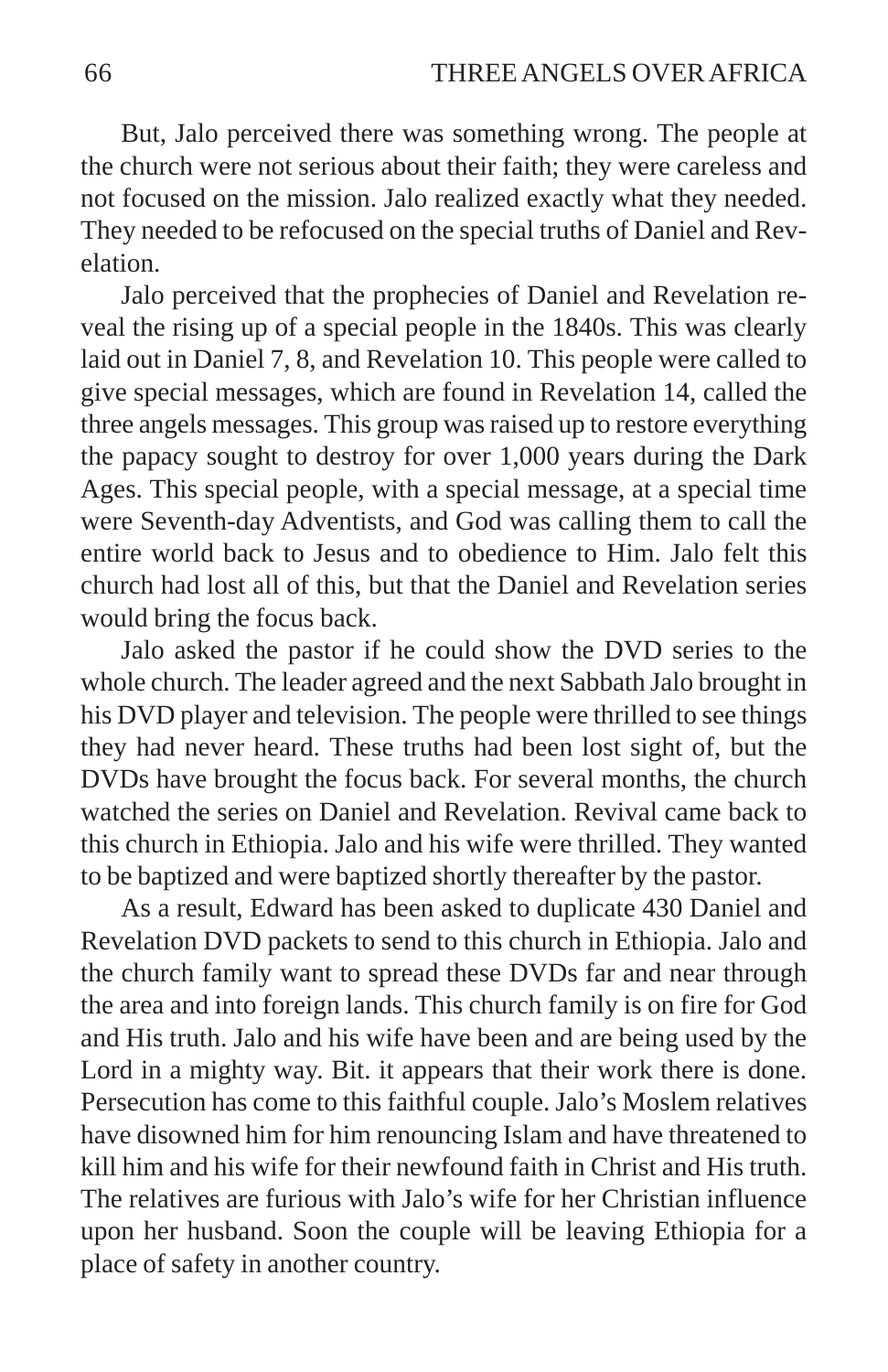#### HIGHLANDS OF ETHIOPIA

"Blessed are those who are persecuted for righteousness sake, for theirs is the kingdom of heaven. Blessed are ye, when men shall revile you, and persecute you, and shall say all manner of evil against you falsely for My sake. Rejoice and be exceeding glad; for great is your reward in heaven for so persecuted they the prophets which were before you."— Matthew 5:10-12 Jalo and his wife rejoice today in what the Lord has done and is doing for them. They marvel today how the Lord used a simple tract to start them on a journey of discovery that has brought them to where they are today. "Be not forgetful to entertain strangers: for thereby some have entertained angels unawares."— Hebrews 13:2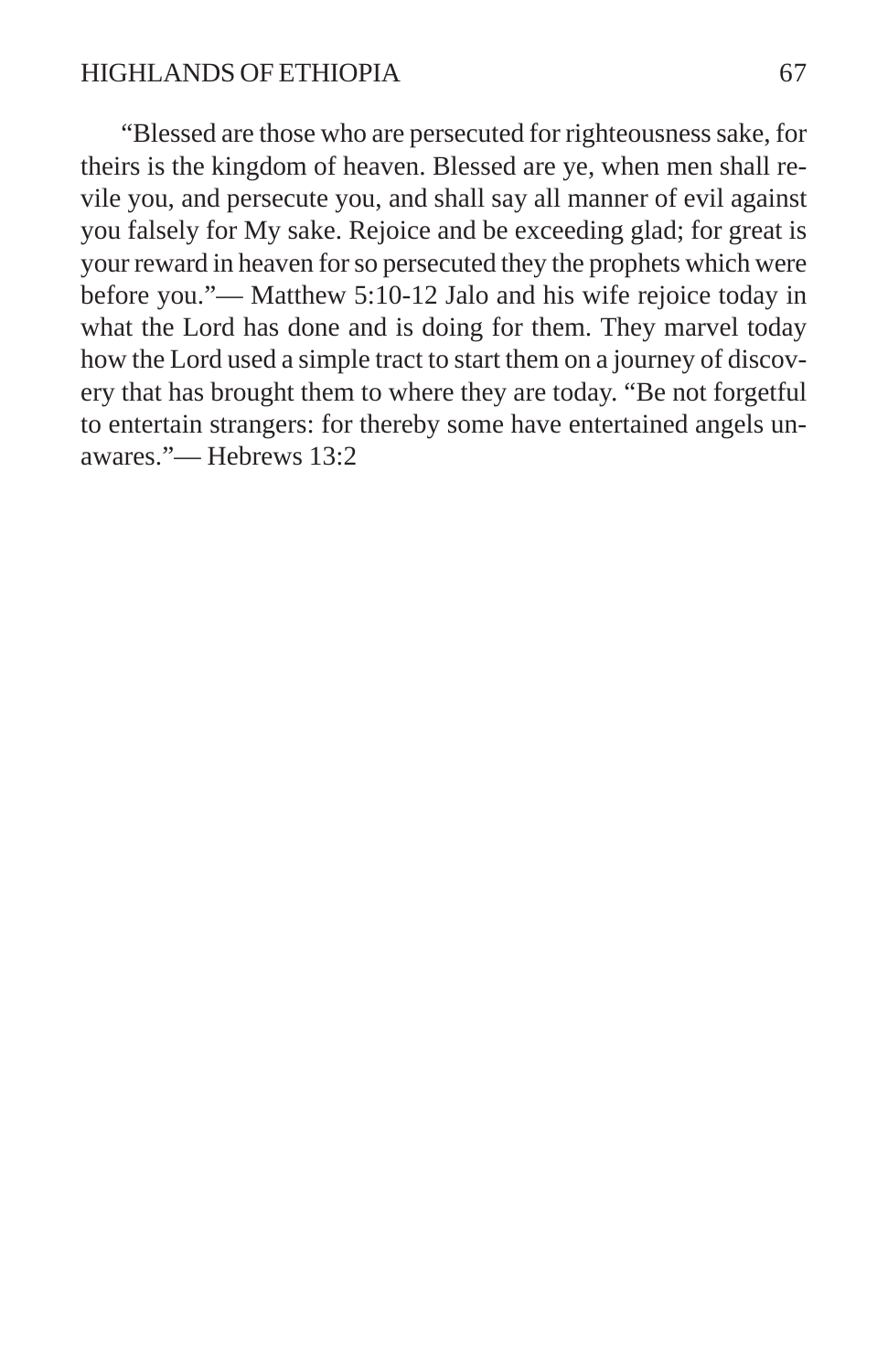### Chapter 12

### **Catholic Priests Respond to the Messages**

When the following paragraph was written, Catholics were not permitted to read a Bible. Now Catholics have a couple of versions they are allowed to read.

The best English version of the Bible is the King James version. Although the King James Bible dates from 1611 and there are many outdated words used, the King James Bible is the most accurate translation we have.

"It is true that there are real Christians in the Roman Catholic communion. Thousands in that church are serving God according to the best light they have. They are not allowed access to His word, and therefore they do not discern the truth. *They have never seen the contrast between a living heart service and a round of mere forms and ceremonies. God looks with pitying tenderness upon these souls, educated as they are in a faith that is delusive and unsatisfying. He will cause rays of light to penetrate the dense darkness that surrounds them. He will reveal to them the truth as it is in* Jesus, and many will yet take their position with His people. But Romanism as a system is no more in harmony with the gospel of Christ now than at any former period in her history. The Protestant churches are in great darkness, or they would discern the signs of the times. The Roman Church is far-reaching in her plans and modes of operation. She is employing every device to extend her influence and increase her power in preparation for a fierce and determined conflict to regain control of the world, *to re-establish persecution*, and to undo all that Protestantism has done."— *Great Controversy*, pp. 565, 566

Many priests in Roman Catholicism have responded to the truth as it is in Jesus Christ. They have seen the clear distinction between surrendering their lives to Christ in contrast with living in obedience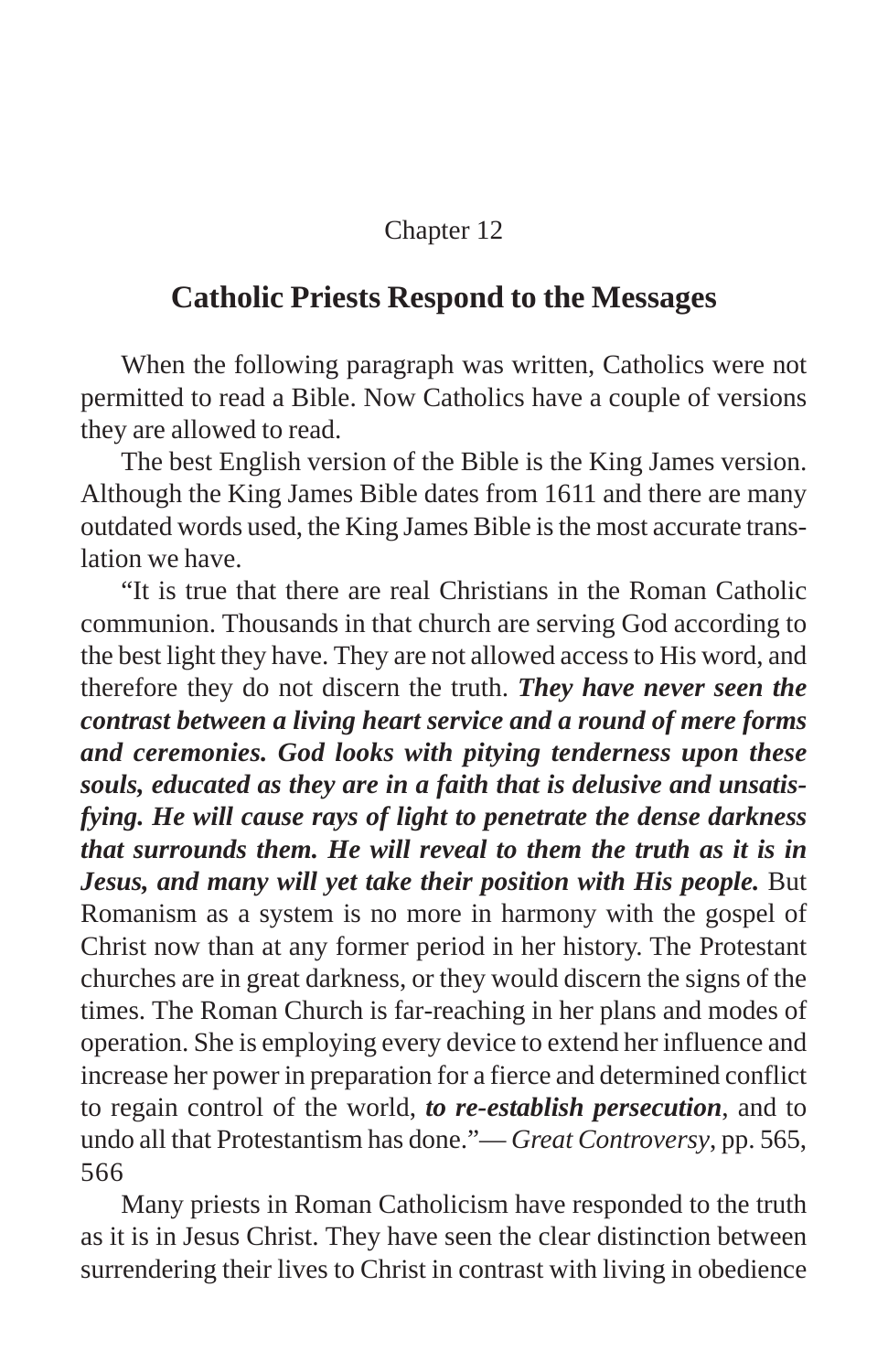to a man, a sinner, with like passions as they have. They have seen the futility of trying to obey a holy law in their own paltry strength and have seen that only Christ is righteousness. They have seen the beauty of the Sabbath in contrast with following man made traditions. In spite of losing their employment, their church and family ties; they have stepped out in faith and embraced the truth for this time. They have truly given up all for Jesus. The following are a few of their stories.

"The greatest want of the world is the want of men—men who will not be bought or sold, men who in their inmost souls are true and honest, men who do not fear to call sin by its right name, men whose conscience is as true to duty as the needle to the pole, men who will stand for the right though the heavens fall."— *Education*, p. 57.

This first report comes from the area of Northern Zambia. A Catholic priest contacted Edward from Mbala. He told Edward to say nothing about his whereabouts. He said, "I have suffered much for following the convictions of my heart. The American has spoken the truth and I must obey it. I was listening to the radio programs of Daniel, Revelation and the Jesuit Agenda. My superior discovered my terrible 'crime' of listening to the hated American, and I was punished for this. In spite of being punished, the hunger to know the truth was so overwhelming that I continued to listen to the American secretly."

Isn't the Holy Spirit wonderful? He arranges events in every human life to hear the truth as it is in Jesus. He breaks through the toughest barriers, overrides the deepest prejudices, and impresses truth upon the heart. He leads people along until the truth is so plain that submission to it is the only possible way to life and peace. John 16: 13,14 "Howbeit when he, the Spirit of truth, is come, he will guide you into all truth: for he shall not speak of himself; but whatsoever he shall hear, that shall he speak: and he will shew you things to come. He shall glorify me: for he shall receive of mine, and shall shew it unto you." Praise the Lord for the Wonderful Power of the third Person of the Godhead, the Holy Spirit.

Knowing that trouble awaited him if he were caught, the priest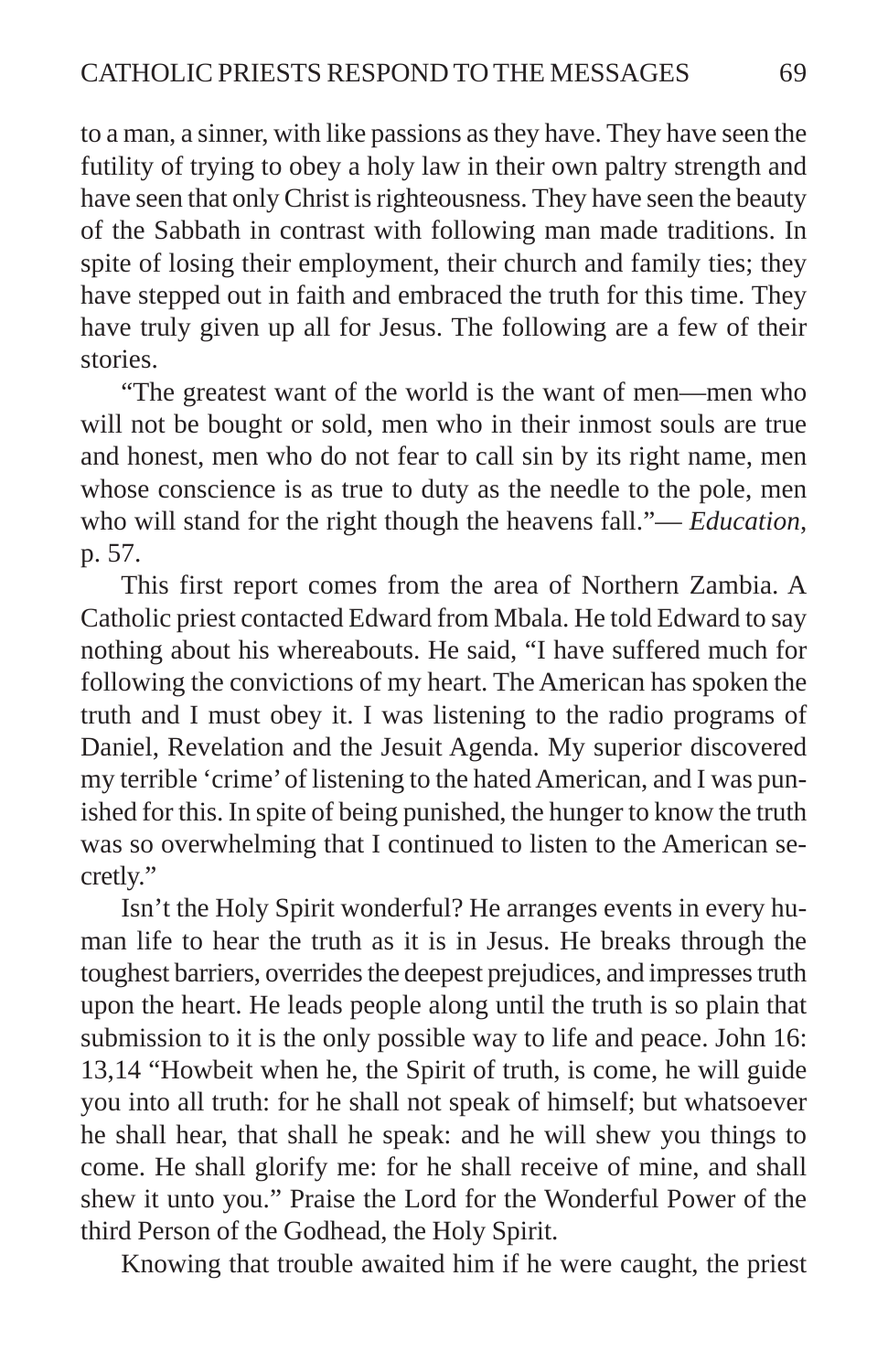continued to feed on the truth he heard on the radio. Finally, he was discovered and turned in by a nun who caught him listening. He was exiled to South Africa for 9 months. When he was brought back to Zambia he was told the next time he listened to the hated American; he would be silenced forever. His life was now on the line. Realizing the precarious position he was in, he considered fleeing from the monastery and the country.

Some sympathetic relatives encouraged him to remain in Zambia, move to a rural area, change his name, and get married. He decided on this course of action and today resides somewhere in northern Zambia, rejoicing in the truth of God and in His great mercy toward him.

..............................................................

Edward received another phone call from another Catholic priest. He was 69 years of age and had been a priest for a long time. All his life this priest wanted to understand the book of Revelation and to be able to teach it, but it has continued to remain a mystery to him. He prayed to the lord for many years that He would reveal the mysteries of Revelation to him. His prayers have been heard. For two years now, he has been listening privately to the radio programs of the American and has been learning the great truths of the Bible. He is now gaining an understanding of Revelation and he could not happier.

The priest called today to thank us for the study he heard today on Revelation, chapter 12. He had never understood who the mysterious woman was. Now he saw that the woman represented the church of God through the ages. The church has been under attack from the devil since the war in Heaven. This battle intensified when Christ came to earth the first time. Through the Dark Ages of 1,260 years, the papacy sought to destroy the true church of God as seen in the experiences of the Waldensees, the Albigenses, the Huguenots, Hussites, and the Lollards of England. The priest saw that the true church of God in these last days is described in Revelation 12:17 "And the dragon was wroth with the woman [the church] and went to make war with the remnant of her seed, which keep the commandments of God and have the testimony of Jesus Christ." He under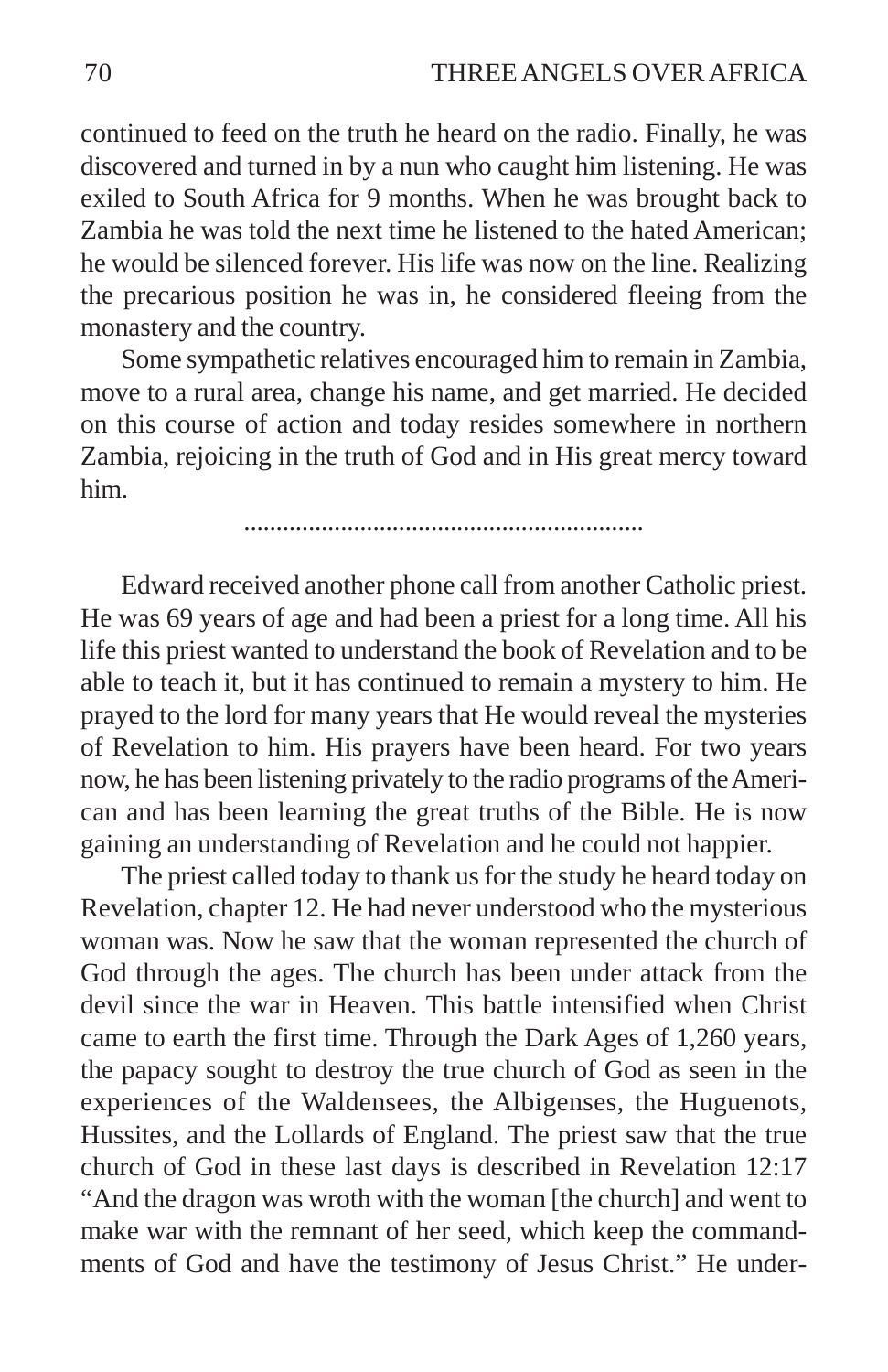stood that God's true people keep all 10 of the commandments and have the testimony of Jesus Christ. He saw in Revelation 19:10 that the testimony of Jesus Christ is the spirit of prophecy.

The priest saw that keeping the Sabbath commandment, the fourth commandment, is so important. He also understood that God's endtime church would have a prophet in their midst. The priest was humbled and amazed by what he called 'good news to his soul.' For 69 years, he had longed for truth, and now it was revealed to him. With tears of joy in his voice, this lowly man was humbled by the beauty of God's wonderful truth. "I have been so blind all these years," he said. "God is tenderly and mercifully revealing the truth to me and I am grateful to Him for His mercy. He is training me privately in my room for His service. Can you somehow help me to get all that the American is saying on the radio?"

Edward was so delighted and overjoyed, to the point of tears, to hear this amazing testimony. He promised the man that he would send many DVD series from which he could learn. The priest had counted the cost, "I am under oath to adhere to the Catholic faith, but I am ready to stand alone for the faith of Jesus. I am ready to face persecution and lose my priesthood for the wonderful truths I have learned." The priest was in tears on the phone. "I want to follow the only true and living God of the Bible and to obey all of His commandments." Praise the Lord.

.......................................................

Edward receives all kinds of calls from all kinds of people. This call came from a Catholic priest in his hometown. The priest said, that the American and his radio programs are causing big problems in the Catholic Church. The priest said, "He is lying about us in what he says and what he has written. He cannot back up anything he says. You are being used by that evil American who has caused many, many of our members to leave our churches. The more he talks on the radio, the more people leave our churches to become Seventh-day Adventists, or the people stay at home and watch the hated American on DVDs."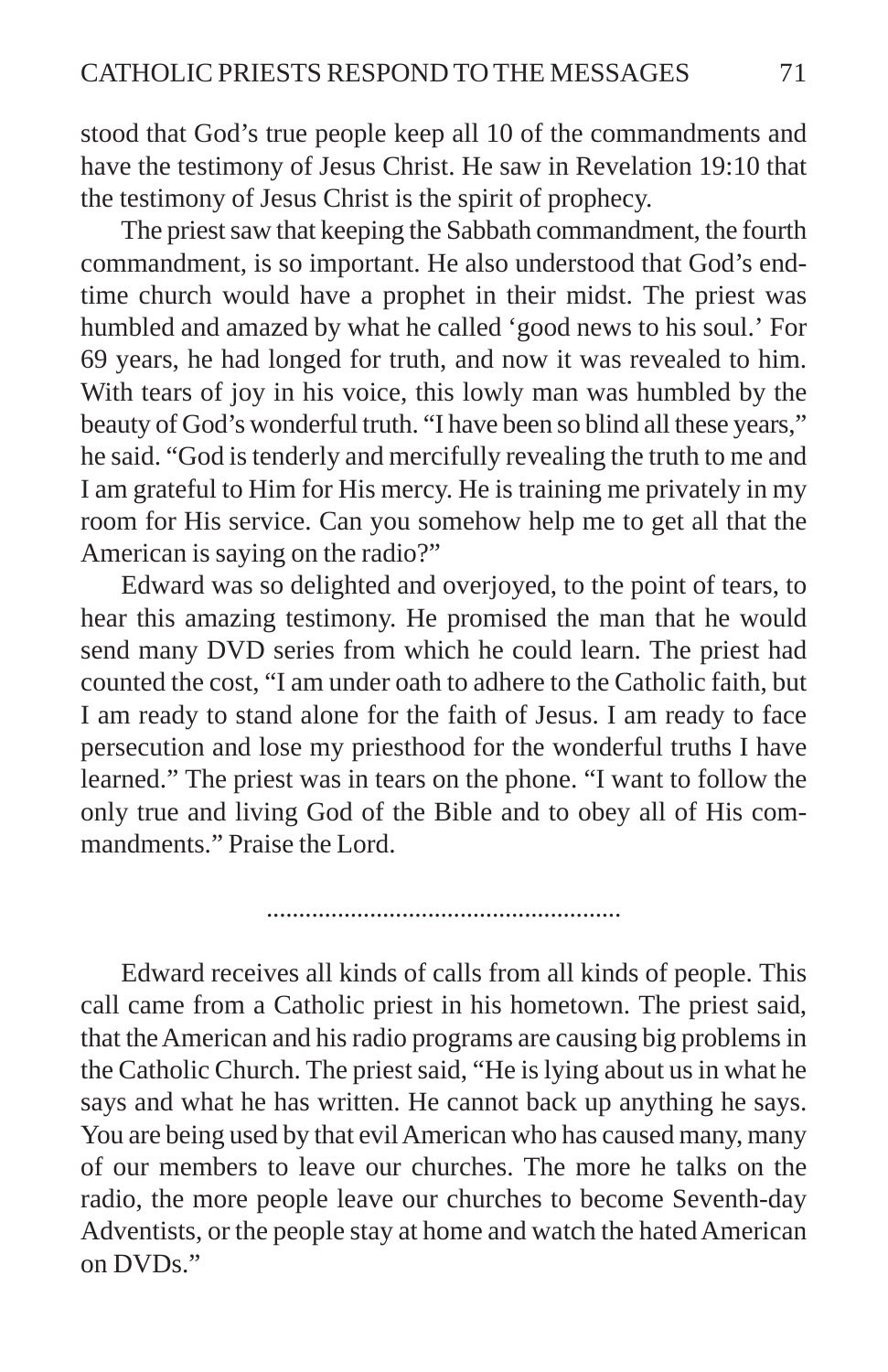"The Catholic leadership want to have a meeting with him. We want to tell him to stop speaking about the Catholic Church and stop giving out his DVD sermons to our members. The American needs to be taken to the confessional to confess his wrongs and pray that Mary would forgive him. We will never forgive the sins of the American. He has committed the same sins as Luther and other men of old who were punished by the church. We want this American to stop stealing our members. We are losing many, many people."

How sad that this man does not realize what he just said. Neither Mary nor any priest can forgive anything. This is a charade. Mary is sleeping in her grave, awaiting the return of Christ. "<sup>9</sup>For the living know that they shall die: but the dead know not any thing, neither have they any more a reward; for the memory of them is forgotten. 6 Also their love, and their hatred, and their envy, is now perished; neither have they any more a portion for ever in any thing that is done under the sun. 10Whatsoever thy hand findeth to do, do it with thy might; for there is no work, nor device, nor knowledge, nor wisdom, The Bible says, "For there is one God, and one mediator between God and men, the man Christ Jesus; Who gave himself a ransom for all, to be testified in due time."— 1 Timothy 2:5,6 "Seeing then that we have a great high priest, that is passed into the heavens, Jesus the Son of God, let us hold fast our profession. For we have not an high priest which cannot be touched with the feeling of our infirmities; but was in all points tempted like as we are, yet without sin. Let us therefore come boldly unto the throne of grace, that we may obtain mercy, and find grace to help in time of need."— Hebrews 4:14-16

The Bible says there is one mediator between humanity and God. It is not a frail, sinful priest. It is not Mary, who sleeps in her grave. Jesus Christ is the only person who can be our Mediator, our true great High Priest who alone freely forgives and empowers us for obedience. The priests of Rome are living a lie and their people need to know it.

The Lord is moving on people's hearts thru His truth, and people are seeing the beauty and simplicity of God's truth. The Lord is leading His children to green pastures, and He has nothing to do with thet the dung of Roman Catholic tradition. "I am the good shepherd, and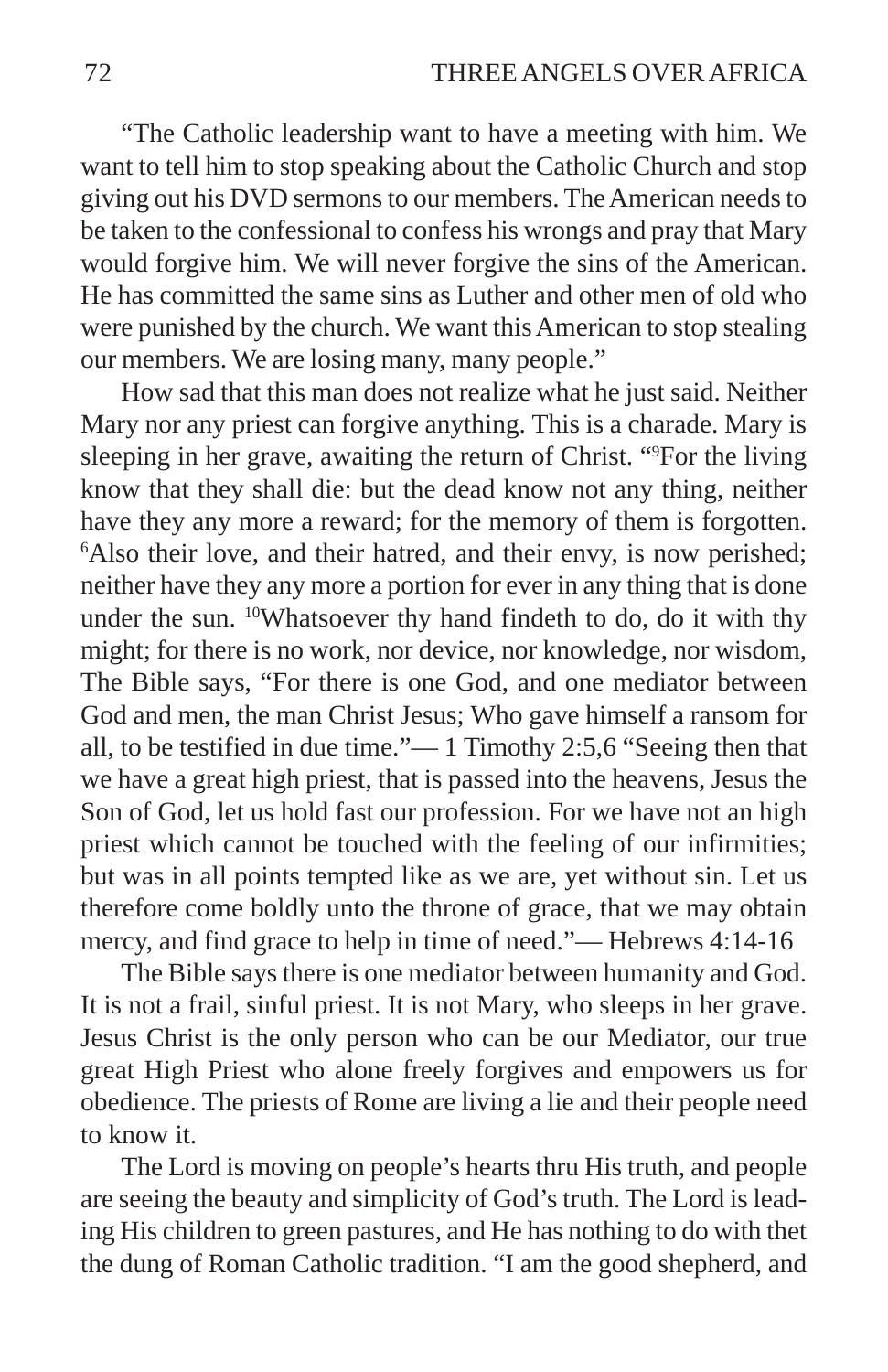know my sheep, and am known of mine. As the Father knoweth me, even so know I the Father: and I lay down my life for the sheep. And other sheep I have, which are not of this fold: them also I must bring, and they shall hear my voice; and there shall be one fold, and one shepherd."— John 10:14-16 "The LORD is my shepherd; I shall not want. He maketh me to lie down in green pastures: he leadeth me beside the still waters. He restoreth my soul: he leadeth me in the paths of righteousness for his name's sake."— Psalms 23:1-3

Edward asked him a few questions, "What has the American done to cause your people to leave your church? Have you ever heard or seen the American's messages?" The priest replied, "The sin of John Huss is the crime the American has committed. He is turning our beliefs into a lie. He must stop handing out his DVDs for people to watch. I have listened to him speak on DVDs and on the radio; what he says is strange and new and cannot be understood by people. When he speaks on other Bible topics, it is good. I have enjoyed listening to him speak on Ezekiel, Elijah, Hebrews, and the final scenes of Jesus' life, and on health. When he talks from Daniel and Revelation, he speaks wrong and bad things about us. We want him to stop teaching from Daniel and Revelation."

John Huss was a priest of the Catholic Church back in the 14<sup>th</sup> and 15th Centuries. He studied the Bible and began to realize that the teachings of the Catholic Church were out of harmony with the Bible. He realized that indulgences, pilgrimages, praying to the saints, priestly intercession, purgatory and many other doctrines of Rome were not in the Bible. He began to fearlessly proclaim the truth as it is in the Bible. He began to see that Rome was the antichrist of the Bible. Huss recognized the papacy as the man of sin in, 2 Thessalonians 2. "Let no man deceive you by any means: for that day shall not come, except there come a falling away first, *and that man of sin be revealed, the son of perdition; Who opposeth and exalteth himself above all that is called God, or that is worshipped; so that he as God sitteth in the temple of God, shewing himself that he is God.* Remember ye not, that, when I was yet with you, I told you these things? And now ye know what withholdeth that he might be revealed in his time. For the mystery of iniquity doth already work: only he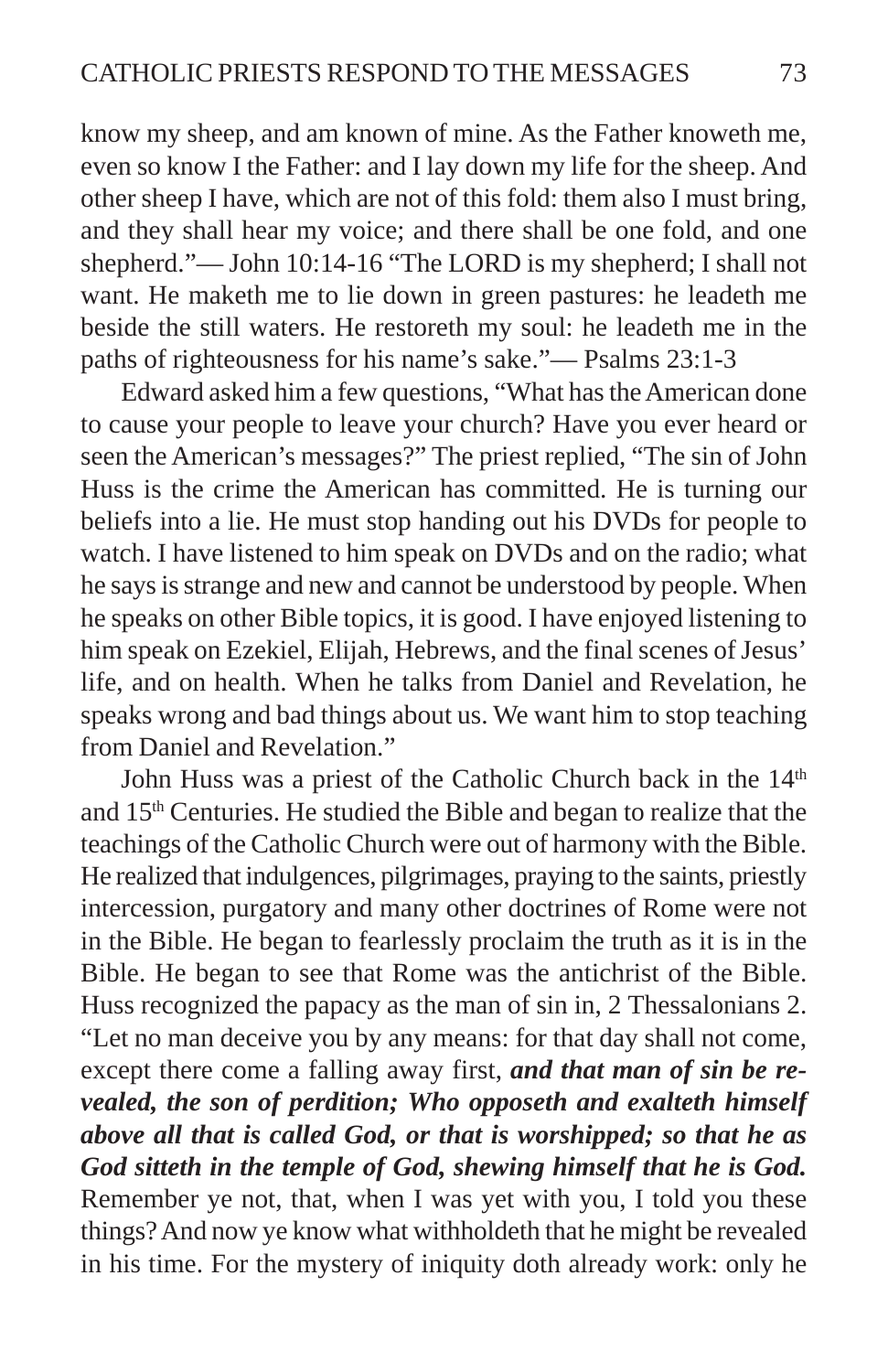who now letteth will let, until he be taken out of the way." $-2$ Thessalonians 2:3-7. That word "letteth" is an old English word that means "to hinder." It was the Roman Empire that was "hindering" the pope's rise to supreme power.

John Huss was finally burned at the stake in Constance in 1415 for teaching the Bible and not Roman tradition. "When the flames kindled about him, he began to sing, "Jesus, Thou Son of David, have mercy on me," and so continued till his voice was silenced by the flames. Even his enemies were struck with his heroic bearing. A zealous papist, describing the martyrdom of Huss, and of Jerome, who died soon after, said: "Both bore themselves with constant mind when their last hour approached. They prepared for the fire as if they were going to a marriage feast. They uttered no cry of pain. When the flames rose, they began to sing hymns; and scarce could the vehemency of the fire stop their singing."—Ibid., b. 3, ch. 7. When the body of Huss had been wholly consumed, his ashes, with the soil upon which they rested, were gathered up and cast into the Rhine, and thus borne onward to the ocean. His persecutors vainly imagined that they had rooted out the truths he preached. Little did they dream that the ashes that day borne away to the sea were to be as seed scattered in all the countries of the earth; that in lands yet unknown it would yield abundant fruit in witnesses for the truth. The voice which had spoken in the council hall of Constance had awakened echoes that would be heard through all coming ages. Huss was no more, but the truths for which he died could never perish. His example of faith and constancy would encourage multitudes to stand firm for the truth in the face of torture and death. His execution had exhibited to the whole world the perfidious cruelty of Rome. The enemies of truth, though they knew it not, had been furthering the cause which they vainly sought to destroy."— *Great Controversy*, pp. 109, 110

 The messages of Daniel and Revelation will go to the ends of the earth. They reveal the foolishness of man in exalting himself above God and His word. Nation after nation has arisen; Golden Babylon, Cyrus and Medo-Persia, Alexander and mighty Greece, Pagan Rome, Papal Rome and now the United States. All were granted Heaven's limitless blessings; each has had their day in the sun. On all of them,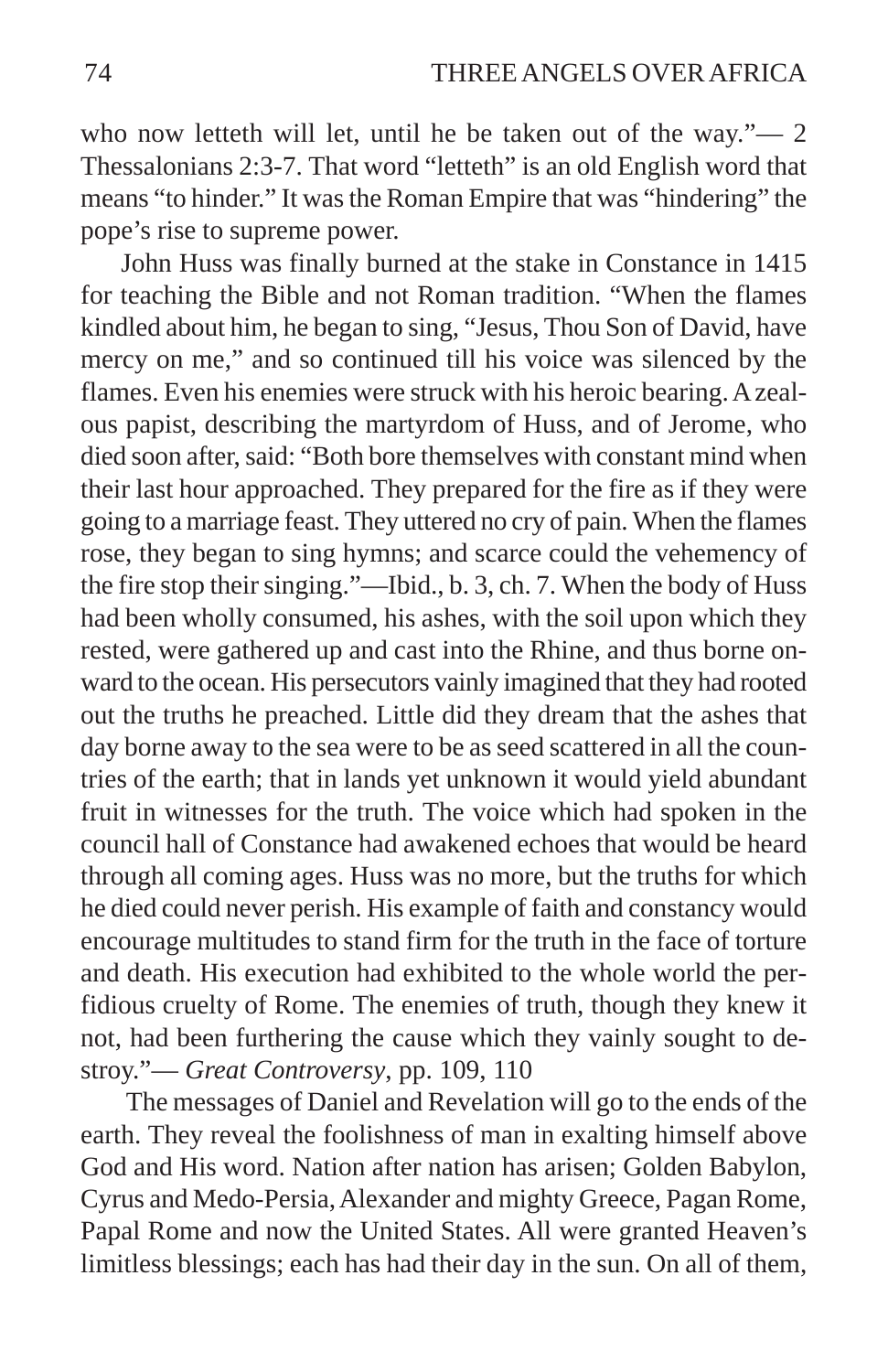save America, the sun has set and those kingdoms are mere pigmies of their mighty power. They all fell because they felt they could walk independent of the God of Heaven and His laws.

"Every nation that has come upon the stage of action has been permitted to occupy its place on the earth, that the fact might be determined whether it would fulfill the purposes of the Watcher and the Holy One. Prophecy has traced the rise and progress of the world's great empires—Babylon, Medo-Persia, Greece, and Rome. With each of these, as with the nations of less power, history has repeated itself. Each has had its period of test; each has failed, its glory faded, its power departed. While nations have rejected God's principles, and in this rejection have wrought their own ruin, yet a divine, overruling purpose has manifestly been at work throughout the ages. It was this that the prophet Ezekiel saw in the wonderful representation given him during his exile in the land of the Chaldeans, when before his astonished gaze were portrayed the symbols that revealed an overruling Power that has to do with the affairs of earthly rulers.

Upon the banks of the river Chebar, Ezekiel beheld a whirlwind seeming to come from the north, "a great cloud, and a fire infolding itself, and a brightness was about it, and out of the midst thereof as the color of amber." A number of wheels intersecting one another were moved by four living beings. High above all these "was the likeness of a throne, as the appearance of a sapphire stone: and upon the likeness of the throne was the likeness as the appearance of a man above upon it." "And there appeared in the cherubims the form of a man's hand under their wings."— Ezekiel 1:4, 26; 10:8. The wheels were so complicated in arrangement that at first sight they appeared to be in confusion; yet they moved in perfect harmony. Heavenly beings, sustained and guided by the hand beneath the wings of the cherubim, were impelling those wheels; above them, upon the sapphire throne, was the Eternal One; and round about the throne was a rainbow, the emblem of divine mercy. As the wheel like complications were under the guidance of the hand beneath the wings of the cherubim, so the complicated play of human events is under divine control. Amidst the strife and tumult of nations He that sitteth above the cherubim still guides the affairs of this earth. The history of nations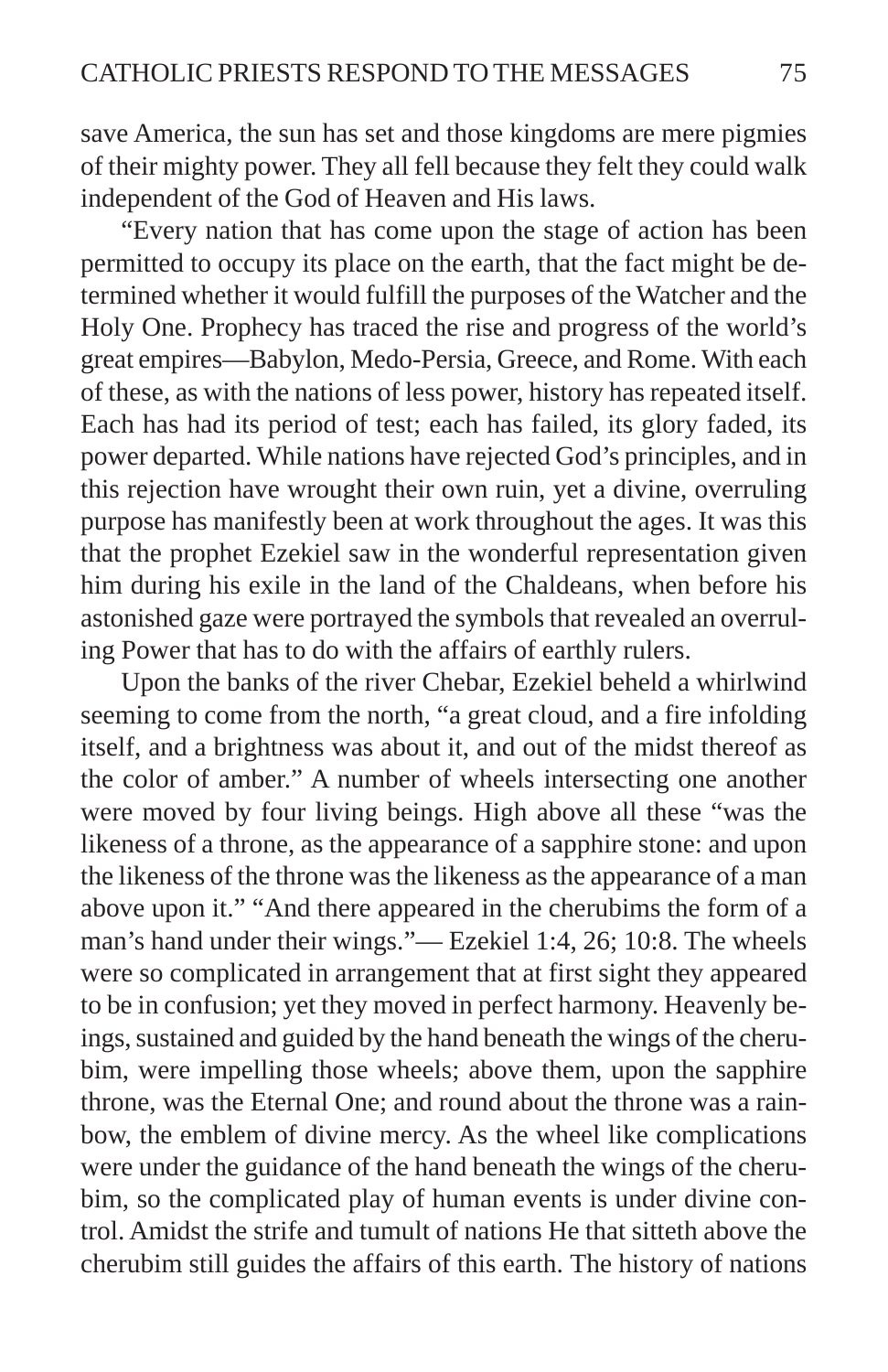speaks to us today. To every nation and to every individual God has assigned a place in His great plan. Today men and nations are being tested by the plummet in the hand of Him who makes no mistake. All are by their own choice deciding their destiny, and God is overruling all for the accomplishment of His purposes."— *Prophets and Kings*, pp. 535, 536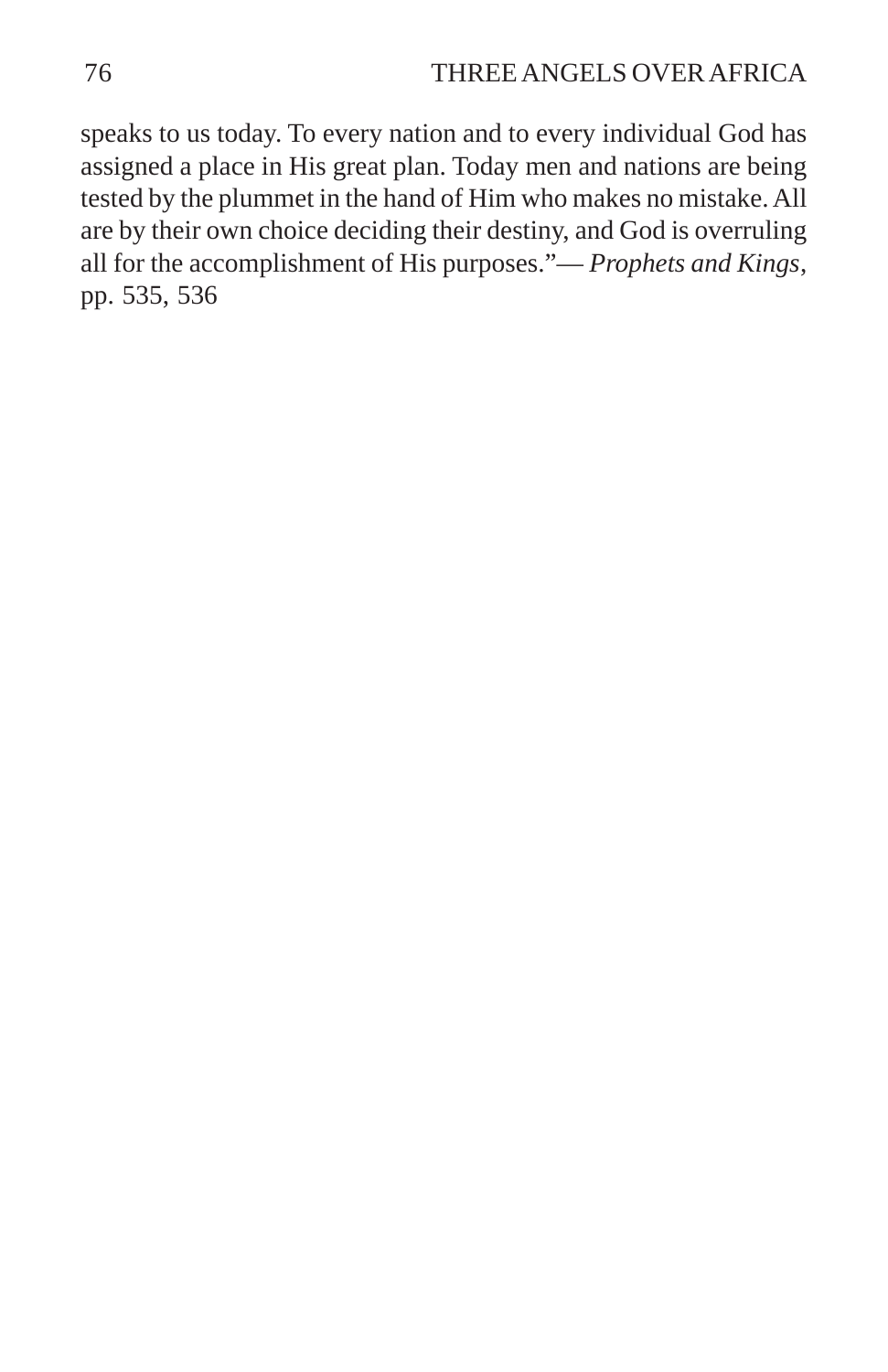### Chapter 13

# **Confrontation in the church**

In 2104, Pope Francis, Kenneth Copeland, and Anglican Episcopal Bishop Tony Palmer declared that Protestantism is a relic of the past. "The protest is over," they declared. This was truly a wakeup call for concerned Christians all over the world. In this video, Anglican Episcopal Bishop Tony Palmer and Kenneth Copeland encouraged ecumenical unity with Catholicism. Tony Palmer also quoted an Elijah prophecy and *indicated that ecumenism was what the final Elijah would endorse,* and then he said: "I have come in the Spirit of Elijah...to turn the hearts of the children to the fathers...to prepare the way of the Lord...Elijah will come before the Second Coming..."

The prophecy to which Palmer is referring is found in Malachi 4:5,6 which says, "Behold, I send you Elijah the prophet before the coming of the great and dreadful day of the Lord. And he will turn the hearts of the fathers to the children…" That Elijah will appear before the 2nd Coming is without question, but Palmer's rendition of Elijah leaves much to be desired. Palmer declared that Elijah would promote ecumenism. Really? The Elijah of the Bible did no such thing. Elijah's messages are clearly found in 1 Kings 18:17-38. In these verses, Elijah laid out several clear cut messages, and none of them centered on ecumenism. His messages were:

- 1. Turn back to all ten of God's commandments.
- 2. Stop playing church and giving God lip service. Get serious about Jesus. Get off the proverbial spiritual fence. Make a firm decision for the Lord or else.
- 3. Baalim was the false creator, claiming power to grow and produce life and food. Clearly, the Israelites had forsaken the one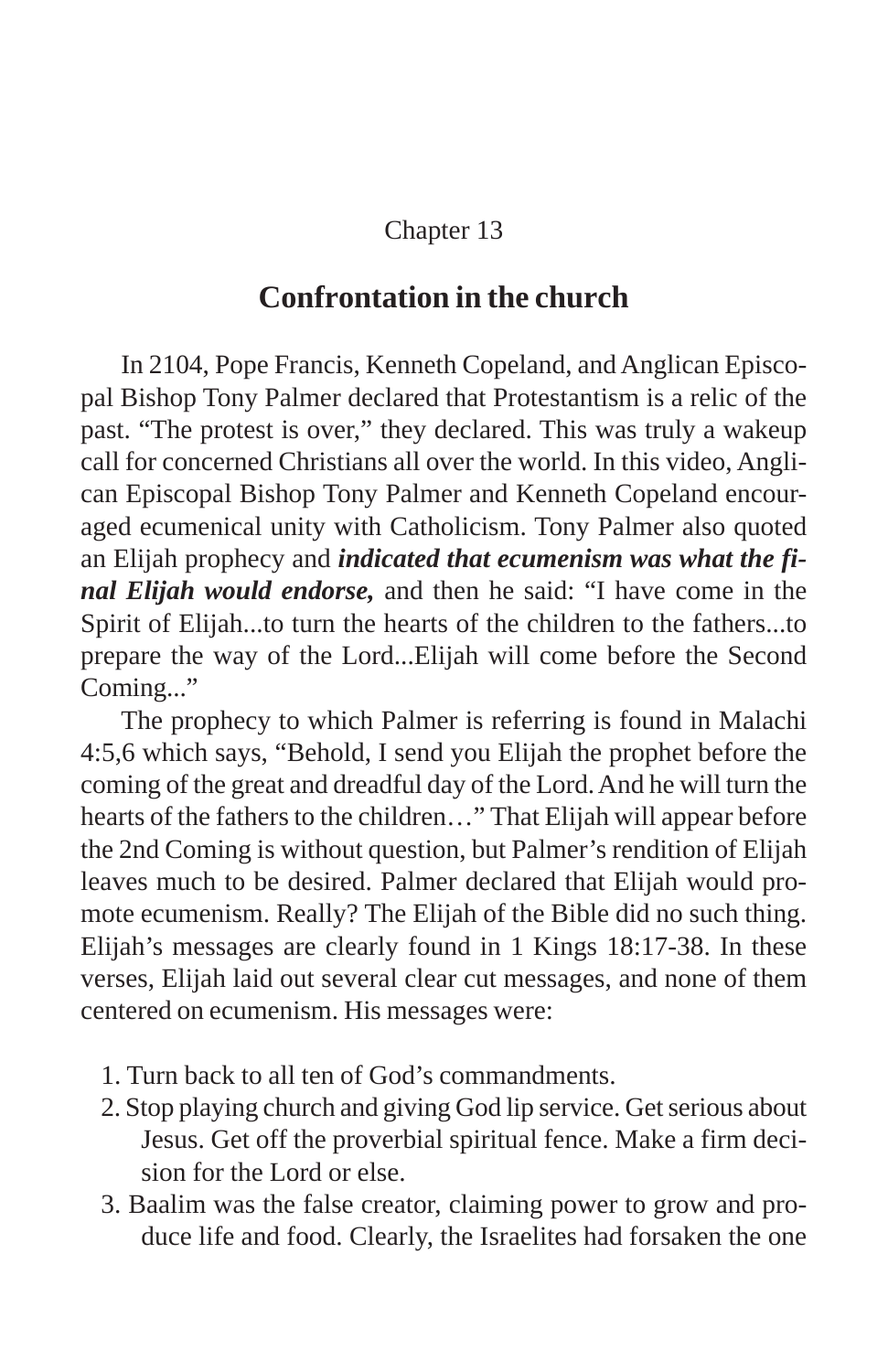commandment that pointed to God as the Creator, the  $7<sup>th</sup>$ -day Sabbath, and were honoring the sun god of the Canaanites.

4. Return back to the sanctuary services and focus on the sacrifice of Christ and His priestly ministries in the sanctuary.

Elijah's messages demanded more than lip service Christianity. They demanded that people get off the fence and choose whom they would serve. It demanded a decision for or against the God of Heaven and His commandments. The story in this chapter centers around making decisions for God or for false religions. The main character is Kelly.

Kelly was a young man who grew up in a Roman Catholic family. His father was a Catechist in their church. Kelly spent many hours listening to the radio. One day he tuned into a station and heared a strange voice that was obviously coming from America. The man was speaking on the prophecies in Revelation. Kelly was astounded; this guy was saying things he had never heard before, and he had been in the church his entire life. He listened as the American discussed the beasts of Revelation 13. There are some books and chapters in the Bible that get lots of attention: the gospels, the teachings of the apostle Paul, but Revelation and especially, Revelation 13 are pretty much ignored.

Why? The book of Revelation is a sealed book, and no one can understand it anyway. God had it placed in the Bible, but He doesn't want anyone to understand it. Does that make sense to you? The very opening of the book says, "The Revelation of Jesus Christ, which God gave unto Him to shew unto His servants things which must shortly come to pass..." (Verse 1) Verse 3 then says, "Blessed is he that readeth, and they that hear the words of this prophecy, and keep those things which are written therein; for the time is at hand." So, God gave the book of Revelation to Jesus, to give to us and promised a blessing to those who study it, but He doesn't want us to understand it because it is a sealed book. Ridiculous.

Kelly was all ears. As Revelation 13 was explained, he was amazed. Beasts represent world powers or nations (Daniel 7:17, 23) The first beast commits blasphemy which is claiming to be God on earth (John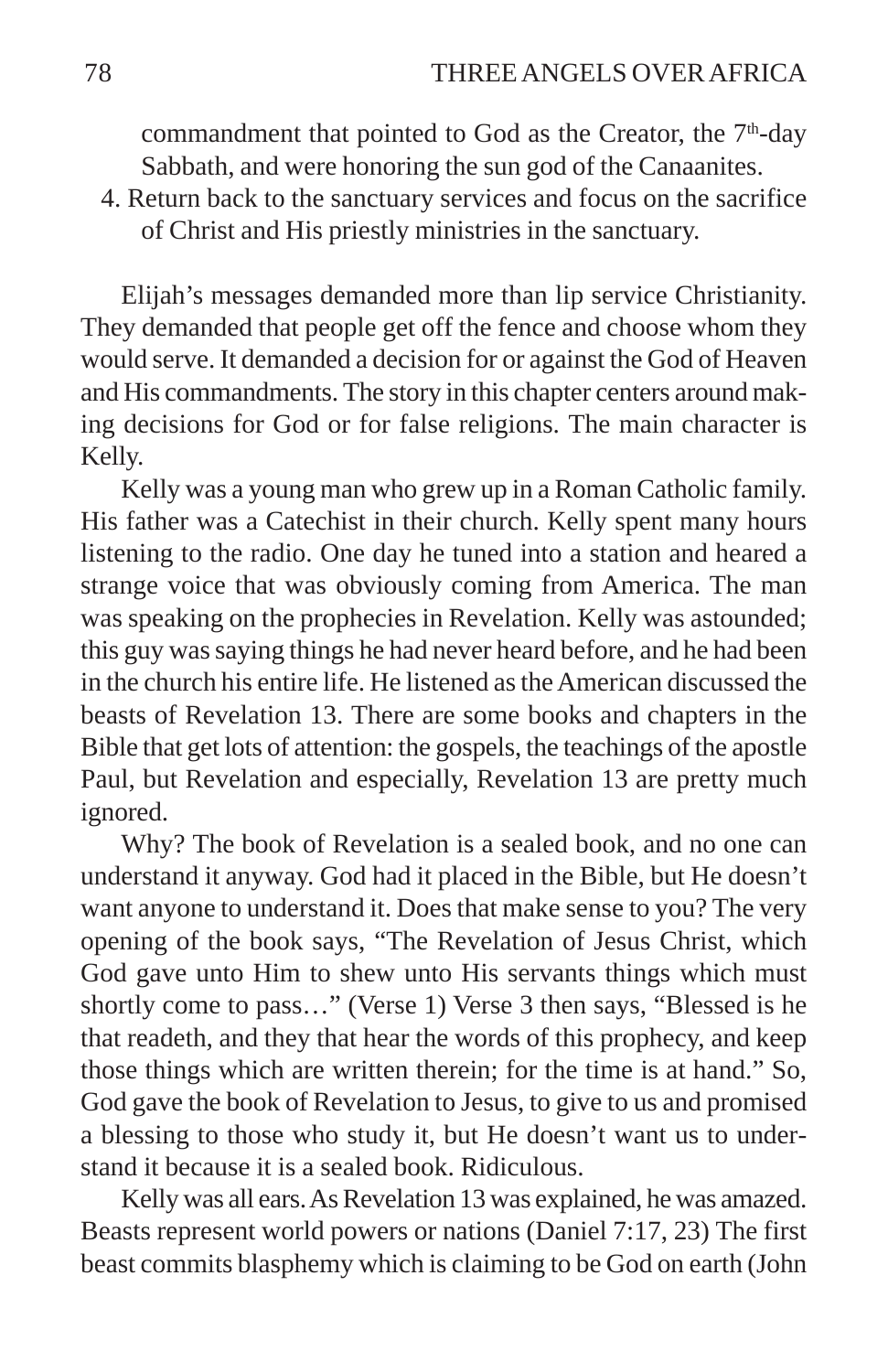10:30-33), and claiming the power to forgive sins. (Mark 2:5-7) This world power is both religious and political and the devil gave him his power. (Revelation 13:2) After ruling the world during the Dark Ages for 1,260 years, this power received a deadly wound in 1798 by Napoleon. This power set up a false system of worship, (Revelation 13:4), which consisted of man made traditions above God's commandments. (Matthew 15:2-9). This power set up a false mediatorial priestly system to oppose the ministries of Jesus Christ. (Revelation 13:6) He also persecuted God's people. (Revelation 13:7) Kelly was fit to be tied. All of these characteristics pointed to the antichrist system of Scripture which is the Roman Catholic Church. He was a Roman Catholic and had no idea how evil his church was.

Kelly first started discussing things with his dad. He asked his dad several questions for which his father had no answers. It was during this time that the father realized that Kelly had been learning from the American on the radio. The father questioned some Catholic leaders who also had no answers. It was decided that a general meeting be convened in which it would be determined how to deal with the radio programs and the much hated American. Kelly, his dad, and many Catholic members were very frustrated by the teachings of the American and had no idea of how to answer or deal with him.

Kelly longed to confront his parish priest and hoped for a day when he could engage him face to face. When he heard of this meeting and was not invited, Kelly decided to go anyway and confront the priest. Kelly entered the meeting when it was underway.

The priest and Kelly's father were at the front discussing the problem when Kelly asked the priest several questions.

- 1. Who is the first beast of Revelation 13:1-10? No answer.
- 2. From where did the papacy receive power in this world? Christ or Satan? No answer.
- 3. Why is Mary worshipped? The Bible says people that have died are sleeping in their graves and are conscious of nothing? No answer.
- 4. Why do we keep traditions like Sunday when nowhere in the Bible does it say to do so? No answer.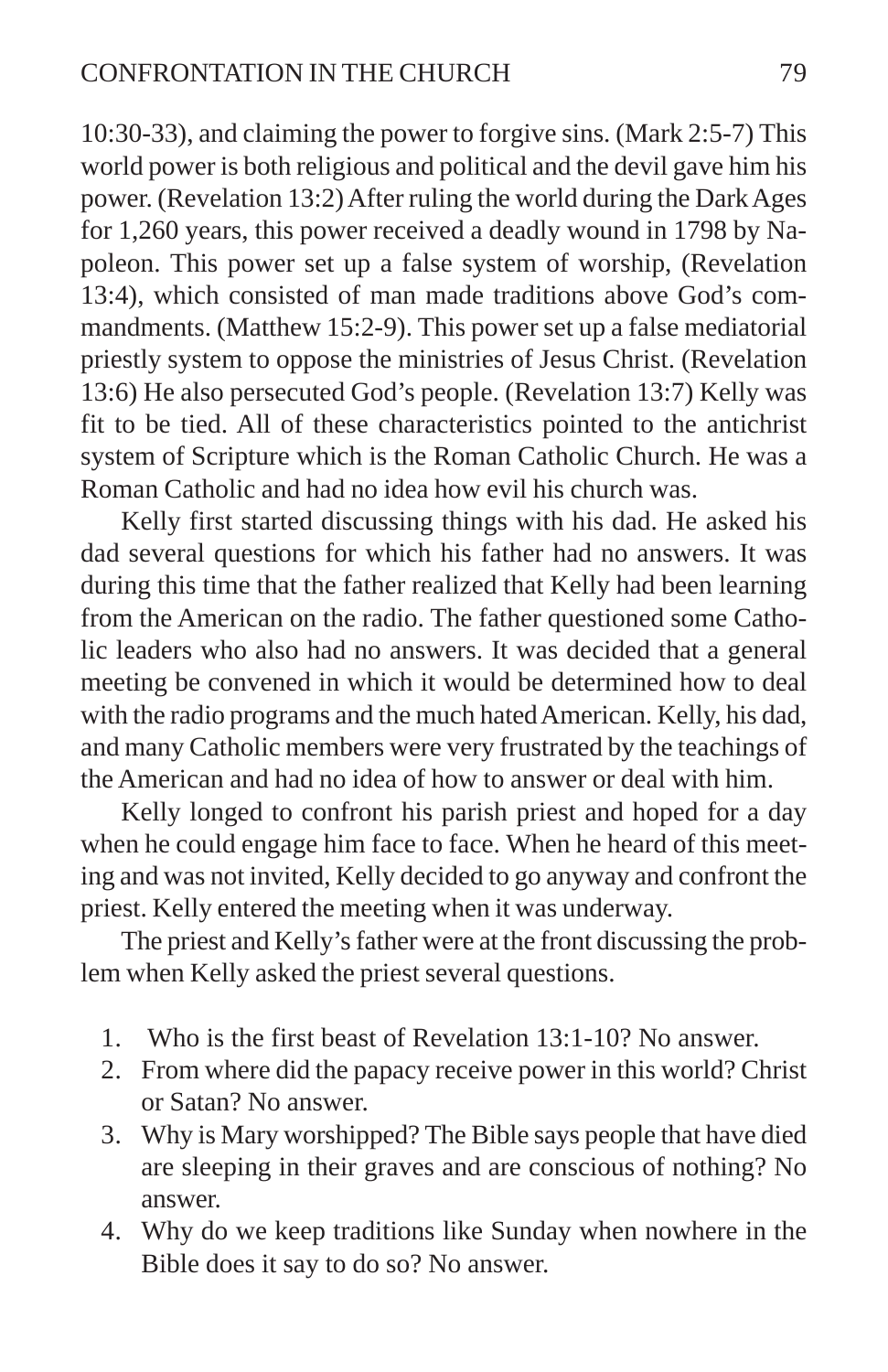Kelly's father told him to sit down and tried to force him outside the church. The priest stopped the dad and gave Kelly opportunity to speak. Kelly said, "I have spoken to you, and I am demanding from you answers to these questions. You are the leader and claim to teach the Word of God. If you do not answer me, then your silence will mean you are guilty of all the falsehoods and accusations brought against you."

At that challenge, the priest responded, "We know who has poisoned your mind and who has misled you about this church. It is the dreaded American."

Kelly replied, "So, you have heard the man speak and have heard the real truth, and yet you keep it from all of us? How did you know who it was? So, for you to know who it was, then you have been listening to him like I have." Kelly turned from the priest and said to all present, "Did you hear that? Your parish priest whom you trust so much listens and learns from what the good American is teaching, and yet he tells you nothing about it."

Kelly was done. He walked out of the meeting. But, the meeting was just starting. Kelly's father asked the priest if he had ever heard the American speak on the radio to which the priest answered yes. Other members at the meeting declared, "You forbade us for over two years from ever listening to the American and yet you have listened to and learned from him?" At that juncture, many members were disgusted with the priest and walked out of the church.

The next Sunday the priest expected Kelly, the leaders, and members to come to the confessional box for their bad behavior during the meeting. No one showed up and the priest was furious. During mass that morning, the priest went into a tirade about the evil American. "The American is a Satanist. He speaks on the radio. Stay away from what he says. His teaching is from the underworld. If you listen to him, you will become possessed with a demon of stubbornness." Since the priest had listened to the American, maybe he was already possessed with the demon.

Little did the priest know, but three-quarters of his congregation had been listening to the American for quite some time. When mass ended, 13 people approached the priest, and declared, "Why are you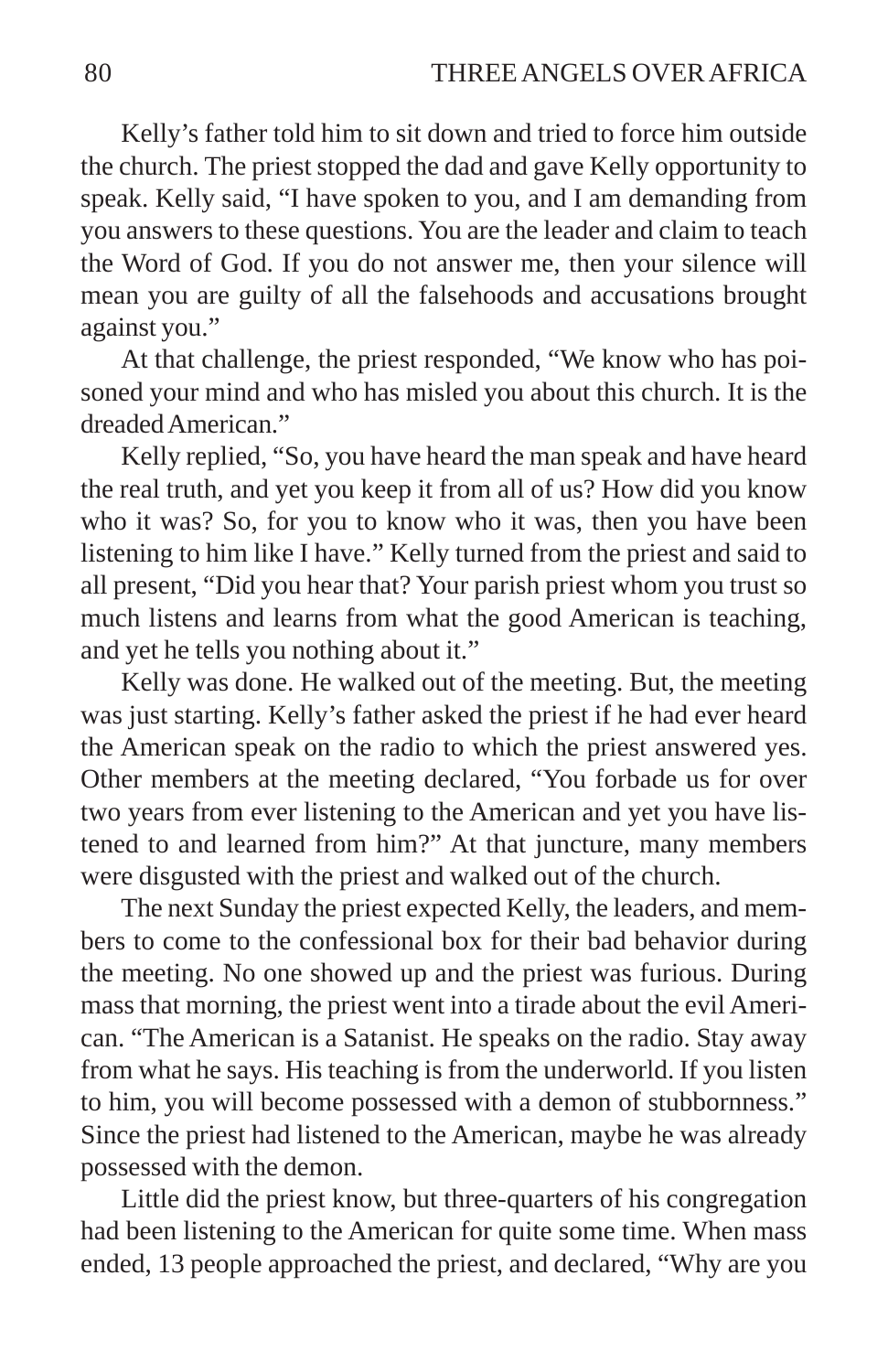so upset about the American? He simply teaches from the Bible and makes things so easy to understand. We have all been listening to him for a few years now and none of us are possessed with a demon of stubbornness. The only person out of control and seemingly possessed is YOU." The priest was fit to be tied. He demanded that all these people come to his house and have a confession rosary.

Kelly's father heard of the meeting at the priest's home and decided to go. The priest began the meeting by threatening his catechists and other leaders by removing their positions of authority if they did not stop listening to the American. Kelly's father stood up boldly and said, "If we are removed from our positions for listening to the American, then so should you. You have listened to him for two years and very well could be teaching us things you learned from him. If you strip any of us of our duties, we will report you to your Bishop superior."

While Kelly's dad concluded his remarks, another catechist was already calling the Bishop. The priest was summoned to appear before his superiors to answer the charges against him. The priest was removed from that parish and transferred somewhere else.

The leaders at the Catholic Church have since gone to the radio station in search of the American. Of course they didn't find him. Kelly has moved out of the area to another place so that he might worship the Lord according to the dictates of his own conscious. He is meeting with many college aged young people who are grounded in the faith and who keep the Sabbath. He is delighted to learn more truth from the Bible and to share the 3 angel's messages with everyone he meets.

So, the Elijah message was spoken over the radio, demanding that people start to keep every one of God's ten commandments and the other instructions in the Bible related to them. It was not the ecumenical "Elijah" of Tony Palmer, but the Elijah message of the Bible that demanded more than lip service Christianity, that challenged people to accept only that which they can see in the Scripture. Kelly heard the message and was converted. He challenged the priest, leaders, and members to join him. Some did, but sadly, tragically, many wanted to save their positions and not trouble their friends; so they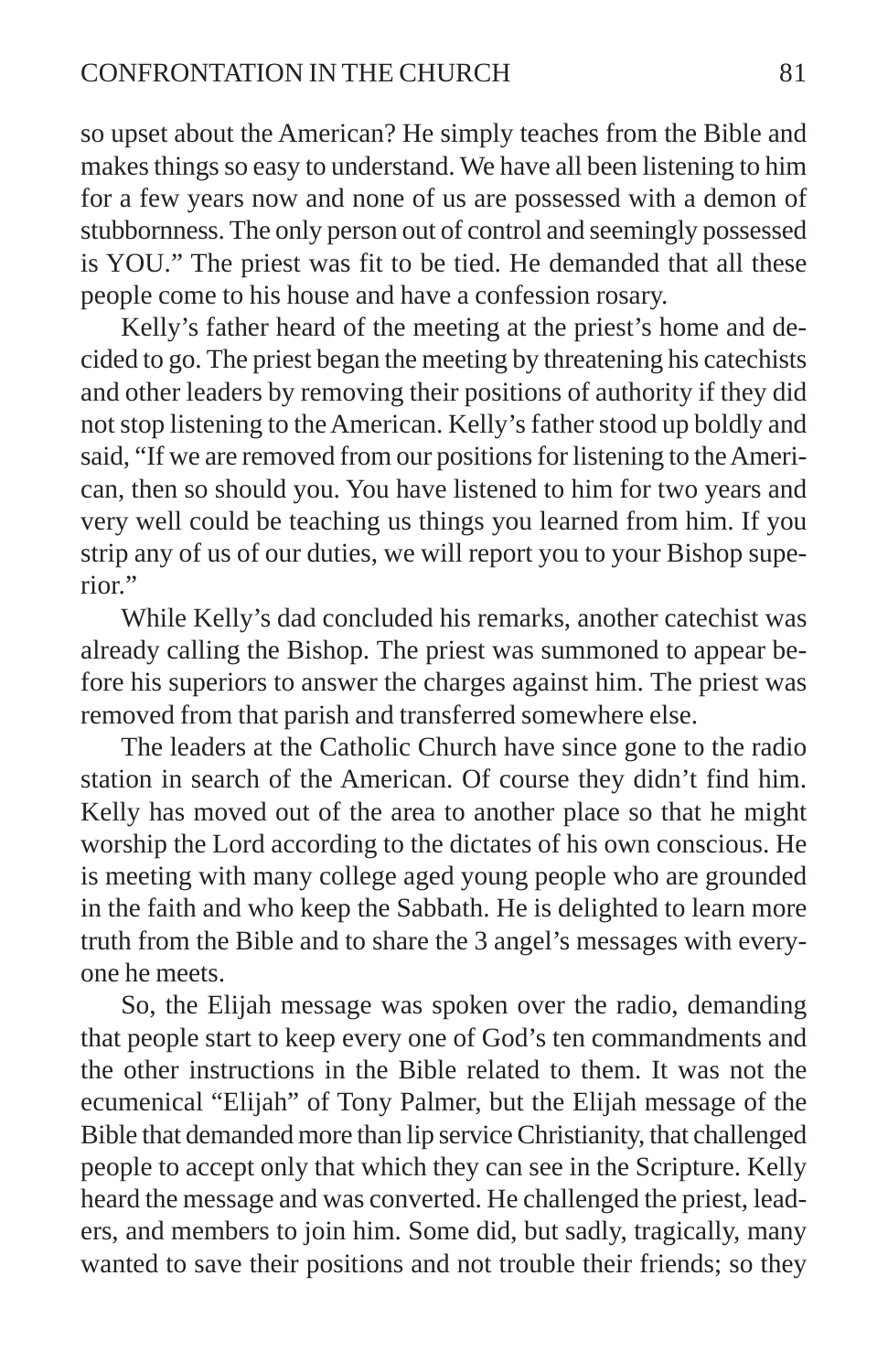trampled on the voice of conscious and crucified the Son of God afresh by their rejection of Him and His truth for this time.

The Lord uses the weakest, most pitiful of instruments to do His glorious work. It never is the messenger who ultimately is rejected, but the Lord Jesus Himself. As the Lord said to Samuel, "...They have not rejected thee, but they have rejected Me, that I should not reign over them."— 1 Samuel 8:7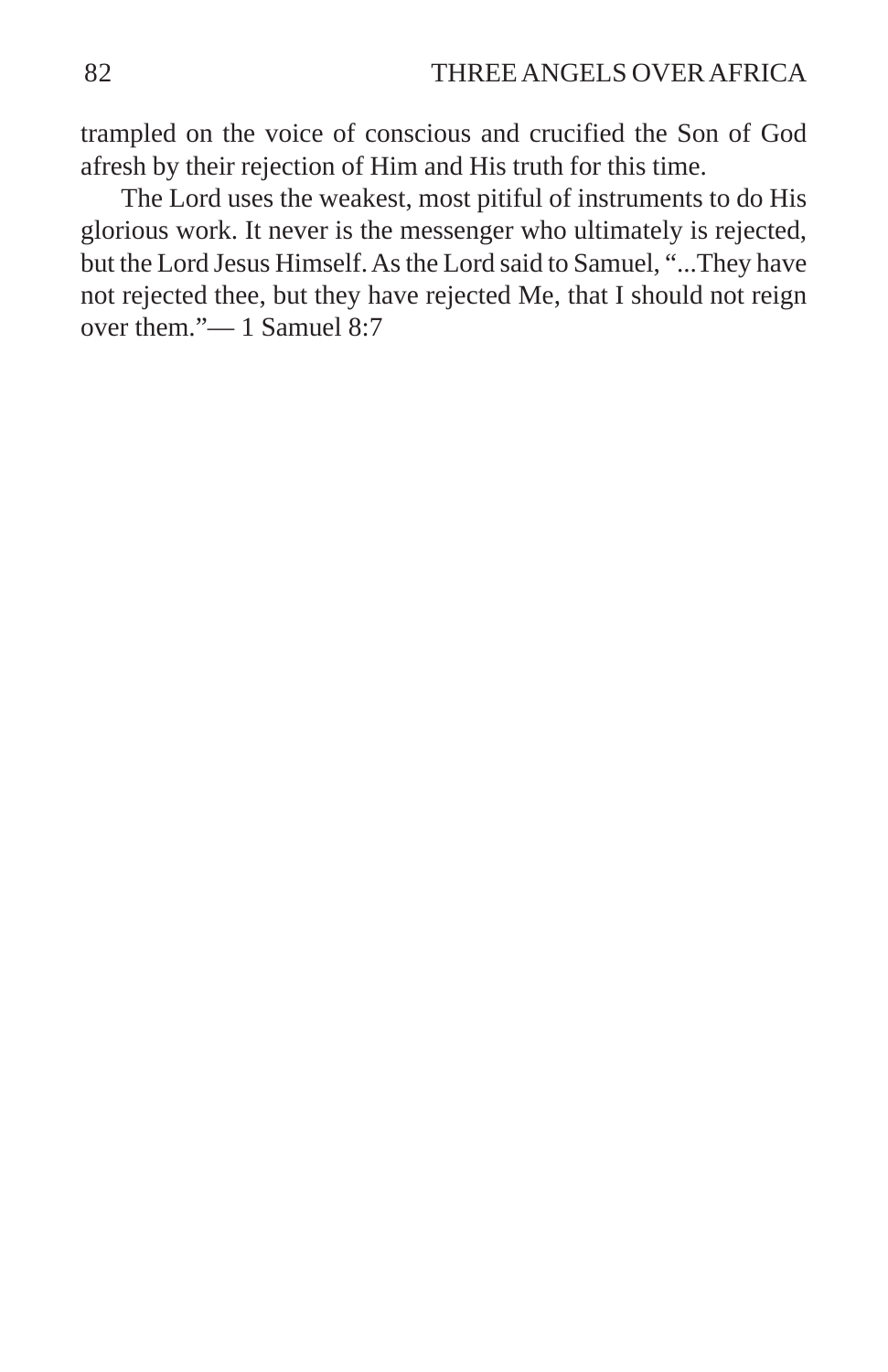#### Chapter 14

# **Daniel Speaks to Mozambique**

The images of September 11, 2001 will forever be etched in the minds of humanity. Seeing those planes hit the twin towers in New York City, with the subsequent collapse of those sky rise buildings, is something that will not go away from our minds. We have been told the culprits were Muslim terrorists; Al Qaeda to be more exact. Many thoughts emerged from this moment as we look at the role of Islam in end time prophecy. Some have said that judgment began for Seventh-day Adventists at that time; others have declared that Islam is the great Antichrist of Bible prophecy. Many have revamped their understanding of Bible prophecy to accommodate the Islamic menace.

To say that there is an interest in understanding Islam and its end time role in world events would be an understatement. Right or wrong, Islamic terrorism has seized the attention of the world and people are sure that they are the sinister actors in end time events. Probably, it is for this reason that the simple tract called "Islam, ISIS, and Ishmael" has attracted some attention. It certainly attracted the attention of a farmer from Mozambique. This is his story.

Mozambique is situated in the southern area of Africa bordering with Zimbabwe which was formerly known as Rhodesia. Both of these nations are pretty close to the Republic of South Africa. It is a relatively small nation. This farmer went to Bulawayo, Zimbabwe's capital to buy some equipment for his farm. There, he found tractor, ploughs, a planter machine, and other equipment he needed.

The salesman seemed distracted. Instead of giving our farmer the necessary attention, he was reading a tract called "Islam, ISIS, and Ishmael". The farmer became very interested in the tract and asked the salesman if he could look at it too. He wanted to know about Islam and their connection to end time Bible prophecy. The salesman gave the tract to him.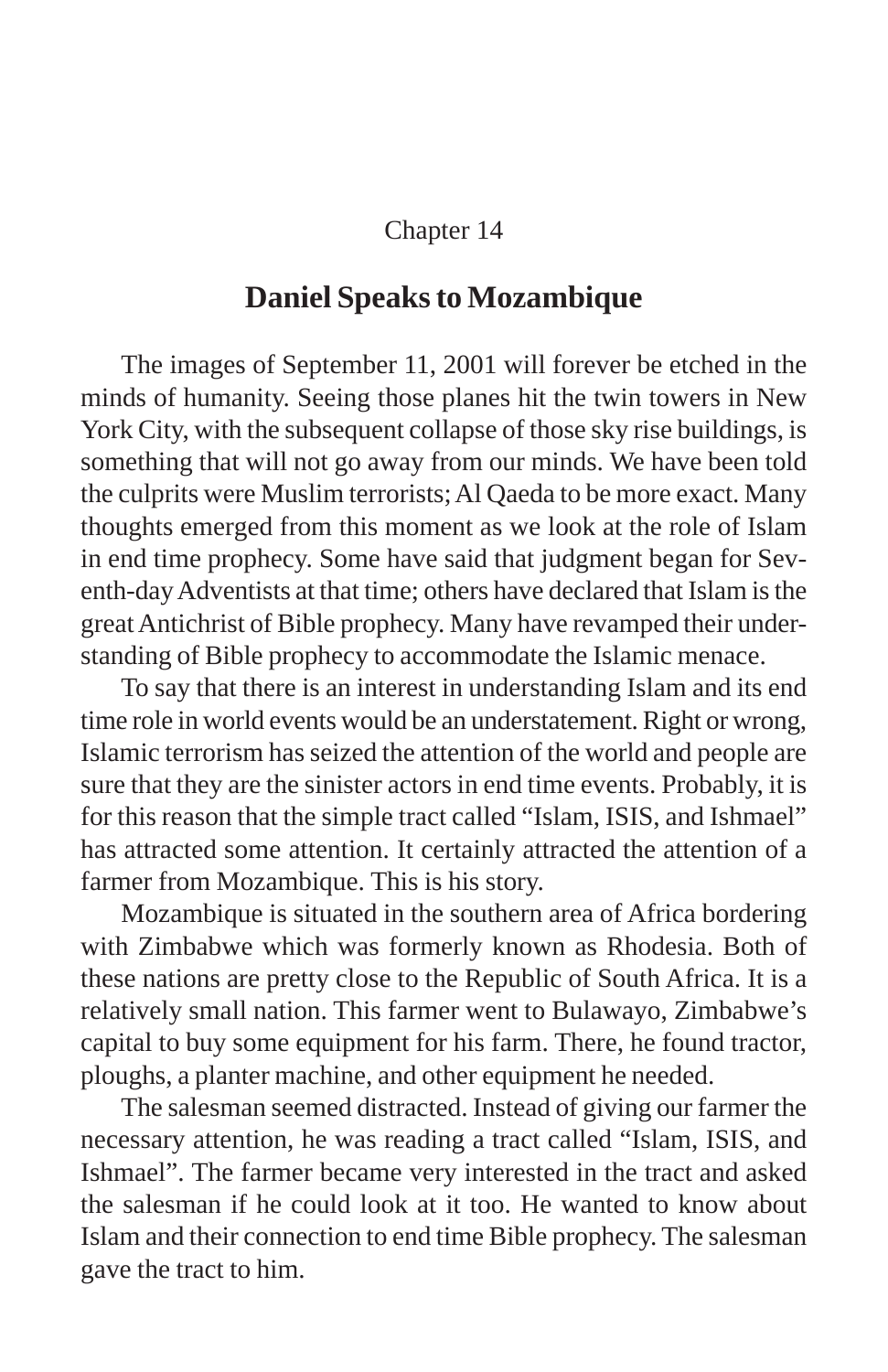After getting his equipment, the farmer returned home to Mozambique. He began to read and reread the tract. This tract wet his spiritual appetite. The next month the farmer returned to Zimbabwe, not for farm equipment, but for more tracts and information to read on Bible prophecy and Islam. The salesman referred him to Edward's contact in Zimbabwe, and he was given many tracts and DVD's on a host of subjects. He was also told about the radio programs coming out of Zambia.

The farmer was elated. He started listening to the broadcasts. He read the assortment of tracts on many subjects. He read about the seal of God and the mark of the beast, clean and unclean food, the state of man in death, the blessed hope, Christ in the Sanctuary, and who changed the day of worship from Saturday to Sunday. He was delighted to learn strange and wonderful things he had never heard before. Then came the DVD's. He received the Hebrews and Daniel series. He learned of Jesus our great High Priest in the sanctuary in heaven. He saw that Jesus took upon himself our nature and lived a perfect life so that He could empower humanity to live lives of obedience to God by faith in Him. He learned of the mysterious Melchisedek and his endless life and priesthood.

Then, he started listening to the Daniel series. The farmer of Mozambique was amazed. He saw the importance of living a healthy life. He saw the power of prayer and God's willing ness to hear His children. He saw God's great power used time and again to deliver His children. What grabbed him were the prophetic chapters 2,7,8,9, and 11. He saw that Islam has NOTHING to do with Bible prophecy. He saw that Islam is being used today as a smokescreen to hide the dirty deeds of the real Antichrist power of Scripture — the PAPACY. This was wonderful and amazing new truth to him.

This farmer was a Roman Catholic living up to all he knew about God. The Lord allowed precious light to fall on his path and this humble farmer from Mozambique embraced the truth as it is in Jesus. He stopped attending Sunday mass, finding it dry and unfulfilling. The farmer could not keep these beautiful truths to himself. He started inviting his neighbors to come to his home on Sunday afternoons to watch DVD's with him.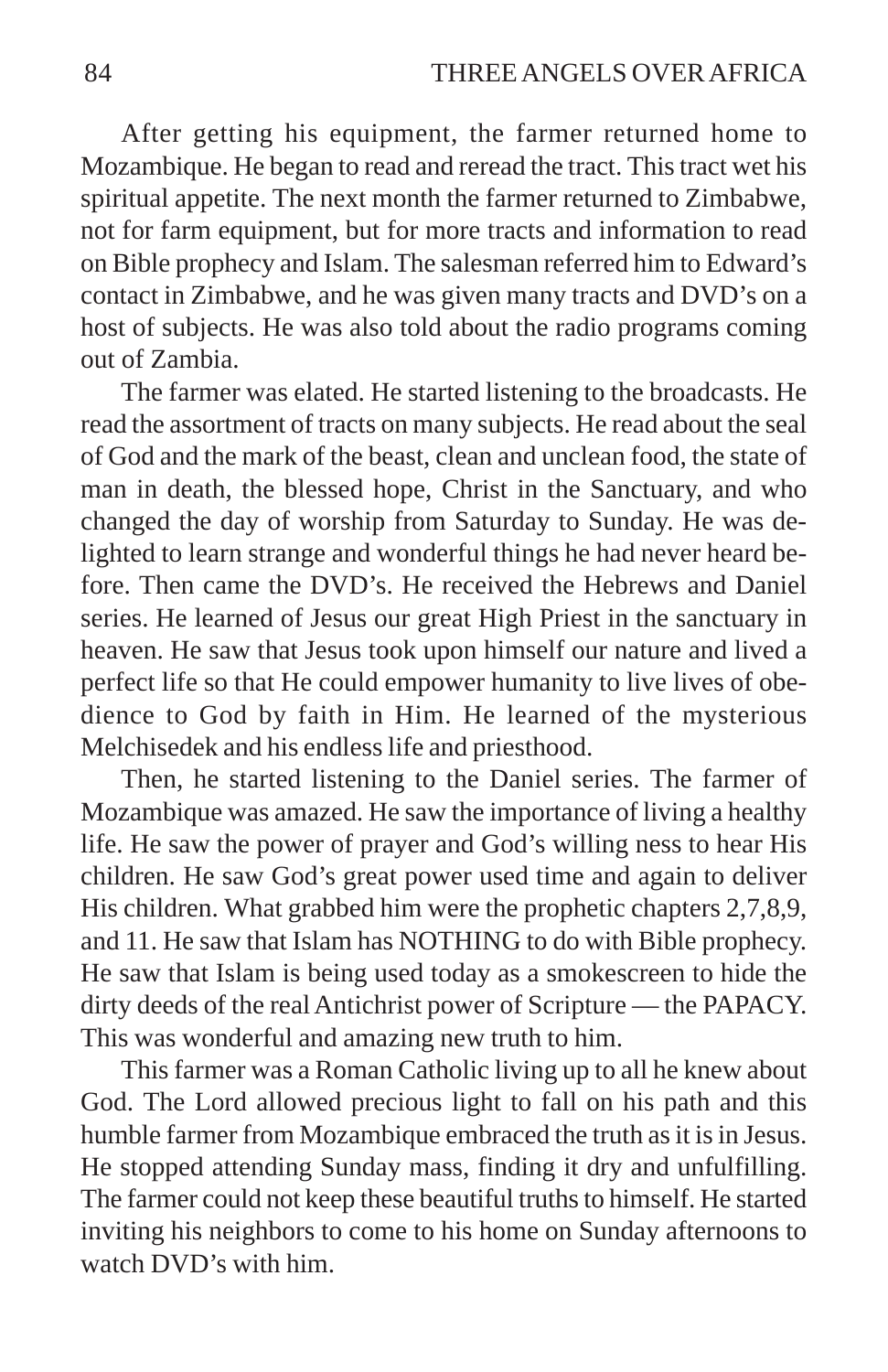#### DANIEL SPEAKS TO MOZAMBIQUE

After a month, the farmer and several neighbors began worshipping on the Sabbath and keeping the Sabbath holy. The group was so happy to actually be learning truth from the Bible. As they studied the prophecies of Daniel they were amazed to see how closely prophecy and history match each other. They saw how the great empires of history: Babylon, Medo-Persia, Greece, Pagan Rome, and Papal Rome, had all been foretold years, decades, even centuries before their rise to power. Everything in the book of Daniel had come to pass just as predicted by prophecy.

When the Lord saw that the farmer and his group were strong enough to meet the trials sure to come, they received a request from their parish priest to visit them. They declared their new found faith. The priest was not so concerned about their new ideas but was concerned about the decrease in the amount of money the church was taking in. He needed them back in church. The priest told them they must return to the church if they wanted to be saved. The farmer and his group said, "Salvation is not found in any building, or in any church. Salvation is found in Jesus Christ and in living in submission to Him. 'Neither is there salvation in any other; for there is no other name under heaven given among men whereby we must be saved.'  $"$  Acts 4.12

The farmer went further, "God has been teaching us the truth of the Bible which you have refused to share with us and the great God of Heaven is able to save us without having membership in your church. The American has revealed Bible truth to us which will never be effaced from our minds." At this juncture, the priest started to get perturbed, uncomfortable, and angry. "Where is this American who knows so much? I'd like to meet him,." The farmer told him the American could be found on the Kavu radio program out of Zambia every morning and evening. The farmer and his group left the priest. The priest was sorely disappointed that his former church members stood their ground.

The farmer and his group remembered the three young men who had stood against kingly authority in obedience to the word of God. They remembered that there was something and Someone bigger than the king of Babylon and to Him alone would they bow. They would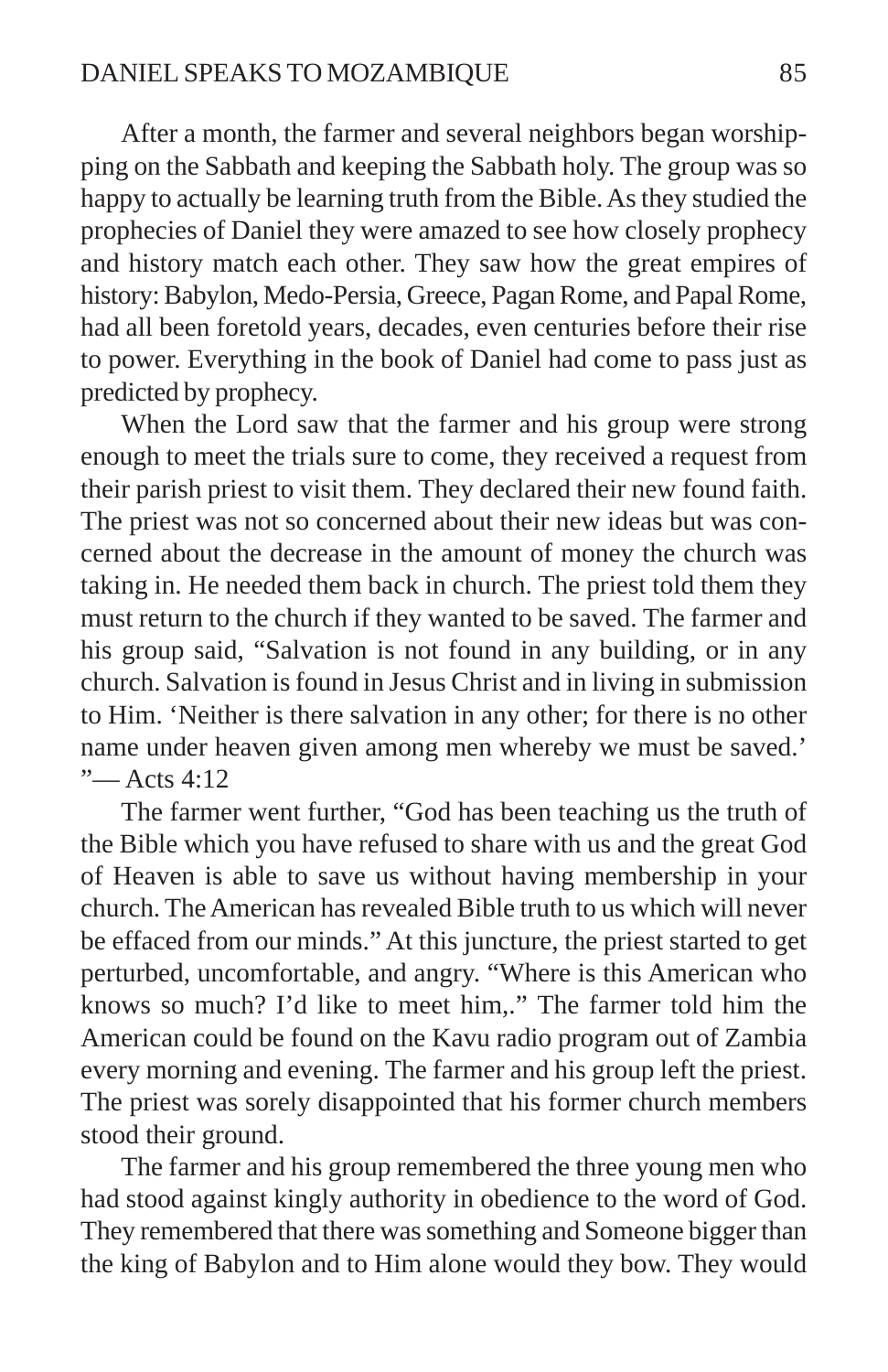serve the King of Kings and all others would be held in subjection to the authority of the Sovereign of the Universe and His sacred law. They remembered the words, "If it be so, our God is able to deliver us from the burning fiery furnace and He will deliver us out of thine hand, O king. But if not, be it known unto thee, O king, that we will not serve thy gods, nor worship the golden image which thou has set up."— Daniel 3:17,18

The priest had thought he could use his authority and education to intimidate these simple, humble people. He figured he could get them back to mass pretty easily. What he failed to realize was that he was not contending with humble humanity. He was battling with the truth of God and his was a losing battle. These simple people stood on the great truths of scripture and no one would turn them from the truth. "No weapon that is formed against thee shall prosper and every tongue that shall rise against thee in judgment; thou shall condemn. This is the heritage of the servants of the Lord, and their righteousness is of Me, saith the Lord."— Isaiah 54:17

A few days later, the priest tuned into the radio program and learned some things he didn't want to know. The following Sunday, he warned his congregation not to listen to a strange American speaking on the radio. His comments awakened some sleeping members and they questioned the priest as to why he would mention such a speaker on the radio. The priest declared, "The American is taking members of our church right now and turning them into followers of lies. Some of our prominent church members have been deceived by this man and are now following him."

His members are not following an American. Heaven forbid. They are following another Man, the Man, Christ Jesus, who alone can keep them from falling. They are following the glorious One, Jesus, who purchased them with His own most precious blood. The Holy Spirit is impressing truth upon the hearts and minds of these dear people and they are listening to His voice.

The priest awakened a sleeping giant. His congregation, en masse, now wanted to hear the American for themselves. They wanted to test the teachings of this man and arrive at their own conclusions. They were like the noble Bereans in Acts 17 who "…were more noble than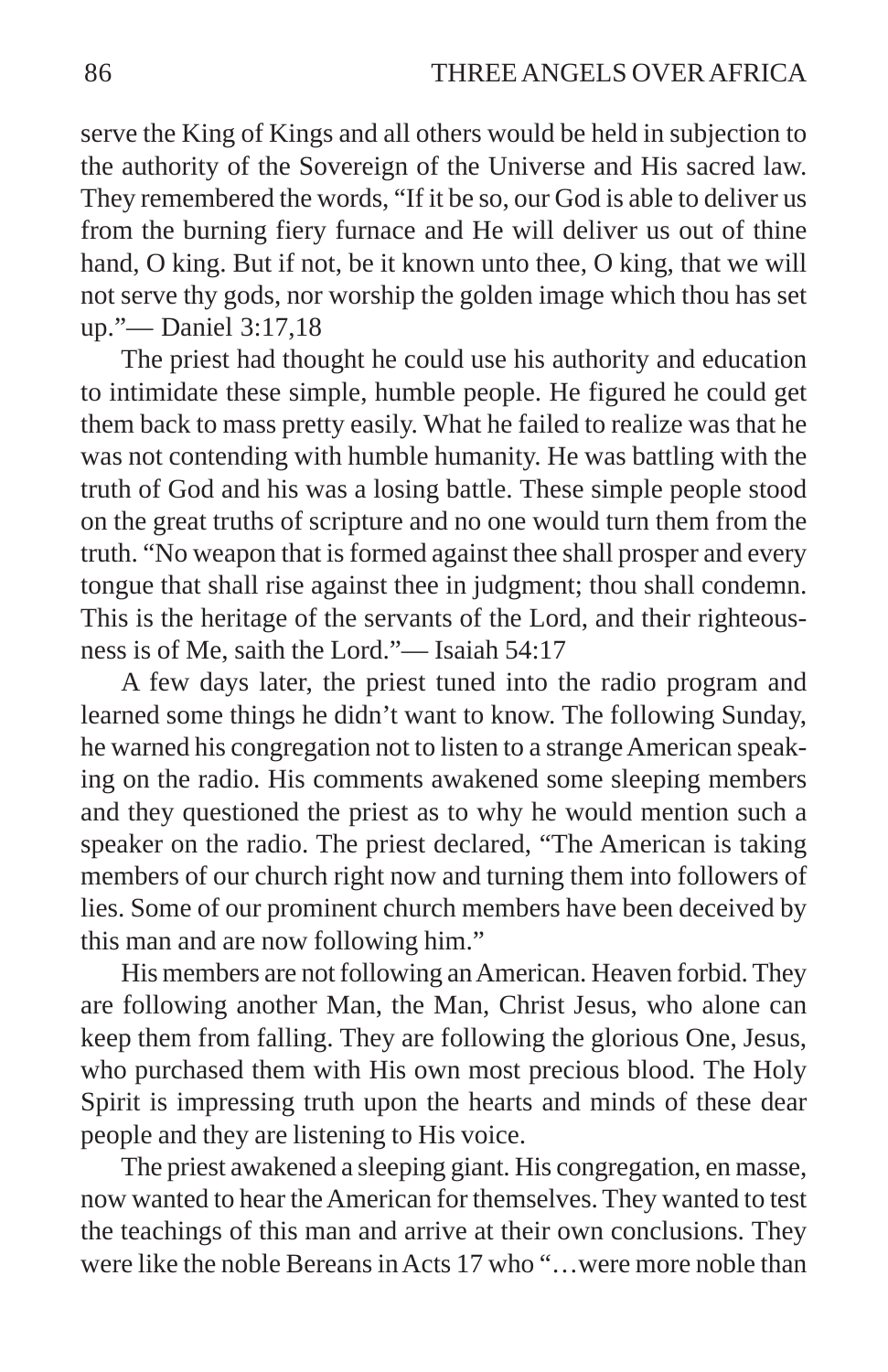those in Thessalonica, in that they received the word with all readiness of mind, and searched the Scriptures daily, whether these things were so."— Acts 17:11 Over ensuing weeks, the members of that Catholic Church in Mozambique did listen to their radios and did hear the American. Many of them opened their Bibles for the first time and saw Jesus for the first time in their lives.

The Catholic members realized that the Jesus of the Bible was far different than what their priest had told them. As a result, this Catholic Church in Mozambique has broken up and many of the members are now worshipping every Sabbath with the farmer and his group. Nowadays, the farmer and his group have received many DVD's from Edward and are studying about Revelation, the final scenes of Jesus life, Ezekiel, Elijah, and many more. It is truly amazing how the Lord used a simple tract in an equipment shop in Bulawayo, Zimbabwe to bring light, life and blessing to many in the little country of Mozambique.

Another story comes from Mozambique via Zimbabwe. In the last 20 years, two Seventh-day Adventist elders have been in Mozambique teaching Chemistry and Physics. They moved to Mozambique from Zimbabwe right around the new millennium. They made contact with Edward and received from him several series of DVD's, including Daniel and Revelation, Amazing Grace, and Behind the Door. Behind the Door is a look at the Jesuits in history, current events, and Bible prophecy. They were very happy to receive these materials. They studied these DVD's for a few months, allowing the truth to sink deep within their minds.

………………………………………………………

Like anyone who has been touched by God's amazing grace, they could not keep this good news to themselves. They decided to share these great truths of prophecy and grace with fellow church members. The members were so happy to have new lessons which were so revealing to them. They had never heard anyone explain the books of Daniel and Revelation in so well organized a manner. The church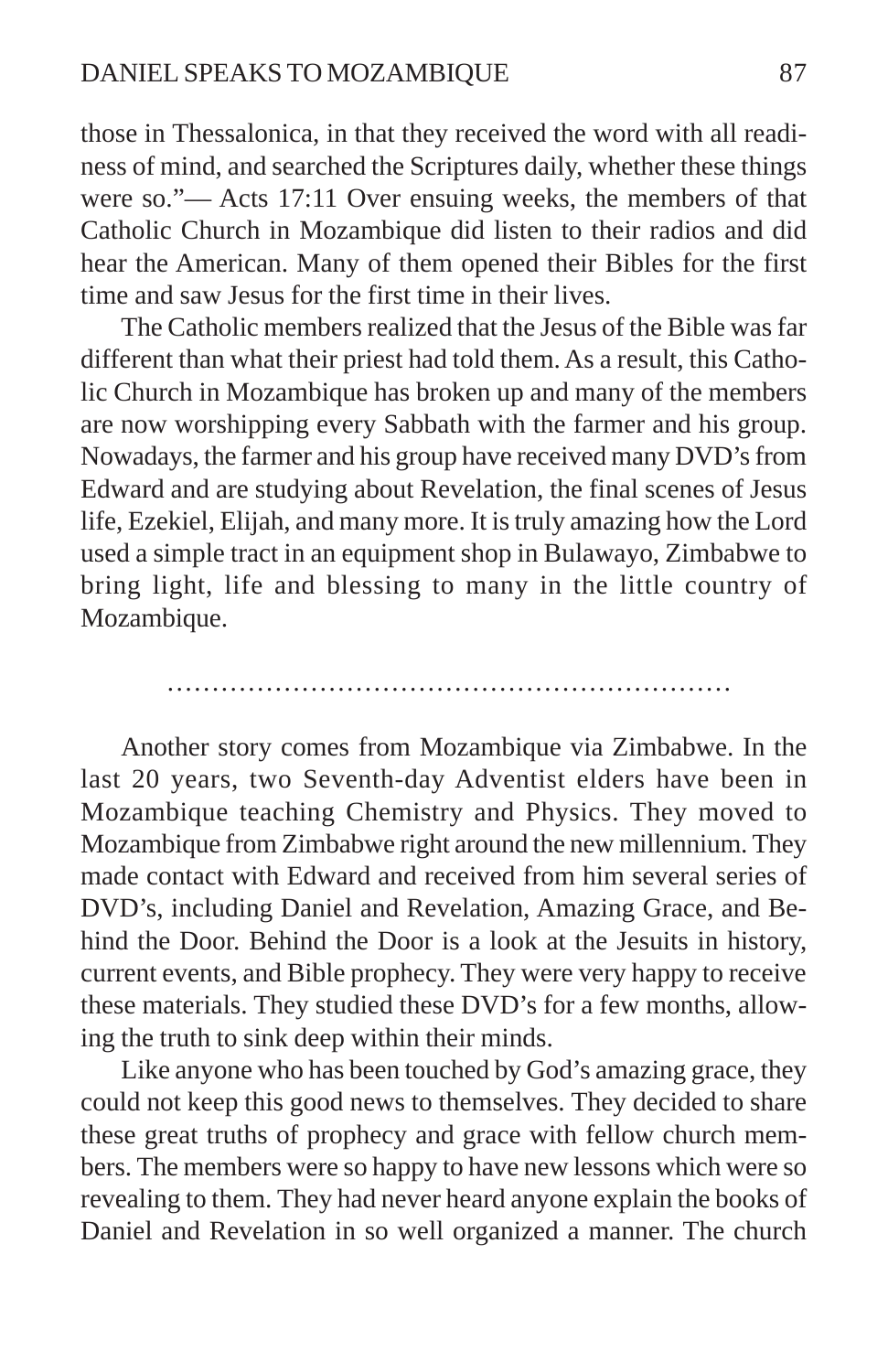began to grow spiritually and started telling their neighbors and friends the good news in Daniel and Revelation.

Several Roman Catholics and some Pentecostal believers started coming to watch the DVD's at the Seventh-day Adventist church. After several months of studying, many Catholics and Pentecostals were baptized into Jesus Christ and had surrendered to Him. These dear folks loved the truths they were learning and rejoiced in their new faith. The two faithful elders baptized them into the faith, and the new believers, church members, and the elders were so happy.

The elders had one little problem. Their pastor had not been asked to baptize the new members. The pastor came rarely to the church and the elders ran the church. The pastor did not have any faith in the Bible or the Spirit of Prophecy. When preaching, he would tell silly stories and talk much nonsense. Well, the pastor found out about the baptism and decided he would pay a visit to this church in Maputo, Mozambique and deal with these rebels.

What made matters even worse was the pastor learned there was some American who was teaching from DVD's almost every Sabbath day. The whole church would listen to this crackpot from America. The pastor was furious. He decided to takes some senior conference members with him to visit the church to deal with these two elders and the American.

On a certain Sabbath morning, the elders had prepared for the church to have foot washing and communion. For the morning sermon, they set up a large screen in the front and played a DVD from the American on Revelation 17. The pastor and his entourage walked in to the church and were surprised to see the order, decorum, and piety manifested in this place. Everyone was very attentively listening to the message. The pastor was very confused to find such order; his entourage was much pleased with everything and loved the message coming from the big screen. This study had never been given by this pastor.

The pastor was becoming furious. Things were not going according to plan. His entourage were nodding their heads in agreement and appreciating those unrevealed messages from the stranger on the screen. The members were saying "Amen"; others were saying "praise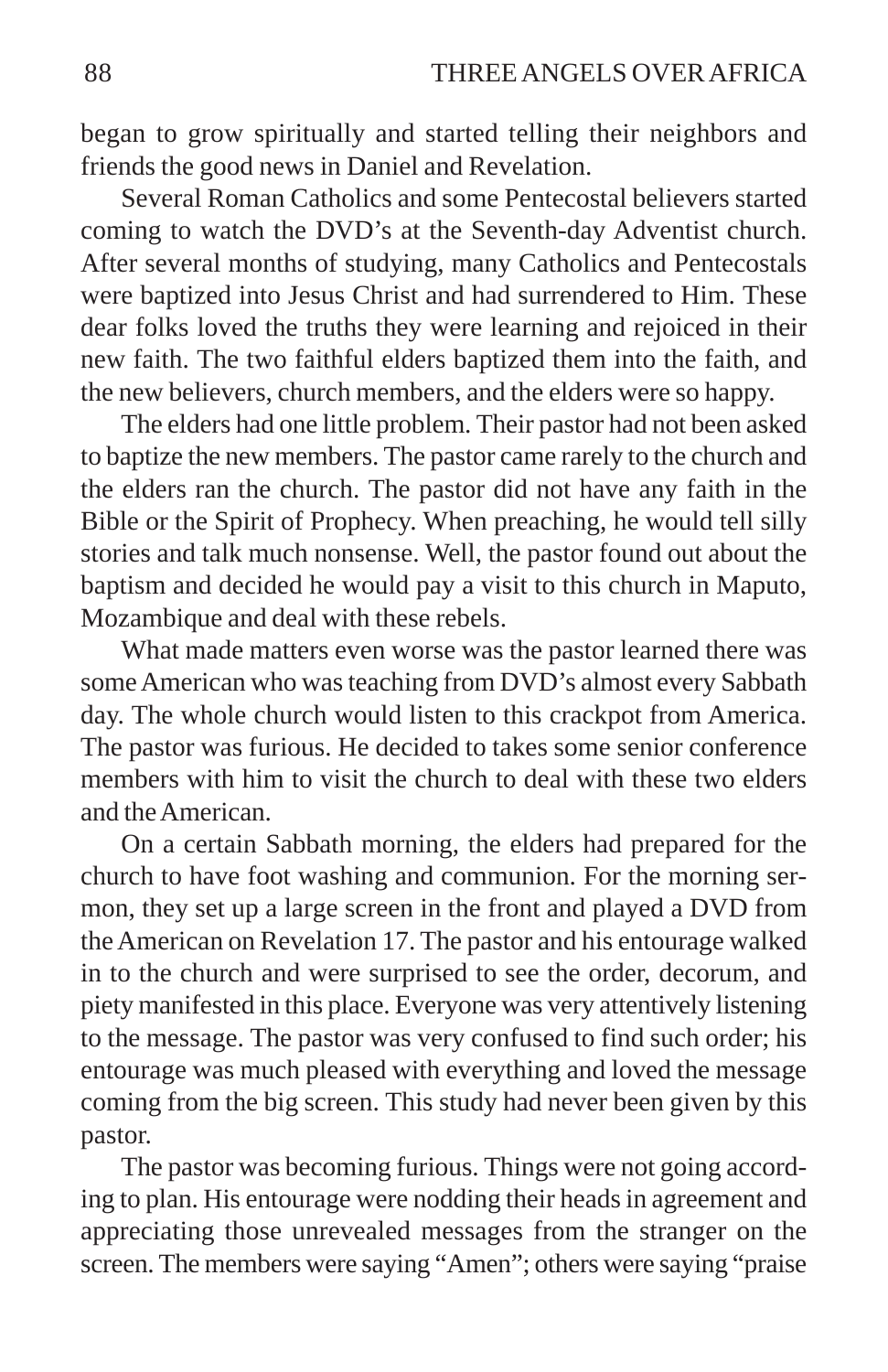the Lord." The pastor could not handle this. He bolted out of the church. Some members followed him outside and asked him why he had walked out on such a wonderful feast of truth. He declared that he does not listen to strangers. He demanded for the two elders to come out and explain why they were using an American stranger to teach in the church.

The pastor began to raise his voice and threatened to shut down the church. The two elders did not come out. Rather, the senior conference members came out and said, "There is nothing wrong with the good arrangement in this church. The program was aimed at educating and teaching the members Bible subjects that you and other pastors do not teach. We are very pleased and surprised to see the blessing of God resting upon this group as they learn great Biblical truths taught so rarely in Adventist churches today."

This was the last thing the pastor wanted to hear. Still fuming, he and his entourage returned to the church for the foot washing and partaking of the emblems. This was just the beginning. When the emblems were passed out, the two elders refused to give them to the pastor. They said, "The pastor will be accursed if he partakes of the emblems. He has manifested cruel anger toward this church; he has been insulting since arriving here today, and hates the American because he teaches the truth which the pastor has never spoken and never will."

At this, the pastor squared off with the elders to fight them. The elders and pastor made their way into the church yard. The members followed to watch the drama. All were saddened by the cruel and vicious behavior of the pastor. He was taken to his vehicle and driven home. The elders returned to the church and finished the Lord's Supper with the members. The hatred of the pastor toward these elders knew no bounds. The truth will triumph in this place.

How sad to see many of Gods's professed people today becoming too big in their own eyes. Tragically, they have become consumed by position, authority, and praise, and refuse to be used by the Lord for the glory of His name. Unless this pastor and others like him repent, they will be consumed by selfishness and will end up in the lake of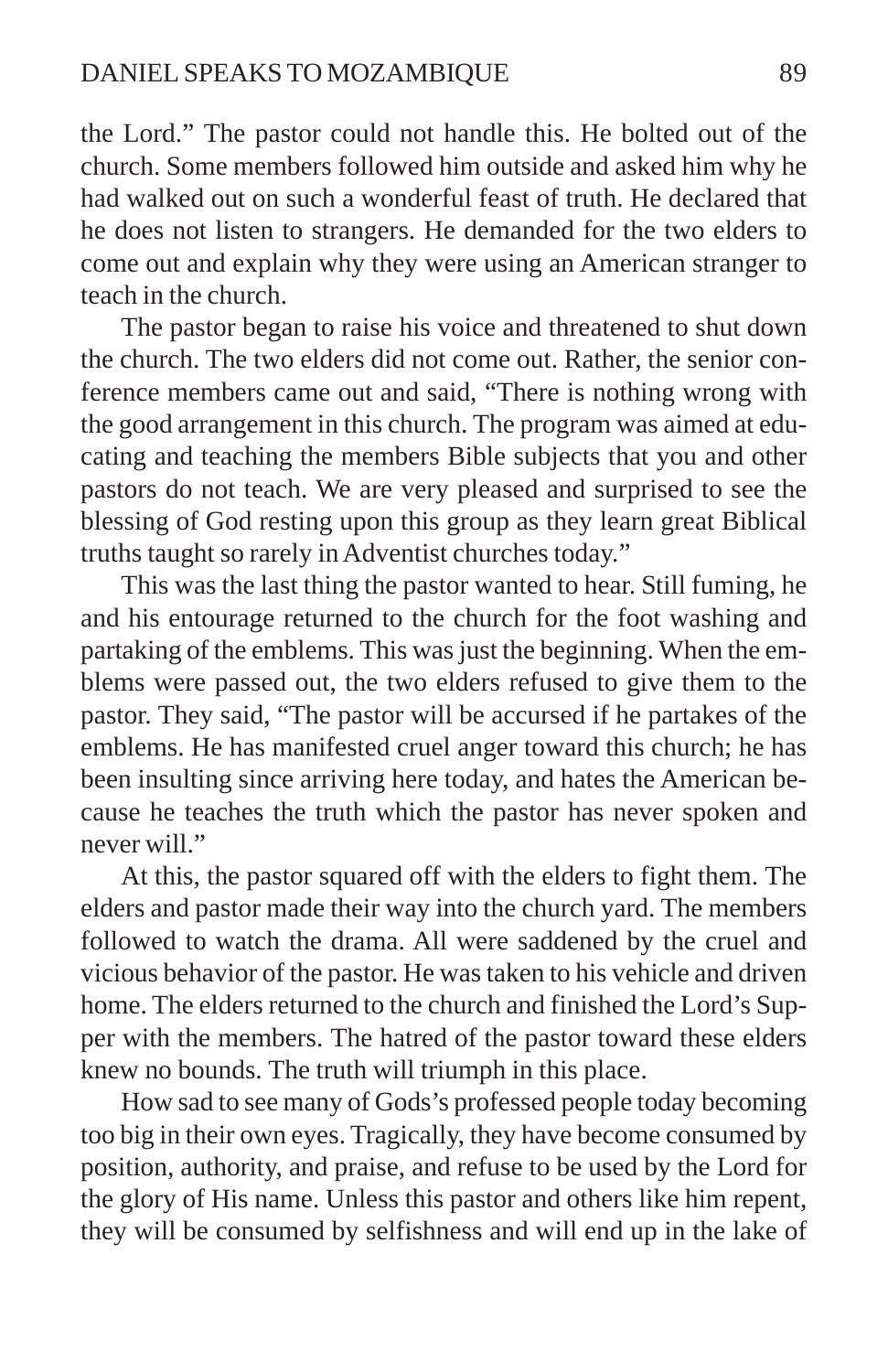fire described in Revelation chapter 20. Profession means nothing in the Lord's eyes. God's ancient people, the Jews, proclaimed themselves God's people, but they refused to surrender their lives to him and ended up being rejected by God. The same thing happens to those who profess to follow God today. Hopefully, this pastor will repent of his anger, jealousy, and bitterness before it is forever too late. The promise is still there for us, "If we confess our sins, He is faithful and just to forgive us our sins, and to cleanse us from all unrighteousness."— 1 John 1:9

The two elders and their congregation have been so blessed by the DVD's. They have been the vehicle of teaching for many Catholics, Pentecostals, and other people in their community. As a result, the elders have written, requesting 1,500 DVD's of various series that they can use in their church and spread far and near in the area of Maputo, Mozambique and beyond. These elders and their members take very seriously the admonition of Jesus who said, "All power is given unto Me in heaven and in earth. Go ye therefore and teach all nations, baptizing them in the name of the Father, and of the Son, and of the Holy Spirit. Teaching them to observe all things whatsoever I have commanded you and lo, I am with you always, even to the end of the world."— Matthew 28:18-20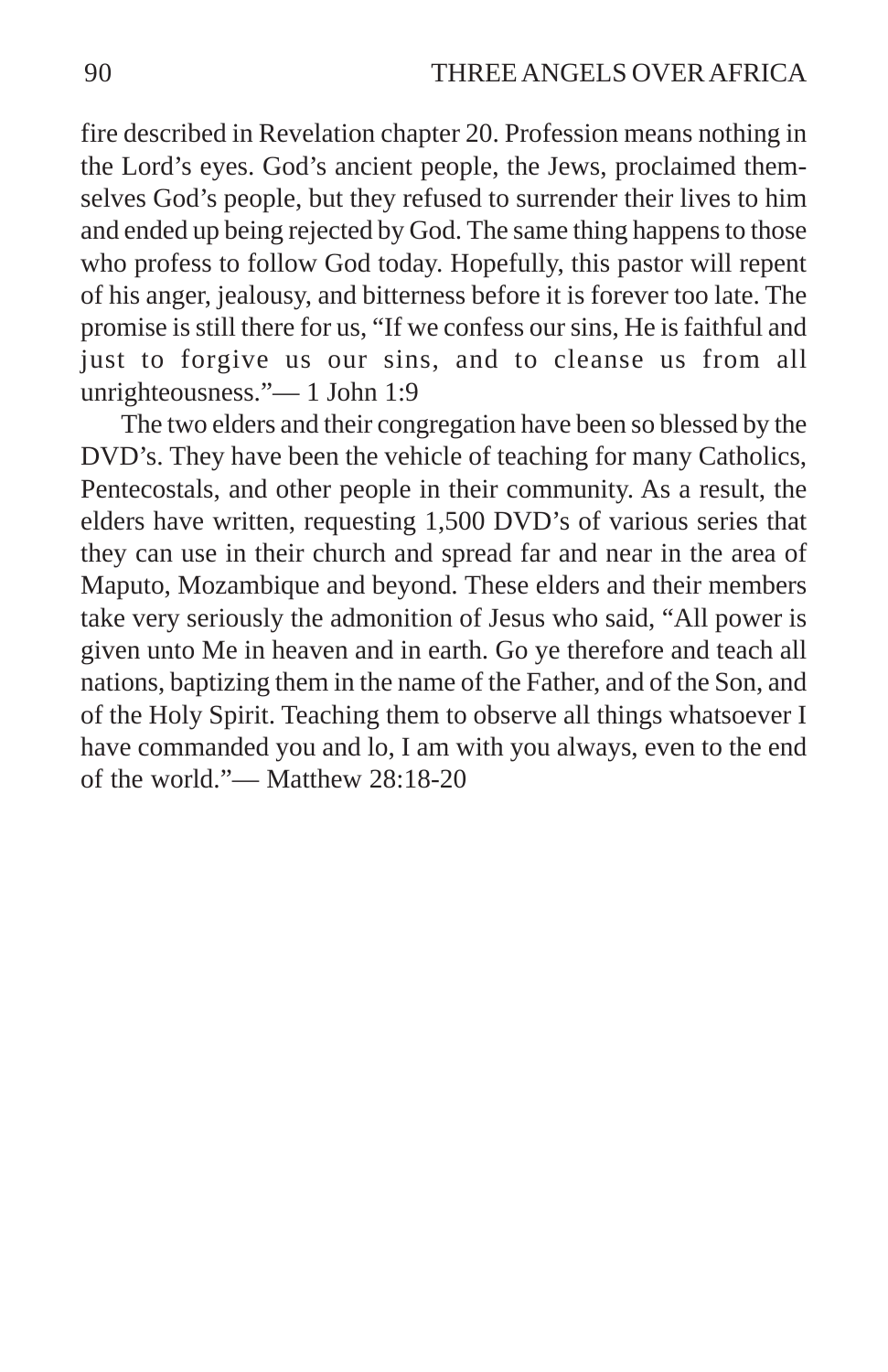#### Chapter15

### **Seychelles Speaks — Kilwa Island Too.**

Seychelles is not very big. The islands are actually due east of Tanzania and Kenya. It is a group of 115 islands in the Indian Ocean. The population, in total, is about 95,000 inhabitants. The Lord did command, "Go ye into all the world and preach…teaching them to observe all things whatsoever I have commanded you…"— Matthew 28:19.20 Seychelles is part of "all the world."

A woman in Seychelles had been listening to the radio and the voice of an American was playing. He was teaching from the "sealed" book of Daniel. While almost all groups professing Christianity today shy away from this book, the prophecies of Daniel have demanded the attention of this planet for millennia. In fact, when Daniel first presented his visions to the world, they hit so hard. In order to oppose them, there were several major religious bodies formulated within a few decades of his writings: Zoroastrianism, Buddhism, Confucianism, Mithraism; all of these came about as an effort of hell to stop the riveting prophecies of Daniel.

This remarkable book looks at the most important events in the history of this planet, both past and present. Daniel 2:44, 45 describes the 2nd Coming of Christ to this world. "And in the days of these kings shall the God of heaven set up a kingdom, which shall never be destroyed: and the kingdom shall not be left to other people, but it shall break in pieces and consume all these kingdoms, and it shall stand for ever. Forasmuch as thou sawest that the stone was cut out of the mountain without hands, and that it brake in pieces the iron, the brass, the clay, the silver, and the gold; the great God hath made known to the king what shall come to pass hereafter: and the dream is certain, and the interpretation thereof sure."— Daniel 2:44,45 Daniel 7 describes in majestic symbolism the beginning of the judgment in the heavenly sanctuary. "I beheld till the thrones were cast down, and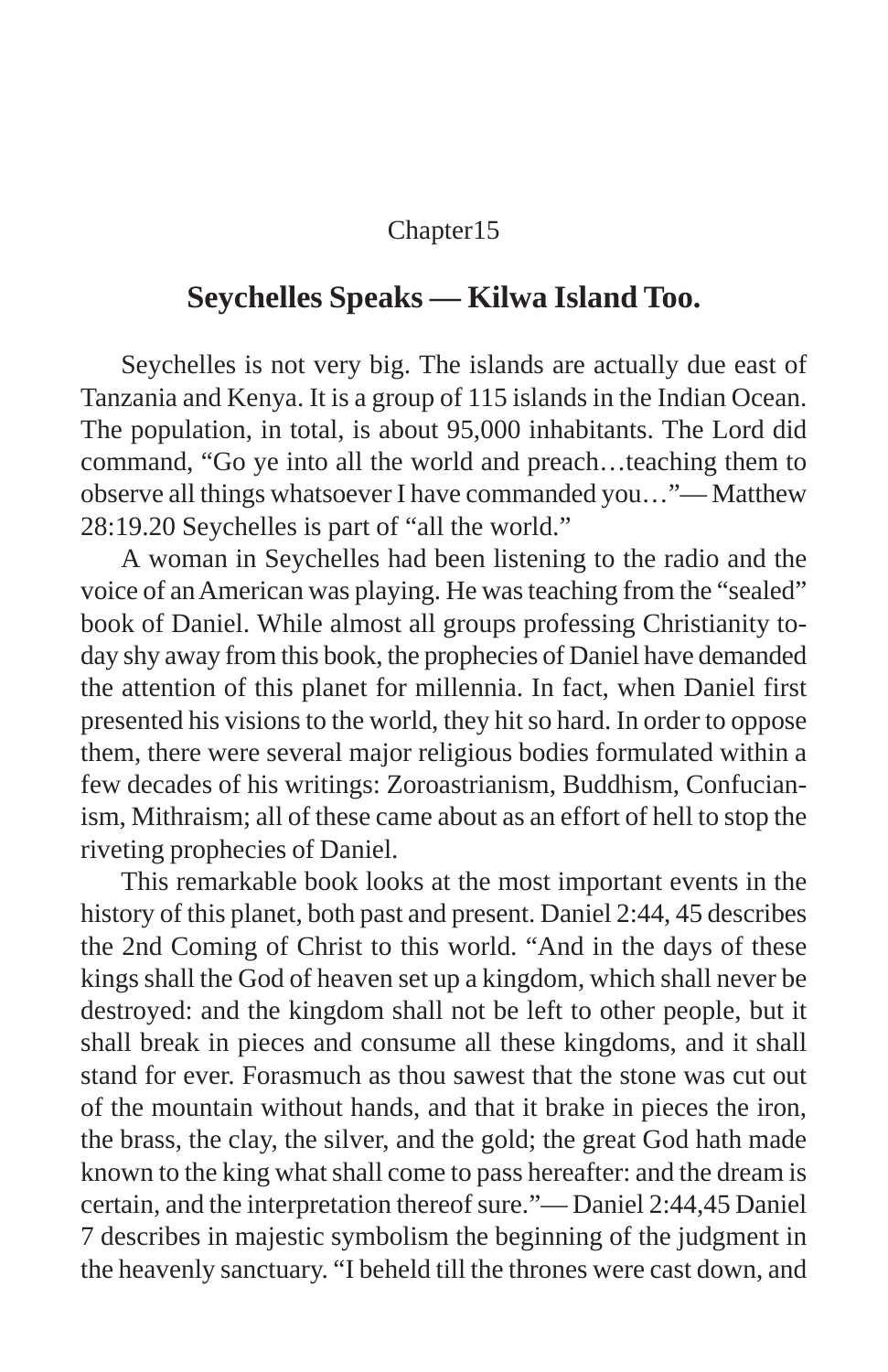the Ancient of days did sit, whose garment was white as snow, and the hair of his head like the pure wool: his throne was like the fiery flame, and his wheels as burning fire. A fiery stream issued and came forth from before him: thousand thousands ministered unto him, and ten thousand times ten thousand stood before him: the judgment was set, and the books were opened."— Daniel 7:9,10

Finally, the greatest event in mankind's history, the first coming of Jesus Christ was foretold in DANIEL 9:25 -27.

"Know therefore and understand, that from the going forth of the commandment to restore and to build Jerusalem unto *the Messiah the Prince shall be seven weeks, and threescore and two weeks: the street shall be built again, and the wall, even in troublous times.* And after threescore and two weeks shall Messiah be cut off, but not for himself: and the people of the prince that shall come shall destroy the city and the sanctuary; and the end thereof shall be with a flood, and unto the end of the war desolations are determined. And he shall confirm the covenant with many for one week: and in the midst of the week he shall cause the sacrifice and the oblation to cease, and for the overspreading of abominations he shall make it desolate, even until the consummation, and that determined shall be poured upon the desolate."

The coming of Jesus Christ to this world is foretold here. Christ was anointed with the Holy Spirit in 27 AD (Luke 3:21,22), ministered for three and a half years, and was crucified in 31 AD. By His death, Jesus put forever at an end the sacrificial system. "In the midst of the week, (The last seven years of this prophecy.) He shall cause the sacrifice and the oblation to cease…" This Christ did in the spring of 31 AD. The Messiah has come. He has provided a way whereby mankind can find forgiveness and the power for obedience.

As the woman and her family listened to the explanation of these things, they were markedly impressed. This was not the first time she had heard such things. Many years ago, these things from Daniel had been discussed and talked about in her church, but not now. She loved hearing about the amazing prophecies, but elements in her church no longer wanted to hear such things. The woman and her family are Seventh-day Adventists. There was a time in Seventh-Day Adventism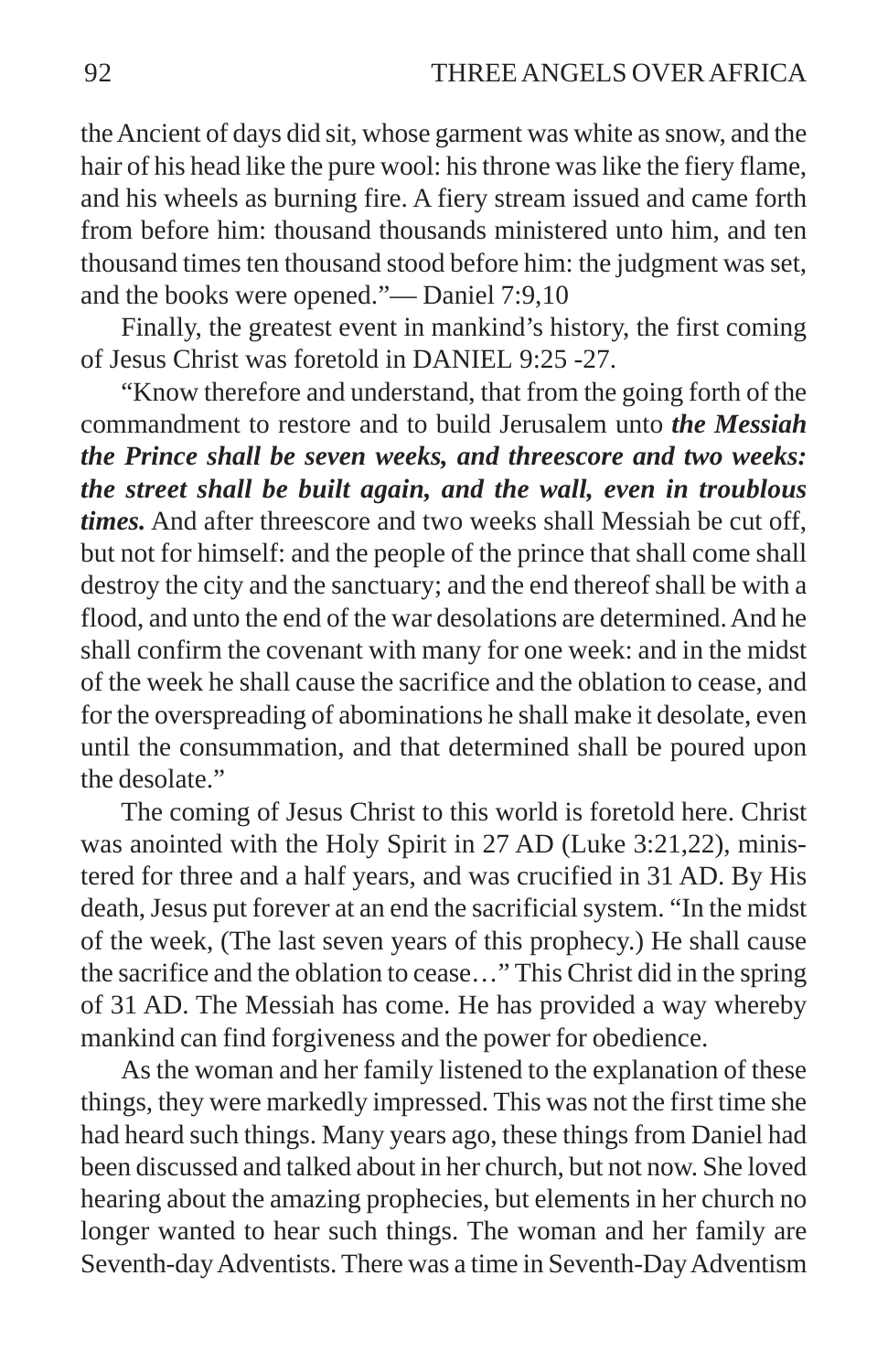when the prophecies were proclaimed, but not much now. In fact, the very book of Daniel foretold the rise of a people in the 19<sup>th</sup> century that would warn the world that judgment had begun in the heavenly courts.

Seventh-day Adventists had been raised up to undue all that the papacy had done for 1,260 years. Rome had sought to:

- 1. Turn people from Christ as our great High Priest and turn people to earthly priests.
- 2. Destroy the commandments of God by supplanting Sunday in place of the Sabbath.
- 3. Declare that salvation comes through pilgrimages and indulgences rather than from faith in Christ Jesus.
- 4. Persecute all who upheld the truth of the Bible instead of manmade traditions.

In an effort to be like all the other churches, the Seventh-day Adventists have for a long time predominantly watered down these messages. The woman and her family declared, "What the American is saying reminds us of the true beliefs of Seventh-day Adventists that we have believed for over a century, but have been muted for the last fifty years. These messages have gone silent for so long, but the American says what we once believed. How refreshing to hear the great prophetic teachings of Daniel and Revelation again. God bless him for teaching the great truths of Scripture."

The woman and her family have received many DVD's on prophecy, along with DVD's on Ezekiel, Hebrews, Elijah, Amazing Grace, and the final scenes of Jesus life. The family in Seychelles has not only listened and watched the DVD's themselves, but they are sharing them throughout this little island chain in the Indian Ocean. Along with the DVD's, they have received books, Bibles, and tracts as well to blanket their little country like the leaves of autumn.

"In the closing work of God in the earth, the standard of His law will again be exalted. False religion may prevail, iniquity may abound, the love of many may wax cold, the cross of Calvary may be lost sight of, and darkness, like the pall of death, may spread over the world; the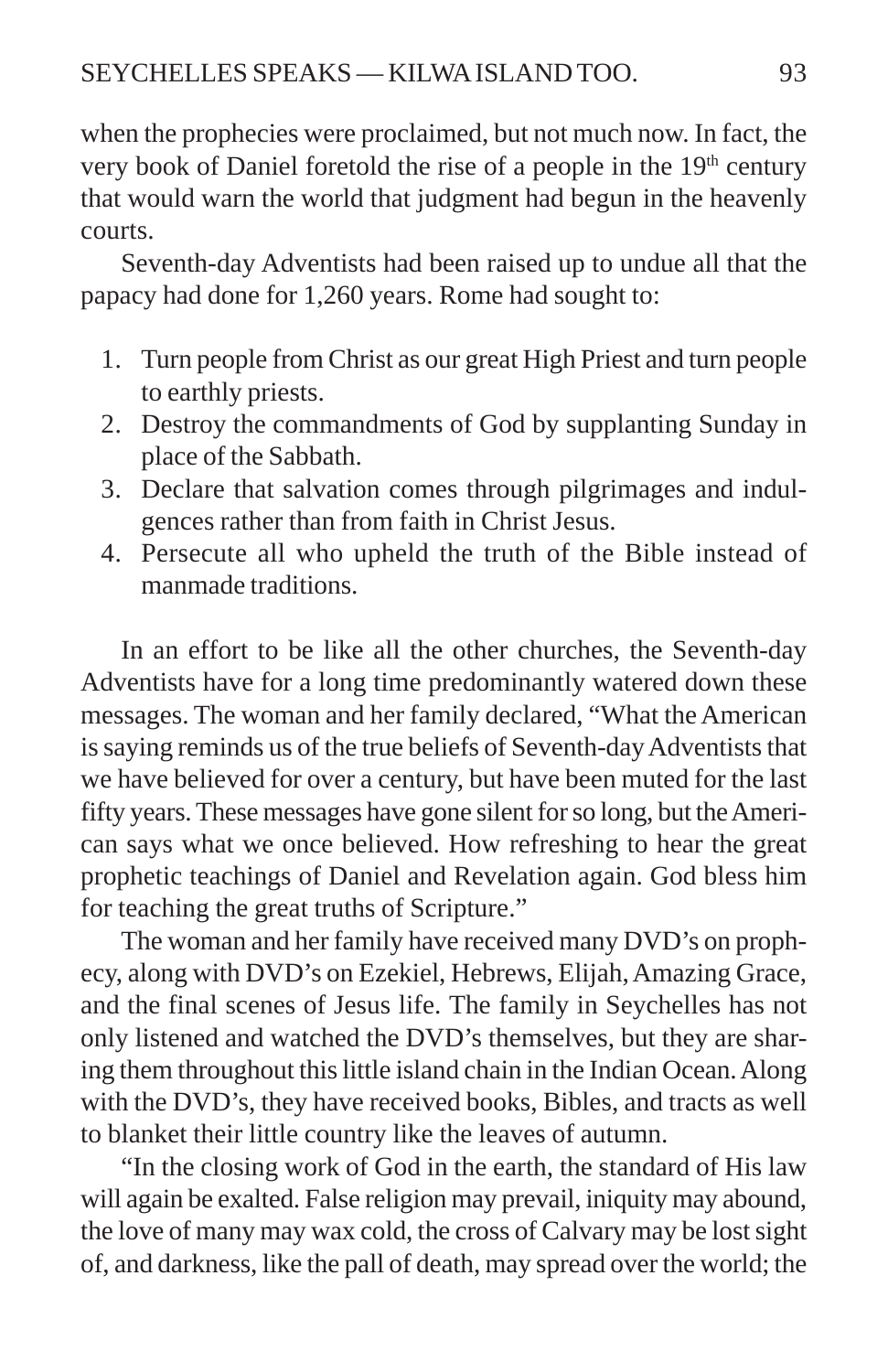whole force of the popular current may be turned against the truth; plot after plot may be formed to overthrow the people of God; but in the hour of greatest peril the God of Elijah will raise up human instrumentalities to bear a message that will not be silenced. In the populous cities of the land, and in the places where men have gone to the greatest lengths in speaking against the Most High, the voice of stern rebuke will be heard. Boldly will men of God's appointment denounce the union of the church with the world. Earnestly will they call upon men and women to turn from the observance of a manmade institution to the observance of the true Sabbath."— *Prophets and Kings,* pp. 186, 187

#### *Kilwa Island*

Kilwa Island is an island on Lake Mweru, Zambia. It was known to Arab and Swahili traders of ivory, copper and slaves who used Kilwa Island on the lake as a base at one time. Kilwa was the first trading area that the Portuguese took over on their quests to control trade in Africa. From here comes our next story.

Emmanuel Kimbombola became a Seventh-day Adventist in 2000. He longed to learn all the beliefs of Seventh-day Adventists. For many years, this goal of his was never achieved. The local pastor in the church would use a theological book that had lessons from which he taught the people. The lessons were strange and very unsatisfactory. Emmanuel would ask him questions about the strange beasts in the books of Daniel and Revelation, but the pastor and the leaders could not answer his questions. This made Emmanuel doubt the teachings of the Seventh-day Adventists.

One day, the local pastor came for the communion service and foot washing. Emmanuel used the opportunity to ask the pastor questions about Daniel and Revelation. He longed to know about the beasts of Revelation 13, the whore woman of Revelation 17, and the amazing time prophecies in Daniel 7, 8, and 9. The pastor told him not to be concerned about these prophetic books. What was most important was to carry out the duties in the church and to follow Jesus.

How pathetic. How dare this pastor set the prophetic books of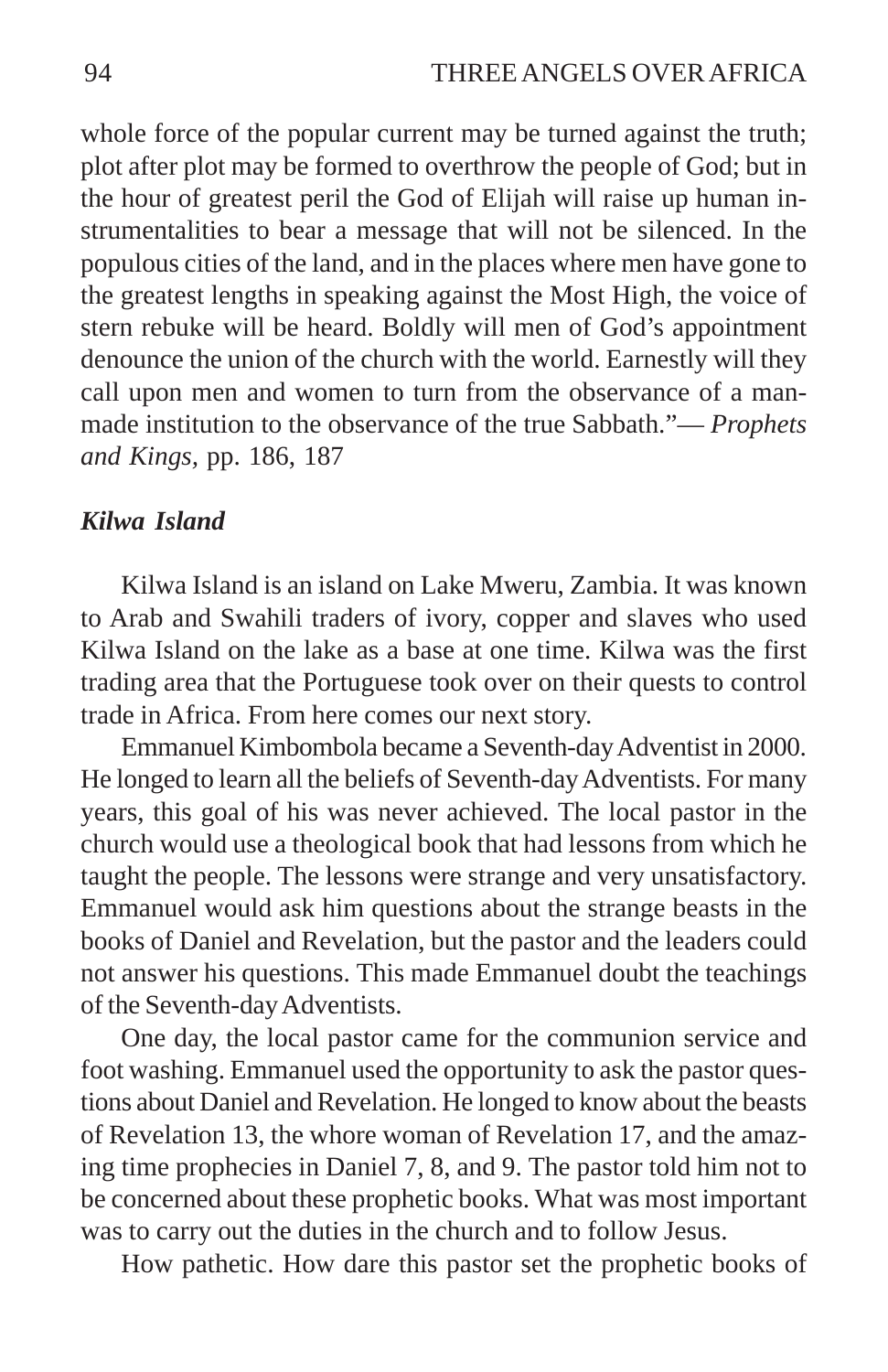Daniel and Revelation aside. Jesus Himself had told the disciples in Matthew 24:15 "When ye therefore shall see the abomination of desolation, spoken of by Daniel the prophet, stand in the holy place (whoso readeth, let him understand)." Jesus said that those who read the book of Daniel had better understand it. The prophecies of Daniel are in total harmony with Christ and not in opposition to Him. The three greatest events in the history of mankind; the first coming of Christ and the crucifixion in Daniel 9:24-27; the 2nd coming of Christ, found in Daniel 2:44,45; and the beginning of the judgment in Heaven where Christ is our great High Priest is found in Daniel 7:9-14. Christ is revealed in His three great works for man in the book of Daniel.

- 1. His first coming. (Daniel 9:24-27)
- 2. His second coming (Daniel 2:44,45)
- 3. His work as our Great High Priest (Daniel 7:9-14)

The book of Revelation is a revealing of Jesus in all His matchless charms. Just in chapter 1 alone, Christ is seen as:

- 1. Our redeemer (Revelation 1:4,5)
- 2. Our coming King (Revelation 1:7)
- 3. The Lord of the Sabbath (Revelation 1:10)
- 4. Our great high priest (Revelation 1:12,13)
- 5. The Victor over the tomb (Revelation 1:19,20)

To say the least, Emmanuel was thoroughly disgusted with this answer he got from this pastor. The pastor's counsel was false and misleading and it made Emmanuel doubt ever becoming a Seventhday Adventist. This was a low ebb in his Christian experience. But the Lord had a plan for Emmanuel. He impressed him to start praying for someone to come and teach him the great truths of the Bible, especially the books on prophecy.

One day, after praying for many months for help, Emmanuel was about to sit down for lunch when there was a knock at the door. His good friend, Teddy from the Congo, greeted him. He had felt impressed to visit his friend on Kilwa Island. While they ate and visited,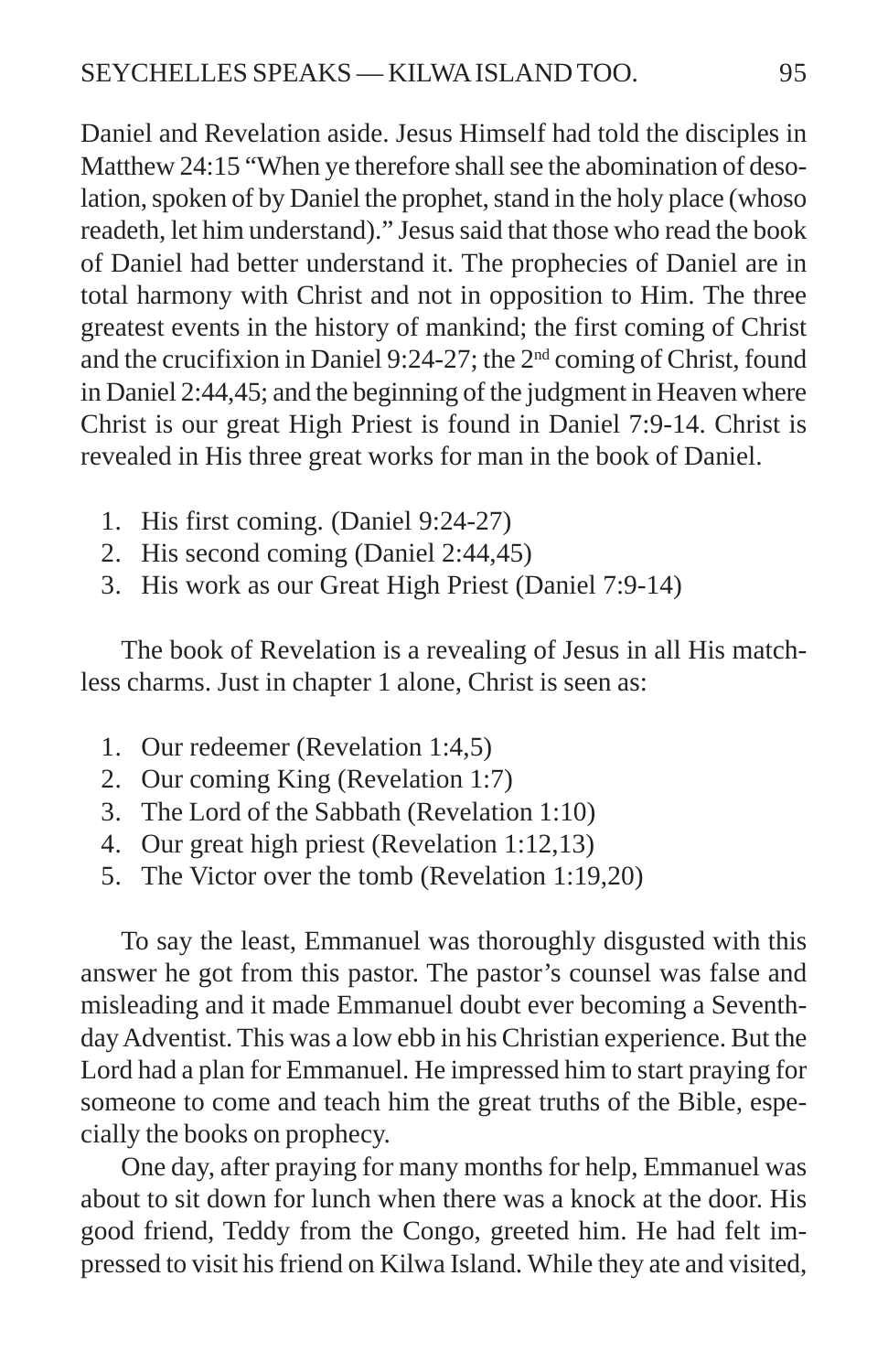Teddy's wife phoned, telling her husband she just heard a most wonderful message on the radio from some American. It was a study on Revelation chapter four. This chapter looks at a courtroom scene in heaven with the Father on his throne, the Holy Spirit near to the throne, and myriads of angels close by. What had puzzled Teddy and his wife with this chapter were the four beasts near the throne. Revelation 4:6-8 says, "And before the throne, there was a sea of glass like unto crystal; and in the midst of the throne and round about the throne, were four beasts full of eyes before and behind. And the first beast was like a lion, and the second beast like a calf, and the third beast had a face as a man, and the fourth beast was like a flying eagle. And the four beasts had each of them six wings about him; and they were full of eyes within: and they rest not day and night, saying, Holy, holy, holy, Lord God Almighty, which was, and is, and is to come." The American showed that these beasts were like the ones Ezekiel saw. Ezekiel 1:5-14 "Also out of the midst thereof came the likeness of four living creatures. And this was their appearance; they had the likeness of a man. And every one had four faces, and every one had four wings. And their feet were straight feet; and the sole of their feet was like the sole of a calf's foot: and they sparkled like the colour of burnished brass. And they had the hands of a man under their wings on their four sides; and they four had their faces and their wings. Their wings were joined one to another; they turned not when they went; they went every one straight forward. As for the likeness of their faces, they four had the face of a man, and the face of a lion, on the right side: and they four had the face of an ox on the left side; they four also had the face of an eagle. Thus were their faces: and their wings were stretched upward; two wings of every one were joined one to another, and two covered their bodies. And they went every one straight forward: whither the spirit was to go, they went; and they turned not when they went. As for the likeness of the living creatures, their appearance was like burning coals of fire, and like the appearance of lamps: it went up and down among the living creatures; and the fire was bright, and out of the fire went forth lightning. And the living creatures ran and returned as the appearance of a flash of lightning."— Ezekiel's rendition of the living creatures is somewhat iden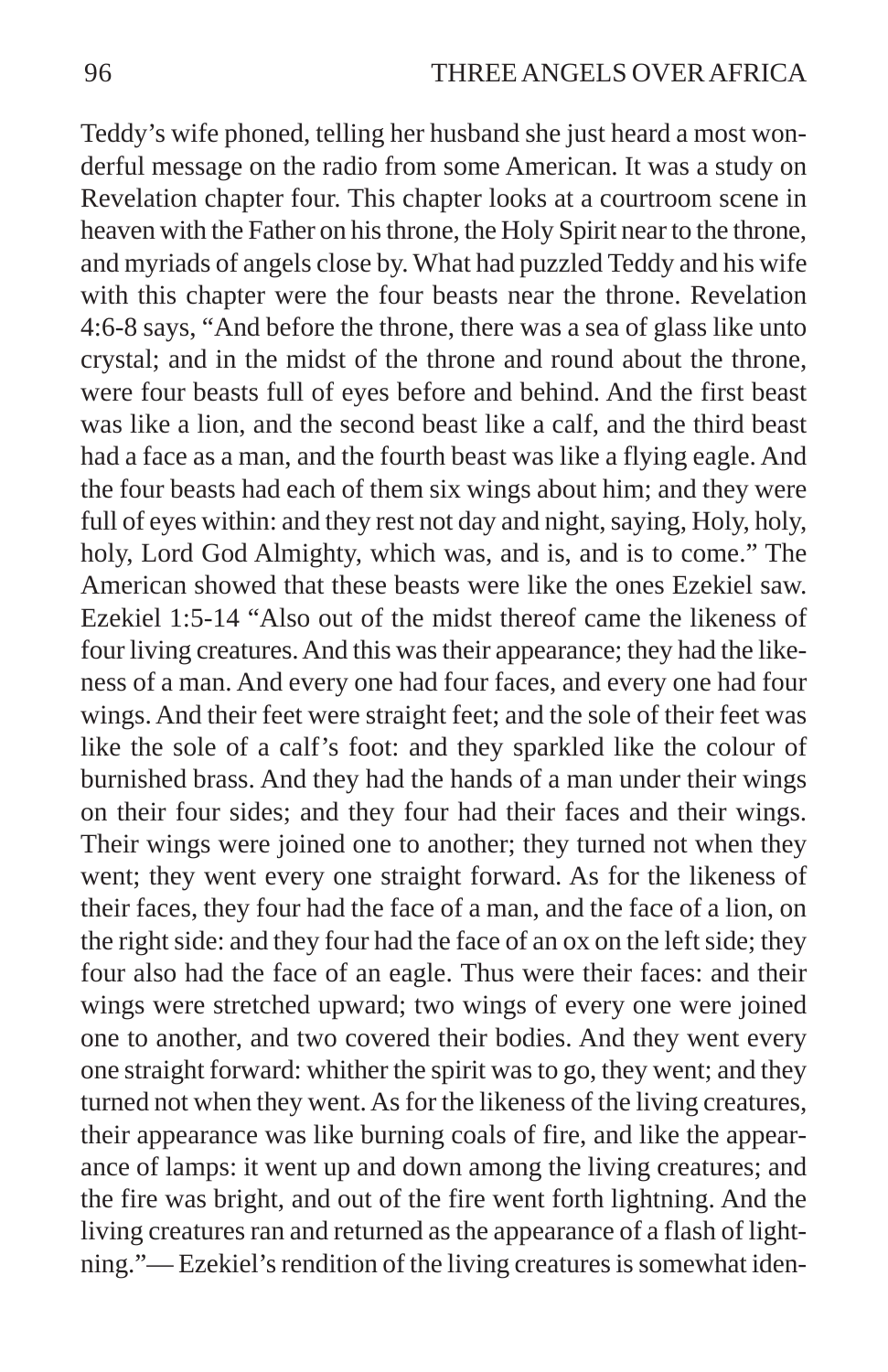tical to the beasts in Revelation 4. In Ezekiel 10:15, he says the living creatures were cherubim.

Revelation chapter four was no longer a mystery to Teddy and his wife. The American allowed the Bible to interpret itself and clearly, these beasts near God's throne are cherubim. Teddy and his wife were thrilled to see the simple explanation and the use of one Scripture to explain another. Teddy ended the conversation with, "Praise the Lord for the clear explanation." As Teddy hung up, Emmanuel was gazing with deep intensity at his friend, Teddy declared, "Emmanuel, if you want to learn the great truths of scripture, you need to listen to this American on the radio." "God has answered my prayers." Emmanuel was ecstatic.

That evening, Emmanuel listened to his radio and heard the American for the first time. He drank it all in as the American spoke on the Jesuit agenda for the world; past, present, and future. The lessons were so educational, documented, and clear. Emmanuel was so happy and so pleased to hear good news that lifted his spirit. The next morning he tuned in again to hear the study on Revelation 5. He learned about the great book of destiny, sealed with seven seals. He could not wait to hear about those mysterious seals wrapped around the book of destiny. God had answered Emmanuel's prayers.

Emmanuel drank in the truths he learned from the American on the radio. The mysteries of the great books of Daniel and Revelation were made very plain to his mind. He could not have been more fulfilled and pleased. The Bible was now the book he knew it could be, but had just never seen. After several wonderful months of studying with the American, Emmanuel began teaching what he had learned in his church. Every other day, Emmanuel and a host of people gather at the church to study Daniel and revelation. Emmanuel uses the notes he took from the radio programs. He is praising the Lord for having such mercy upon him in his thirst for truth.

When the local pastor found out that Emmanuel was using notes from the American's radio programs, Emmanuel was brought before the church board to answer the charge of getting materials from an offshoot. Emmanuel could not believe what he was seeing and hearing. The same pastor who was disfellowshipping him was the same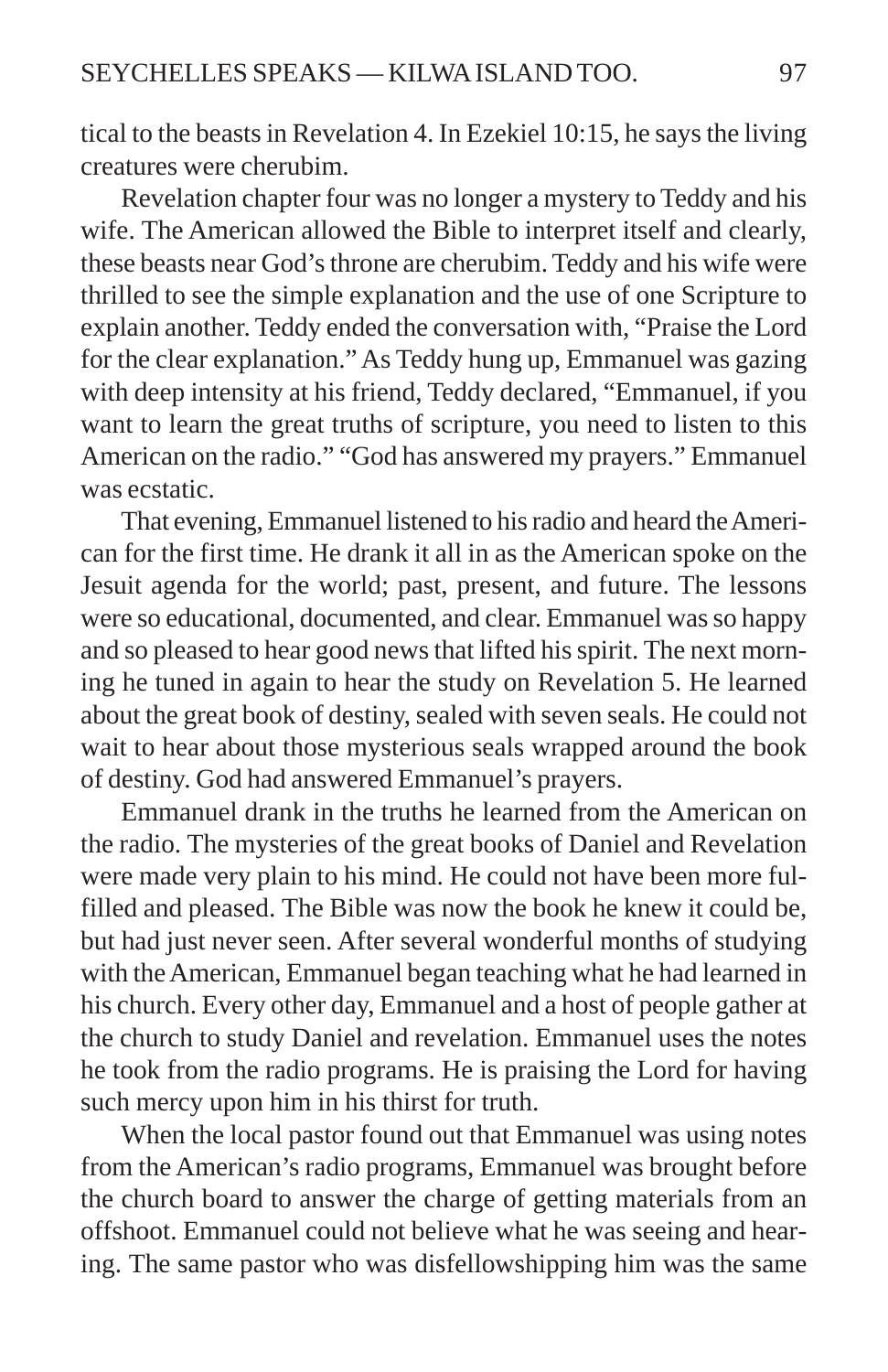one who knew nothing of the prophetic books of Daniel and Revelation. Now, Emmanuel was being denounced for teaching the great truths of Scripture. His crime was listening to an American teach him the Bible. What blindness and hypocrisy. What jealousy and insanity.

Emmanuel is so happy to be trusting in Jesus and for teaching him the truth. He cares not for church membership or church honors; he just wants to have his name written in the Lamb's book of life. This is all that matters to him. Emmanuel has asked Teddy and Edward to help him with evangelistic materials so that he can blanket Kilwa Island with the three Angels' messages of Revelation 14. He has received several thousand DVDs, tracts, Bibles, and other materials for that purpose. Emmanuel simply wants to give back to the people of his island the same joy and peace that came to him after hearing the great truths of Scripture on the radio.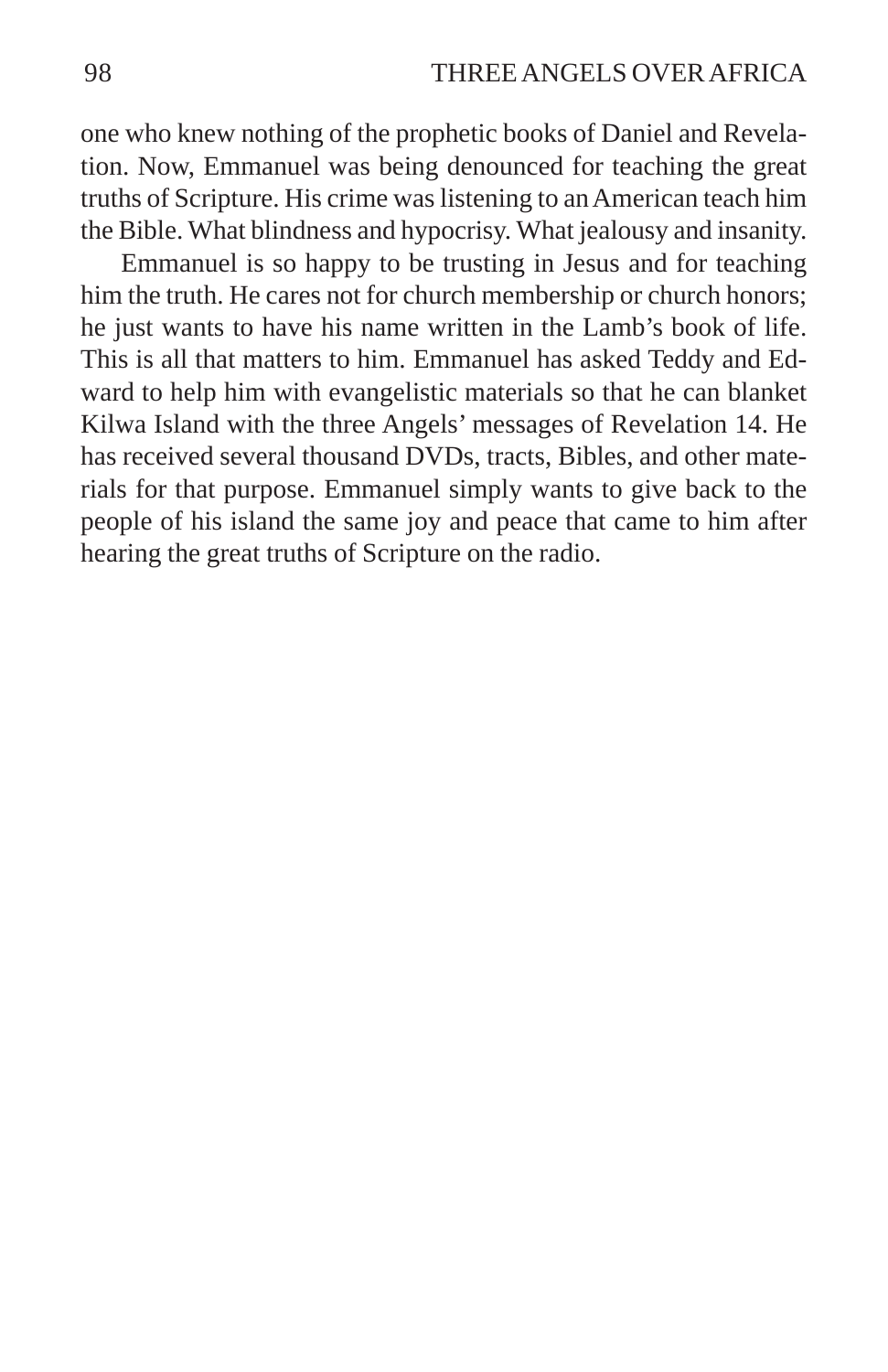#### Chapter 16

# **Surprising Conversions in Malawi**

A Jesuit priest listened intensly to the messages on the radio by the American. He heard the call of Jesus Christ to surrender his life to Him and to forsake the professed authority of the pope. He recognized that the righteousness of Christ alone could empower him to keep God's commandments. He realized that his church had arrogantly sought to change God's rest day from Sabbath, Saturday, to Sunday. He was challenged to alter his health habits so that his mind and body would be clear to hear the voice of God speak to his soul. He recognized that an acceptance of the teachings of the American would change his life forever and he made a decision. Like that amazing group in Revelation 14, called the 144,000, he would follow the Lamb whithersoever He goeth.

This is amazing. This Jesuit priest was trained in the Spiritual Exercises of Ignatius Loyola. He had been trained to be an utterly blind and obedient slave to his masters. He was well conditioned to resist the truth of God. Here is a succinct description of this man and his order. "At this time the order of the Jesuits was created, the most cruel, unscrupulous, and powerful of all the champions of popery. Cut off from earthly ties and human interests, dead to the claims of natural affection, reason and conscience wholly silenced, they knew no rule, no tie, but that of their order, and no duty but to extend its power. The gospel of Christ had enabled its adherents to meet danger and endure suffering, undismayed by cold, hunger, toil, and poverty, to uphold the banner of truth in face of the rack, the dungeon, and the stake. To combat these forces, Jesuitism inspired its followers with a fanaticism that enabled them to endure like dangers, and to oppose to the power of truth all the weapons of deception. There was no crime too great for them to commit, no deception too base for them to practice, no disguise too difficult for them to assume. Vowed to per-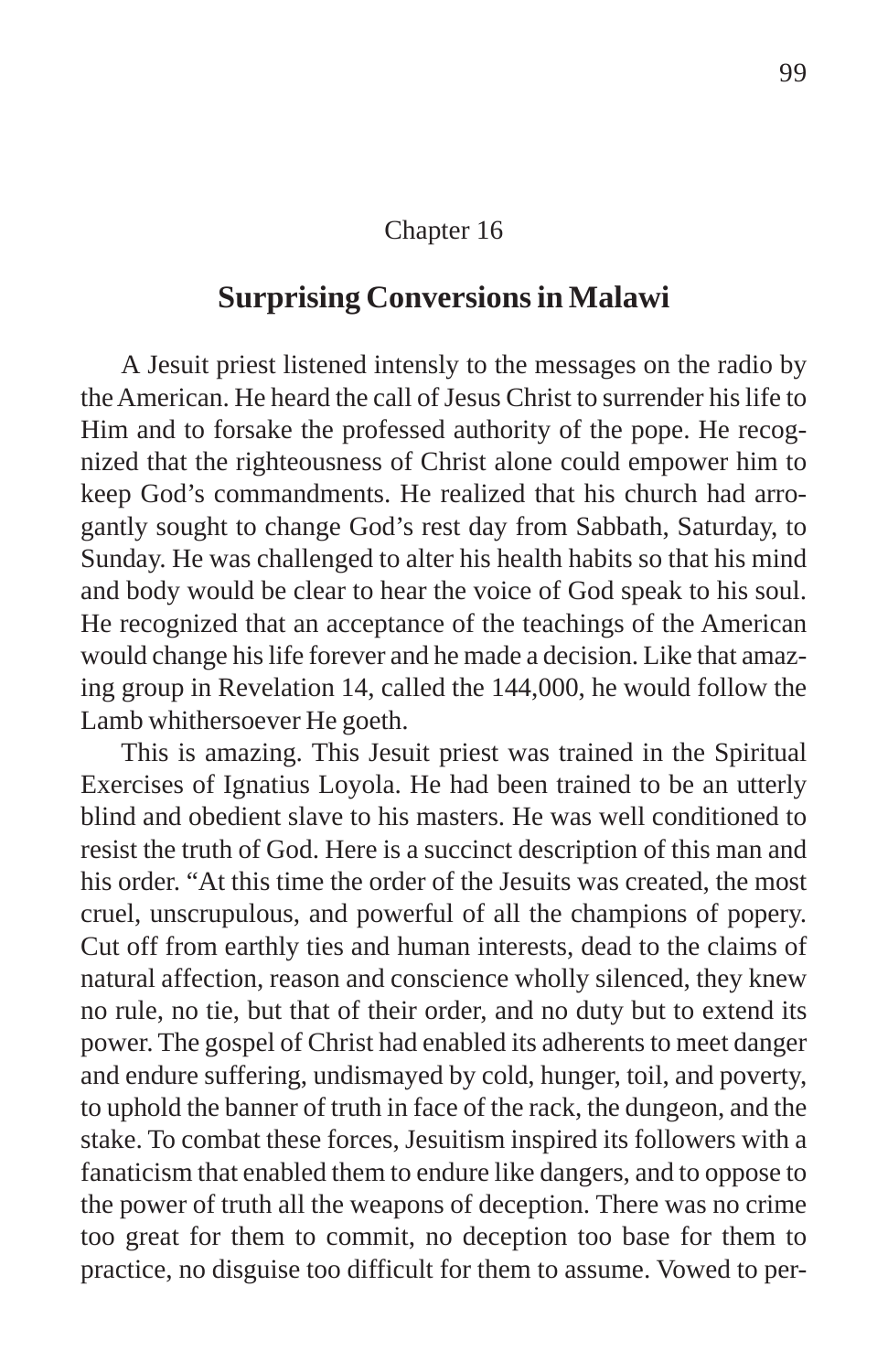petual poverty and humility, it was their studied aim to secure wealth and power, to be devoted to the overthrow of Protestantism, and the re-establishment of papal supremacy. When appearing as members of their order, they wore a garb of sanctity, visiting prisons and hospitals, ministering to the sick and the poor, professing to have renounced the world, and bearing the sacred name of Jesus, who went about doing good. But under this blameless exterior the most criminal and deadly purposes were often concealed. It was a fundamental principle of the order that the end justifies the means. By this code, lying, theft, perjury, assassination, were not only pardonable but commendable, when they served the interests of the church."— *Great Controversy*, pp. 234, 235

The Lord Jesus is greater than any human system. The Holy Spirit can cut through any force opposed to the truth and bring conviction and conversion. The power of God was brought to bear upon this man and he responded to the pleadings of Heaven.

The priest resigned from the priesthood. This brought upon him the ire of the Jesuits. Here is the Jesuit Oath against liberals and Protestants. "I do further promise and declare, that I will have no opinion or will of my own, or any mental reservation whatever, even as a corpse or cadaver, but will unhesitatingly obey each and every command that I may receive from my superiors in the Militia of the Pope… I furthermore promise and declare that I will, when opportunity presents, make and wage relentless war, secretly or openly, against all heretics, Protestants and Liberals, as I am directed to do, to extirpate and exterminate them from the face of the whole earth; and that I will spare neither age, sex or condition; and that I will hang, burn, waste, boil, flay, strangle and bury alive these infamous heretics, rip up the stomachs and the wombs of their women and crush their infants heads against the walls, in order to annihilate forever their execrable race. That when the same cannot be done openly, I will secretly use the poisoned cup, the strangulating cord, the steel of the poniard or the leaden bullet, regardless of the honor, rank, dignity, or authority of the person or persons, whatever may be their condition in life, either public or private, as I at any time may be directed so to do by any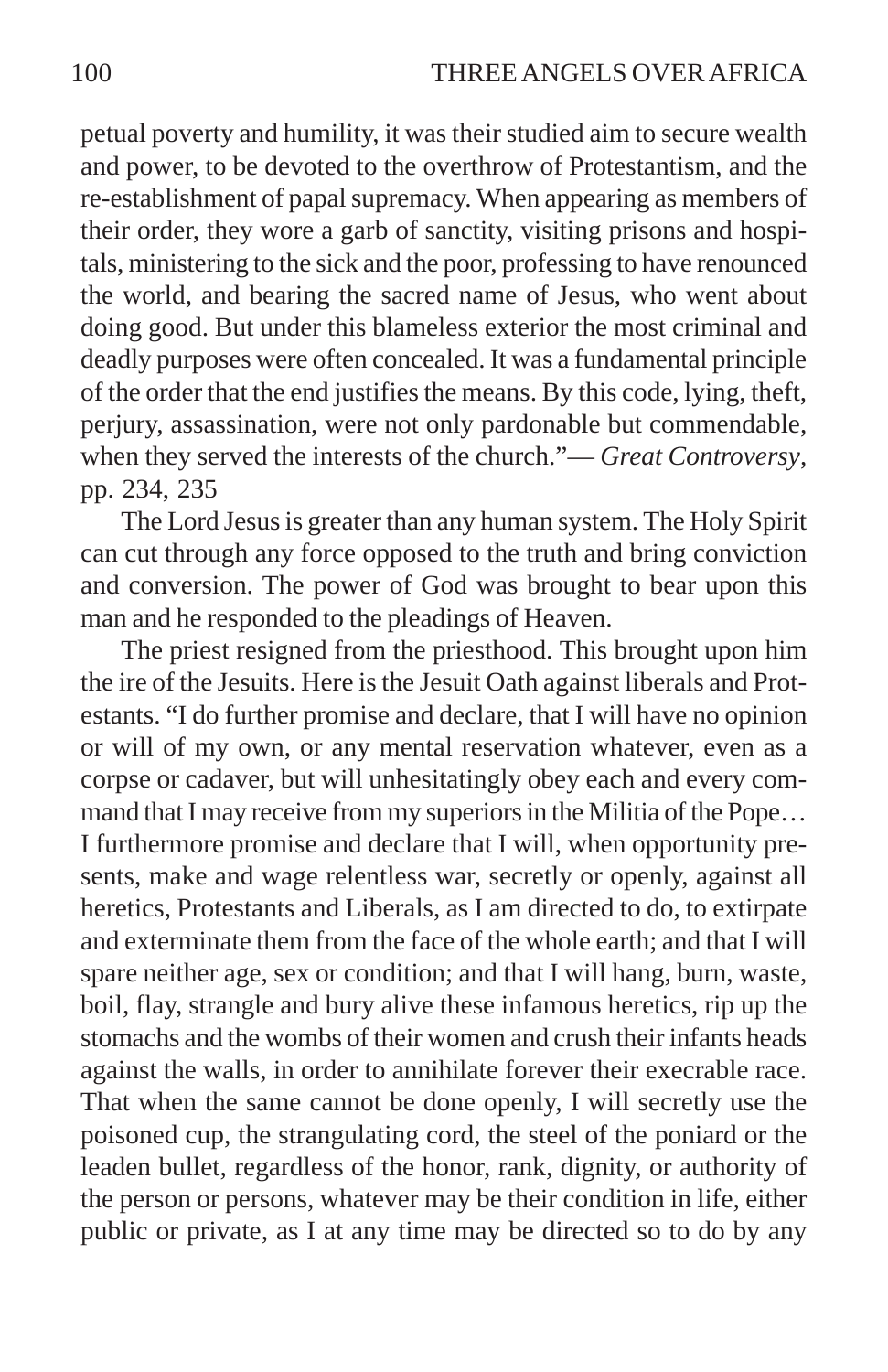agent of the Pope or Superior of the Brotherhood of the Holy Faith, of the Society of Jesus. — Edwin A. Sherman, *The Engineer Corps of Hell*; or Rome's Sapper's and Miners, Private Subscription, 1883, pp. 118-124.

The Jesuits would stop at nothing to kill this priest. Since he realized he was in the crosshairs of the Jesuits, he fled to a remote area of Malawi and has been in hiding ever since. He is so excited to follow the truth as it is in Jesus. He has received many materials from us; books, Bibles, DVDs, and tracts. He has started a study group and is now teaching them about the Lord Jesus and the great testing truths for this time. He married a Malawian woman and they are rejoicing in serving the Lord and walking in His truth.

The priest and his wife started attending a Malawian Seventh-day Adventist church. He was very disappointed and disgusted with what he found. The denomination was not teaching the historic messages of Seventh-day Adventists. They were teaching salvation in sinful disobedience to the law of God, there is no sanctuary in heaven, atonement was finished at the cross, the pope is now our Christian brother, and that all churches should unite together in onto one church. When the priest asked the leaders in the church why they were not teaching like the American on the radio, the response was, "The American on the radio is not a Seventh-day Adventist, but rather an offshoot, and his lessons are not to be taught here."

The former Jesuit priest was shocked to hear such nonsense. From his former schooling in the Jesuit Order, this ex Jesuit realized how effectively and efficiently the Jesuits had infiltrated **AND TAKEN OVER** the Adventist leadership and church. It was pathetic to watch mainstream Adventism sink so far. The ex-priest remained for a few months, but could not stomach the shallow teachings of the leaders after learning the truth from the American on the radio. The priest and his wife decided to leave and now have a home church with a handful worshipping with them.

"The message will be carried not so much by argument as by the deep conviction of the Spirit of God. The arguments have been presented. The seed has been sown, and now it will spring up and bear fruit. The publications distributed by missionary workers have ex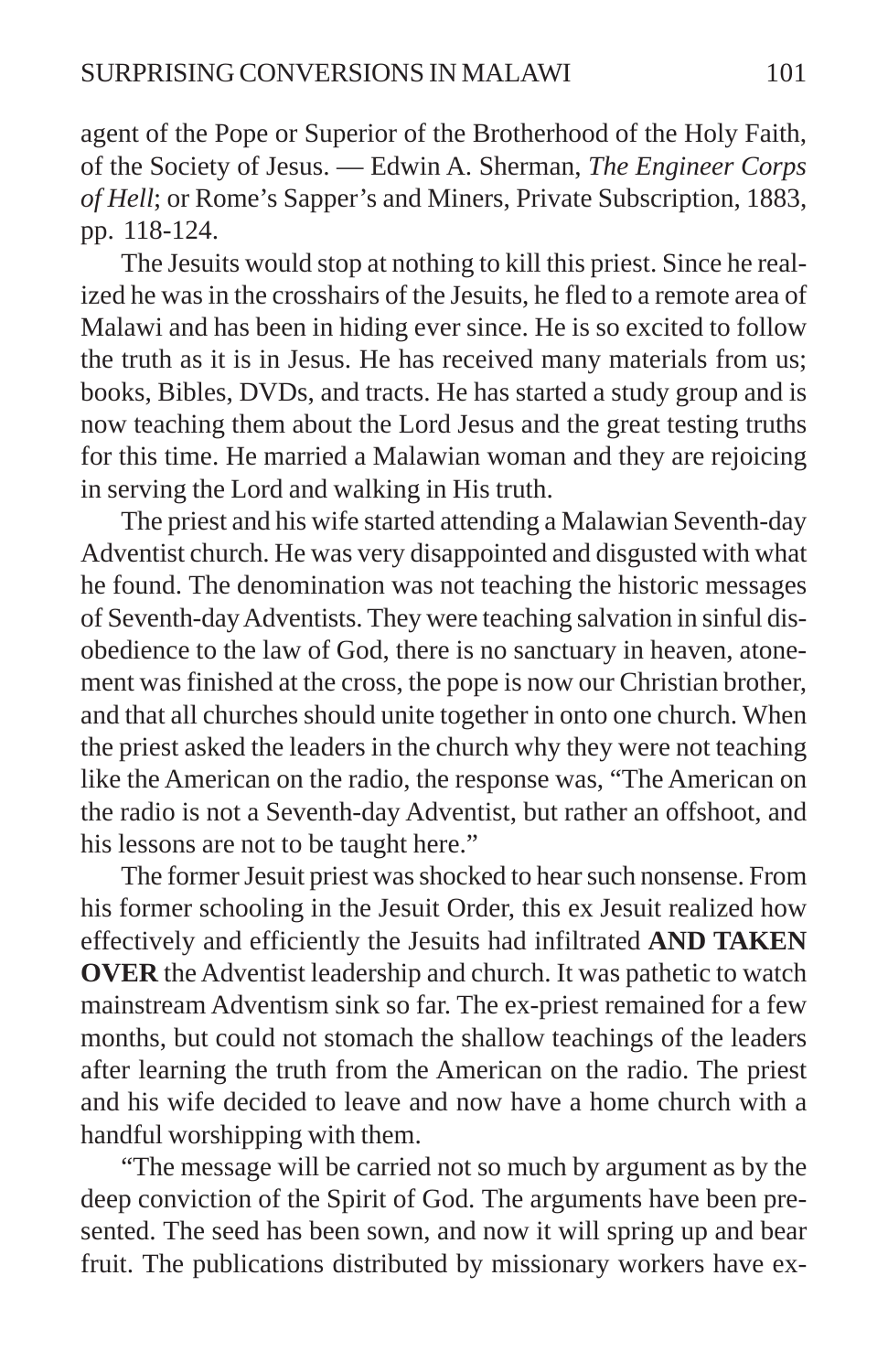erted their influence, yet many whose minds were impressed have been prevented from fully comprehending the truth or from yielding obedience*. Now the rays of light penetrate everywhere, the truth is seen in its clearness, and the honest children of God sever the bands which have held them. Family connections, church relations, are powerless to stay them now. Truth is more precious than all besides. Notwithstanding the agencies combined against the truth, a large number take their stand upon the Lord's side.*"— *Great Controversy*, p. 612.

\*\*\*\*\*\*\*\*\*\*\*\*\*\*\*\*\*\*\*\*\*\*\*\*\*\*\*\*\*\*\*\*\*\*\*

Our next story comes from Zomba, a small town in the highlands of Malawi whose population is about 100,000 people. A university student named Robert had been studying abroad in Zambia, but returned to his home in Zomba in 2014. A gentleman handed Robert a book entitled *The Enemy Unmasked*. Robert could not put the book down.

He learned so many things that he had never known. He was an avid student of history, but never realized that the Roman Catholic system controlled the world. He read of the political leaders, the wealthy, and the churches, and how they took advantage of virtually everyone in the world. How shocked he was to see the mask ripped away and to see who the papacy really is. He read as centuries of history were unlocked from Revelation 17 and 18 where Rome's control was clearly revealed. Robert had been taught that the antichrist would come in the future during the tribulation that is to come. How shocked he was to see the papacy fulfill every aspect of the whore of Revelation 17 and 18.

Reformers for centuries have seen the papacy as the great whore Babylon of the Mediterranean world. Protestant reformers, including Martin Luther, John Calvin, Thomas Cranmer, John Thomas, John Knox, and Cotton Mather, felt the early church had been led into apostasy by the Papacy and identified it as the Antichrist. The Centuriators of Magdeburg, a group of Lutheran scholars in Magdeburg headed by Matthias Flacius, wrote the 12-volume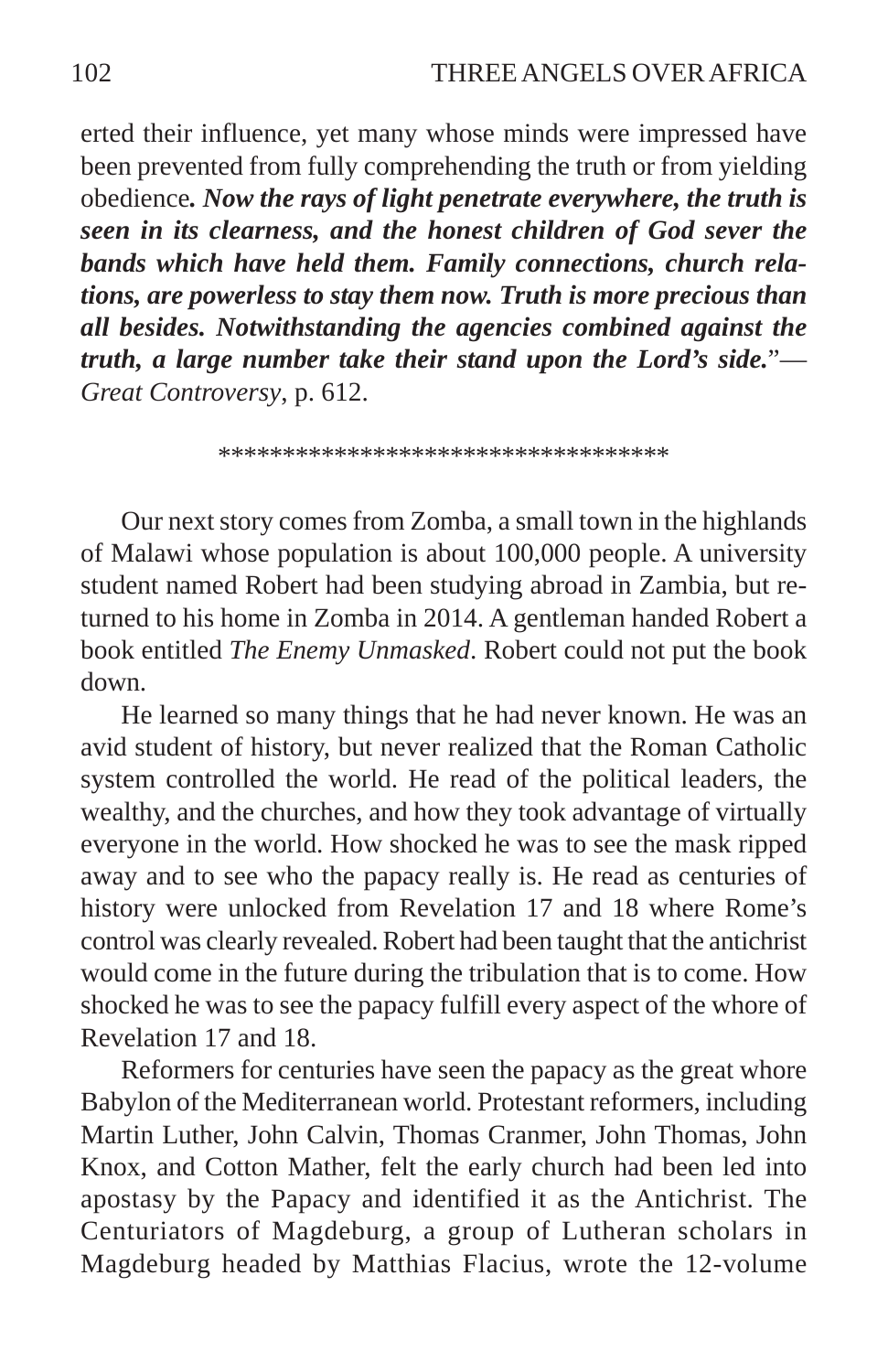"Magdeburg Centuries" to discredit the papacy and identify the pope as the Antichrist. So rather than expecting a single Antichrist to rule the earth during a future Tribulation period, Martin Luther, John Calvin, and other Protestant reformers saw the Antichrist as a present feature in the world of their time, fulfilled in the papacy.

He saw that the politicians of the world did as Rome told them to do. "And there came one of the seven angels which had the seven vials, and talked with me, saying unto me, Come hither; I will shew unto thee the judgment of the great whore that sitteth upon many waters: *With whom the kings of the earth have committed fornication,* and the inhabitants of the earth have been made drunk with the wine of her fornication."— Revelation 17:1,2 "And the woman which thou sawest is that great city, *which reigneth over the kings of the earth*."— Revelation 17:18

Robert discovered that the politicians of the world are controlled by the Jesuits and papacy through secret societies and through their major educational institutions all over the world. The Masons, the Council on Foreign Relations, and the Skull and Bones society have been used to control politicians like Saddam Hussein, Barak Obama, George Bush, Donald Trump and many others. He saw that no matter what the political standing, be it Republican, Democrat, or dictator; the Jesuits control the leaders of the world.

It is not just the politicians that Rome controls. Robert saw in *The Enemy Unmasked* that the papacy controls the movement of money in the world. "And the merchants of the earth shall weep and mourn over her; for no man buyeth their merchandise any more: The merchandise of gold, and silver, and precious stones, and of pearls, and fine linen, and purple, and silk, and scarlet, and all thyine wood, and all manner vessels of ivory, and all manner vessels of most precious wood, and of brass, and iron, and marble, and cinnamon, and odours, and ointments, and frankincense, and wine, and oil, and fine flour, and wheat, and beasts, and sheep, and horses, and chariots, and slaves, and souls of men. And the fruits that thy soul lusted after are departed from thee, and all things which were dainty and goodly are departed from thee, and thou shalt find them no more at all*. The merchants of these things, which were made rich by her,* shall stand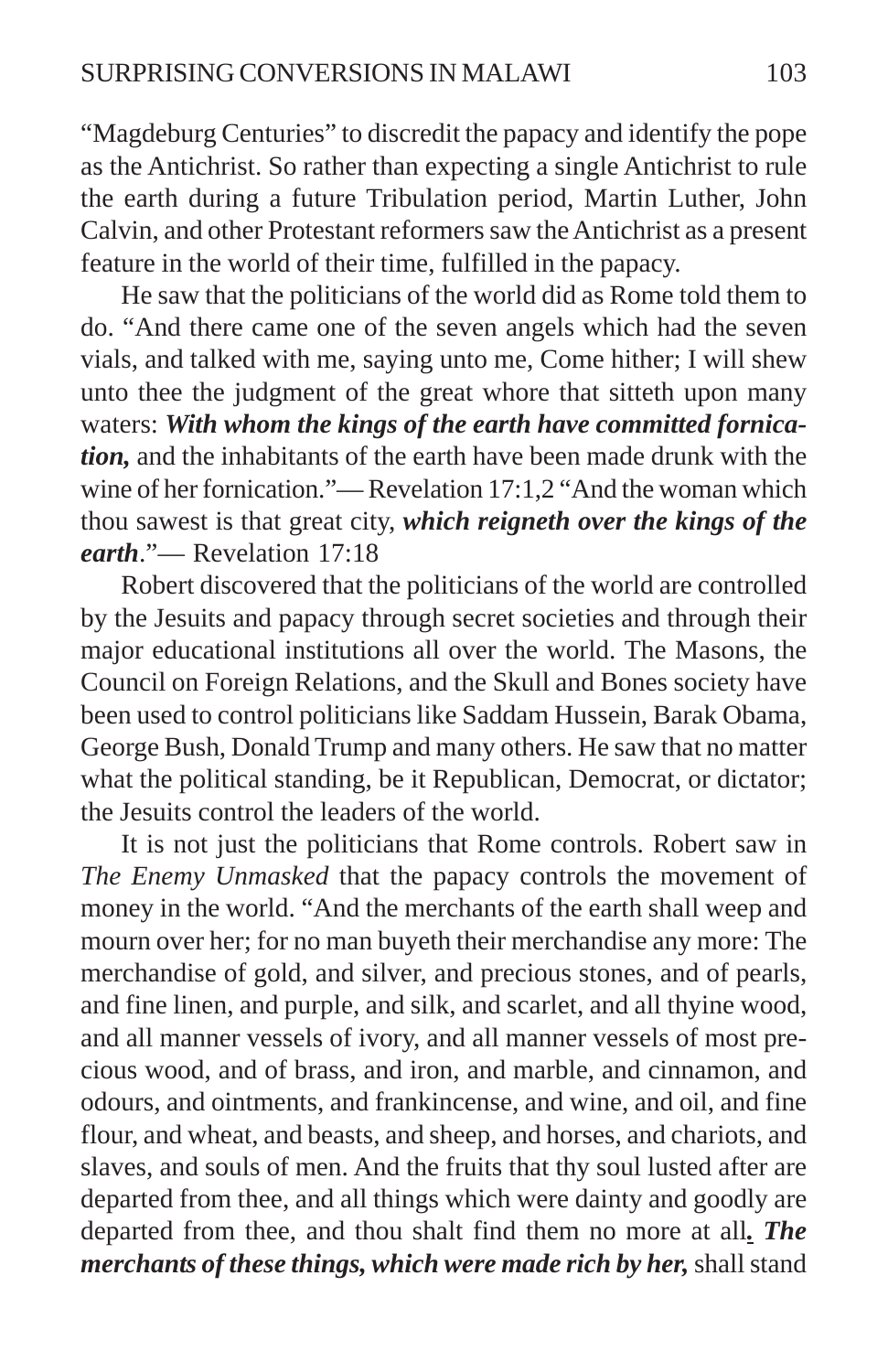afar off for the fear of her torment, weeping and wailing, and saying, Alas, alas, that great city, that was clothed in fine linen, and purple, and scarlet, and decked with gold, and precious stones, and pearls. For in one hour so great riches is come to nought. And every shipmaster, and all the company in ships, and sailors, and as many as trade by sea, stood afar off, and cried when they saw the smoke of her burning, saying, what city is like unto this great city."— Revelation 18:11-18

Robert read that the Jesuits and papacy, and the wealthiest family on this planet, the Rothschild's, are conspiring with one another. Once Rome had the Rothschild's, they then used Rothschild money to buy influence over the Morgan's, the Rockefeller's, the Carnegie's, and finally, the Walton's. Through these five families and their affiliates, almost the entire world financial fabric rests in their hands. However, of course, there would be no concern of this if they all believed in the golden rule. But, there idea of the golden rule is a little bit different from ours. Theirs reads, *"the one who has the gold makes the rules.*' This massive wealth has enabled them to buy politicians, create and finance wars worldwide in support of advancing the papacy's agenda.

Finally, Robert learned that the harlot daughters of Rome represent the fallen, apostate Protestant churches. "Mystery, Babylon the Great, the mother of harlots, and abominations of the earth."— Revelation 17:5 All of these churches have chosen to fall in line with Rome and to do her bidding in establishing a Sunday Law throughout the earth. The controversy over the Sabbath and Sunday keeping will be the last great conflict in the world before Christ returns.

Robert realized it was time for him to make a decision. Would he continue to straddle the fence and play church, following man made traditions, eating whatever he wanted, and living a life of sinful disobedience to God's commandments and still try to claim to be a follower of Christ? He wisely decided that he would follow Jesus no matter what the cost. He was baptized as a Seventh-day Adventist Christian. He rejoiced in the privilege to follow Jesus all the way.

Robert began teaching in Zomba. He wanted to do more than just teach subjects; he wanted to help his pupils to follow Christ. He began a Bible study and taught them the great truths he had learned in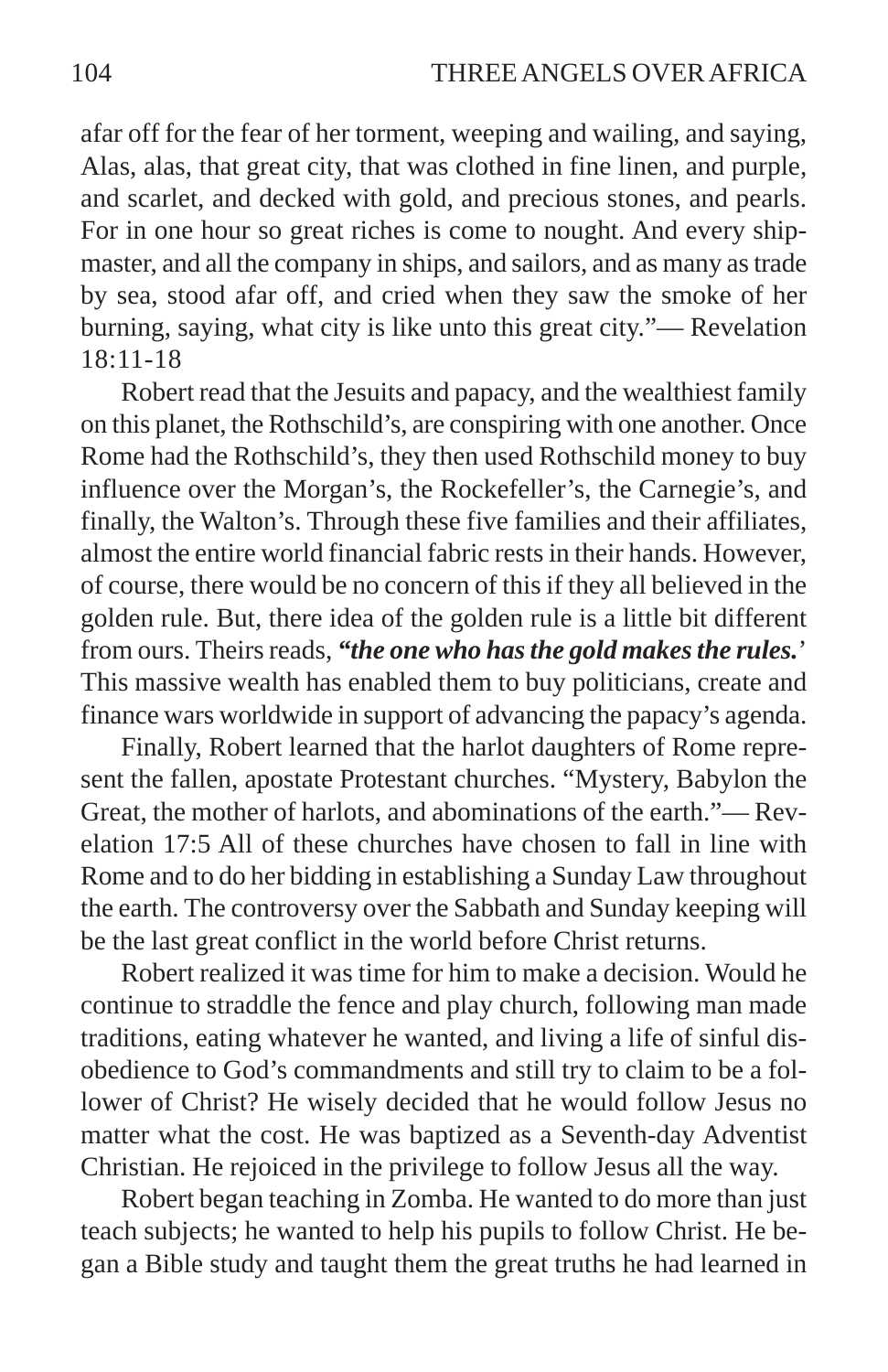*The Enemy Unmasked*. Many of them followed their teacher into the watery grave of baptism. No one was more thrilled about this than Robert. Shortly after this, tragically, Robert contracted malaria. Before his conversion, death scared him to death, but now, he had the bright hope of Jesus second coming. He rested in the truth that Jesus would come again and raise up His children to take to heaven. After a short illness, Robert died of malaria. Before his passing, he had but one request. At his funeral, he wanted the songs played *Amazing Grace* and *Lift up the Trumpet*.

One day soon, Robert will rise again.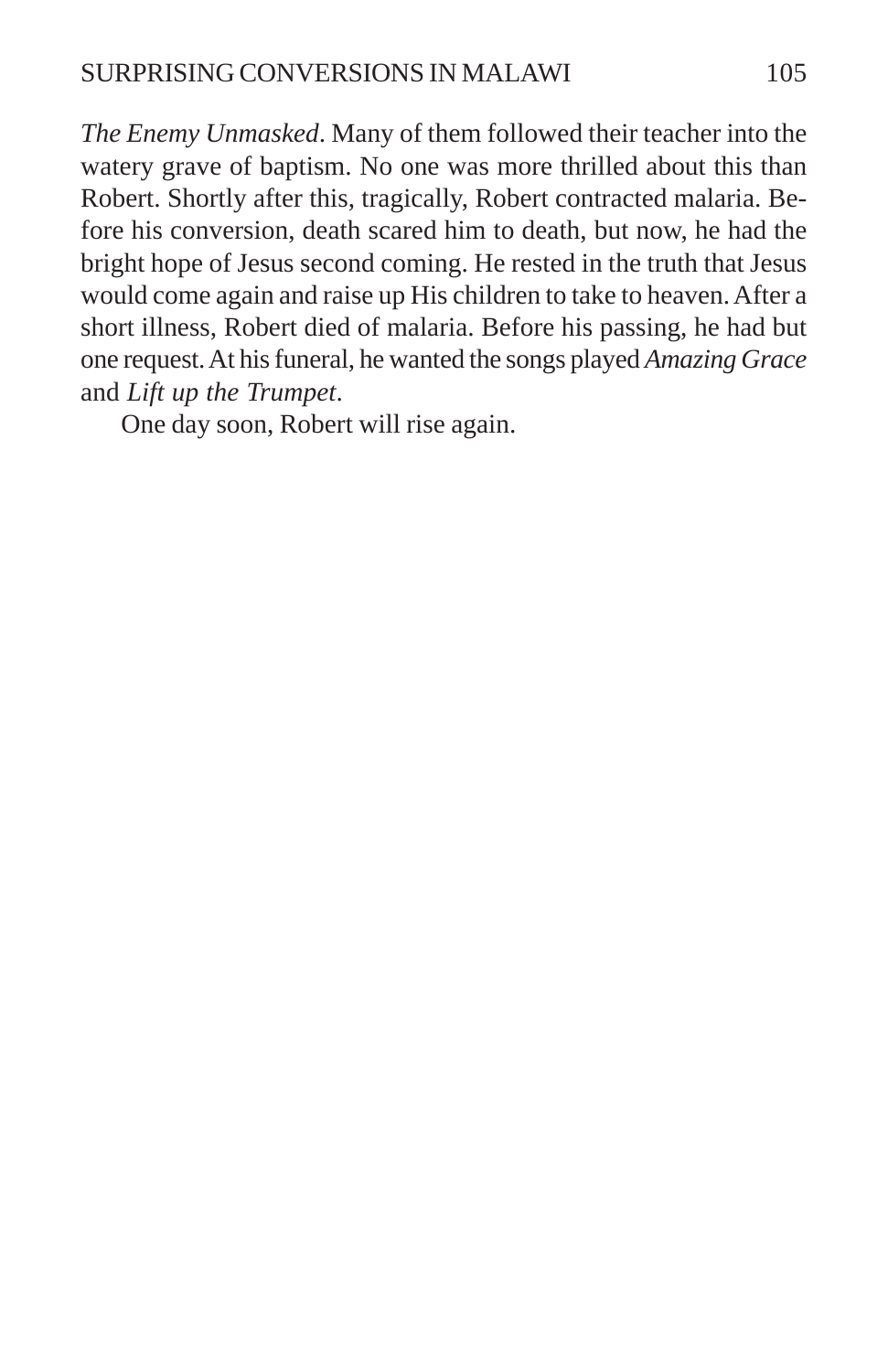### Chapter 17

## **Tanzania Speaks**

The stories in this chapter come from Mbeya and Mbala, two commuunities in Tanzania.

Mbeya, roughly 170 kilometers from the Zambian border is full of commercial activities. The inhabitants are mostly farmers who grow soybeans, maize, sisal, and other grain crops for sale. Most of the residents are either Muslims or Catholics.

The radio station is heard very clearly in Mbeya, and Edward has sent many DVDs, tracts, Bibles, and other materials to this area. Some of those materials have gone to Mr. Kusaro and his very devout Roman Catholic family. Mr. Kusaro has listened to the radio programs for a few years. He praised the Lord when he learned about the Sabbath in Revelation chapter 14. In all of his 67 long years of life, no one has ever revealed so much truth to him as the American. Kusaro had feared to read the book of Revelation because his priest had told him the book was sealed and is not necessary to know. He was very thankful as the American revealed to him the mysteries in this awesome prophetic book.

Mr. Kusaro made a life decision. He assembled his family together and declared that Emmanuel had been born in their home. The family was puzzled by the comment that Emmanuel had been born in their home and they questioned their dad about this statement. Mr. Kusaro told them that the Sabbath of the Lord God of heaven has been revealed to us through the American; it has been revealed to this family and we must decide for the Lord or against Him. We have seen clearly from Revelation 14 that the Sabbath tells us of the Great Creator and redeemer, Jesus Christ and we must follow Him and not a priest or the pope.

Mr. Kusaro asked his family members to get their Bibles. He studied with them from notes he had taken from the American's studies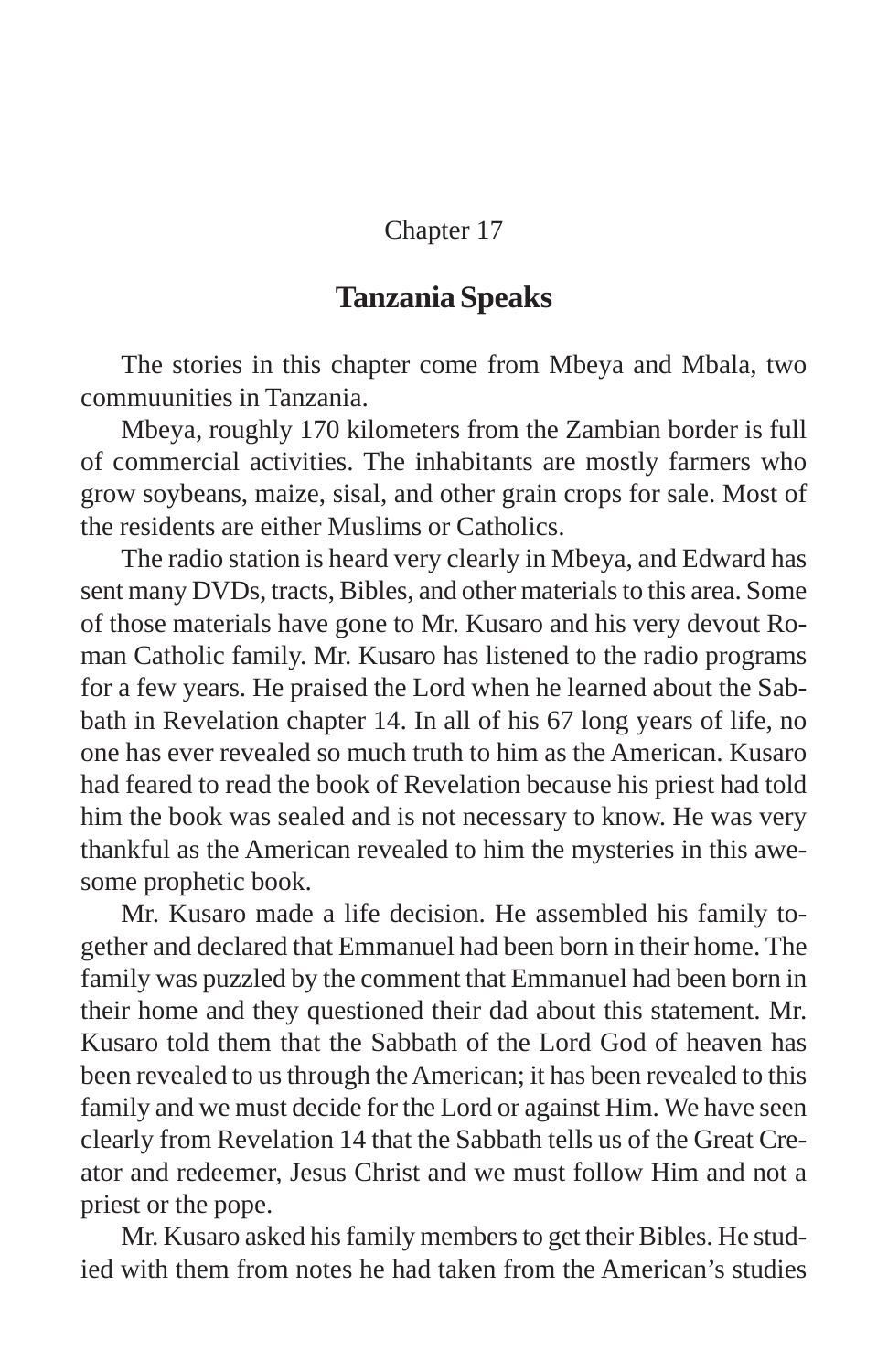on the radio. The family saw clearly that the great final issue in the end of time would be over the Sabbath, the seal of God, or Sunday, the mark of the beast. While the Sabbath reveals submission to the authority of Christ, the Sunday is a sign of rebellion against God and an attempt by man to save himself in his sins. The truth came home to all present with great force and the family made a decision. They would honor the Lord and keep the Sabbath of creation.

Two weeks later, they attended the nearest Seventh-day Adventist Church in Mbeya. Mr. Kusaro was hoping to find a teacher or pastor that spoke the truth like the American. They were very disappointed to find the pastor teaching ecumenical, love messages that put everyone in heaven regardless of their profession of faith. Mr. Kusaro vowed never to return to the Adventist Church to hear such errors. He would stay at home, keep the seventh-day Sabbath, listen to the American on the radio, and watch his DVDs on the television. Joyfully, the Kusaro family gathers every Sabbath day to study the Bible with the American as he goes through the great prophecies of Daniel and Revelation. They are delighted to learn the Elijah message and to study Hebrews, Ezekiel, and the final scenes of Jesus' life. They rejoiced in their new found faith in Jesus Christ. He had been so good to them.

Mr. Kusaro had been an influential member in the local Catholic Church. The parish priest and the members missed his devotion, piety, and financial support. They decided to visit them and find out if they were doing well. To the surprise and dismay of the priest and some members, they found that Kusaro and his family were no longer Roman Catholics, but rather Seventh-day Adventists. The priest was furious with Mr. Kusaro for changing his faith.

Shortly thereafter, Mr. Kusaro and his family decided to bid farewell to their old church. He went with his family to the Catholic Church, and Mr. Kusaro decided to visit the priest in the confessional room. The priest was delighted to see Mr. Kusaro coming to the confessional room. He fully expected that Kusaro was coming to confess his sins and make restitution for his bad decision to change churches.

Mr. Kusaro had learned that the confession is a blasphemous thing in the eyes of God. He knew that there is only one mediator between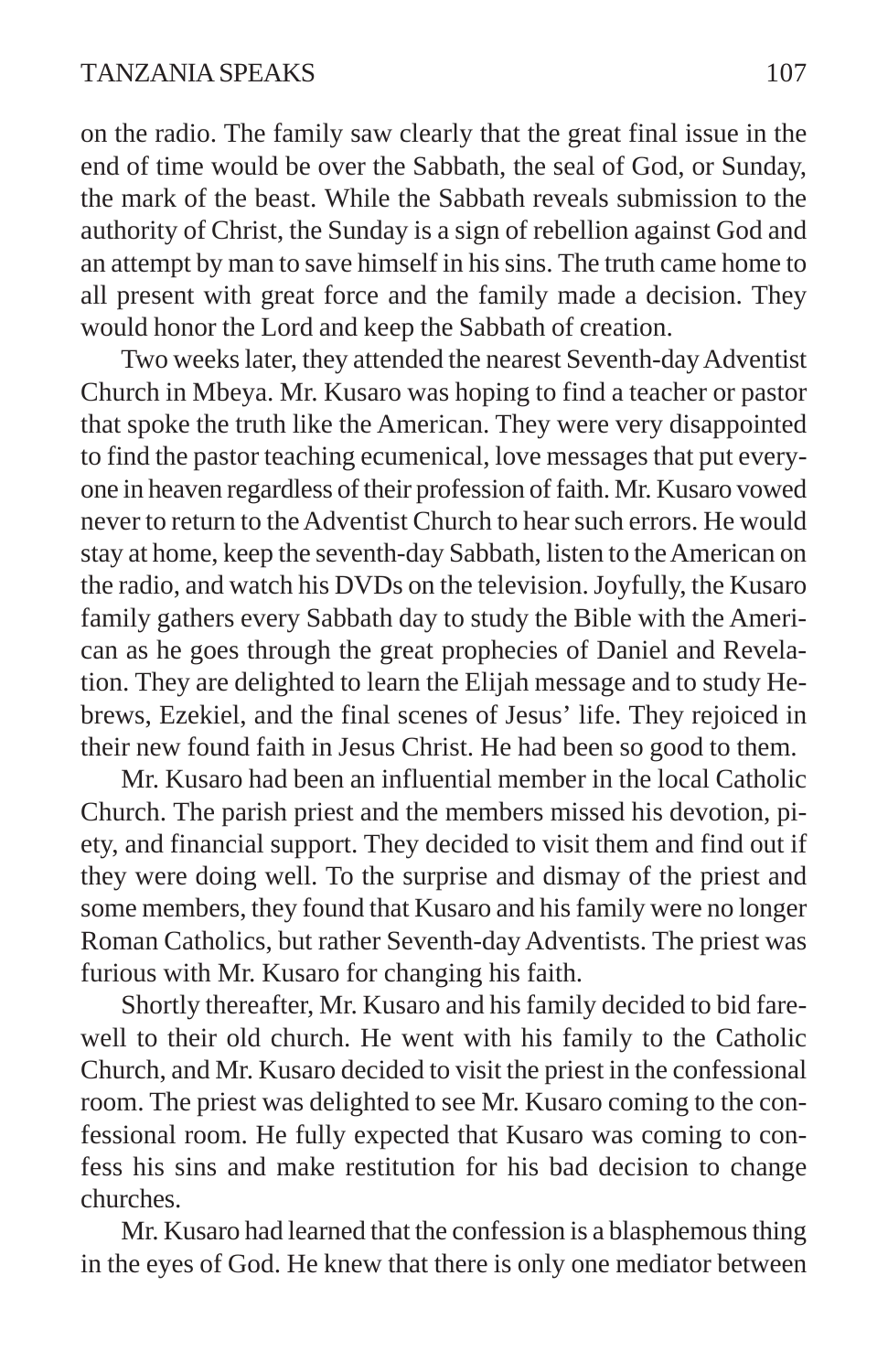God and man, the Man, Christ Jesus. He knew that he had one high priest, and He was in heaven, not on earth. He came to the confessional room to ask the priest a question. The priest asked Mr. Kusaro what sins he had committed that week that he wanted to confess. Mr. Kusaro jolted the priest when he asked, "Who gave you the authority to sit in the place of God, and to ask people to confess their sins to him?" The priest was a man just like Mr. Kusaro, and he is just as much a sinner as anyone else.

The priest was livid with Mr. Kusaro. He told Mr. Kusaro that no questions were to be asked of him, or Mr. Kusaro would be cursed. In the mind of this priest and all other Catholic priests, they are god in their parish and in their area. As such, they are the absolute authority. They are not to be questioned in any way, but rather, whatever they say is the very voice of the God of heaven. What a blasphemous claim that is. When someone like Mr. Kusaro dares to question him, this is beyond reality. How dare he do such a thing? How dare he challenge the authority of such a one as the priest. How bold and blasphemous would anyone be to challenge the authority of one so lofty, so holy, as the priest? Questioning a priest was worthy of the greatest punishment. Why were the reformers like Huss burned at the stake? Why were millions burned during the Dark Ages and tortured by the Romish Inquisition? Their crime was accepting the authority of the Bible above them. This made them worthy of death in the eyes of Rome, and Rome never changes. The Catholic Church is still the same today as when they murdered millioins of people during the Dark Ages.

Mr. Kusaro realized he was in the presence of a sinner, like himself, and he would recognize no authority but that of God. He told the priest that he must confess his sins to Jesus and repent of his cheating so many people in the confessional room. He then asked the priest some questions that pierced his very soul.

- 1. Who was it that changed the day of worship from Sabbath to Sunday?
- 2. Why did you lie to me and say the book of Revelation was sealed and should not be read?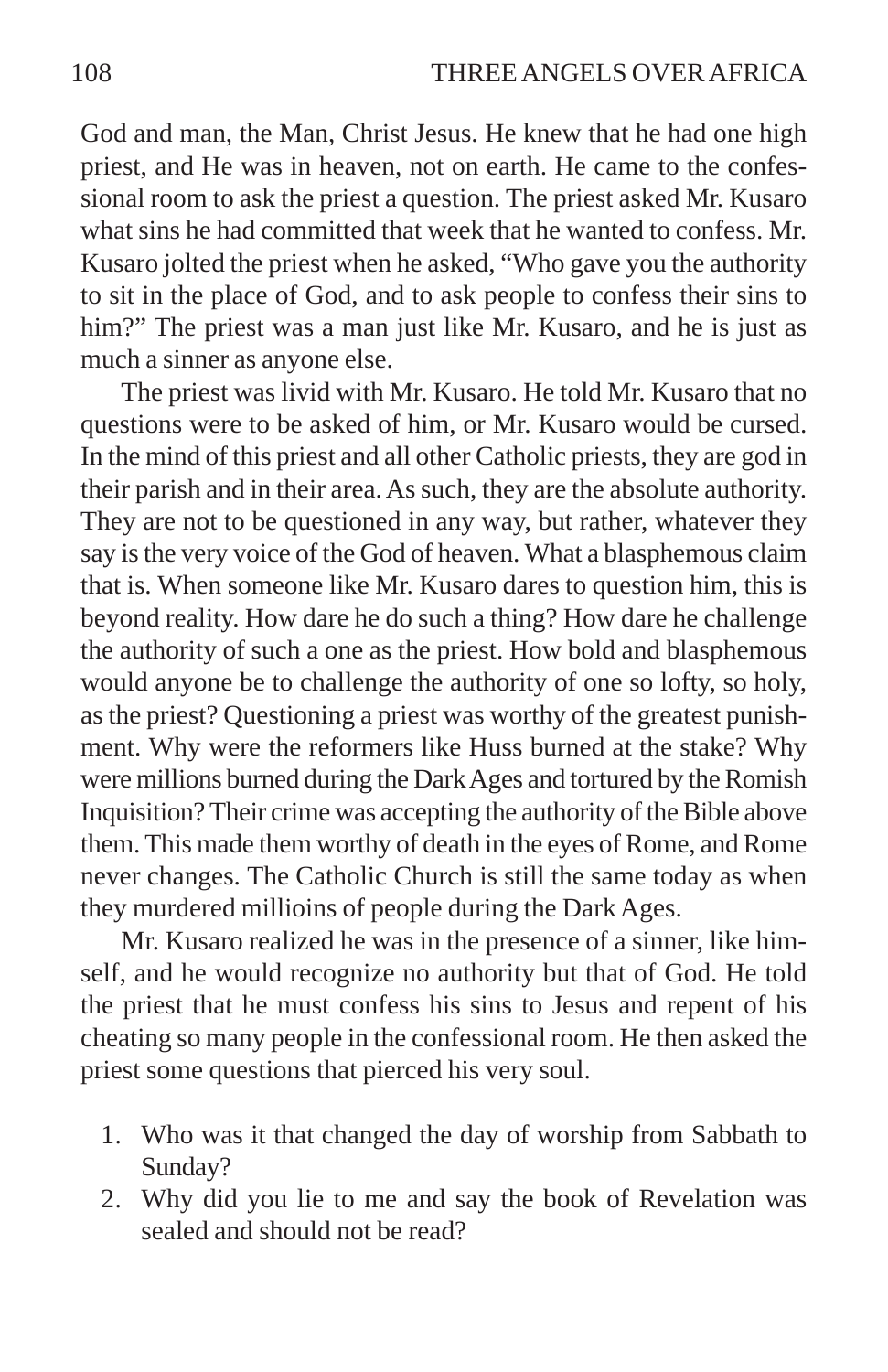The priest cursed Mr. Kusaro and threw water in his face. Mr. Kusaro responded, "You are a son of the devil sitting in the chair of Lucifer's high priest the pope. It is you who needs to repent of the adulterous affair you had with one of your members a few months ago. It is you who must turn to Jesus before it is too late."

There was shouting and cursing coming from the confessional room. A catechist came upon the scene to see what the matter was. He found the priest insulting and cursing Mr. Kusaro. He heard Mr. Kusaro accusing the priest of adultery and mentioning the woman with whom he slept. Mr. Kusaro was demanding that the priest tell him who changed the day of worship from Saturday, the Sabbath, to Sunday. Finally, the catechist was able to calm things down and led the two men to a larger room where these things could be discussed further. A group of leaders joined in this meeting and the priest was found guilty of this crime against one of his female members. Mr. Kusaro revealed to the leaders and the members that he was bidding farewell to them because he would NEVER again worship on a day created by the adulterous priests and popes of Rome. He would NEVER return to a church that was given its power and authority from the devil himself.

The priest was self condemned by his evil and unrepentant deeds. He listened in fury at Mr. Kusaro's declaration. He dared not say anything lest further things be disclosed about his wicked actions. Mr. Kusaro encouraged all the leaders and members to listen to the radio programs of the American, and he gave them the call letters of the station so they could tune into the broadcasts. He challenged them all to listen to the American and see for themselves if he wasn't teaching pure Biblical truth to the world that all should follow. He asked them all to contact him after listening to the radio for follow up studies or if they had any questions.

Some of the members took him up on this offer. A few weeks later, several people followed Mr. Kusaro and his family and left the Catholic Church. From the radio programs, they saw clearly that their faith was outside of the Bible and that God was calling them, through the power of the Holy Spirit, to worship Him in spirit and in truth. These devout people were thrilled to join up with Mr. Kusaro and his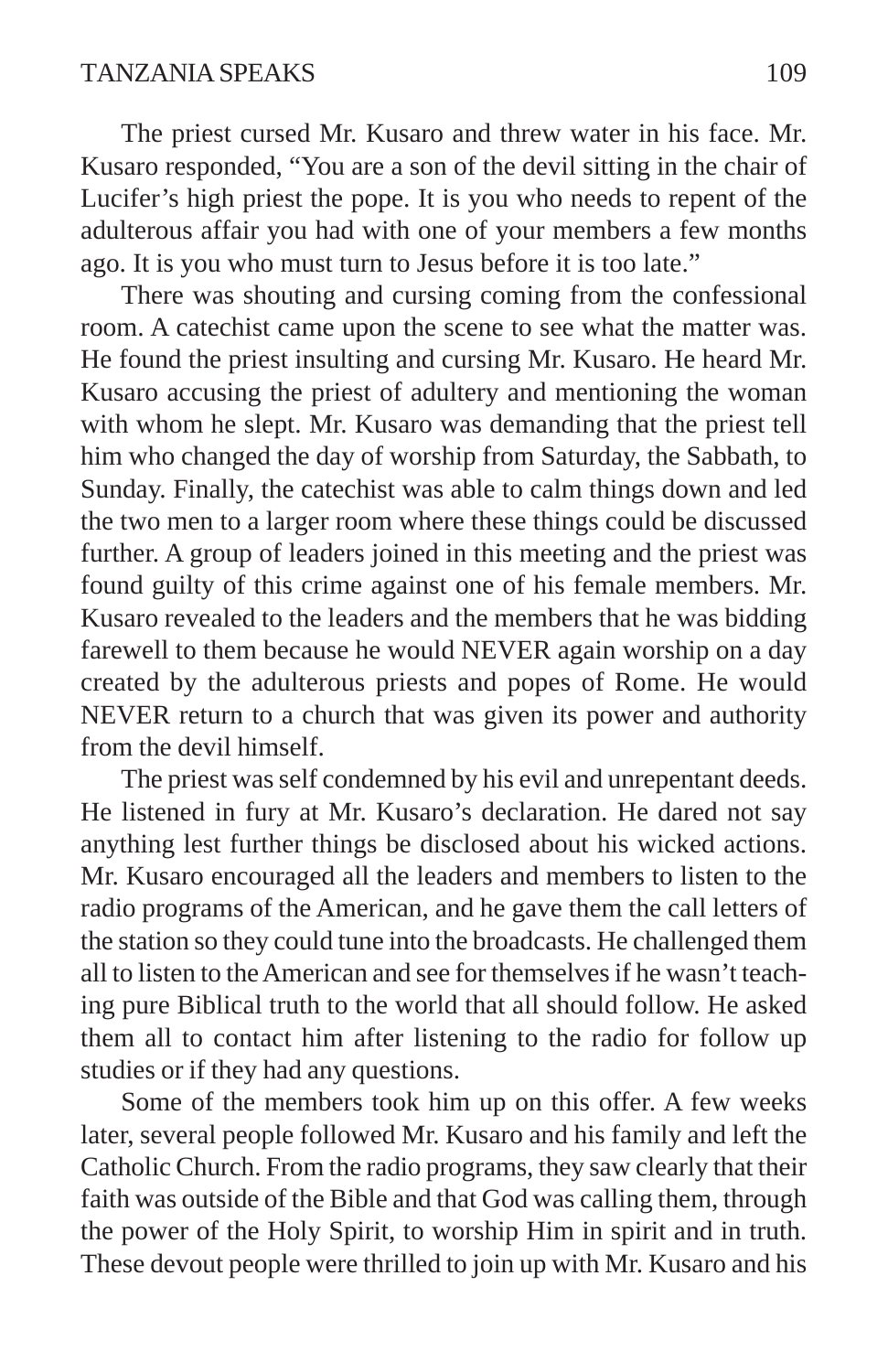family and to worship together in the Kusaro home each and every Sabbath.

Mr. Kusaro is a man of faith and action. He loves the Lord Jesus and His truth and is ready to die for his faith. He also is a tireless worker for the Lord. He has requested materials from Edward that he could use to edify himself, his group of fellow Sabbath keepers, and to evangelize the city of Mbeya. Mr. Kusaro was living up to all the light he had and the Lord graciously gave him more. He and his family responded and today are rejoicing in their new found faith.

The other mission story comes from Mbala, Tanzania. A 57 yearold woman named Martha and her husband were never able to have children. Martha's husband was a farmer who grew maize and other crops that he sold for income. Martha's husband loved to listen to the radio, and one day he came across the program from Kavu.

............................................................

He, like so many others, had been taught that the books of Daniel and Revelation could not be understood. He was told they are sealed books and not worthy of study. When he started listening to the American, he was amazed to see the prophecies were not hard to understand at all. The beasts, the time periods, the horses, the trumpets, and all the other symbols were made very simple by comparing one verse with another. As the Bible says, "Line upon line, precept upon precept; here a little and there a little…"— Isaiah 28:9-12. He was so excited to understand these books that so many people ignored.

As he studied with the radio teacher, he was convinced of many things:

- 1. The papacy was the antichrist power in the Bible, not Islam.
- 2. The papacy was responsible for trying to change the day of worship from Saturday, the Sabbath, to Sunday.
- 3. The Sunday is the mark of the beast, and the seal of God is the Sabbath.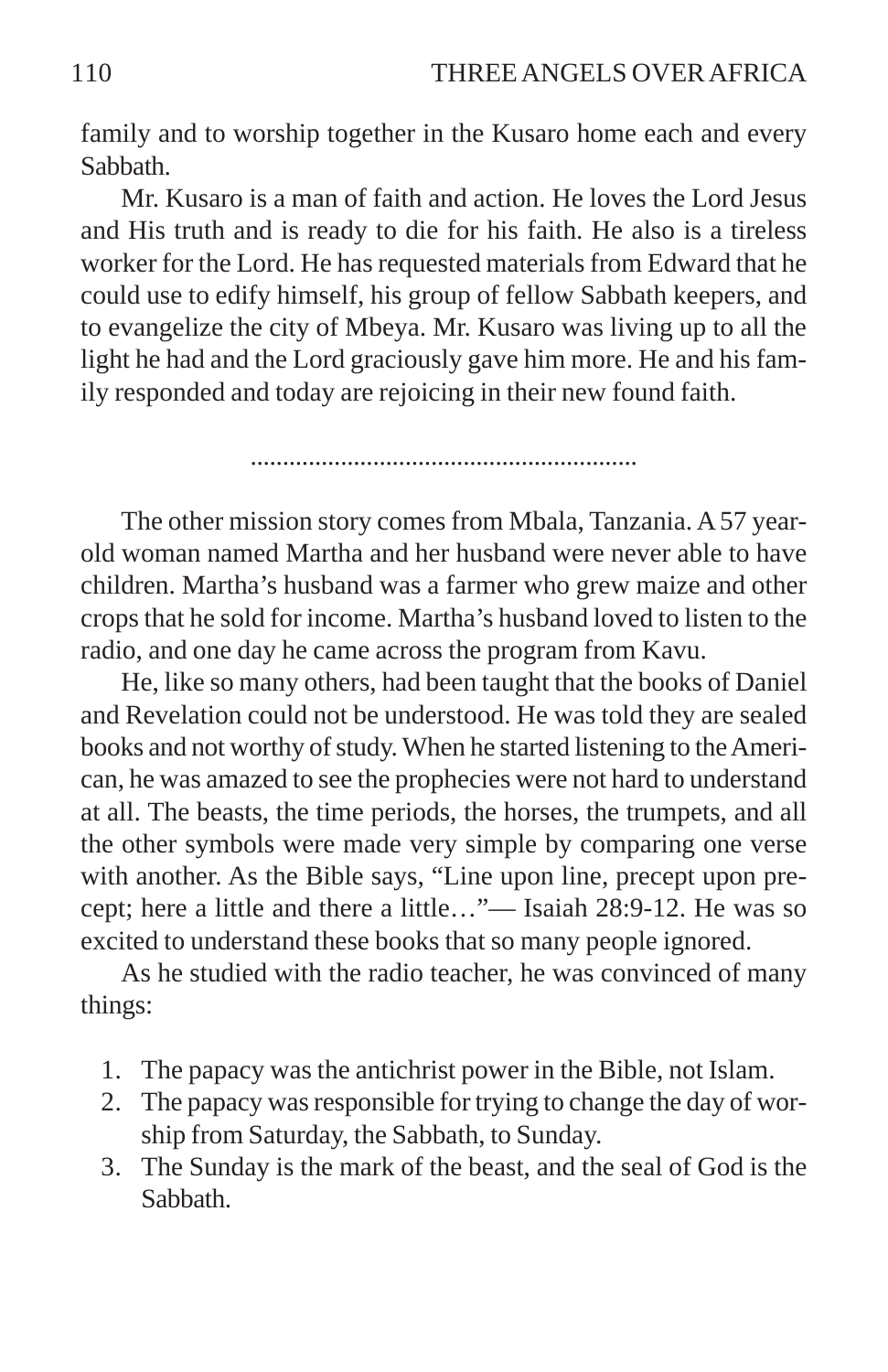#### TANZANIA SPEAKS

4. Both days represent an experience. Sunday represents salvation in sinful disobedience, and the Sabbath represents submission to Christ's power to save FROM sin.

Martha's husband shared this good news with her. They were both so happy to learn Bible truth. Together, they began to observe the seventh-day Sabbath. They would stay at home and sturdy their Bibles with the American teacher on the radio. They would take many notes, then get their Bibles and study the verses the teacher used. They loved this time in study on the Sabbath together

 One day, Martha's husband received a good friend into their home. The visitor was a Seventh-day Adventist from a nearby town. Martha and her husband were thrilled to share with their visitor the radio programs. The visitor was ecstatic to listen too. The American was teaching things that no Adventist pastors in Tanzania were preaching anymore. The visitor left shortly thereafter, and passed the good news of the radio programs to many Seventh-day Adventists all over Tanzania who began listening to the programs. It was like refreshing water to a thirsty souls.

One Sabbath day, the headman in the community called a town meeting to discuss certain problems taking place in their area. Martha's husband, named Ndulo went to the meeting, but as the time approached Ndulo went home to listen to the American on the radio. When the headman of the town realized Ndulo had left, and learned that Ndulo went home to listen to a stranger on the radio teach from the Bible, he was angry. He demanded to know from Ndulo why he would leave just to listen to some stranger on the radio.

Ndulo explained to the headman that all his life, he wanted to understand the books of Daniel and Revelation, but no one could ever explain them to him. Now, the stranger, the American, has made the Bible prophecies understandable, and Ndulo was very happy. The headman was amazed to hear this testimony. He asked for the frequency of the radio station so he could listen and prove this American for himself. He listened in shock as Revelation 14 was explained. He was amazed at the clarity of explanation. The next Sunday he confronted his parish priest, asking him why Catholic leaders have de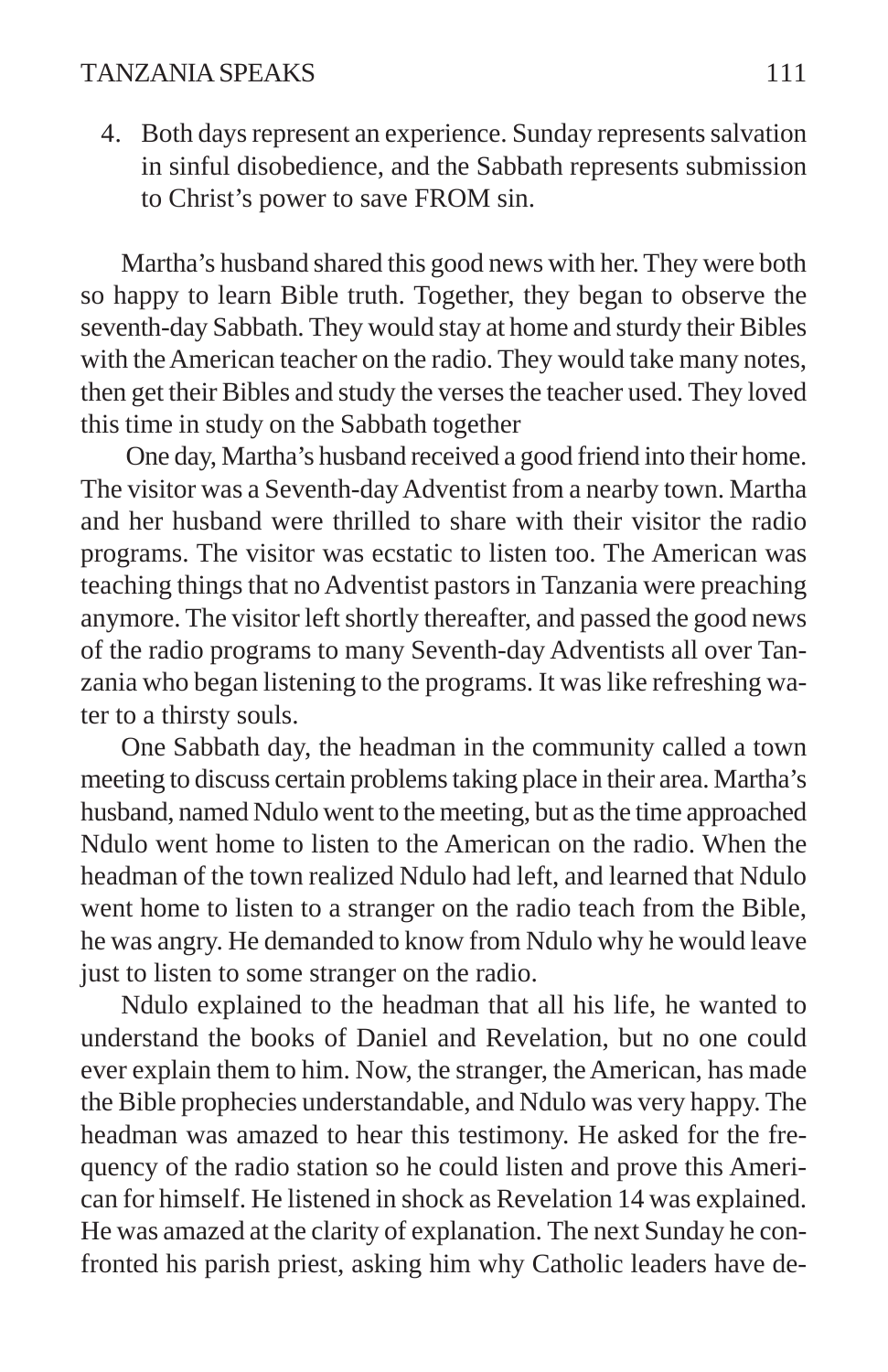ceived the entire world. The headman said he would never again attend the church unless the Catholic leaders apologized to the Catholics for their deceptive ways. All Catholics need to know these truths and decide for themselves.

For the next several months, Ndulo, his wife, and the headman have been worshipping together in Ndulo's home, listening to the American and studying their bibles along with him. This strange situation caused the entire community to know what they were doing with their little radio and Bibles every Sabbath day. Some neighbors started attending their meetings. The newcomers were very happy to learn things from the Bible that they had never heard before now. Several of the newcomers were from the headman's Catholic Church, and the parish priest was furious.

The parish priest called on Ndulo and the headman to meet with him. The priest told the headman and Ndulo to leave the community and settle in a faraway place or there would be consequences. The headman was not one to mess with. He defied the priest to his face, saying, "I am not leaving this area for you or anyone. I am waiting for the pope to tell the Catholics of the world that they had changed the Sabbath to Sunday. When all Catholics have been given the opportunity to decide between truth and error, then we can talk. Otherwise, leave us alone."

The priest would not tolerate this. Realizing the power of the headman, the priest dared not touch him, but Ndulo was just a lowly farmer. A few weeks later, Ndulo was attacked while working in his field by a group of unknown thugs. They struck him with a metal object to the head and he died instantly. Ndulo was a Christian who had implicit faith in the Bible. He believed in the resurrection and that one day Jesus would return and raise His faithful children to live with him forever. Ndulo sleeps today in the grave waiting for Jesus to come and wake him up.

When it was reported to the headman what had happened to Ndulo, there was no doubt in his mind who had orchestrated this heinous crime. The priest had threatened them and now had the threat carried out. The headman was grieved and reported the priest to the authorities. When the police investigated, they realized that the headman was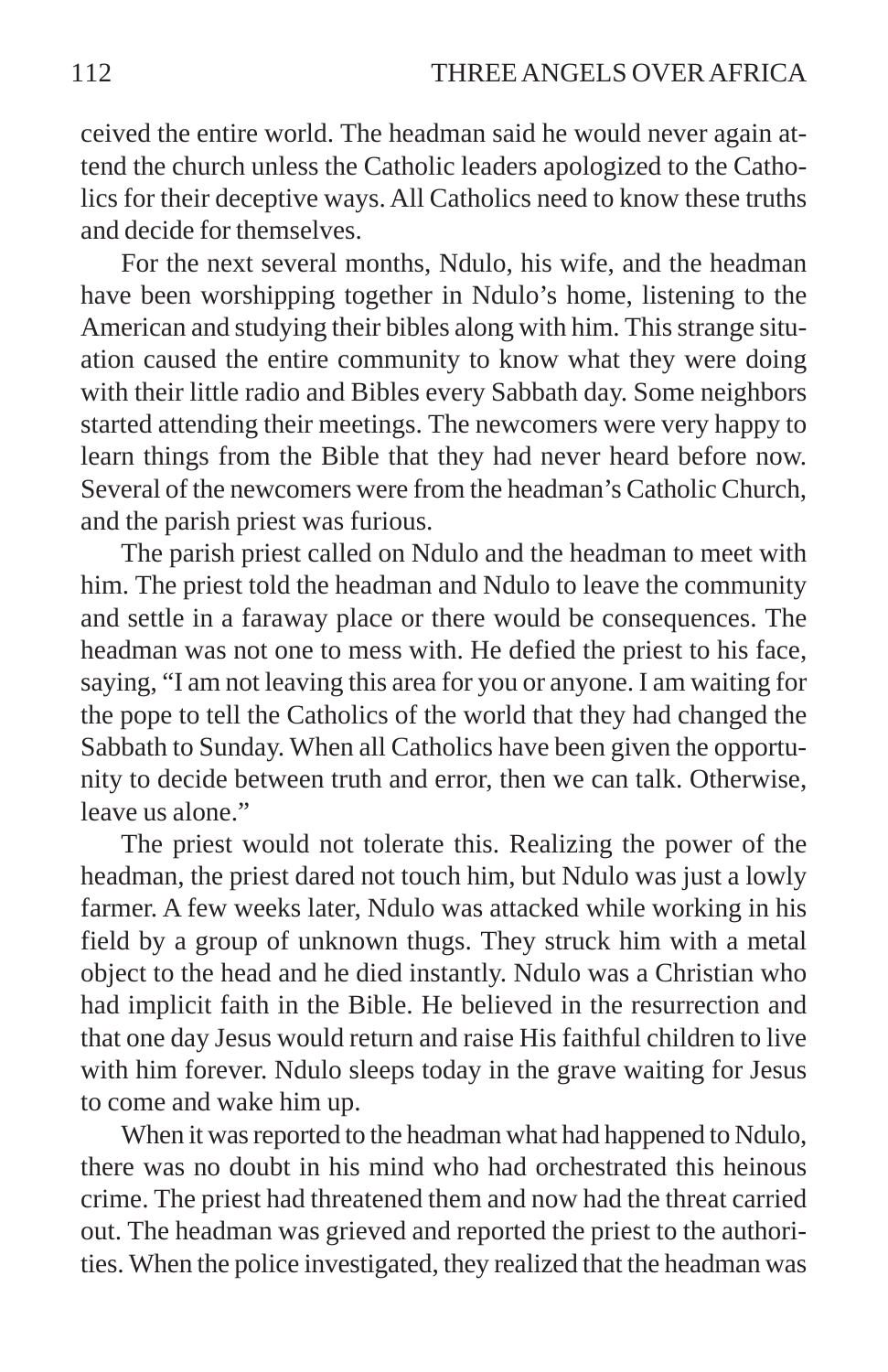correct. All the evidence pointed at the priest. The police never told the headman their findings.

Martha was grieved over the loss of her husband, but she confidently held fast to the teachings of the American, trusting the Bible promises she had heard and read. The meetings on Sabbath were moved to the headman's home. The headman was furious with the priest for Ndulo's death, and he determined to avenge his death. The police arrested two of the thugs who confessed to being hired by the priest to kill Ndulo. The headman's anger knew no bounds.

Martha kept praying and encouraging the believers and the headman to hold fast their faith in Jesus and His word. She encouraged them to hold no grudges, but to pray for these evil men who had killed her husband. The headman was not ready to trust the Lord with this. All his life, he had been use to taking things into own hands and now he resolved to deal with this problem. The headman headed to the priest's home. When the headman entered the home, the priest was reading a book. When asked why he had Ndulo killed, the priest denied everything. The headman became angrier and in his blind rage, he struck the priest with a rod of steel. He struck him five times on the head and the priest died on the spot.

The priest had murdered Ndulo. Tragically, the headman had not yet learned that there is no justification for breaking the ten commandments. A few days later, the headman was arrested for the killing of the priest, and he confessed his wrong. The headman told the police he killed the priest in revenge for Ndulo's murder.

The headman was sent to prison for his crime. Since being put in prison, the headman has bitterly repented of his angry spirit and begged the Lord to forgive him for his crime against the priest. He has been humbled by his wrong act and has become a gentle and kind man. He is using his time in prison to the best of his ability. The headman has not stopped learning and studying. He has been sharing the truth with fellow prisoners. His relatives brought him a good radio to listen to and he now has over 120 prisoners following the radio programs of the American every day. Due to the circumstances surrounding the headman's imprisonment and his good behavior while in prison, his sentence was reduced.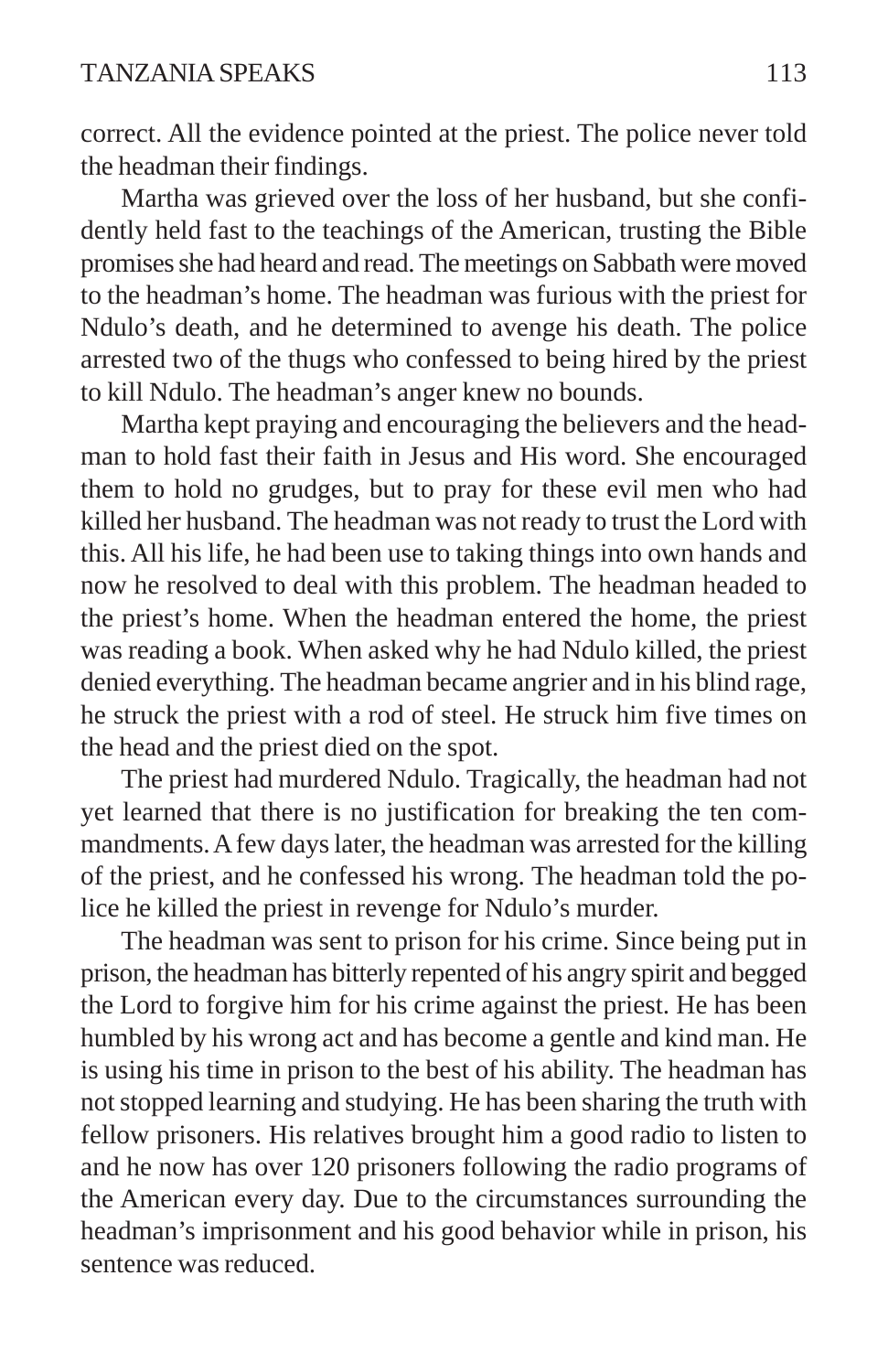Martha, Ndulo's widowed wife, has continued to study and share with others her love for Jesus and His glorious truth. Martha is a bright and shining light in Mbala, doing the work of an evangelist.

We have been told that the policemen that arrested the headman were encouraged by the witness of Martha to begin studying the Bible and to listen to the radio programs. They have since requested large quantities of DVDs from Edward so that they might be firmly grounded in the truth as it is in Jesus Christ.

Ndulo, Martha, the headman, the community of Mbala, and the policemen were all lead by the Holy Spirit to see the beauty of Jesus and his truth. Their lives were changed forever both in this life and in the life to come. Unfortunately, the priest had an opportunity to receive the truth as well, but he determined that he would war against the truth and go to battle with all who embraced Bible truth. He chose to fight against the Lord and he too was changed forever. He was determined to resist the pleadings of the Holy Spirit, and,he died a lost man.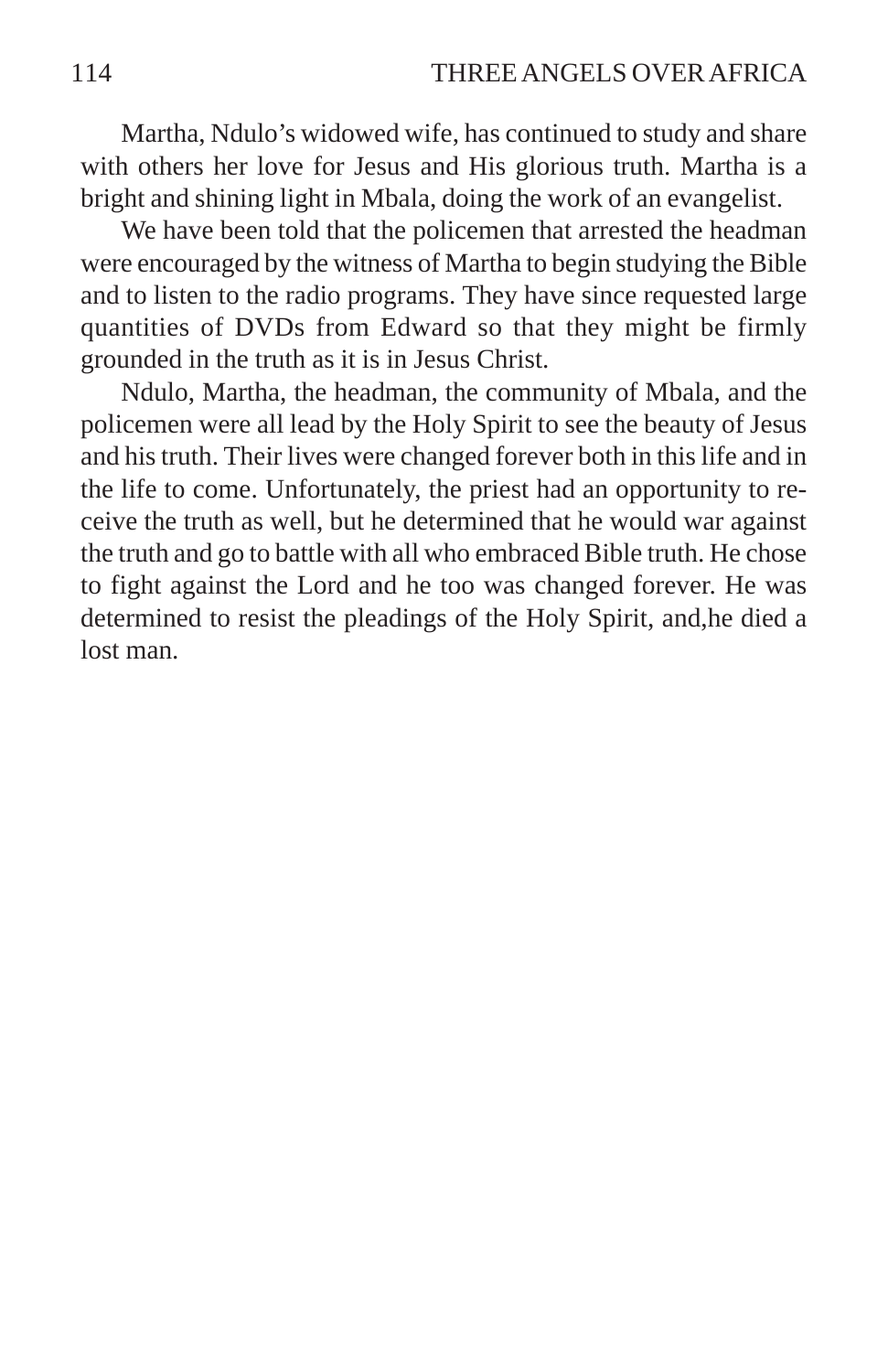## Chapter 18

# **University Upheaval**

There are many university students in Kitwe, Zambia, that receive literature, DVDs, and tracts from Edward. After receiving the materials, they study them for themselves and then share them with others. Due to their outreach efforts, there was a riot at the university. While these students were sharing materials with other students, they were also showing video programs across the campus. Some Roman Catholic students rose up against the programs and this caused the riot. The Catholic young people absolutely hated the DVD programs. The ones they despised centered around Daniel 7 and Revelation 13 and 17.

In our politically correct society, it isn't kosher to discuss these portions of the Bible. These chapters are supposed to be some that are sealed and can't be understood. Each one of those chapters discusses in symbolic form the work of the papacy for 1,200 plus years during the Dark Ages. Daniel 7 uses the symbol of a little horn power; Revelation 13 couches Romanism in the symbol of a beast, and Revelation 17 calls the papacy "Babylon the Great, the Mother of harlots and abominations of the earth." These are testing truths for today that politically correct ministers will not discuss.

Due to their opposition to the DVDs, the students appealed to the chancellor of the university to stop them. They lied to him, declaring that the students and the DVDs were speaking against the authority of the pope. Actually, maybe they weren't lying after all. The aforementioned chapters all discuss the evil workings of the papacy in the earth. The DVDs have nothing personal against any man, including the pope, but rather are an indictment against the Roman Catholic system that has caused, and is causing, such misery and deception in the earth.

The chancellor was a Catholic himself and planned to nip this one in the bud. Five dedicated students were called to speak to the chan-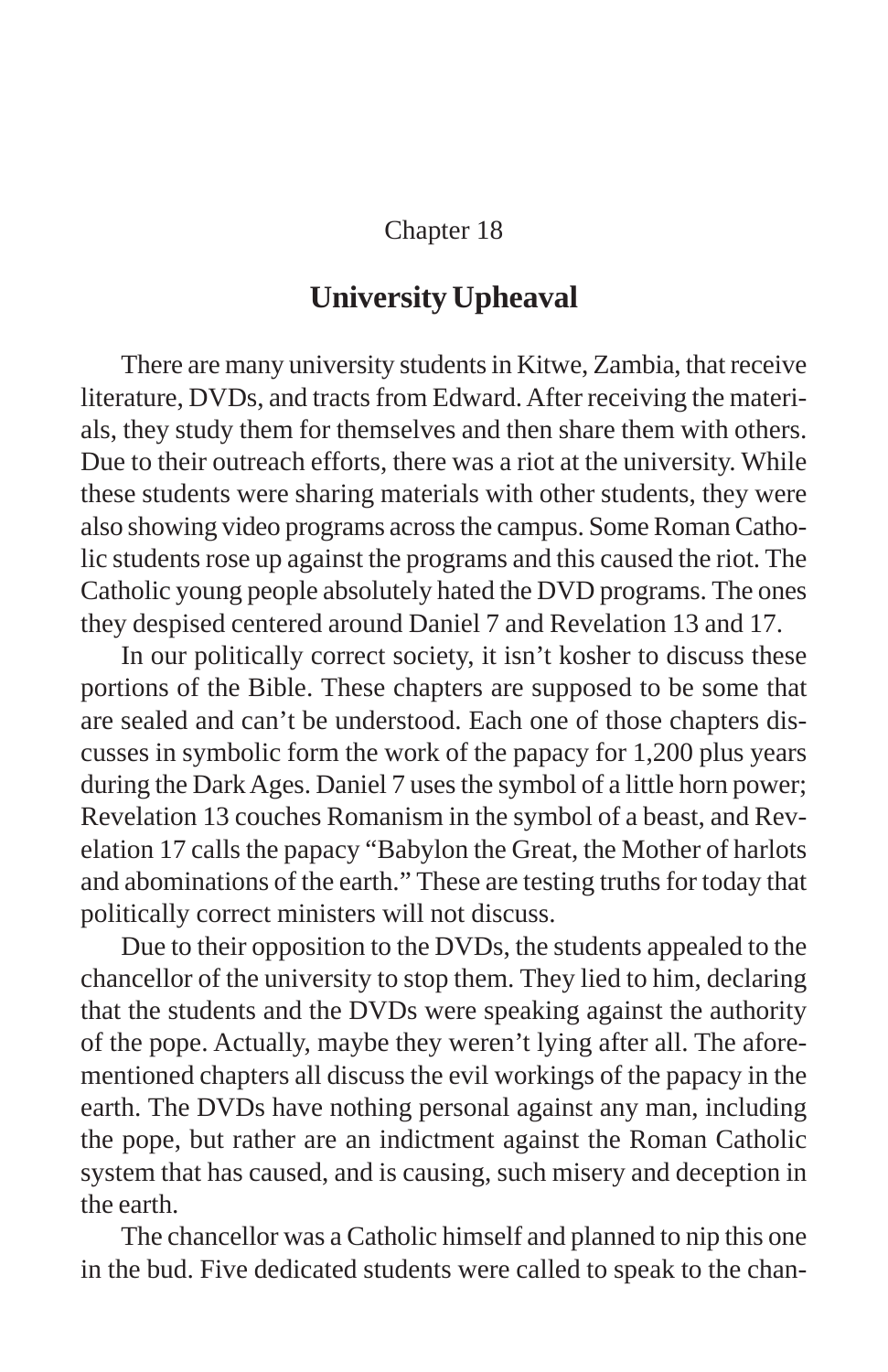cellor in his office. The students came armed to the hilt with Bibles, tracts, books, and DVDs. The chancellor asked the young men to explain their position. Why were they speaking insults against the pope and lying to other students in their programs? The leader, Greg, addressed the chancellor, "Sir, we are sharing the love of God with our schoolmates. We share with them the great truths of the Bible. It is not our intention to insult and certainly not tell lies about anyone."

The chancellor wanted to know specifically what was being shared in the programs. To make sure they were coming from the same direction, Greg asked the chancellor if he believed in the Bible, to which the chancellor answered, "yes." The chancellor gave Greg 30 minutes to share what they were teaching. To the chancellor's surprise, Greg pulled out his laptop and played the DVD on Revelation 13. The chancellor was amazed to see an American on the screen speaking on this chapter. He was very attentive and listened carefully. An Unseen Guest was in the room, impressing truth upon his heart.

He was genuinely interested, asking a number of questions about the beasts, the image, and the mysterious number 666. Instead of an indictment and possible warning or expulsion, this meeting turned into a Bible study. The chancellor had never heard such messages in his life. He had never heard anyone speak from Daniel and Revelation before this night. He was surprised by the clearness of the message. Greg told the chancellor that they give out books free of charge along with DVDs. He handed the chancellor a *Secret Terrorist*, *Enemy Unmasked*, *When the US Passes a National Sunday Law*, and *Time for the Loud Cry*. He was very thankful and promised the young men that he would read them. He was also given the series of DVDs on Daniel and Revelation.

When Greg and his fellow students left the chancellor's office, the Catholic students were waiting for them. The Catholic students were expecting to see them expelled from school or given some form of discipline. They were shocked to see Greg and his friends smiling in victory without any discipline at all. "No weapon that is formed against thee shall prosper; and every tongue that shall rise against thee in judgment thou shalt condemn. This is the heritage of the servants of the LORD, and their righteousness is of me, saith the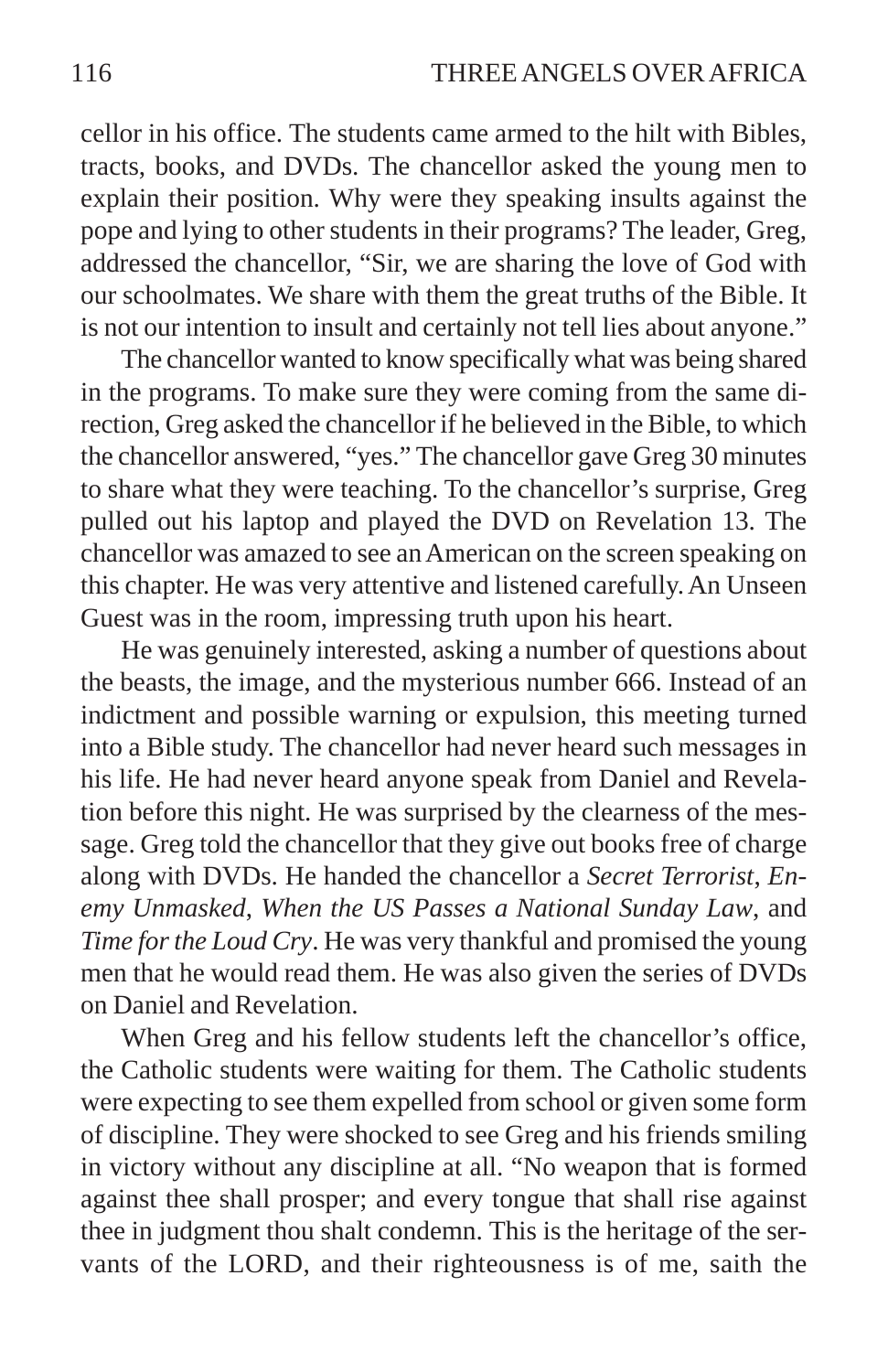LORD."— Isaiah 54:17. "Then he answered and spake unto me, saying, this is the word of the LORD unto Zerubbabel, saying, Not by might, nor by power, but by my spirit, saith the LORD of hosts. Who art thou, O great mountain? before Zerubbabel thou shalt become a plain: and he shall bring forth the headstone thereof with shoutings, crying, Grace, grace unto it."— Zech. 4:6,7

"Throughout the history of God's people great mountains of difficulty, apparently insurmountable, have loomed up before those who were trying to carry out the purposes of Heaven. Such obstacles are permitted by the Lord as a test of faith. When we are hedged about on every side, this is the time above all others to trust in God and in the power of His Spirit. The exercise of a living faith means an increase of spiritual strength and the development of an unfaltering trust. It is thus that the soul becomes a conquering power. Before the demand of faith, the obstacles placed by Satan across the pathway of the Christian will disappear; for the powers of heaven will come to his aid. 'Nothing shall be impossible unto you.' Matthew 17:20."— *Prophets and Kings*, pp. 594, 595

The Catholic students were furious with the chancellor. They would get Greg and his cohorts. The Catholic students, now about seventy strong, marched to the police station accusing the chancellor of allowing an unauthorized syllabus to be used on the campus. They also declared that there was a stranger on the campus who is invisible. The policemen asked who the invisible stranger was and where he lived. Among the policemen were several Catholic officers. They backed the students and demanded to go with the students back to the school and arrest the stranger. One student recalled the name of the stranger; he was known as the 'American.'

When the chief of police realized it was an American stranger on campus, teaching from an unauthorized syllabus, the policemen, dressed in riot gear carrying tear gas and rifles, headed for a showdown at the campus. To the amazement of the chancellor, he saw police officers in riot gear driving at high speed onto the campus grounds. The officers jumped out of their vehicles to arrest the chancellor, Greg and his cohorts, and the American. As the police approached to make the arrest, some other students tried to resist the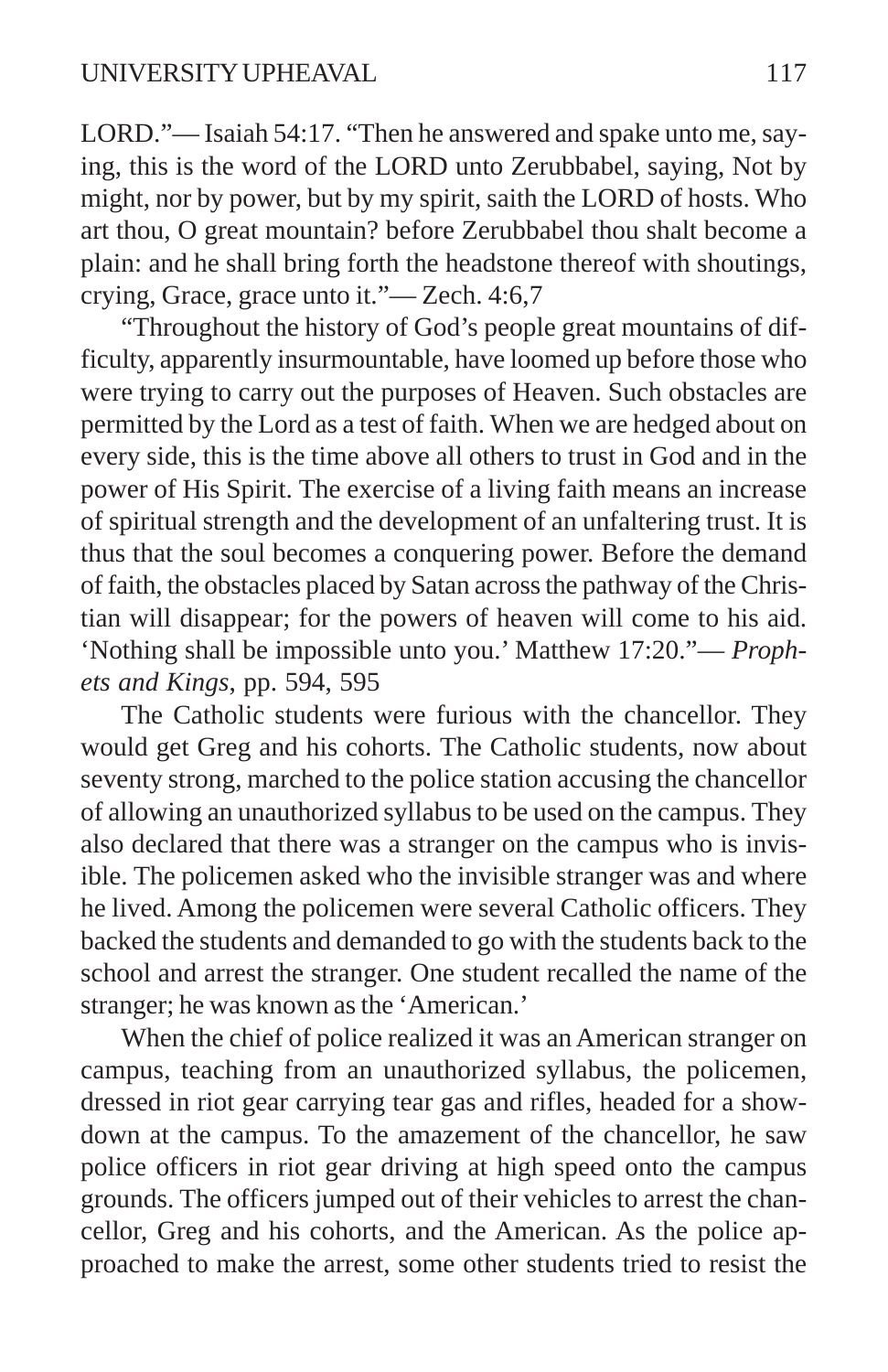policemen. These students knew of this plot by the Catholic students and tried to defend the chancellor, Greg, and the American. The police fired tear gas into the crowd and confusion ensued.

The chancellor, Greg, and his friends were arrested. They were taken back to police headquarters and questioned. The big concern of the police chief was the sinister American and why the chancellor would allow this stranger on campus. The chancellor replied with such grace, "The American is sitting quietly back at the university in my office. I would love for you to return with me to school and meet him for yourself." The police chief wanted this very much.

They returned to campus together and headed to the chancellor's office. Greg pulled out his laptop and showed them the DVD on Revelation 13. The officers were utterly shocked. The stranger was not on campus at all; he was on a DVD, and the message he presented was so educational, so clear, and so true. The officers took several sets of the DVDs and also several books to read and share with others.

Most assuredly, the officers called off all arrests of anyone and apologized to the student body for creating a ruckus at the school. They had been misled into believing that some evil American was terrorizing the campus with unauthorized material. They took with them from the campus the truth that will lead them to a new life in Jesus Christ. The officers warned the Catholic students to stop telling lies and asked the chancellor to punish them severely. Instead of disciplining them, the chancellor forgave them and told them to learn the truth of the Bible from the stranger.

There was a Stranger on the campus during this whole episode, and He was Invisible. Wherever we are, whatever we are doing, there is an invisible Stranger beholding the scene. He wants to wrap us tightly in His arms of love and hope we never let Him go.

Speaking of Belshazzar's shameful debacle, we read, "Little did Belshazzar think that there was a *heavenly Witness* to his idolatrous revelry; that *a divine Watcher*, unseen, looked upon the scene of profanation, heard the sacrilegious mirth, and beheld the idolatry. But soon the *uninvited Guest* made His presence felt. When the revelry was at its height a bloodless hand came forth and traced upon the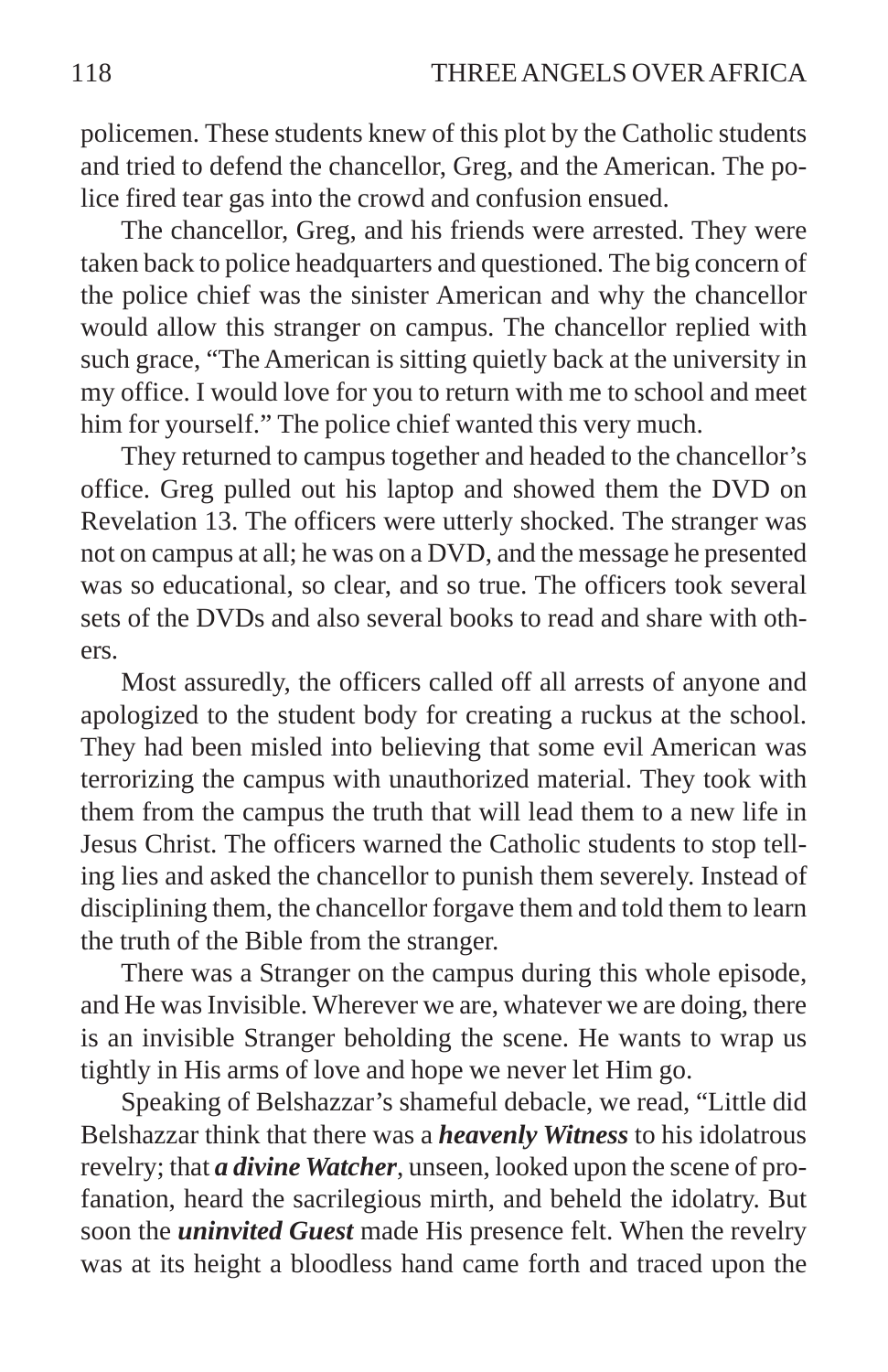walls of the palace characters that gleamed like fire—words which, though unknown to the vast throng, were a portent of doom to the now conscience-stricken king and his guests.

"Hushed was the boisterous mirth, while men and women, seized with nameless terror, watched the hand slowly tracing the mysterious characters. Before them passed, as a panoramic view, the deeds of their evil lives; they seemed to be arraigned before the judgment bar of the eternal God, whose power they had just defied. Where but a few moments before had been hilarity and blasphemous witticism, were pallid faces and cries of fear. When God makes men fear, they cannot hide the intensity of their terror."— *Prophets and Kings*, pg. 522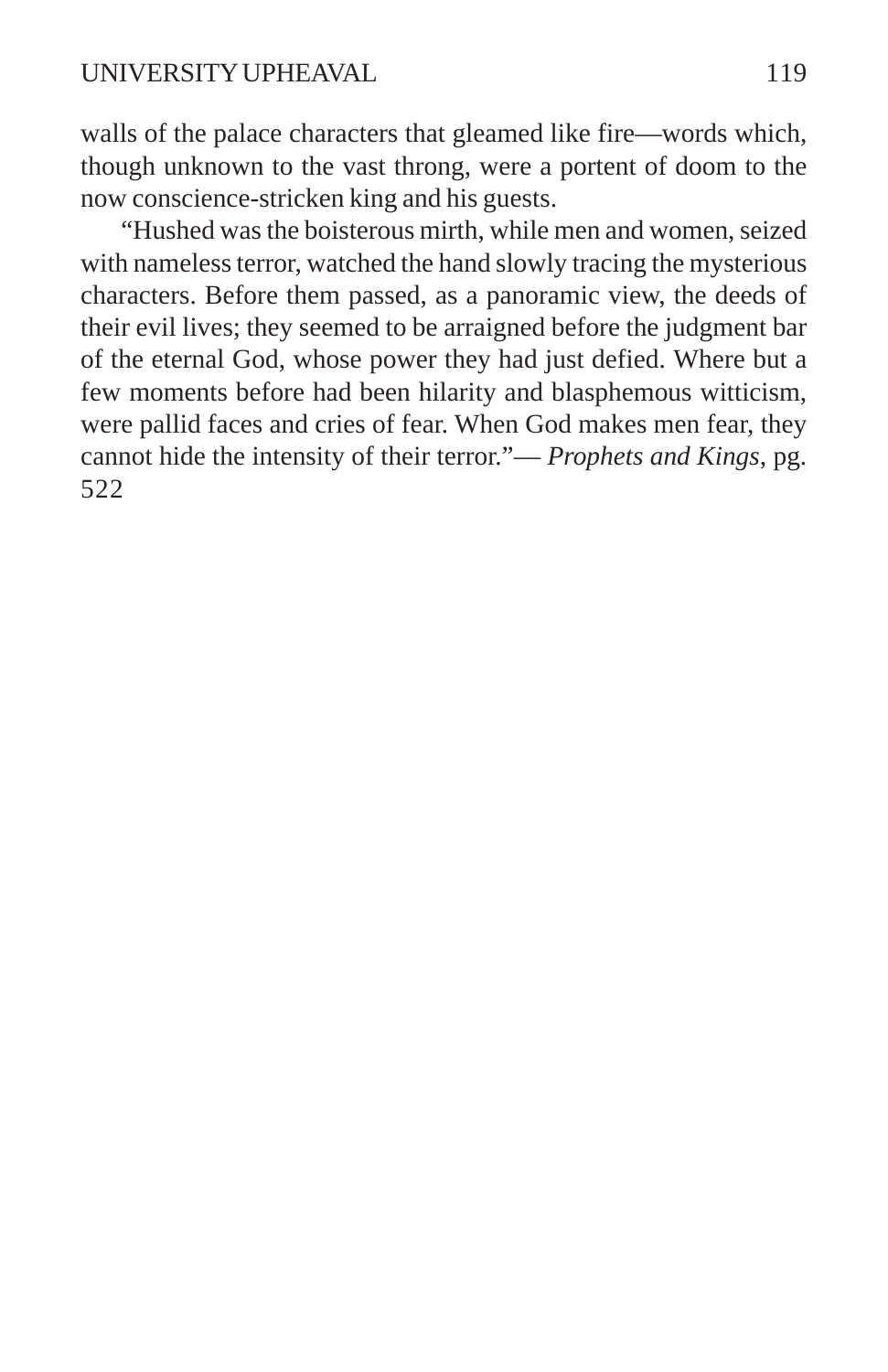## Chapter 19

# **Rwanda: Rising from the Ashes**

For the last many years, Rwanda always meant war and bloodshed. The Hutus and the Tutsis squared off in a brutal, religious war that was devastating. Rwanda is gradually rebuilding itself and returning to normalcy. Many stories from the radio program have come from Rwanda. In this chapter, we will look at a few of them.

A couple, living in the town of Ramela, has been tuning into the radio programs for a few years. They are Seventh-day Adventists. After listening to the Daniel and Revelation series, the Holy Spirit aroused them to see their responsibility to share their faith with others. After receiving the series of DVDs from Edward's contacts, they decided to invite people into their humble home to watch the programs and answer any questions. As a result of this outreach, the couple had upwards of fifty people coming to their home to watch and learn. The great majority of the people that come are from different faiths than their own.

Recently, a rumor started circulating in their community that they were sharing hate materials in their home. There was great fear that hatred could escalate and spark another clash between the Hutus and the Tutsis. Rumors are a terrible thing. The law enforcement agencies went to the home of this couple to confirm or deny these reports. The police officers came into the home and found a very quiet and reverent group watching a DVD. The program was on Revelation chapter 17. The officers were very impressed by what they saw and heard. They heard the following things:

1. An impure woman in prophecy represents an apostate church. (Jer. 3:6-8)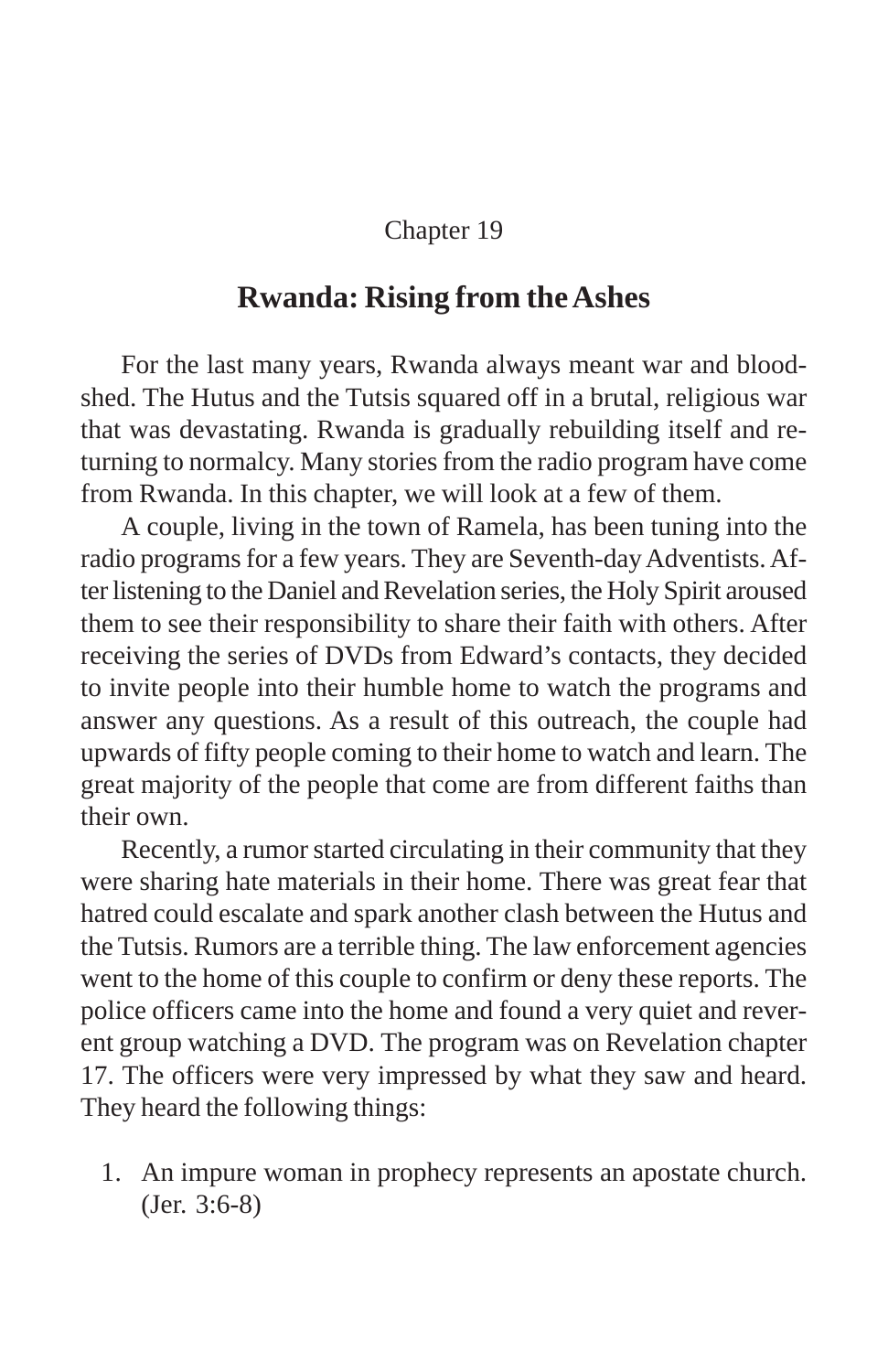- 2. This apostate church commits blasphemy. (Revelation 17:3
- a. Blasphemy is a man claiming power to forgive sins. (Mark 2:5- 7)
- b. Blasphemy is a man claiming to be God in human flesh. (John 10:30-33)
- 3. The apostate church is the Roman Catholic Church system.
- 4. Roman Catholicism controls the politicians of the earth. (Rev. 17:2,18)
- 5. Roman Catholicism controls the apostate Protestant churches. (Rev. 17:5)
- 6. Roman Catholicism controls the wealthy of the earth. (Rev. 18:11-15)
- 7. Roman Catholicism uses war, terror, and bloodshed to control the masses through suffering and pain. (Rev. 18:24)

Everyone, including the officers, was glued to the screen. They had never heard anything like this. An Unseen Watcher was in the room, impressing truth deep into their minds. The officers completely forgot why they had come. They should have returned to the police station long before now. At the station, the chief and his aides were afraid his men had run in to trouble. So, they sent more officers to the home to ascertain the situation. When they arrived, they saw everyone engrossed in the program, even the first set of officers. They chastised the first officers, saying, "What are you doing? Why have you not done your duty? What are you doing sitting here listening? The chief thought you had gotten into trouble and sent us to find out. We must get back to the station at once."

The officers left abruptly to get back to the station. When they returned to the station, the chief inquired, "Why did you not do your duty? Why have you tarried so long? I should fire you men. You better have a good reason." The officers explained, "Everything was reverent and quiet in the home. What kept us was the captivating message we heard from the American that was there. We had never heard anything or anyone like him. The chief wanted to know what the American was sharing with the people. "It was so new to us; it was so different, but it was so true."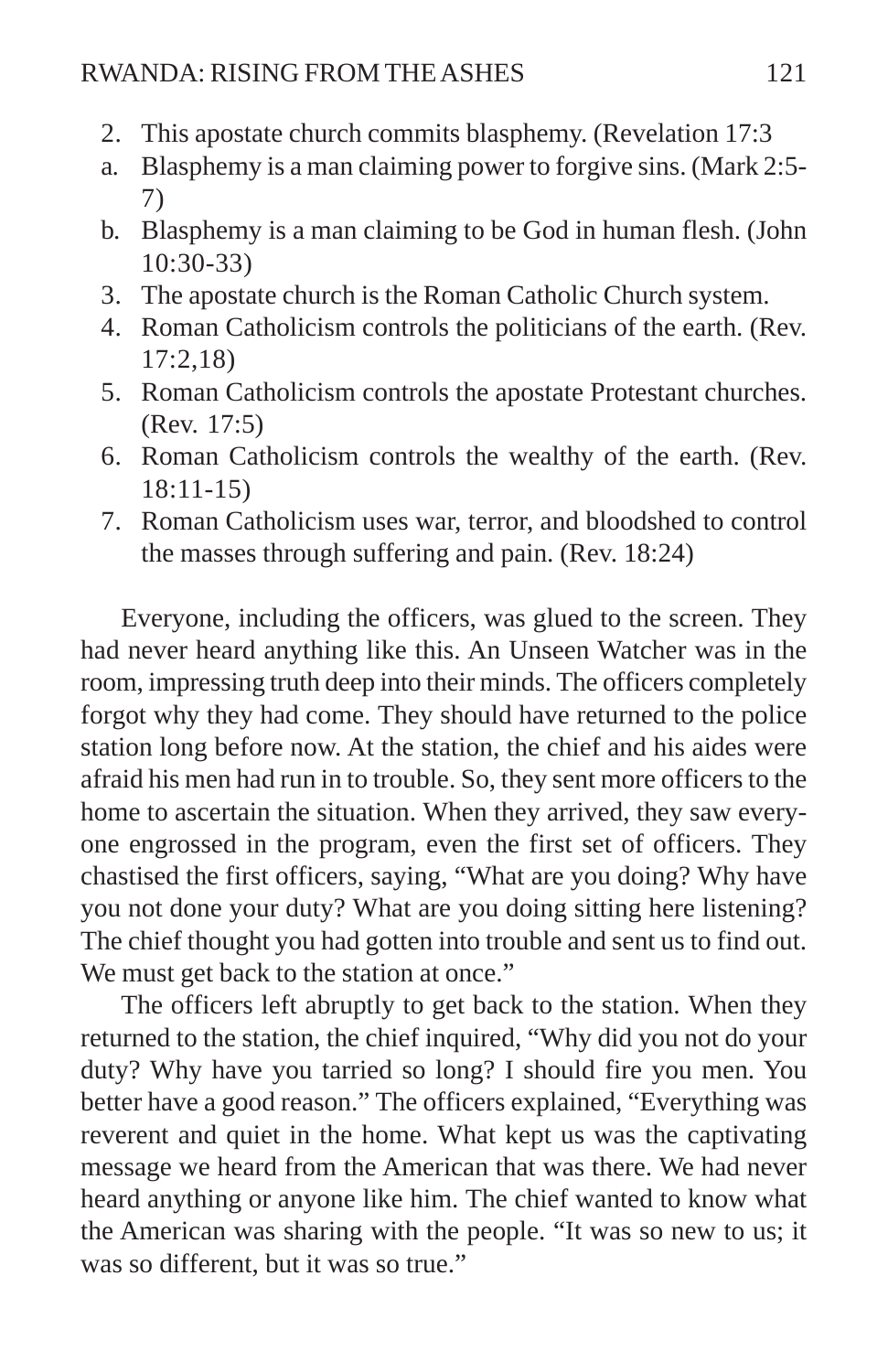The chief was dumbfounded. He wanted clear, crisp answers and he was not getting them. He told the men, "Go and get the American and bring him here. I want to meet him and hear him for myself." The force of the chief's command pushed the men to obey, but how would they bring the American to the station? They had seen him on the DVD. They did not know what they were going to do, but they had to think of something.

They rode to the home of the Adventist couple and made an unusual request. "We need to borrow your DVD player, your television, and your DVD of the American. The police chief has demanded us to bring the American to the police station so that he can talk to him. The only way we can bring him is by bringing the DVD and show the chief the program for himself. The couple was very happy to oblige the officers and prayed that the chief and all his men would hear and respond to the great truths of Revelation 17. Everything was packed and the officers headed back to a station packed with drama and a buzzing excitement.

The chief was furious when they arrived. All he saw were several electronic devices and no living American. Since his office was relatively small, he commanded all the gadgets be brought into the general reception area so that all his men could watch with him. The people who brought the complaint against the couple were also in the station. They wanted to see everything too. The junior officers prepared the machinery and everyone gathered together.

Everyone watched the program in stunned silence. They learned of the religious and political power of the papacy. They saw the truth as they had never seen or heard till this time. The Holy Spirit was impressing truth upon their minds with force. The silence in the room was deafening. The chief was a Roman Catholic. This was startling to him. He requested the junior officers to take all the equipment into his office so that he could listen further by himself.

The chief officer did not come out for quite awhile. He watched the entire DVD and wanted more. He was convinced beyond any doubt that this was the truth. He asked his men to return to the couple and ask if they had more DVDs on Revelation. He found out that there was an entire series of DVDs. He wanted one for himself which the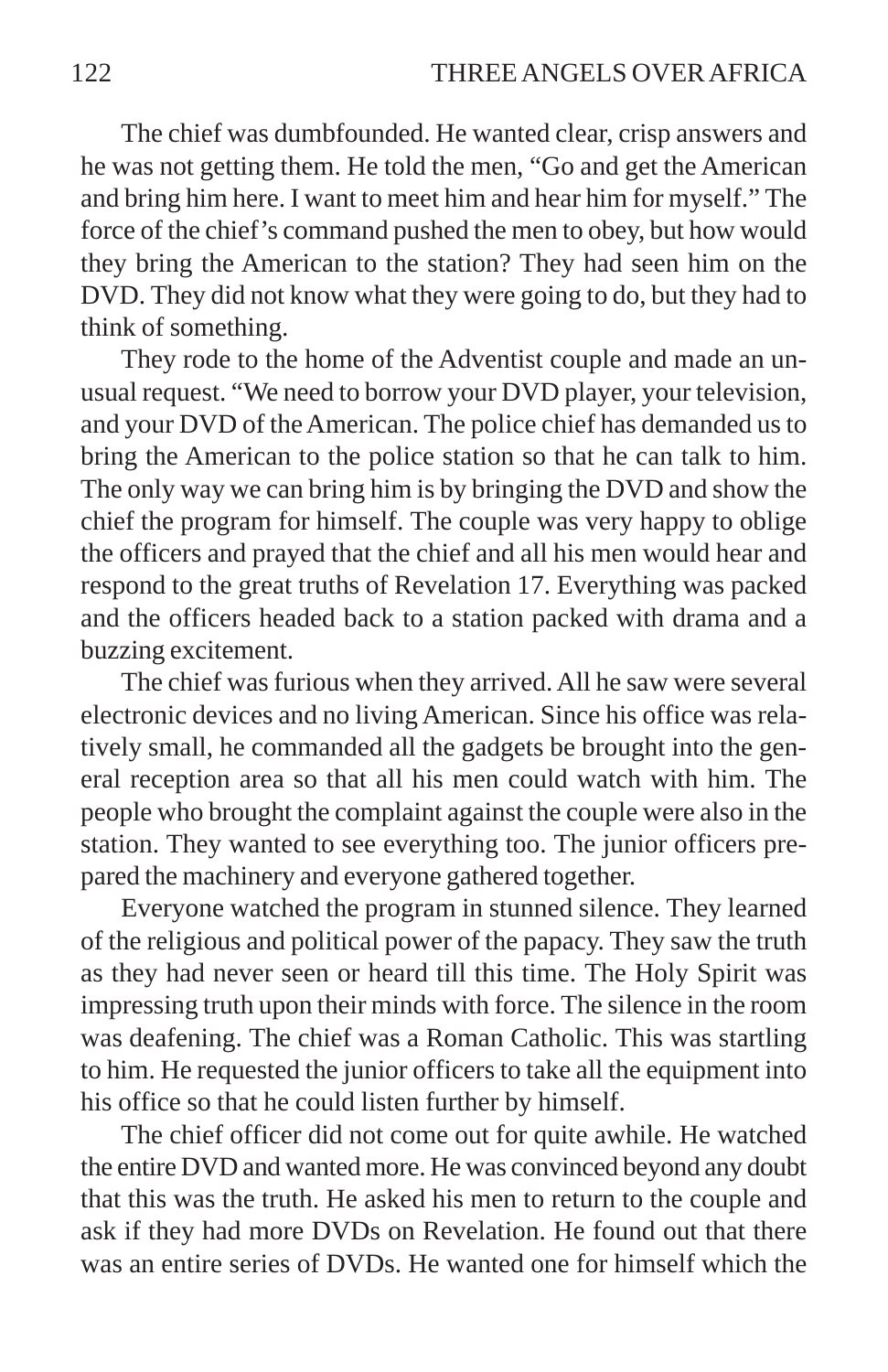Seventh-day Adventist gladly gave to him. This was an amazing answer to the couple's prayers. The chief shared the DVD's with his whole family and they love the programs. The entire family is studying the Revelation series.

The chief has also received ten additional sets of DVDs on Revelation to share with other family members and friends. The couple has also requested another DVD series on Revelation. They want to continue to share it with people in their home.

A vicious rumor was started to destroy a peace loving couple. They had no desire to hurt anyone; they just wanted to share joy, peace, and truth with their neighbors. Someone wanted to stop them and even hurt them. The Lord overruled for His glory. The couple was not hurt, but blessed abundantly. "And we know that ALL things work together for good to them that love God, to those who are called according to His purpose."— Romans 8:28

The couple wanted to share the truth with their neighbors. The Lord wanted the truth to go far beyond the couple's home. He allowed this vicious rumor to answer the couple's prayer far beyond what they could imagine. "Now unto Him who is able to do EX-CEEDING ABUNDANTLY ABOVE ALL THAT WE ASK OR THINK according to the power that worketh in us. Unto Him be glory in the church by Christ Jesus throughout all ages, world without end."— Ephesians 3:19-21

It started in a simple couple's home, spread to the police station, and on to the families of ten more. Where it will go from there, only the Lord knows. Like the rock tossed in the middle of a lake, it first affects the water where it hits. Gradually, the waters ripple and continue to effect more and more parts of the lake until the outer bounds of the water have been reached too. Revelation 18:1 promises "And I saw another Angel come down from heaven having great power, and the earth was lightened with His glory." The truth of God is going to the ends of the earth one family at a time; and one police station at a time until all Rwanda, and then the entire world will hear of the greatness of Christ and His truth.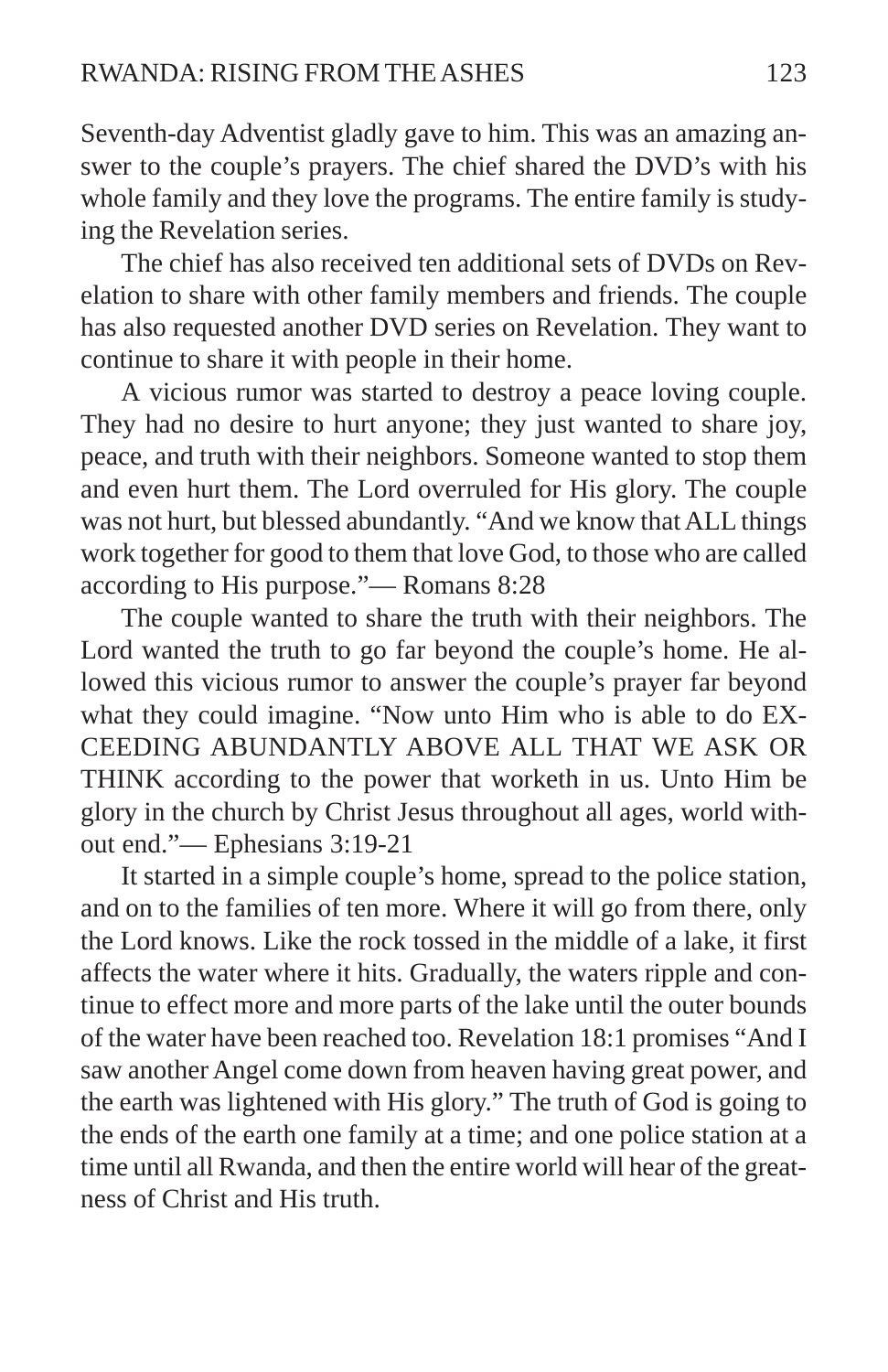The next story from Rwanda is about Ben Muyenga. Ben is a Methodist believer in his late 60's. He was handed a tract called *Who Changed It.* This tract looks at Daniel chapter 7 and especially the little horn. This power is clearly the papacy. Ben was markedly impressed by this tract. It only wetted his appetite, and he wanted more. He contacted Edward and received many DVDs on Daniel and Revelation along with other DVDs and tracts. Ben felt that God had richly blessed him in revealing this information to him.

.....................................................................

Ben started to share the good news with his family and some church members in the Methodist faith. He was deeply struck by something he had never heard. There was a special day that God wanted him to keep called the Sabbath. He realized that all of God's commandments were still binding on humanity. "…All His commandments are sure: they stand fast forever and ever…"— Psalms 111:7,8 As a result of his new understanding, Ben left the Methodist Church. He no longer could continue going down a wrong path.

Due to Ben's prominence in the church, several leaders came to meet him and try to bring him back. Ben said he would gladly return if the church started following what God said and not man. He told them, "The Lord has commanded us to worship Him every Sabbath day. This is Saturday and not Sunday. I also want to show the church some amazing DVDs on the prophecies of Daniel and Revelation." The leaders listened to him and agreed to have these studies on the prophetic books of the Bible.

The following Sunday, Ben was going to give a lesson to the people on prophecy. He surprised the whole church by bringing a television and DVD player. He popped in the Daniel DVD series. The entire church sat in stunned silence as the heretofore, unknown prophecies, were revealed to their eyes. The metal man of Daniel 2 and the mysterious beasts and little horn of Daniel chapter 7 were all made very plain. The church was astonished by what they learned and requested Ben to share more next week.

After a full month of studies from Daniel, the people and leaders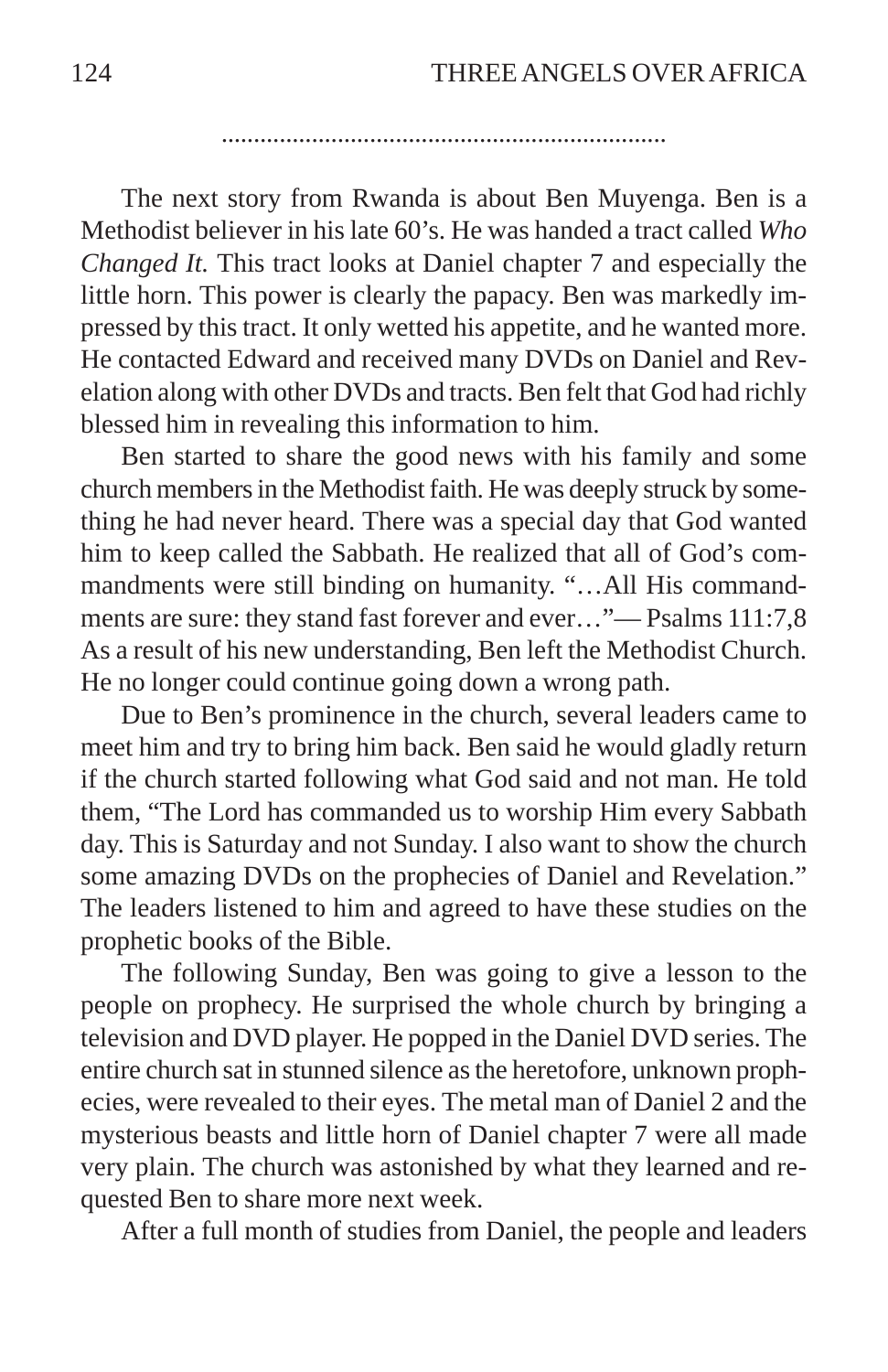praised the Lord for opening their eyes to Bible truth. The leaders privately requested from Ben the complete series of Daniel and Revelation studies. He contacted Edward and requested for fifteen full sets of these two series. For several months, the church leaders earnestly studied the DVDs. They took notes of all they learned and finally came to a decision. They all agreed to begin keeping the Sabbath according to God's word and to stop keeping the Catholic Sunday tradition.

After three Sabbaths, the Methodist Conference officials in Rwanda got wind of this. They decided to disband this new Sabbath keeping Methodist Church. The conference officials came to the church, and spoke ill of Ben and the leaders who had embraced the Sabbath of the Lord. They told the leaders in apostasy to leave and never come back. To the official's amazement, the entire congregation rose to their feet and declared, "We believe like the leaders. We have seen very clearly from the Bible and history that the papacy sought to change God's law. Show us from the Bible or from history, like the American has done, whether these things are so. Prove to us that Rome did not alter God's law and command all to honor Sunday during the Dark Ages."

The conference could say nothing. They had no proof whatsoever. They resorted to the only means at their disposal; they called in the police to lock the church and to force all the people out of the building. Do not ever let the conference officials own the building in which you worship. The police carried out their orders. They threatened imprisonment to all who would step into that church area again.

Neither Ben, the leaders, or the church members were dismayed. They rejoiced in their new faith. "Count it all joy when ye fall into diver's temptations; knowing this, that the trying of your faith worketh patience. But let patience have her perfect work, that ye may be perfect and entire, wanting nothing."— James 1:2-4 They were happy to leave a church that didn't want to follow Bible truth. They were going to follow the Lord come what may. No priest, pastor, or conference official was their God; they served the great God of heaven and Him only would they serve.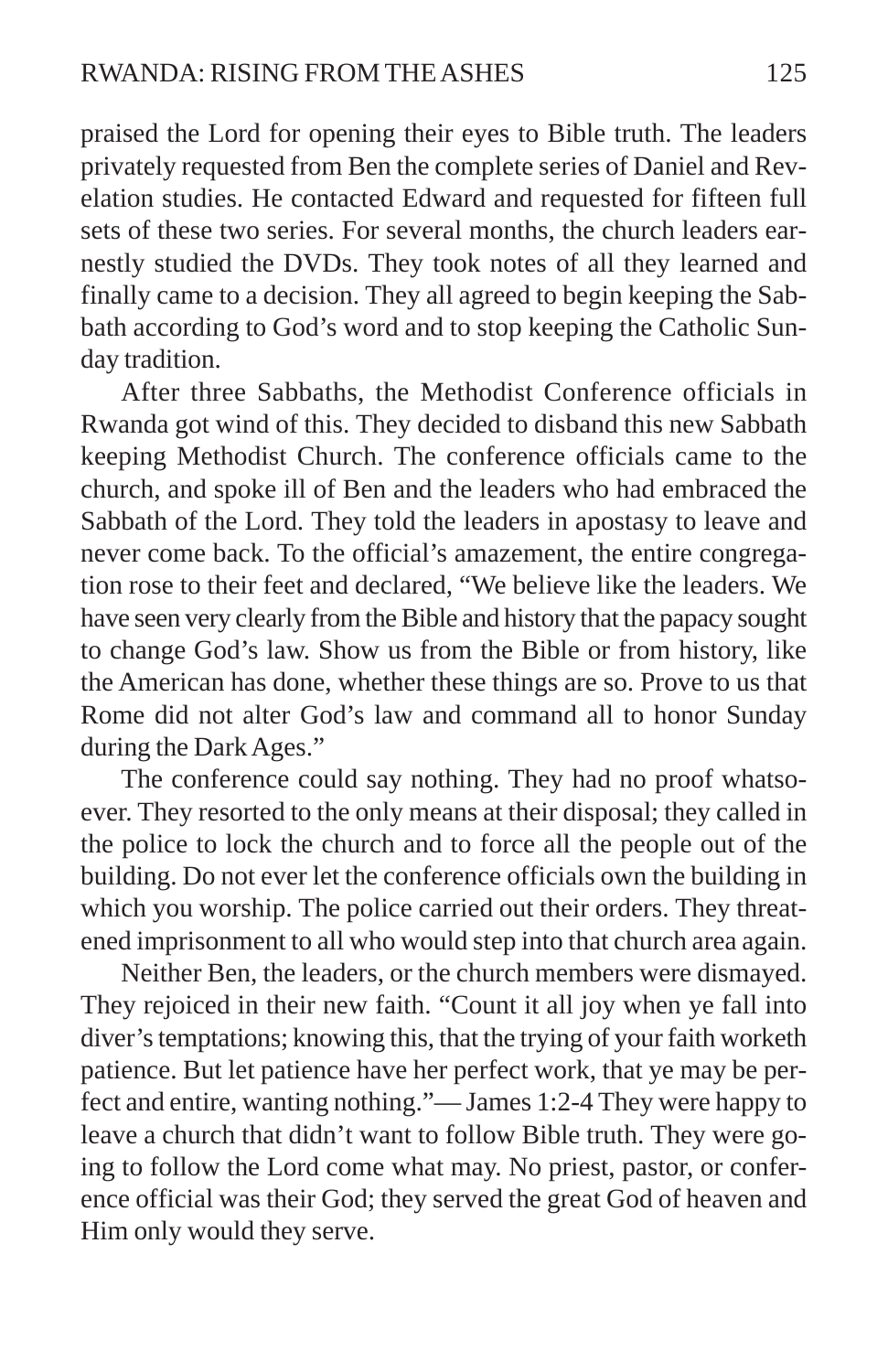The group located a hall in town which they started renting for Sabbath services. Their group name is Murapera which means a group of believers who love to pray and worships God in spirit and in truth. After solidifying the building and church services, the membership is now focusing on evangelism. They want others to know Jesus and His truth for this time. They have requested from Edward all the DVDs, tracts, Bibles, and books that he can send to them.

In order to get the materials to Ben, Edward travelled from Ndola, Zambia to Kasumbalesa, Congo. Ben has a brother in that town and this was a half way point for both men. Here, the two men had sweet fellowship together and Ben shared this story with Edward. The Lord has raised up a new group of Sabbath keeping Adventists in Rwanda. The group is on fire and spreading the truth of God like the leaves in autumn. What a privilege to work with such a fine group of faithful and dedicated people in a land rising from the ashes.

...................................................

The final story from Rwanda centers on a Seventh-day Adventist man. He has been listening to the radio for many months and following the programs of the American. Even though he is a Seventh-day Adventist, and an elder in the church, he has NEVER heard studies in Daniel or Revelation in his entire life. He was thrilled to hear the solid Biblical and historical reasons why he was a Seventh-day Adventist. This was like water to a weary traveler in a parched desert. The elder was so happy to begin learning the truth which he had been longing to know.

One Sabbath, he decided to announce to the church about the radio programs. He wanted them to get the same blessing he was enjoying. God had touched his heart in such a profound manner and he could not do anything less than to share it. He told the church, "I have been a Seventh-day Adventist since 1976. For the last 40 plus years, I have longed to see the great truths of the Bible and no pastor, theologian, or scholar has revealed these things to me. No one has ever taught me the prophecies of Daniel and Revelation, and no leader has ever taught me the great truths of the three angel's messages.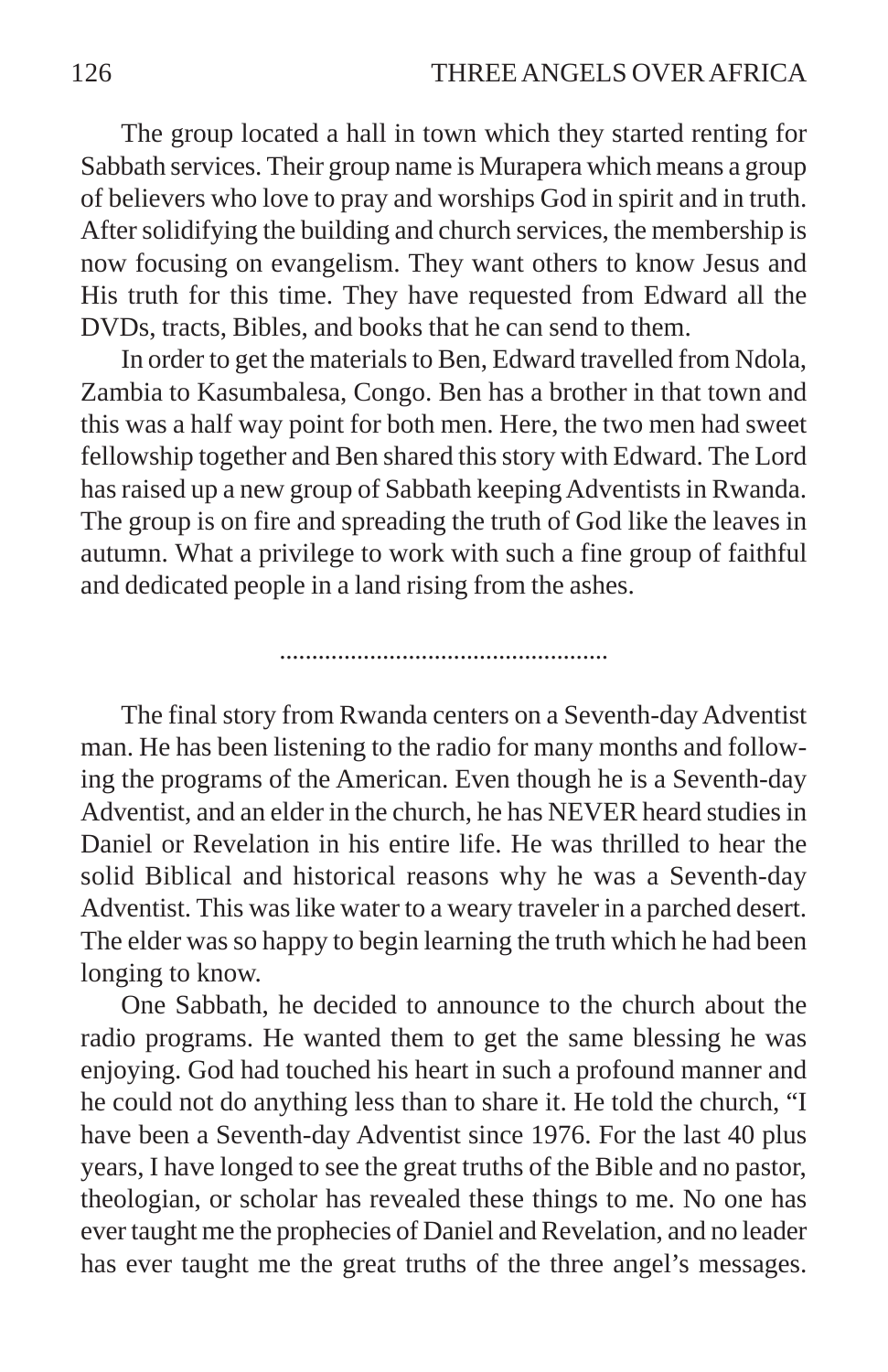There is a radio program given by an American where you can learn the teachings of Seventh-day Adventists. All who want to learn the Advent message can tune into this station in Zambia."

The first elder was not done. "Because of these programs, I now can teach the great prophecies of Daniel and Revelation. I never knew them until listening to the radio programs of the American. If all of the SDA pastors and leaders would stand up for what we believe and share it with others, then Africa could have been covered with the three angel's messages by now. I challenge this church and all Seventh-day Adventist churches and pastors around the world to teach the truth as the American is doing. The Rwandan Adventist pastors teach about chicken and beef or women's kitchen soup. Brethren, we must stop this. We have a message to give to the world so Jesus can come. I thank God today for raising up the American to bless me and so many others around Africa and the world."

A second elder in the congregation was not pleased. He felt rebuked by the first elder's admonition. He told him "Sit down. We do not want to hear about this radio man." The church in unison booed the man who spoke and told him to sit down. The church told him to stop making noise. There was a commotion in the church that Sabbath morning. Finally, the second elder was so humiliated by everything that he walked out of the church. Well, that did not end the story. Things were just stirring up, and it wasn't the women's kitchen soup.

The second elder went straight to the local pastor who was conducting services in another Adventist Church that morning. He told them about the proceedings at the other church and the first elder's comments. The pastor and the inflamed second elder were very angry. They would put a stop to the shenanigans of the first elder. They headed back to the church to deal with the first elder.

While these men were plotting mischief, the first elder was conducting a Bible study with the church, from a study he had learned on the radio on Revelation chapter 17. He was using notes that he had written down. The church was amazed and thrilled with the study. They had NEVER heard anything like this in their lives. All were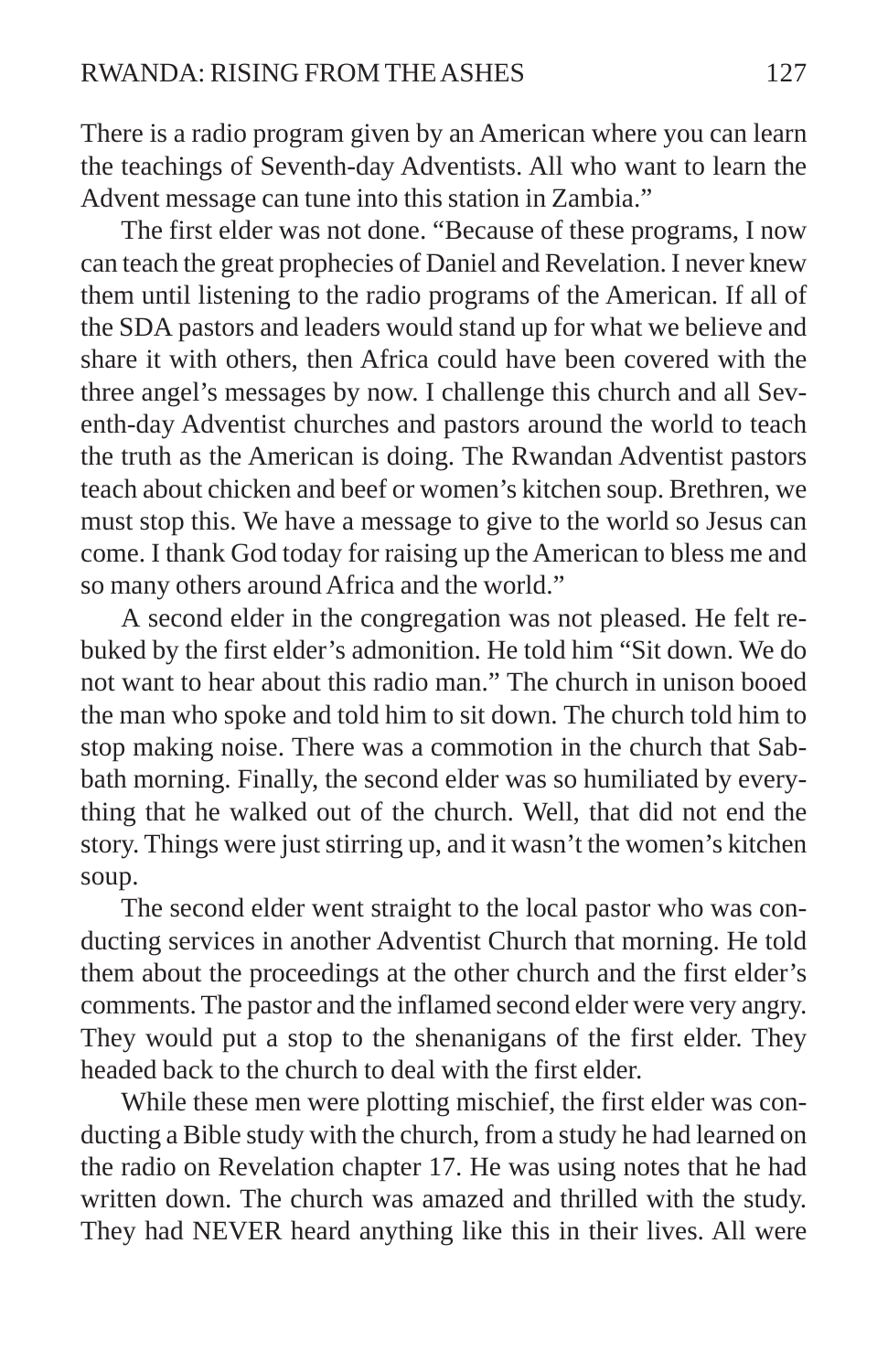encouraged to tune into the radio station and learn great Bible truth for themselves.

As the study drew to its close, the pastor and the second elder stepped into the church. The pastor walked immediately to the front of the church and stopped the first elder from speaking. He demanded, "Where are you getting the material for your study? From where did these notes come that you are using? Why are you sharing this in the church?" The first elder responded, "I am giving the people a study straight from Revelation chapter 17. This is beautiful truth straight from the Bible that I am teaching." The pastor and second elder were furious. The pastor retorted, "You are studying with some American on some radio station somewhere. We are aware of this man and his teaching and we want him stopped. We want you stopped too. From this point forward, you will be removed from your duties as the first elder in this church. The second elder will now be placed in charge."

It was now time for the church to speak. They were shocked and surprised at his haughty and cruel manner. They were disgusted by his unreasonable and despicable behavior. They booed at him and told him to leave the church and never come back again. The people wanted to hear the truth of the Bible and the first elder wanted to teach them. The pastor and second elder wanted to be recognized as the great religious authorities in the church and to receive praise and adoration for their great learning which was foolishness.

The pastor threatened to shut down the entire church. He was in charge of all the churches in that district. The pastor called the police on these truth loving, law abiding, peaceful people. The pastor lied to the police about the people and the church building was locked up. The pastor told the police that the first elder was NO LONGER A SEVENTH-DAY ADVENTIST, but RATHER AN OFFSHOOT. WOW.

The first elder and the people met the next day and decided to start their own church where they could worship God in spirit and in truth. They decided to separate from this apostate SDA church. They were not going to remain where truth was not loved anymore. They would not continue to listen to a pastor tell dumb stories and deny the truth.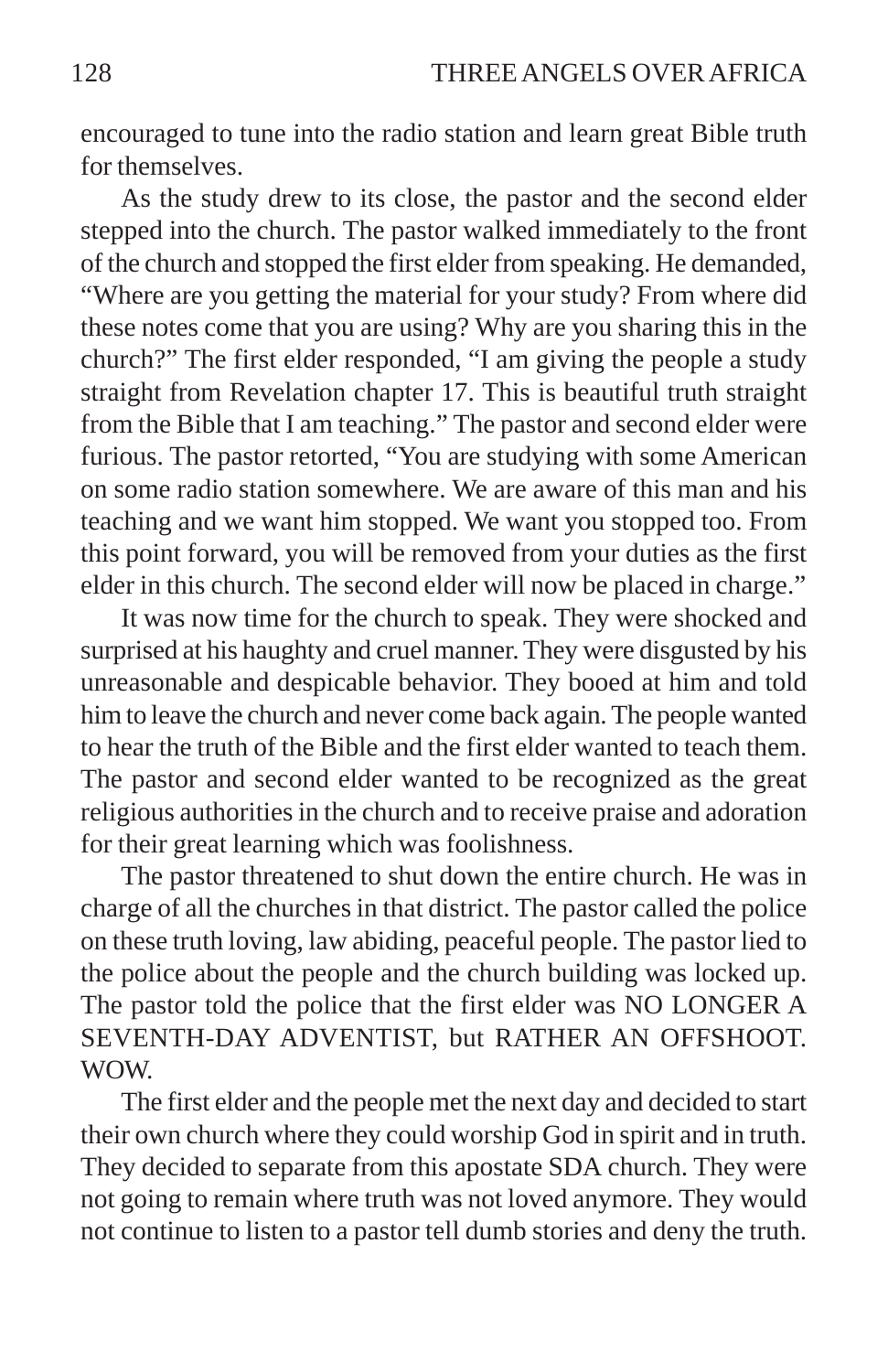And, who is the offshoot? The first elder wants the truth that he loves and every Seventh-day Adventist should love. The pastor hates the truth and anyone who proclaims it. Now, who is the offshoot and who is the real Seventh-day Adventist? You can decide for yourself. In the days of Jesus, where was the church? Was it worshipping in the great temple in Jerusalem or was it the groups worshipping on the hillsides of Galilee? A church is not a great cathedral or big building; a church is made up of those who love God, His truth, and want to

The following Monday, everyone was summoned to the police station. The pastor accused the first elder of creating a disturbance and demanded he be imprisoned. The police chief saw that the pastor was a liar and a dangerous man. He dismissed the case, encouraging the first elder and his group to start a new church in the area. The chief was very impressed by the first elder and those with him. They were very patient and kind during the whole process and said nothing unkind about the obnoxious pastor. As a result of the first elder's testimony, the police chief was very interested in hearing the radio programs from the American. He has since become an avid listener of the radio programs and is thrilled with the messages he is receiving.

The first elder and the group are separated from the apostasy and learning so much. They are also sharing with others all that they are learning. They have risen from the ashes.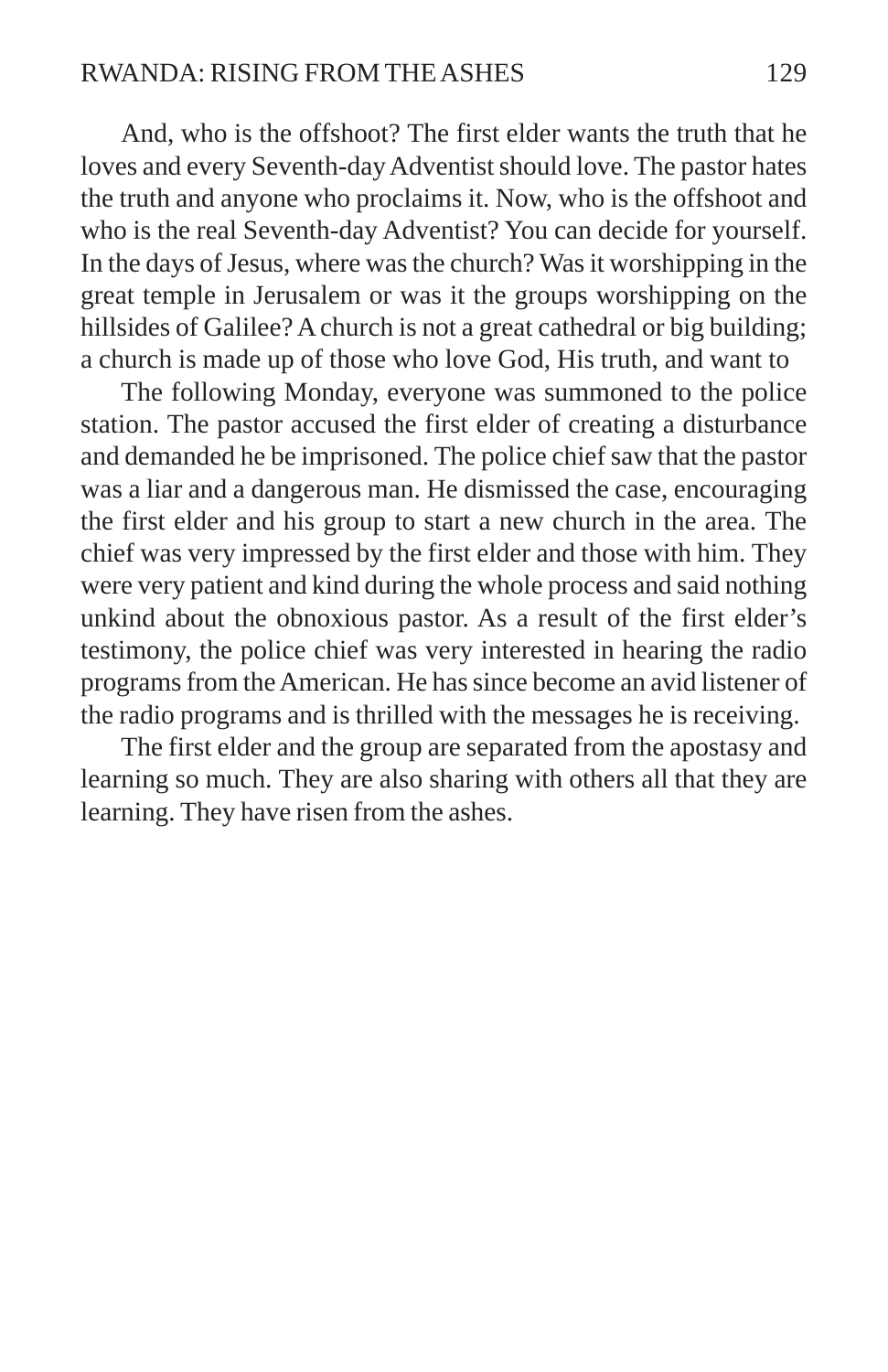## Chapter 20

## **Kenya's Best Bus Ride ever.**

Bus rides in Africa are very different from America. In America, you get on the bus, lean back, and try to quietly read, write, or sleep. This is definitely not the case in Africa. As soon as one gets on the bus, there is someone in the front of the bus trying to sell a product or preaching. If there isn't a live voice available, the buses always have a television for people to watch. The bus drivers do not consider that some may not want to hear. No, they turn the television nice and loud so that everyone can hear it. The authors have experienced this in Africa.

A Kenyan nun was leaving her home in Nairobi to go to Cape Town, South Africa for a two year tour. She would be working in a Catholic parish assisting the priest in any way he deemed best. She purchased a ticket with the Tran-Cape Routers bus company. The driver of the bus was a good friend of Edward in Kenya. They worked together through a mutual friend to share the truth with others. This bus driver had a unique method of evangelism. You have probably guessed it by now. In Africa, of course, that was totally legitimate.

He had gotten several DVD series from Edward and he made sure that the passengers listened to them for a long, long bus ride. The nun was in for a life changing experience. The bus driver began with some DVD's from the *Amazing Grace* series and then he put in some from the *Behind the Door* series. This series looks behind the door at what is really going on in the world both past, present, and future. It reveals the hidden perpetrators of assassination, war, economic disasters, and 'accidents.' The finger is pointed directly at the Jesuit Order and the Catholic Church. Many events and people are looked at in this very popular series. All of the following people and events were disastrously hurt by the Jesuits of Rome.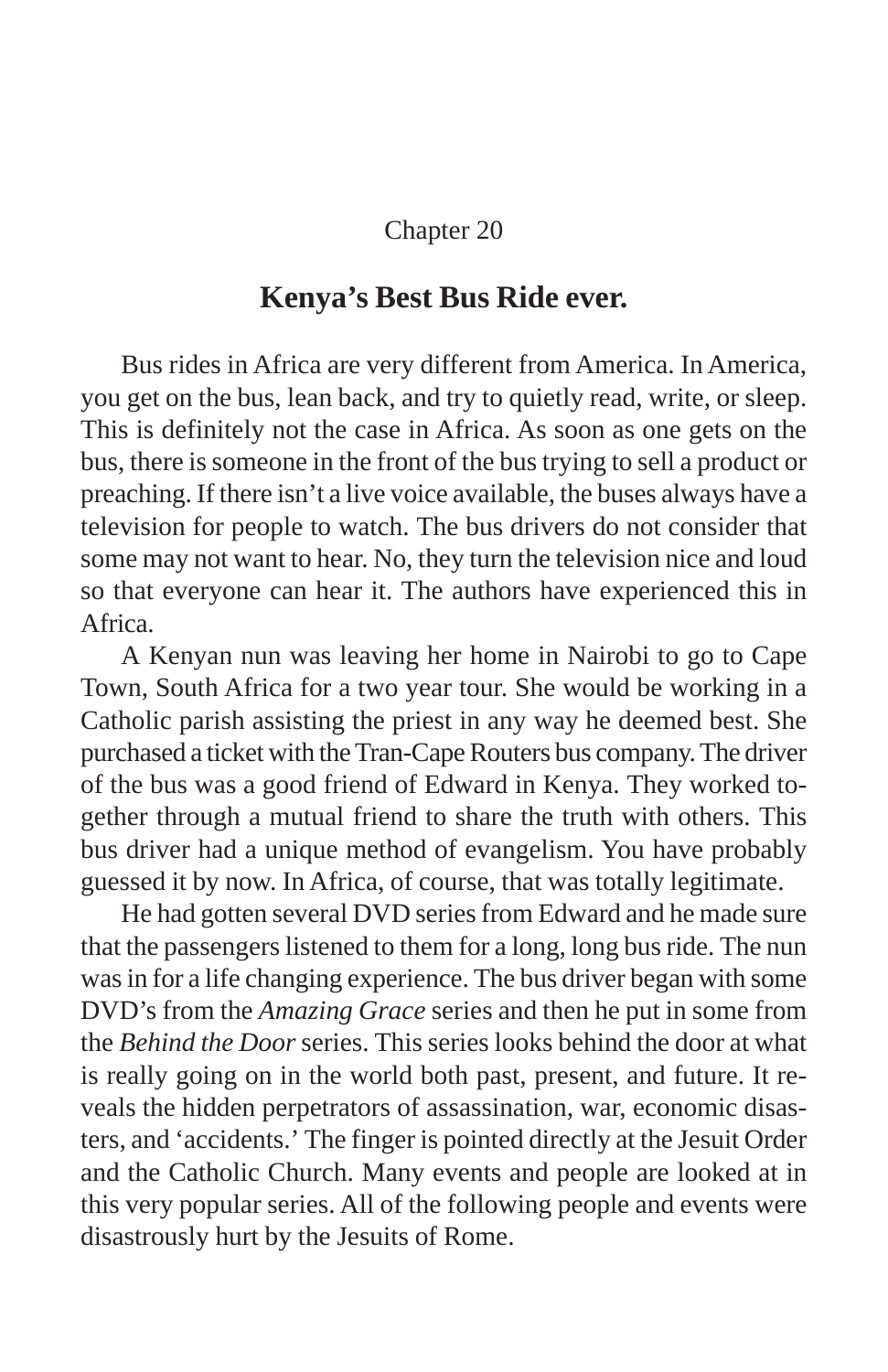### KENYA'S BEST BUS RIDE EVER.

- 1. The sinking of the Titanic and the murder of high financiers who opposed the Jesuits Federal Reserve Bank.
- 2. The assassination of such fine leaders as John F. Kennedy, Abraham Lincoln, Henry III and Henry IV, and the multiple attempts on the life of Queen Elizabeth I.
- 3. The creating of so many wars; WWI, WWII, Vietnam, War on Terror, and all the wars in Europe for the last several centuries.
- 4. The destruction of Constitutions that guarantee rights for the people.
- 5. The control of all nations through having a central bank that dictates policy to all the banks in the country.

The nun, named Maria, at first, tried to doze off, but the information did not allow her to do that. The nun was very surprised to hear such a solid explanation of what is really going on behind the scenes in the Church of Rome. She had heard rumblings throughout the church because many priests and nuns were leaving. She knew there were very serious issues going on in the church. Maria wanted to know the truth and to follow her Lord with all of her heart. She had only been a nun for a few years and was new to many things about the Catholic Church. After watching several of the DVDs on the Jesuit Agenda, Maria determined to have them all and more. She took notice of the American speaker and the well researched history. The deep mysteries being expressed were rarely discussed and hardly known by many people. While Maria was relatively new to such things, she knew enough to know the American was right on target in the presentations.

The journey from Nairobi to Cape Town was quite lengthy and the series continued all those many long hours through Africa. The programs continued to bless Maria throughout the trip until the bus pulled into Cape Town the following day. Maria asked the driver where she could get the whole set of DVD's. She wanted to study them indepth during her stay in Cape Town.

The Lord had arranged for this young nun to hear the truth on this bus ride from Kenya to Cape Town. He alone knew of this honest soul, seeking for more truth and light, and He had impressed the bus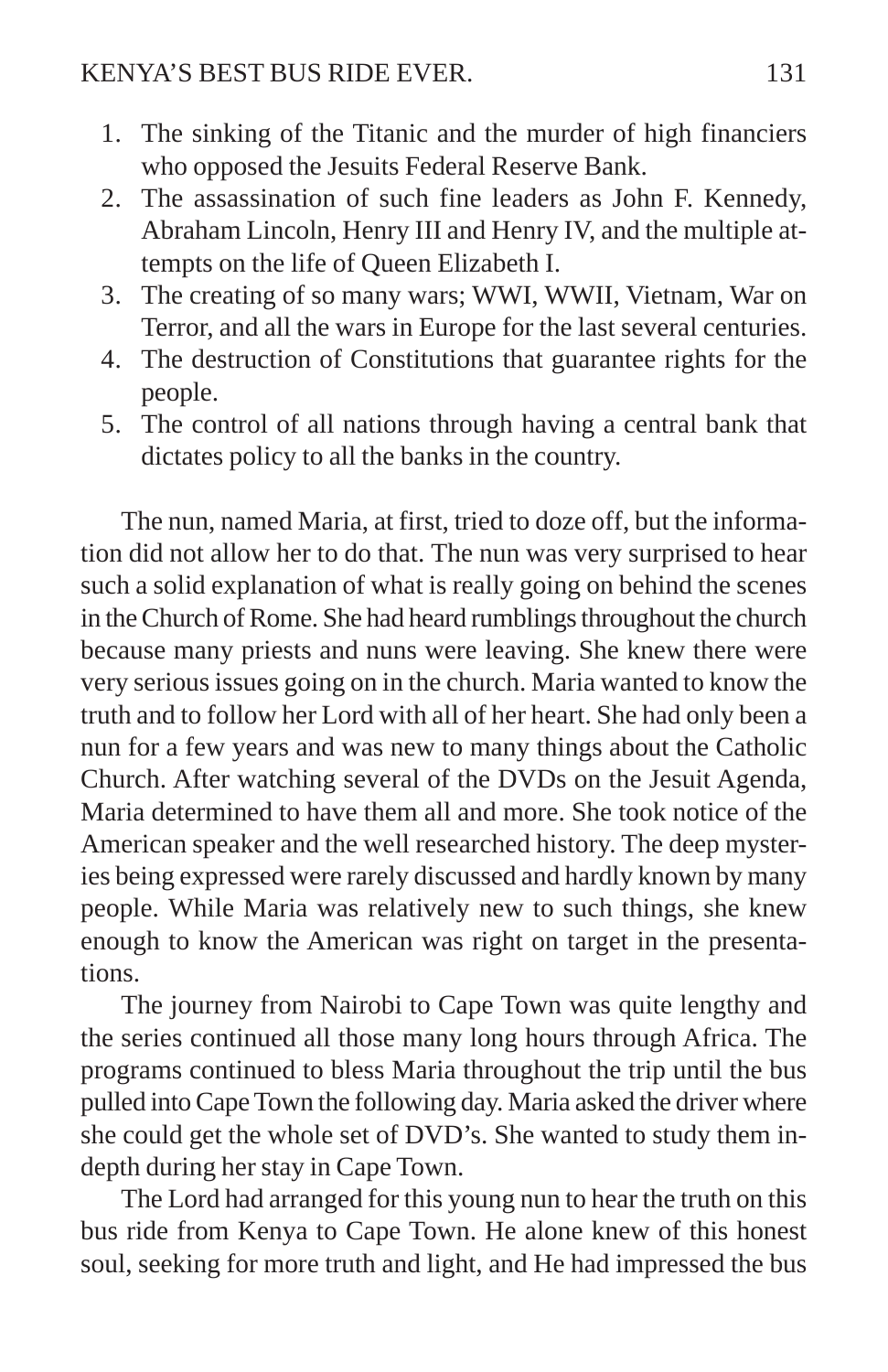driver to play the programs. The seeds of truth have now lodged themselves in her mind, never to be effaced. Of course, the young nun can resist the inroads of truth that have been made and chose to reject the working of the Holy spirit in her life, or she can continue to open her mind to understanding the great issues in the great controversy between Christ and Satan. The Holy Spirit will, unless refused, continue to lead her in her search for light and understanding. What a wild bus ride it was from Nairobi to Cape Town, South Africa

"As cold waters to a thirsty soul, so is good news from a far country."— Proverbs 25:25

"We need to understand that God will add to the ranks of His people men of ability and influence who are to act their part in warning the world. Not all in the world are lawless and sinful. God has many thousands who have not bowed the knee to Baal. There are God-fearing men and women in the fallen churches… Many of the honest in heart are gasping for a breath of life from heaven. They will recognize the gospel when it is brought to them in the beauty and simplicity with which it is presented in God's Word."— *Evangelism*, p. 66

 "For the earth shall be filled with the knowledge of the glory of the LORD, as the waters cover the sea."— Habbakuk 2:14

"And after these things I saw another angel come down from heaven, having great power; and the earth was lightened with his glory." Revelation. 18:1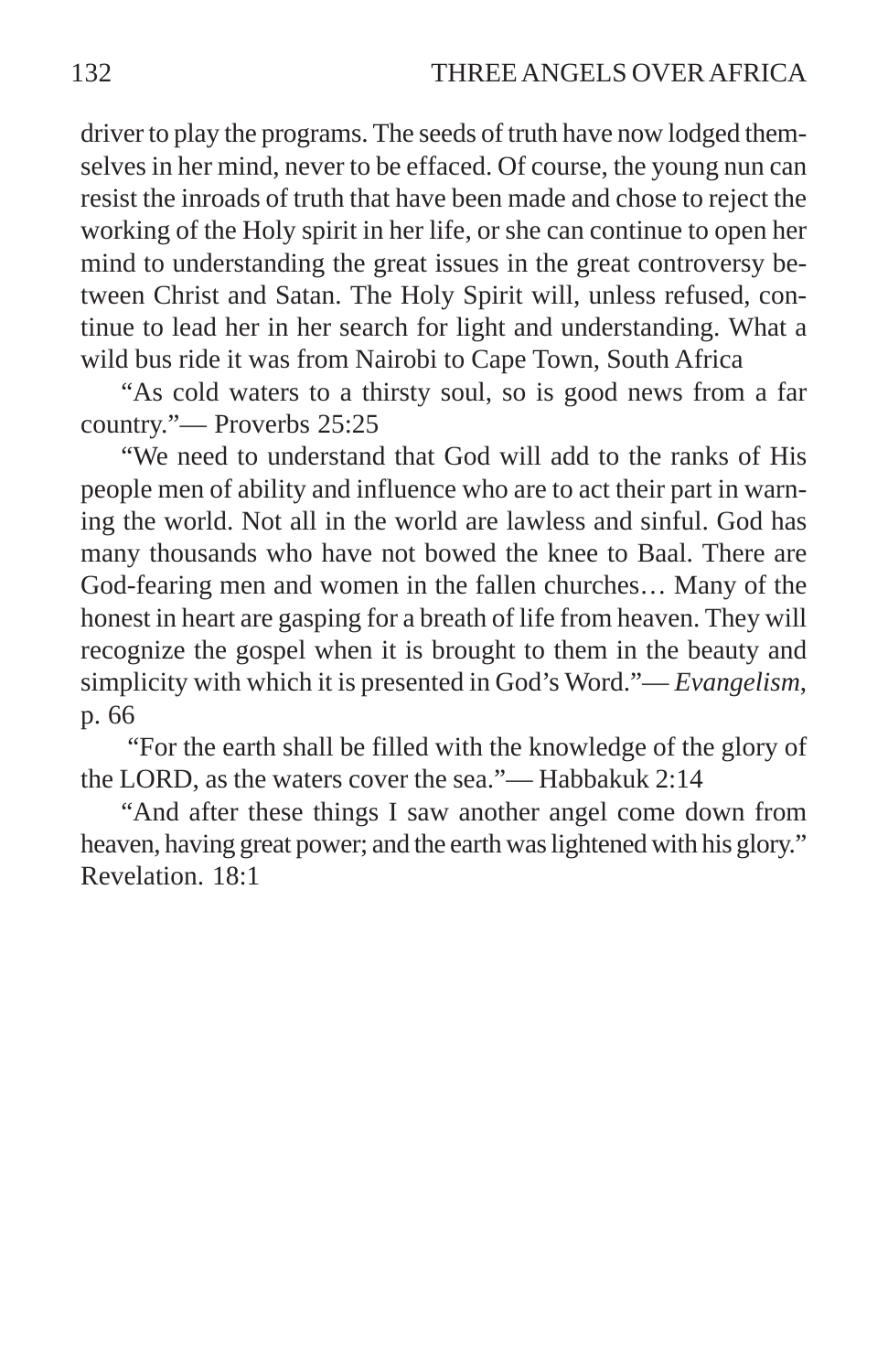### Chapter 21

# Burundi's 'Bahia **Baha'u'llah**' Speak

"Burundi is a landlocked country in the African Great Lakes region of East Africa, bordered by Rwanda to the north, Tanzania to the east and south, and the Democratic Republic of the Congo to the west. It is also considered part of Central Africa. Burundi's capital is Bujumbura."—*Wikipedia*. This country has been torn apart by war. In spite of this horror, folks in this country have been listening to the messages from the radio station in Zambia and are hearing the voice of hope. Two pastors from that country will tell us the rest of the story.

They called Edward a short time ago and requested the replaying of the *Amazing Grace* series. They were deeply impressed by the grace of God as He took the broken lives of men and women like Rueben, Simeon, and Aaron; Rebekah and Rahab in the Bible; and made something beautiful out of them. It is utterly amazing that God can take a miserable human being, broken into pieces by their own dumb choices and make something beautiful with them. In spite of our miserable failings, God speaks amazing love and acceptance to every heart, wooing suffering, sinful humanity to His wounded side. These messages had deeply touched the hearts of two pastors in Burundi of the 'Bahia Bahaullah' faith.

For many a year, these men have taught their congregations some very strange, mystical ideas. Their beliefs center in the teachings of Baha'u'llah. In the middle of the 19th century, God summoned Baha'u'llah—meaning the "Glory of God"—to deliver a new Revelation to humanity. For four decades' thousands of verses, letters and books flowed from His pen. In His Writings, He outlined a framework for the development of a global civilization which takes into account both the spiritual and material dimensions of human life. While this sounds good, it leaves out the one Person who alone can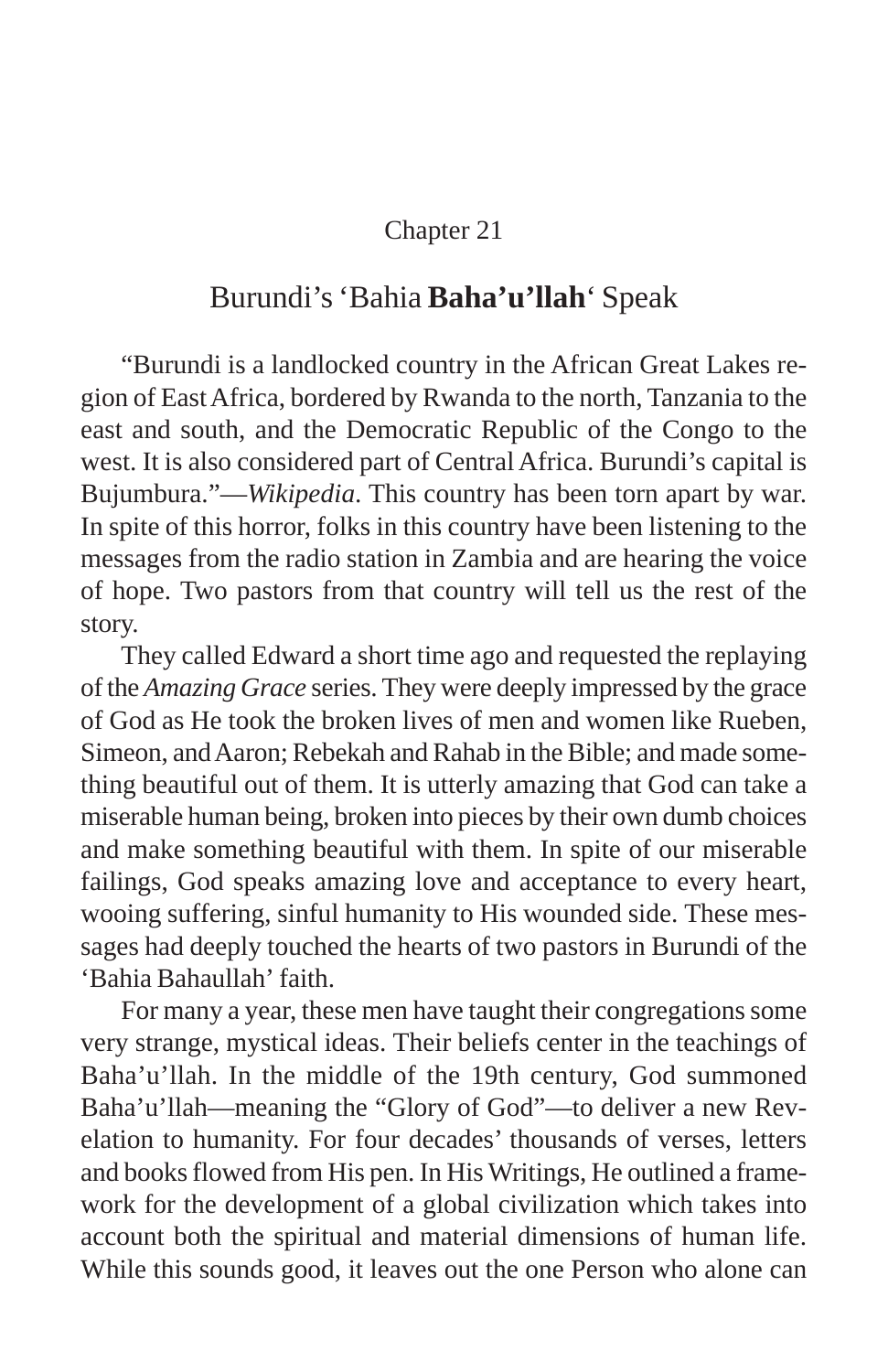bring development to civilization. Only Christ can change the heart twisted and controlled by sin and selfishness. Only Jesus can uplift fallen, sinful man and renew him in righteousness and holiness.

"It is impossible for us, of ourselves, to escape from the pit of sin into which we are sunken. Our hearts are evil, and we cannot change them. "Who can bring a clean thing out of an unclean? not one." "The carnal mind is enmity against God: for it is not subject to the law of God, neither indeed can be."— Job 14:4; Romans 8:7. Education, culture, the exercise of the will, human effort, all have their proper sphere, but here they are powerless. They may produce an outward correctness of behavior, but they cannot change the heart; they cannot purify the springs of life. There must be a power working from within, a new life from above, before men can be changed from sin to holiness. That power is Christ. His grace alone can quicken the lifeless faculties of the soul, and attract it to God and holiness. The Savior said, "Except a man be born from above," unless he shall receive a new heart, new desires, purposes, and motives, leading to a new life, "he cannot see the kingdom of God."— John 3:3, margin. The idea that it is necessary only to develop the good that exists in man by nature, is a fatal deception. "The natural man receiveth not the things of the Spirit of God: for they are foolishness unto him: neither can he know them, because they are spiritually discerned." "Marvel not that I said unto thee, Ye must be born again."— 1 Corinthians 2:14; John 3:7. Of Christ it is written, "In Him was life; and the life was the light of men"—the only "name under heaven given among men, whereby we must be saved."— John 1:4; Acts 4:12." *Steps to Christ*, pgs. 18,19

The pastors received several books and DVDs, plus tracts. They were profoundly impressed by the *Secret Terrorists* and *When the US Passes the National Sunday Law*. They marveled at the tracts *Who Changed It*? and *Islam, ISIS, and Ishmael*. They were so happy to receive the series on *Amazing Grace* which they had heard on the radio plus the series on Revelation. These pastors had never been given anything for free and this impressed them as well. These men read the materials, watched the DVDs, and praised the Lord for coming very near to them. They had gotten the materials to teach their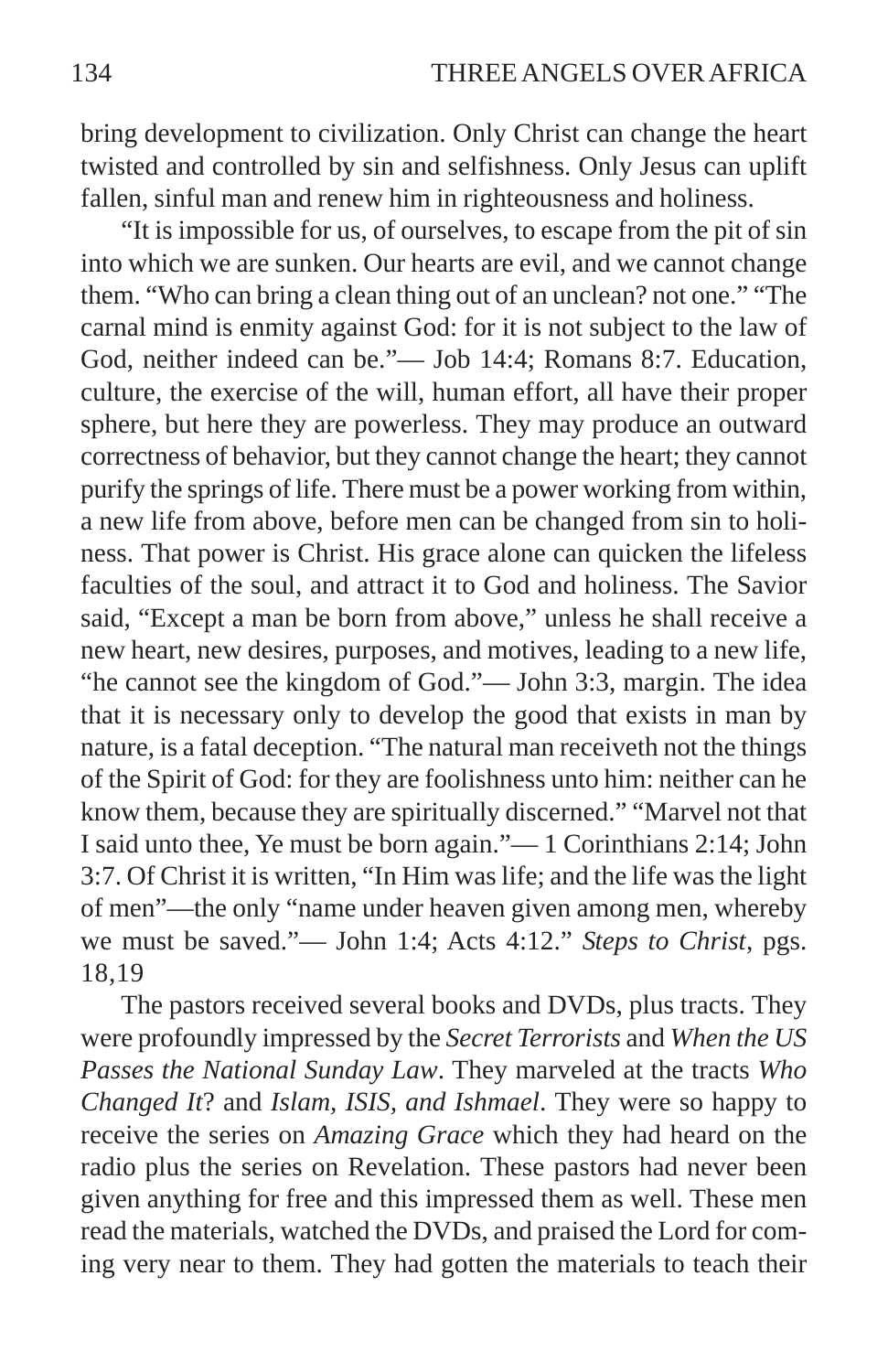congregations, but found the materials to be speaking to their hearts and lives.

The Revelation DVDs hit them very hard. They were very surprised to listen to strange and new teachings that they had never heard before. They marveled that someone could actually explain this profound book in such a simple manner. Someone was explaining to them step by step a mysterious book which had never been spoken or taught by any of the greatest leaders in the Bahia faith. What struck them with greatest force was the study of Revelation chapter 17. They had read that before but had simply passed it off as a mysterious and powerful woman. They had thought it was not important to know who she was. That this woman represented the papacy was shocking to them. They had no idea that Catholicism could so diabolically control the politicians, money people, and the churches in this world. The Holy Spirit brought this home to their minds with great force. As the pastors heard this, they knew there was something very serious to the Bible and especially the book of Revelation. They acknowledged that the book of Revelation has very important symbols that needed to be studied, understood, and shared with others.

The pastors knew that these programs were of heavenly origin. They knew in their souls that the great God of Heaven had visited them and loved them to reveal such truth to them. They felt that God had opened up to them a wonderful road map and had saved their lives from the foolish theories of men. They were so happy that they now had something to share with their churches. The forthcoming Sunday will be the beginning of showing the Revelation DVDs of the American to the two men's churches.

These men felt that an Angel from heaven had visited them. Truly, an Angel had. "The angels of God, thousands upon thousands,... guard us against evil and press back the powers of darkness that are seeking our destruction. Have we not reason to be thankful every moment, thankful even when there are apparent difficulties in our pathway? — *My Life Today,* p. 171. "Angels of God are watching over us. Upon this earth there are thousands and tens of thousands of heavenly messengers commissioned by the Father to prevent Satan from obtaining any advantage over those who refuse to walk in the path of evil. And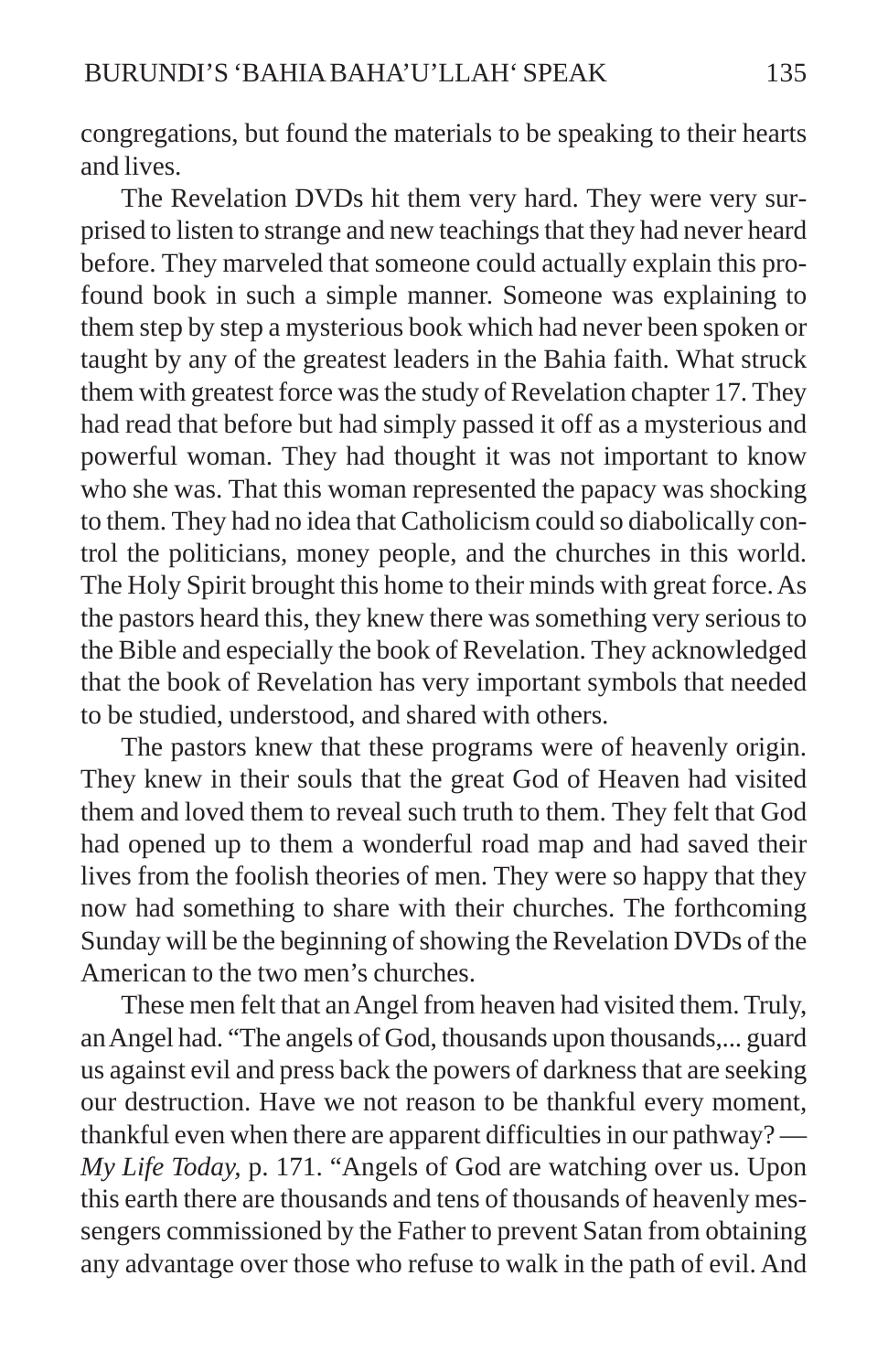these angels who guard God's children on earth are in communication with the Father in heaven. —*In Heavenly Places*, p. 99. "We need to understand better than we do the mission of the angels. It would be well to remember that every true child of God has the cooperation of heavenly beings. Invisible armies of light and power attend the meek and lowly ones who believe and claim the promises of God. Cherubim and seraphim, and angels that excel in strength, stand at God's right hand, 'All ministering spirits, sent forth to minister for them who shall be heirs of salvation.' "—*The Acts of the Apostles*, p. 154.

Angels of God were all about those pastors seeking to lead them to the light of God's glorious love for them. Angels hoped to lead them to the fountain of God's mighty truth and to plant their feet firmly upon the only true Foundation—Christ Jesus. The Bahia pastors learned so many hidden truths from the Revelation series, . They have felt that it was the providence of God that brought this truth to them. They now want to share it with their members. They also want to share the DVDs with the top leaders in the Bahia faith. They want to share this rich blessing with all those within their realm of influence. How far this message could go through the Bahia faith is yet to be seen. Burundi will never be the same because of the revealing of Christ, through the book of Revelation to the country of Burundi.

"The book of Revelation opens with an injunction to us to understand the instruction that it contains."—*The faith I Live By,* p.345*.* "Blessed is he that readeth, and they that hear the words of this prophecy," God declares, "and keep those things which are written therein: for the time is at hand."—Revelation 1:3. When we as a people understand what this book means to us, there will be seen among us a great revival. We do not understand fully the lessons that it teaches, notwithstanding the injunction given us to search and study it.

"In the past teachers have declared Daniel and the Revelation to be sealed books, and the people have turned from them. God's own hand has withdrawn the veil from these portions of His word that has kept these books shrouded in mystery. The very name "Revelation" contradicts the statement that it is a sealed book. "Revelation" means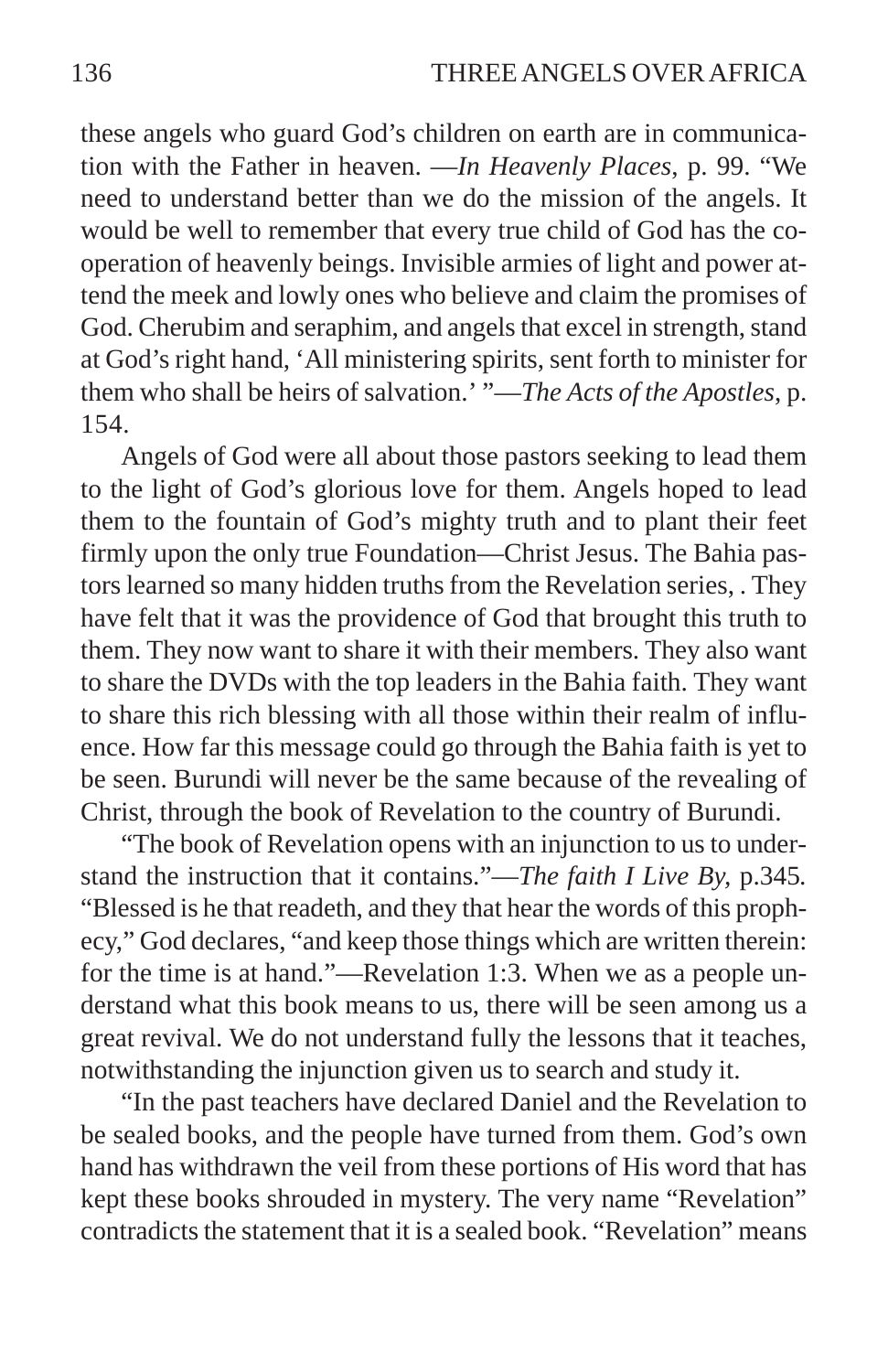137

something of importance is revealed. The truths of this book are addressed to those living in these last days. We are standing with the veil removed in the holy place of sacred things. We are not to stand without. We are to enter, not with careless, irreverent thoughts, not with impetuous footsteps, but with reverence and godly fear. We are nearing the time when the prophecies of the book of Revelation are to be fulfilled.…" —*Testimonies to Ministers*, pg. 113.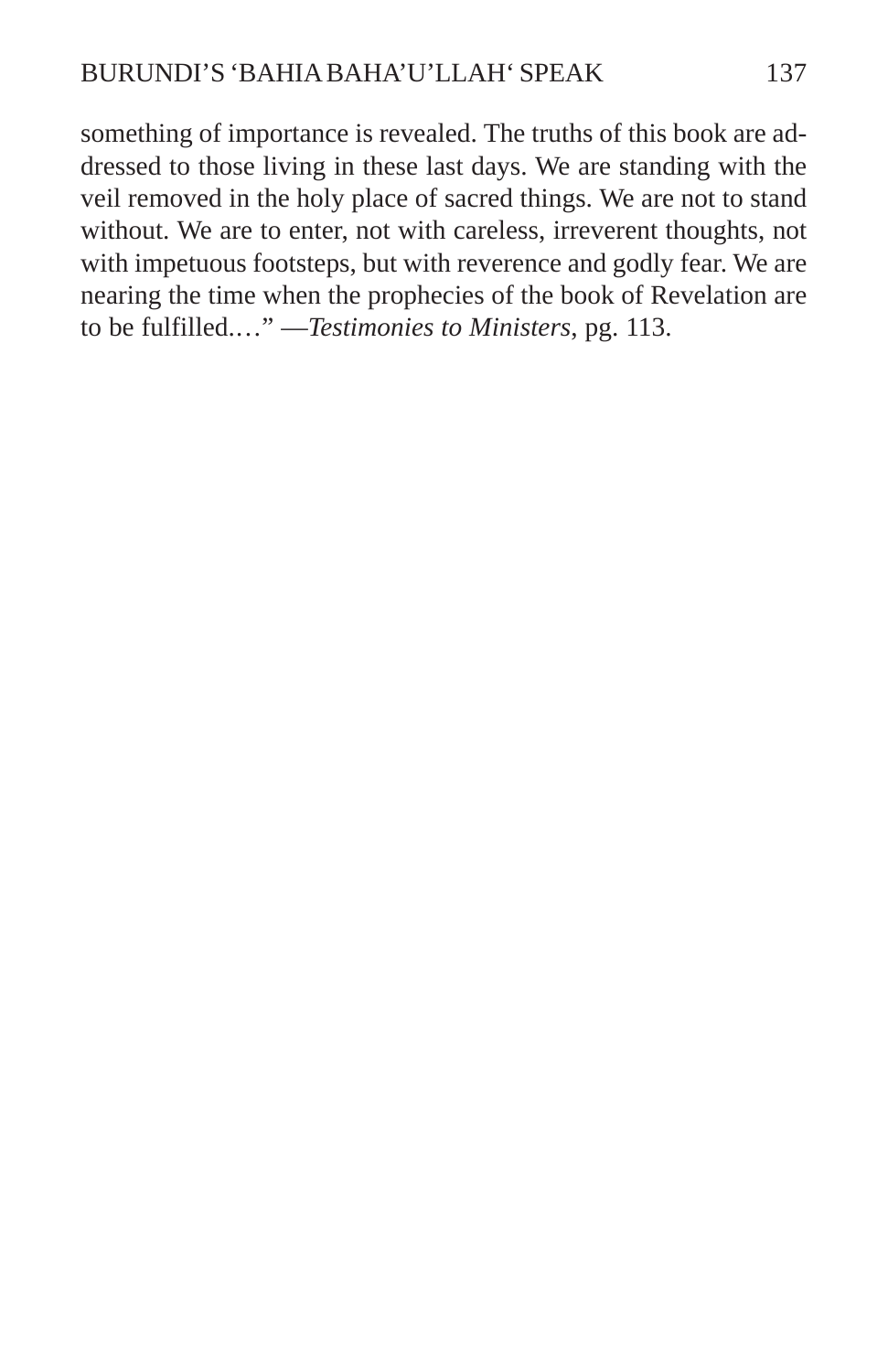## Chapter 22

### Elijah Message: Divide and Conquer

The stories you have read in this book are very graphic. Radio programs are aired, and radio station owners are killed. Some priests attack those who accept the messages on the radio, while other priests embrace the messages at the risk of their life. Laymen die for taking a stand for what they hear. The radio programs demand a decision. People can no longer straddle the fence and play church anymore, and the stories in this book have shown us people who have taken the radio programs very seriously. The messages on the radio in Africa have not spoken smooth things. The messages have been of hope and salvation. **THE MESSAGES POINT OUT THE SIN AND APOS-TASY** in the worldly churches of today. They have demanded decisions from listeners, and this is as it should be. This is the essence of the message given to Elijah, John the Baptist, and the end time Elijah. If faithful to our call, then we could be classed as the Elijah people of today.

Most pastors, teachers, and doctors of theology give a message that is ever so soothing and comfortable. Paul told us that would happen. "Preach the word; be instant in season, out of season; reprove, rebuke, exhort with all longsuffering and doctrine. *For the time will come when they will not endure sound doctrine; but after their own lusts shall they heap to themselves teachers, having itching ears; And they shall turn away their ears from the truth, and shall be turned unto fables.* But watch thou in all things, endure afflictions, do the work of an evangelist, make full proof of thy ministry."— 2 Tim. 4:2-5

These messages are designed to tickle people's ears, to keep people asleep in their sins, believing that their present sinful, spiritual state is acceptable to heaven. Of course, pastors who teach like that are mostly concerned with the coins chinking in the offering plate. As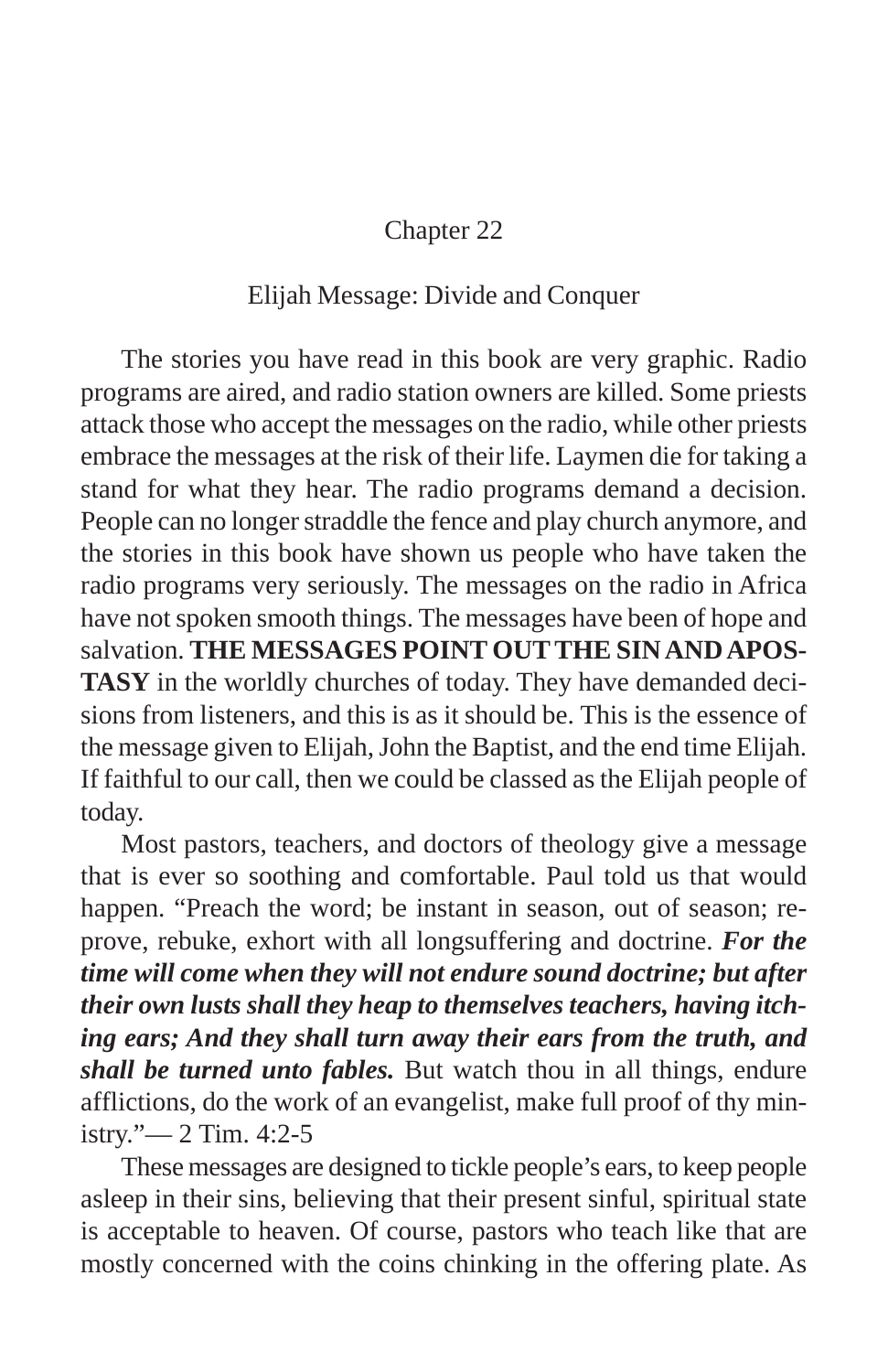long as the money flows, the preachers will continue to lie and deceive to ensure continual financial prosperity. However, when someone comes along and gives a straight message like Elijah, or John the Baptist, or any other Bible character, they are looked upon as mean, cruel, divisive, unkind, and unworthy of life or a pulpit.

The truth of the matter is that God's spokesmen have always delivered a message that made people a little uncomfortable. In fact, people have become so uncomfortable they would silence the messenger. God's message challenges, rebukes, warns, divides friends, splits families, and make people either very happy or very angry. God's spokesmen today have been called to give a message that demands a decision from its listeners. "Those who have been thrust out to bear a plain, pointed testimony, in the fear of God to reprove wrong, to labor with all their energies to build up God's people, and to establish them upon important points of present truth, have too often received censure instead of sympathy and help, while those who have taken a non-committal position, are thought to be devoted, and to have a mild spirit. God does not thus regard them. *The forerunner of Christ's first advent was a very plain-spoken man. He rebuked sin, and called things by their right names. He laid the ax at the root of the tree. He thus addressed one class of professed converts who came to be baptized of him in Jordan: "O generation of vipers, who hath warned you to flee from the wrath to come? Bring forth therefore fruits meet for repentance.... And now also the ax is laid unto the root of the trees: therefore, every tree which bringeth not forth good fruit is hewn down, and cast into the fire.*"— [Matthew 3:7-10.]

*"In this fearful time, just before Christ is to come the second time, God's faithful preachers will have to bear a still more pointed testimony than was borne by John the Baptist. A responsible, important work is before them; and those who speak smooth things, God will not acknowledge as his shepherds. A fearful woe is upon them."* —*Testimonies for the Church, Volume 1*, p. 321.

Elijah the Tishbite, John the Baptist, and the end time Elijah in message will be shared mightily with the world and the world will be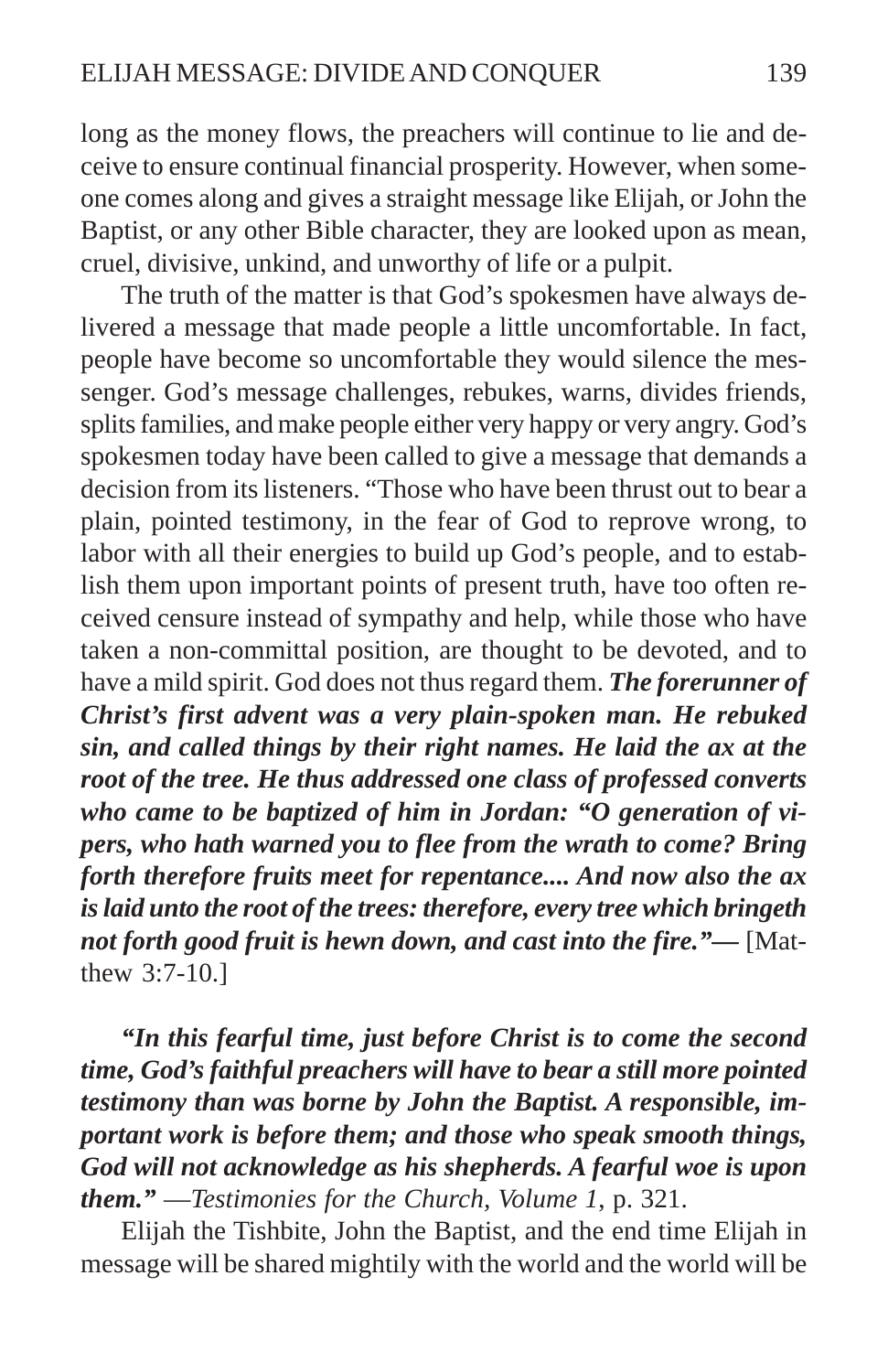shaken. What, exactly, is the Elijah message? Elijah the Tishbite was translated to heaven a few thousand years ago. Will this message be given again? Malachi 4:5,6 says, "*Behold, I will send you Elijah the prophet before the coming of the great and dreadful day of the LORD*: And he shall turn the heart of the fathers to the children, and the heart of the children to their fathers, lest I come and smite the earth with a curse." Someone will come with a message just like Elijah gave and it will be given in the context of Jesus' second Coming.

What is the message? Where is it found? What will be the results of this message? 1 Kings 18:17-22 contains two thirds of the message. Here it is. "And it came to pass, when Ahab saw Elijah, that Ahab said unto him, *Art thou he that troubleth Israel***?** And he answered, I have not troubled Israel; but thou, and thy father's house, *in that ye have forsaken the commandments of the LORD, and thou hast followed Baalim.* Now therefore send, and gather to me all Israel unto mount Carmel, and the prophets of Baal four hundred and fifty, and the prophets of the groves four hundred, which eat at Jezebel's table. So Ahab sent unto all the children of Israel, and gathered the prophets together unto mount Carmel. And Elijah came unto all the people, and said, *how long halt ye between two opinions? if the LORD be God, follow him: but if Baal, then follow him.* And the people answered him not a word. Then said Elijah unto the people*, I, even I only, remain a prophet of the LORD; but Baal's prophets are four hundred and fifty men."*

Elijah was looked upon as a troublemaker. He was considered to be the cause of all the problems in Israel. This was not the case. Though Ahab is filled with passionate hatred, yet in the presence of Elijah he seems weak and powerless. In his first faltering words, "Art thou he that troubleth Israel?" he unconsciously reveals the inmost feelings of his heart. Ahab knew that it was by the word of God that the heavens had become as brass, yet he sought to cast upon the prophet

"It is natural for the wrongdoer to hold the messengers of God responsible for the calamities that come as the sure result of a departure from the way of righteousness. Those who place themselves in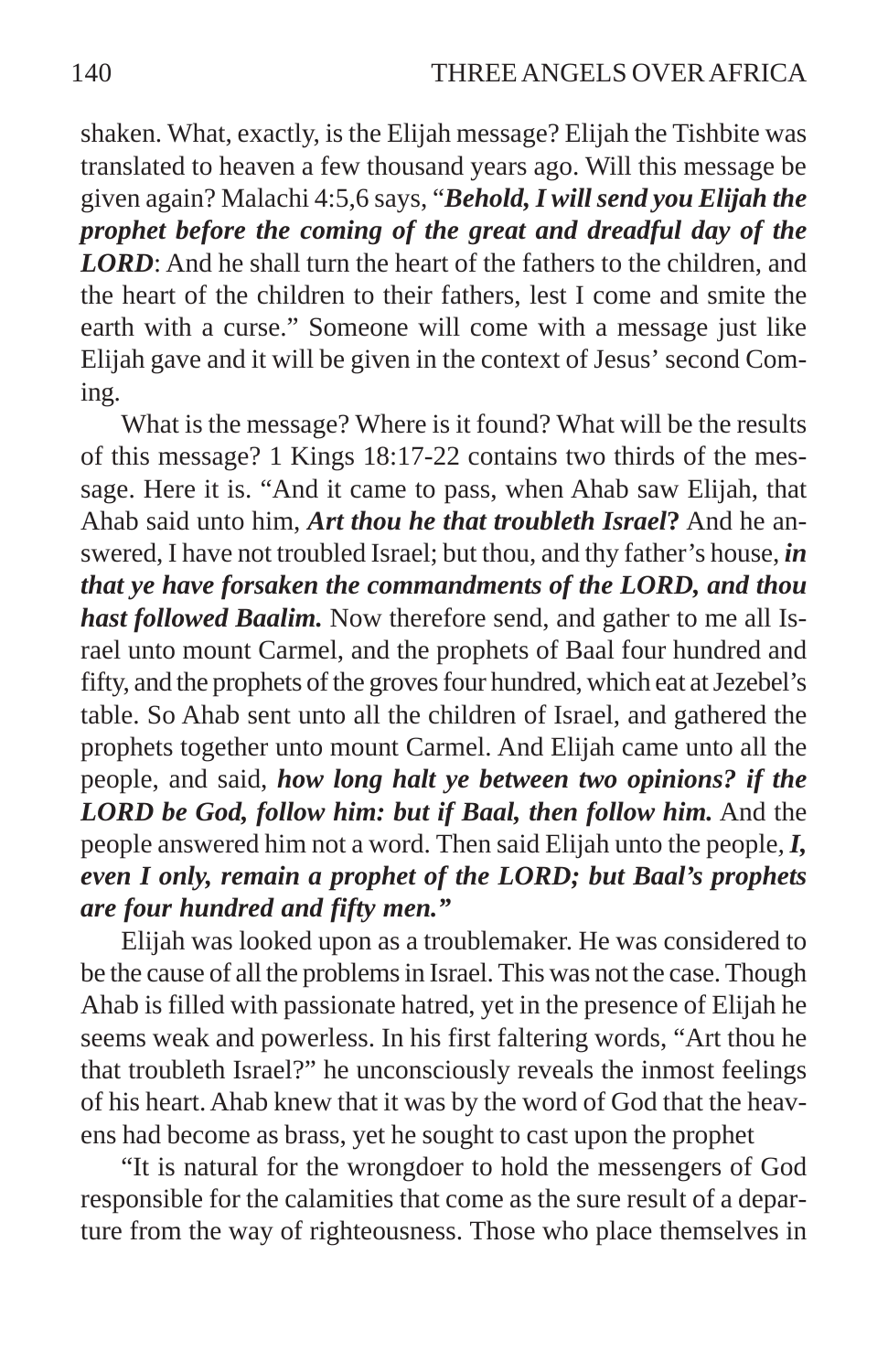Satan's power are unable to see things as God sees them. When the mirror of truth is held up before them, they become indignant at the thought of receiving reproof. Blinded by sin, they refuse to repent; they feel that God's servants have turned against them and are worthy of severest censure.

"Standing in conscious innocence before Ahab, Elijah makes no attempt to excuse himself or to flatter the king. Nor does he seek to evade the king's wrath by the good news that the drought is almost over. He has no apology to offer. Indignant, and jealous for the honor of God, he casts back the imputation of Ahab, fearlessly declaring to the king that it is his sins, and the sins of his fathers, that have brought upon Israel this terrible calamity."— *Prophets and Kings*, pp. 139, 140.

Ahab was living in sinful disobedience to God's commands. He had married a heathen woman and was being dragged around by the nose by her. It was his wickedness that was bringing the wrath of God down on an apostate people. Elijah gave a message to try to bring the people back to faith and trust in the Lord. The first part of Elijah's message is really two sides of the same coin. He told Ahab that he had rejected the commandments of God and had followed Baalim. The ten commandments were very important to Elijah and they will be important to all of God's children. Not nine commandments, or eight, or…. Elijah pointed Ahab back to the foundation of all reform and prosperity, obedience to the law of God.

Elijah was NOT a legalist either. He realized that sinful man could not keep the holy law. He and Paul preached the same message. "Because the carnal mind is enmity against God: for it is not subject to the law of God, neither indeed can be. So then they that are in the flesh cannot please God."—Romans 8:7,8. "Wherefore the law is holy, and the commandment holy, and just, and good."—Romans 7:12.

Paul and Elijah and the modern Elijah people realize that carnal minded people cannot keep a pure and holy law. Something outside of man must step in and empower sinful humanity to keep something pure and holy. This Someone is Christ, "the Lord our righteousness."— Jeremiah 23:6 Through faith in the ever powerful righteousness of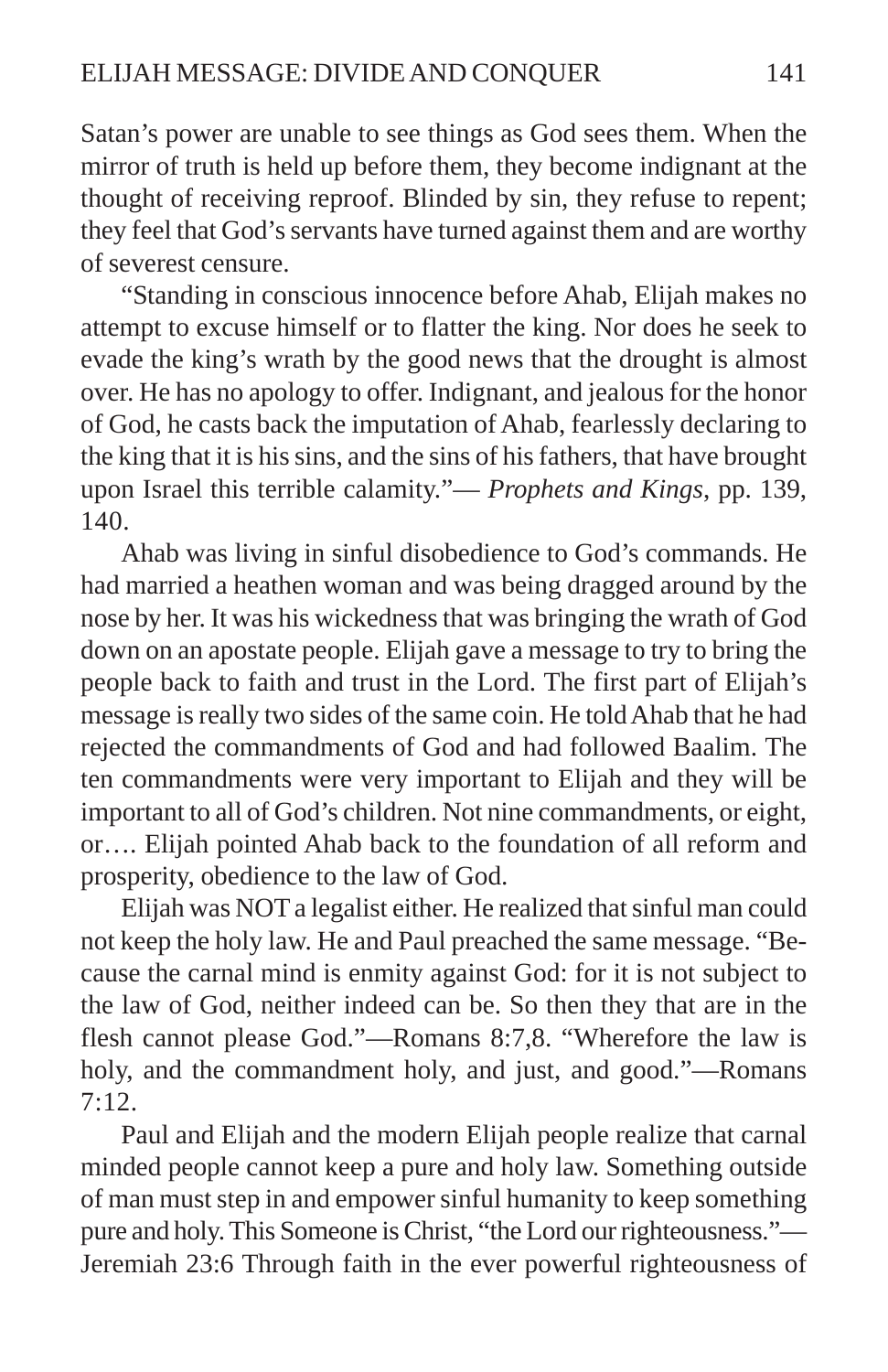Jesus, feeble man can obey God's holy law of 10 commandments—if he chooses to do so.

Elijah said that the 10 commandments were vital to all reform and prosperity. Israel had turned from the Creator God and His commandments and was following Baalim. Baalim was the counterfeit creator. The heathen claimed that Baalim had the powers of creation. Nevertheless, Ugaritic records show him as a weather god, with particular power over lightning, wind, rain, and fertility. The dry summers of the area were explained as Baal's time in the underworld and his return in autumn was said to cause the storms which revived the land. Thus, the worship of Baal in Canaan was connected to the regions' dependence on rainfall for its agriculture, unlike Egypt and Mesopotamia, which focused on irrigation from their major rivers. Anxiety about the availability of water for crops and trees increased the importance of his cult, which focused attention on his role as a rain god.

Baalim was looked upon as the creator god. Israel's worship of Baalim was a slap in Jehovah's face. This cultish worship denied God of His creative power and supplanted it with Baalim. Since, there is one commandment that reveals God as the Creator, Baalim worship was a direct attack on that one commandment. "Remember the Sabbath day, to keep it holy. Six days shalt thou labor, and do all thy work: But the seventh day is the Sabbath of the LORD thy God: in it thou shalt not do any work, thou, nor thy son, nor thy daughter, thy manservant, nor thy maidservant, nor thy cattle, nor thy stranger that is within thy gates*: For in six days the LORD made heaven and earth, the sea, and all that in them is, and rested the seventh day: wherefore the LORD blessed the Sabbath day, and hallowed it."—* Exodus 20:8-11

Elijah called people back to the Sabbath of the fourth commandment. The Sabbath, which is Saturday, is the only commandment that reveals God as the Creator. The Sabbath reveals God's mighty power in creation that we might experience that same power in redemption. The Sabbath points to God's creative and redeeming power. The Bible could not be clearer on this. Out of nothingness, the Lord mightily wrought in the creation and the Sabbath was the mark of that great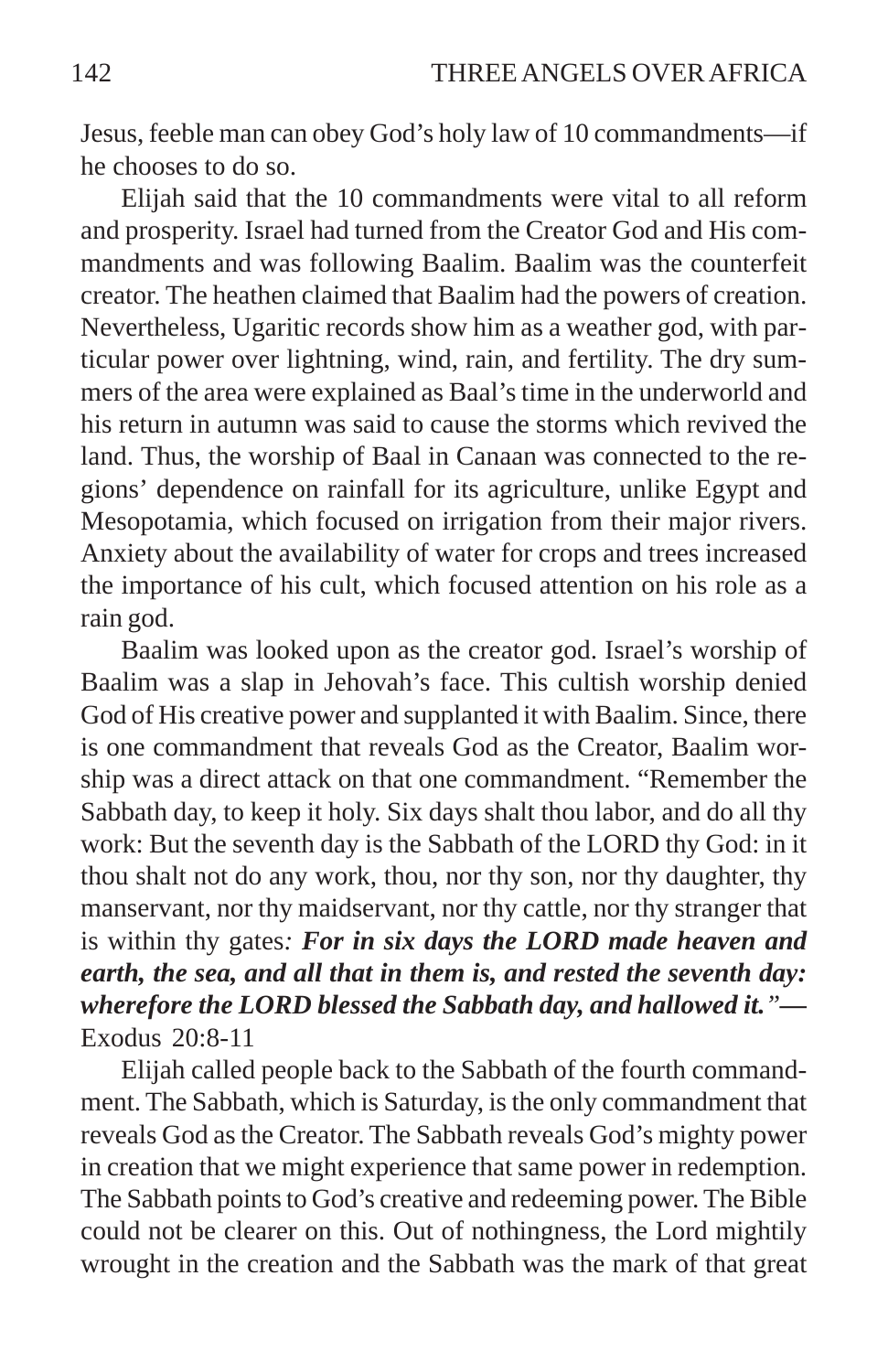event.

In redemption, with His work complete, Christ rested in the tomb on the Sabbath. "Speak thou also unto the children of Israel, saying, verily **my Sabbaths** ye shall keep: for it is a sign between me and you throughout your generations; **that ye may know that I am the LORD that doth sanctify you.**"—Exodus 31:13 In redemption, the Sabbath stands as a memorial of Christ's power to change a human being dead in trespasses and sins. "To all who receive the Sabbath as a sign of Christ's creative and redeeming power, it will be a delight. Seeing Christ in it, they delight themselves in Him. **The Sabbath points them to the works of creation as an evidence of His mighty power in redemption. While it calls to mind the lost peace of Eden, it tells of peace restored through the Savior.** And every object in nature repeats His invitation, "Come unto Me, all ye that labor and are heavy-laden, and I will give you rest."— Matt 11:28. *Desire of Ages*, p. 289

While so many lying preachers today say, "The Sabbath is a sign of works;" truly, it is the ultimate sign of man's utter dependence on Jesus to do any good thing. We have already learned that the Sabbath rest is a spiritual rest, and it is therefore impossible for one to keep the Sabbath unless Christ, whose presence gives rest, dwells in his heart by faith. Every case of conversion is a display of the creative power of God in calling out of darkness into light, in delivering from the power of darkness and translating into the kingdom of his dear Son. The true Sabbath is a sign to every Christian of the creative power that has thus wrought for his deliverance, and which is to uphold him through all his varied experiences as he journeys toward the eternal kingdom. As the Israelites were enabled to keep the Sabbath after they were brought out of Egypt, so the Christian, who has been delivered from the bondage of sin, can enjoy the spiritual rest, which is the true idea of Sabbath-keeping.

Elijah exalted all ten of God's commandments and especially the fourth. He specifically emphasized the Sabbath because that was the one Jezebel hated the most and was seeking to destroy among God's people. Elihah was not done. Actually, he was just getting started. "And Elijah came unto all the people, and said, How long halt ye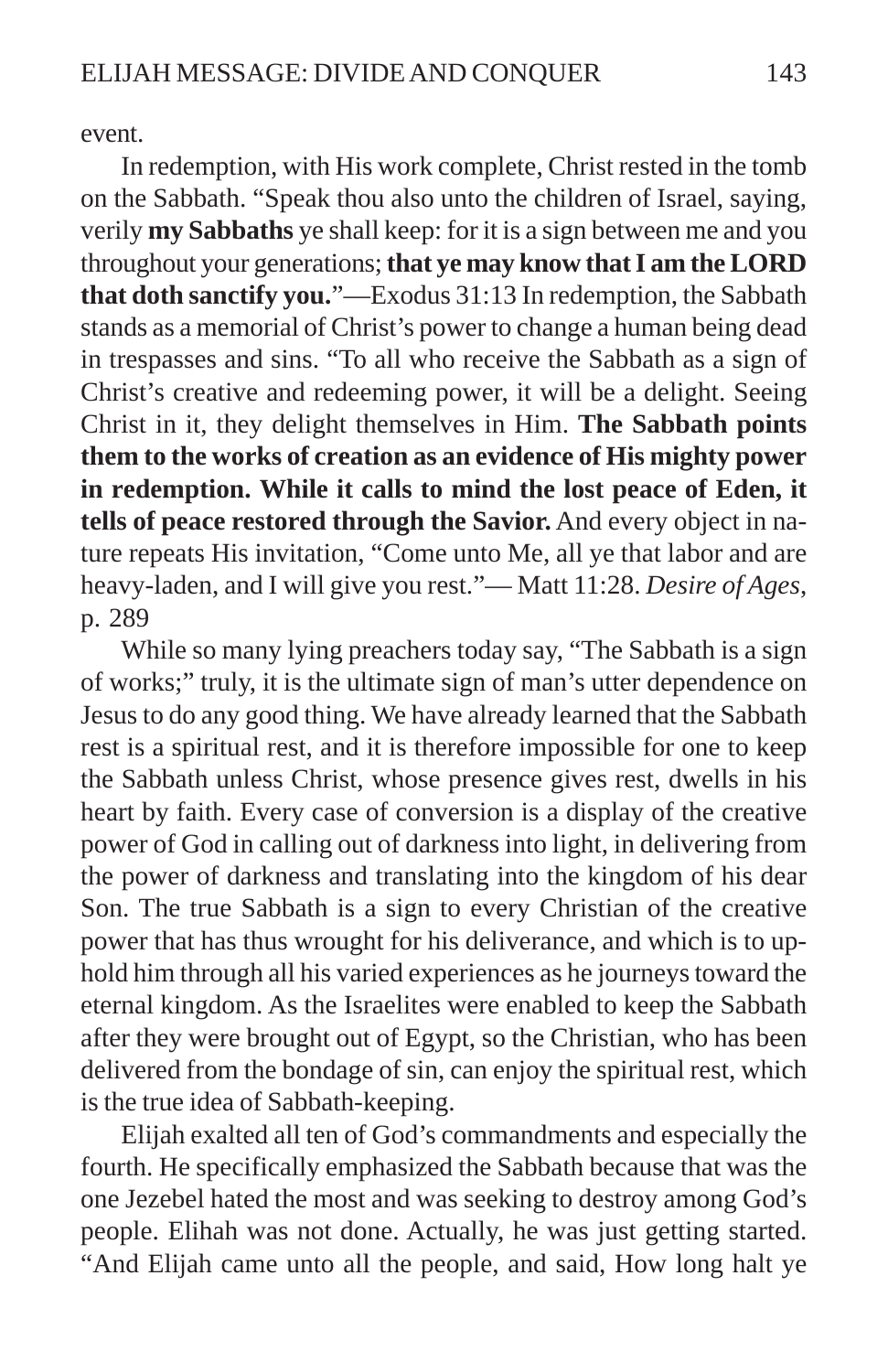between two opinions? If the LORD be God, follow him: but if Baal, then follow him. And the people answered him not a word."— 1 Kings 18:21

The gauntlet was thrown down, Ahab and the people had come to the Rubicon and it was time for a decision. Fence sitting was no longer allowed; at least not on Elijah's watch. Playing church, warming the pew, coming to see friends or family as the primary purpose for church going, were thrown out to the window. God, via His messenger was calling for reform, repentance, and deep heart searching. His message was "Search me, O God, and know my heart. Try me and know my thoughts, and see if there be any wicked way in me, and lead me in the way everlasting."—Ps. 139:23,24

"The Lord abhors indifference and disloyalty in a time of crisis in His work. The whole universe is watching with inexpressible interest the closing scenes of the great controversy between good and evil. The people of God are nearing the borders of the eternal world; what can be of more importance to them than that they be loyal to the God of heaven? All through the ages, God has had moral heroes, and He has them now—those who, like Joseph and Elijah and Daniel, are not ashamed to acknowledge themselves His peculiar people. His special blessing accompanies the labors of men of action, men who will not be swerved from the straight line of duty, but who with divine energy will inquire, "Who is on the Lord's side?"— (Exodus 32:26), men who will not stop merely with the inquiry, *but who will demand that those who choose to identify themselves with the people of God shall step forward and reveal unmistakably their allegiance to the King of kings and Lord of lords."— Prophets and Kings*, pg. 148

Some folks got really uncomfortable with this. Elijah was telling them that lip service Christianity wasn't good enough. Claiming to be the Lord's and yet walking contrary to His commandments was not acceptable. Some people were very offended by his straight forward call. If they could, Ahab and the hoards of Israel would have cut Elijah into pieces right then and there. Are God's messages anymore accepted today as long ago?

What about Jesus? He preached only about love and kindness one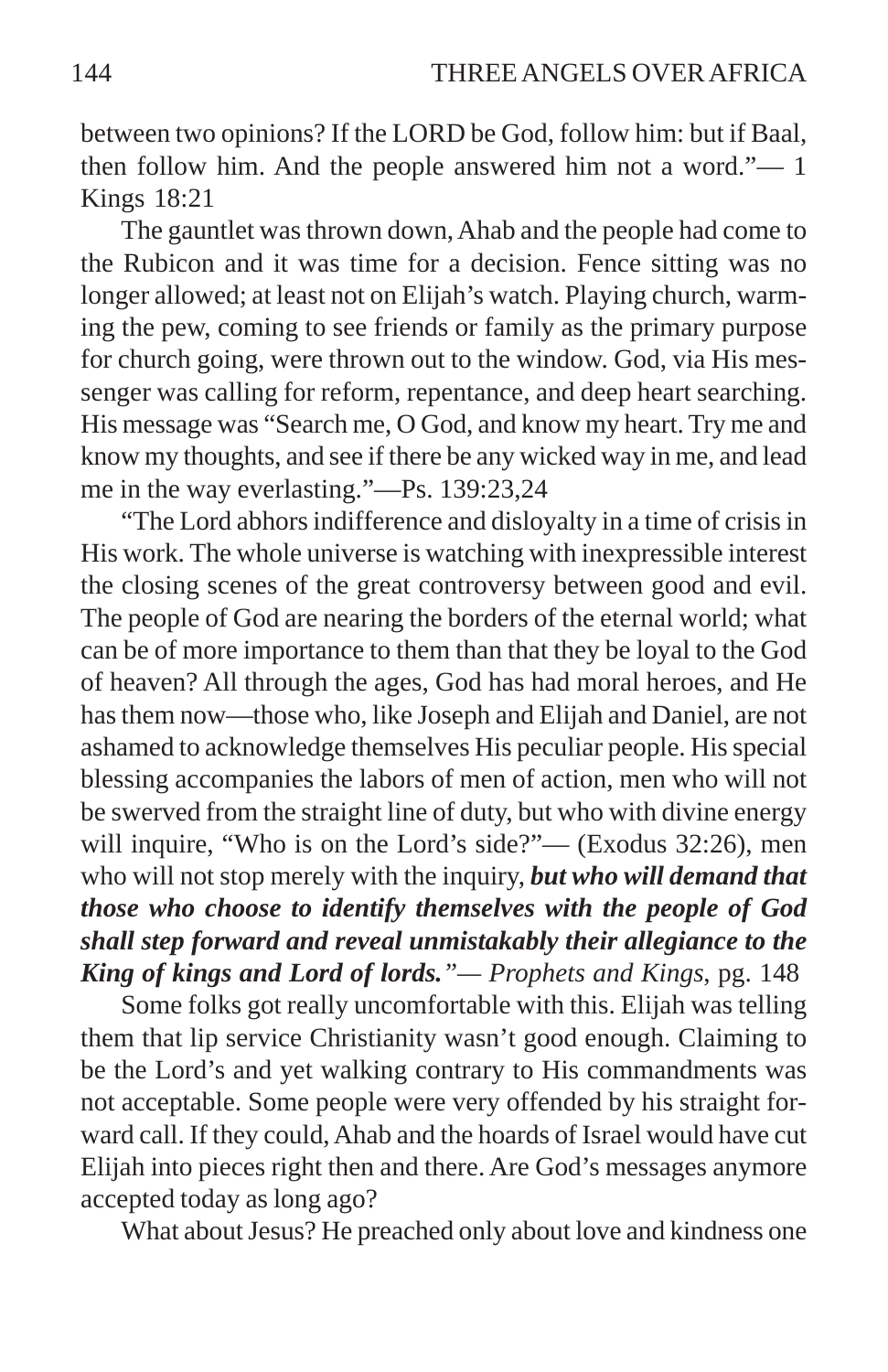to another. He most surely did preach about those things, but He also declared, "Think not that I am come to send peace on earth: I came not to send peace, but a sword. For I am come to set a man at variance against his father, and the daughter against her mother, and the daughter in law against her mother in law. And a man's foes shall be they of his own household. He that loveth father or mother more than me is not worthy of me: and he that loveth son or daughter more than me is not worthy of me. And he that taketh not his cross, and followeth after me, is not worthy of me."—Matthew 10:34-38 For those who hear and heed the messages of Jesus, there is great peace in the mind and heart. However, when one person embraces the message and another rejects it, then there is a terrible conflict between the two people. This is what Christ meant here. This is the essence of Elijah's messages.

"The early Christians were indeed a peculiar people. Their blameless deportment and unswerving faith were a continual reproof that disturbed the sinner's peace. Though few in numbers, without wealth, position, or honorary titles, they were a terror to evildoers wherever their character and doctrines were known. Therefore, they were hated by the wicked, even as Abel was hated by the ungodly Cain. For the same reason that Cain slew Abel, did those who sought to throw off the restraint of the Holy Spirit, put to death God's people. It was for the same reason that the Jews rejected and crucified the Saviour because the purity and holiness of His character was a constant rebuke to their selfishness and corruption. From the days of Christ until now His faithful disciples have excited the hatred and opposition of those who love and follow the ways of sin.

How, then, can the gospel be called a message of peace? When Isaiah foretold the birth of the Messiah, he ascribed to Him the title, "Prince of Peace." When angels announced to the shepherds that Christ was born, they sang above the plains of Bethlehem: "Glory to God in the highest, and on earth peace, good will toward men."— Luke 2:14. There is a seeming contradiction between these prophetic declarations and the words of Christ: "I came not to send peace, but a sword."— Matthew 10:34. But, rightly understood, the two are in perfect harmony. The gospel is a message of peace. Christianity is a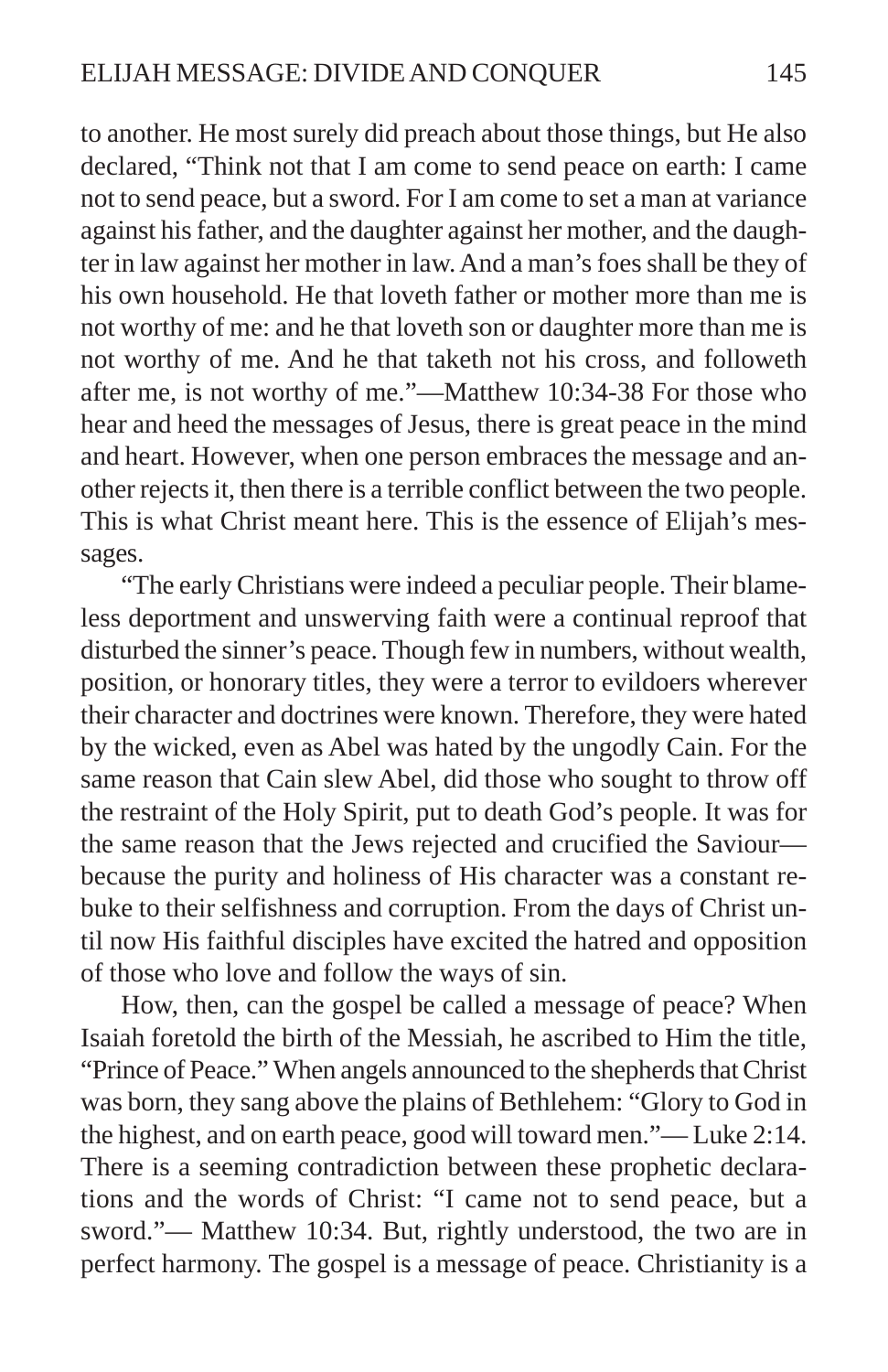system which, received and obeyed, would spread peace, harmony, and happiness throughout the earth. The religion of Christ will unite in close brotherhood all who accept its teachings. It was the mission of Jesus to reconcile men to God, and thus to one another. But the world at large are under the control of Satan, Christ's bitterest foe. The gospel presents to them principles of life which are wholly at variance with their habits and desires, and they rise in rebellion against it. They hate the purity which reveals and condemns their sins, and they persecute and destroy those who would urge upon them its just and holy claims. It is in this sense—because the exalted truths it brings hatred and strife—that the gospel is called a sword."— *Great Controversy*, pp. 46, 47

In our day, the messages we are to give will cause the same reaction. Some people love the great truths of the Bible and others hate it. Those that despise the truth will rise up against its proclamation and persecute those who hold it dear. In fact, the messages of today have been called a cleaver. "In this day, God has called His church, as He called ancient Israel, to stand as a light in the earth. By the mighty cleaver of truth, —the messages of the first, second, and third angels, —He has separated a people from the churches and from the world, to bring them into a sacred nearness to Himself. He has made them the depositories of His law, and has committed to them the great truths of prophecy for this time. Like the holy oracles committed to ancient Israel, these are a sacred trust to be communicated to the world."— *Signs of the Times*, January 25, 1910

What is a cleaver? A cleaver is a large knife that varies in its shape but usually resembles a rectangular-bladed hatchet. It is largely used as a kitchen or butcher knife intended for hacking through bone. The knife's broad side can also be used for crushing in food preparation. In contrast to other kitchen knives, the cleaver has an especially tough edge meant to withstand repeated blows directly into thick meat, dense cartilage, bone to the cutting board below. This resilience is accomplished by using a softer, tougher steel and a thicker blade, because a harder steel or thinner blade might fracture or buckle under hard use. In use, it is swung like a meat tenderizer or hammer. The knife's design relies on sheer momentum to cut efficiently; to chop straight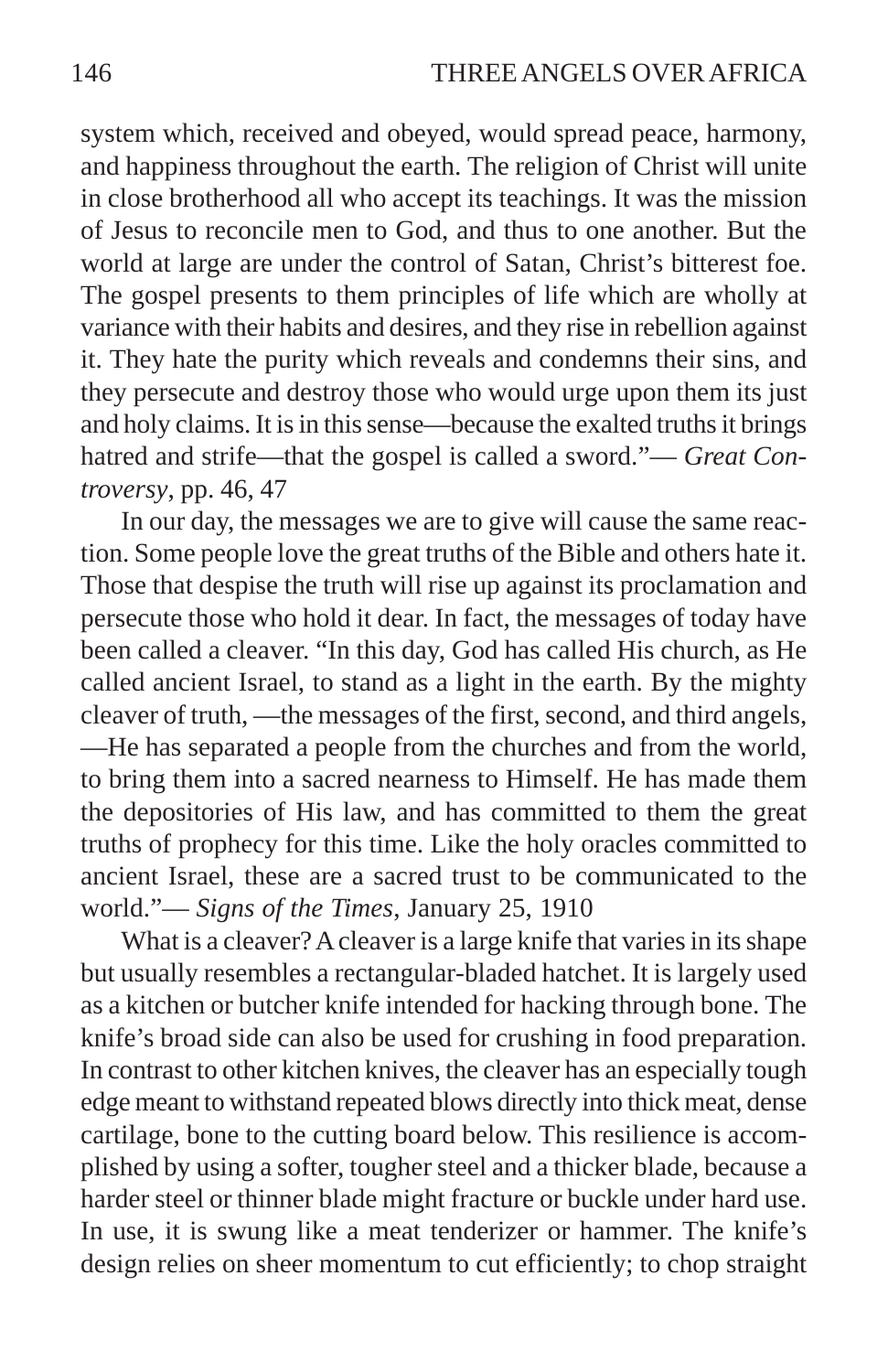through rather than slicing in a sawing motion. God's messages today are to slice through the deception, the presumption, and blindness of His professed people that they might be brought into harmony with Him.

The final part of Elijah's message was acted out. "Let them therefore give us two bullocks; and let them choose one bullock for themselves, and cut it in pieces, and lay it on wood, and put no fire under: and I will dress the other bullock, and lay it on wood, and put no fire under: And call ye on the name of your gods, and I will call on the name of the LORD: and the God that answereth by fire, let him be God. And all the people answered and said, it is well spoken. And Elijah said unto the prophets of Baal, choose you one bullock for yourselves, and dress it first; for ye are many; and call on the name of your gods, but put no fire under. And they took the bullock which was given them, and they dressed it, and called on the name of Baal from morning even until noon, saying, O Baal, hear us. But there was no voice, nor any that answered. And they leaped upon the altar which was made. And it came to pass at noon, that Elijah mocked them, and said, cry aloud: for he is a god; either he is talking, or he is pursuing, or he is in a journey, or peradventure he sleepeth, and must be awaked. And they cried aloud, and cut themselves after their manner with knives and lancets, till the blood gushed out upon them. And it came to pass, when midday was past, and they prophesied until the time of the offering of the evening sacrifice, that there was neither voice, nor any to answer, nor any that regarded. And Elijah said unto all the people, Come near unto me. And all the people came near unto him. And he repaired the altar of the LORD that was broken down. And Elijah took twelve stones, according to the number of the tribes of the sons of Jacob, unto whom the word of the LORD came, saying, Israel shall be thy name: And with the stones he built an altar in the name of the LORD: and he made a trench about the altar, as great as would contain two measures of seed. And he put the wood in order, and cut the bullock in pieces, and laid him on the wood, and said, fill four barrels with water, and pour it on the burnt sacrifice, and on the wood. And he said, Do it the second time. And they did it the second time. And he said, Do it the third time. And they did it the third time. And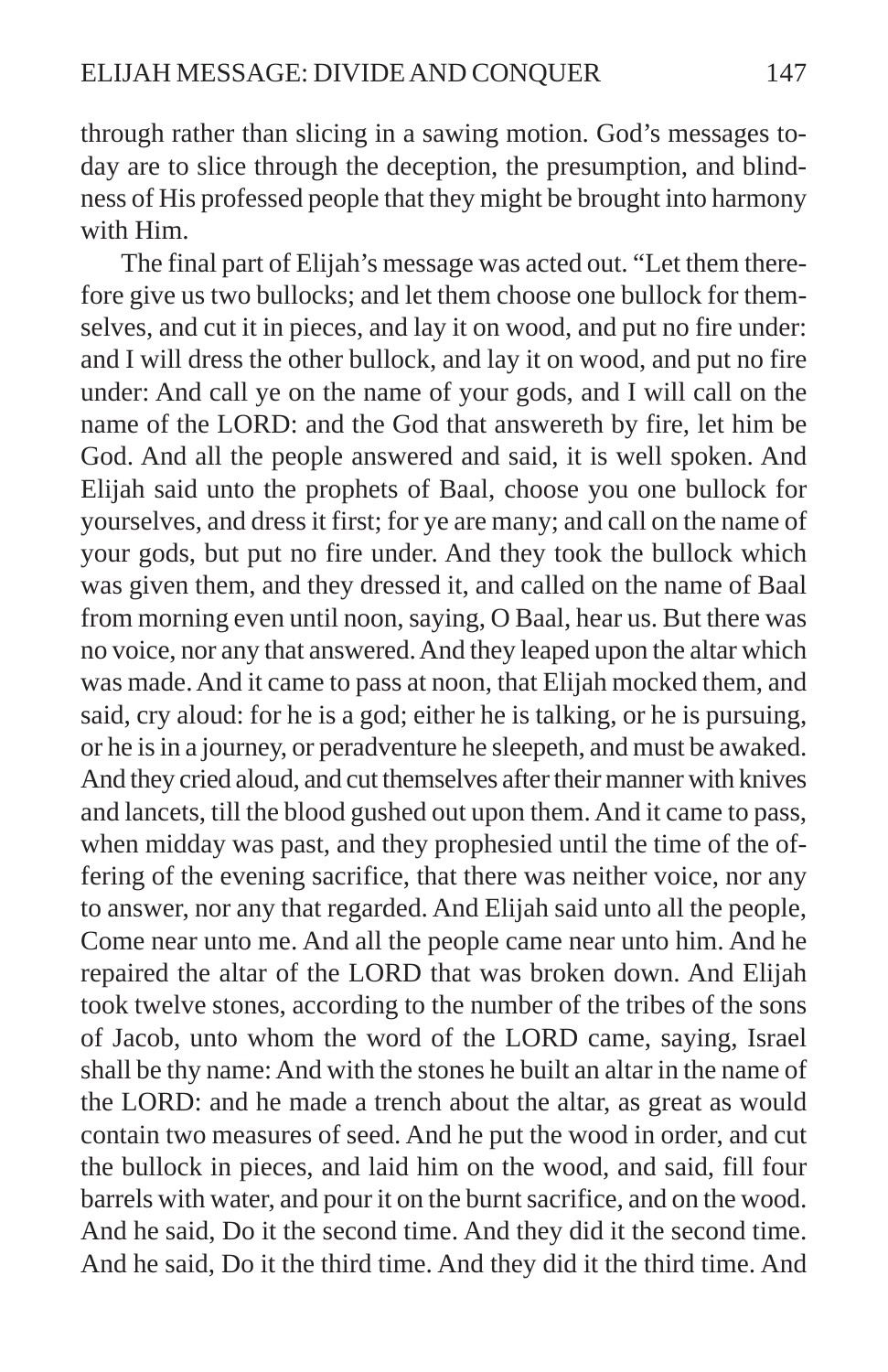the water ran round about the altar; and he filled the trench also with water. And it came to pass at the time of the offering of the evening sacrifice, that Elijah the prophet came near, and said, LORD God of Abraham, Isaac, and of Israel, let it be known this day that thou art God in Israel, and that I am thy servant, and that I have done all these things at thy word. Hear me, O LORD, hear me, that this people may know that thou art the LORD God, and that thou hast turned their heart back again. Then the fire of the LORD fell, and consumed the burnt sacrifice, and the wood, and the stones, and the dust, and licked up the water that was in the trench."—1 Kings 18:23-38

The Jews had been given the sanctuary and its services. The Lord sought to teach them so much from these services. Among those things taught in the sanctuary were:

- 1. The law of God points out sin forever.
- 2. Forgiveness only comes through an innocent sacrifice.
- 3. Atonement is taking care of the sin problem.
- 4. As long as sin exists, atonement will be available.
- 5. In the plan of salvation, forgiveness and cleansing are essential in dealing with sin in the individual life and in the universe.
- 6. Christ was the center of the entire sanctuary services. He was the sacrifice and the priest.
- 7. The end time judgment, day of atonement, cleansing of the sanctuary commenced in 1844.
- 8. Christ carried on dual ministries after His ascension to heaven. The first one in the holy place began in 31 AD and the most Holy Place work began in 1844.

Unfortunately, the Jews failed to see Christ in these services and felt that salvation was found in the services themselves. They felt the Lord wanted blood and a multitude of offerings in order to appease Him. In the days of Elijah, the altar of Jehovah had been replaced by altars to Baal. The third part of Elijah's messages was to restore the altar, the centerpiece of the sanctuary service, and to point Israel back to Christ, "the Lamb of God, which taketh away the sins of the world."—John 1:29 On Mt. Carmel, Elijah restored the broken down